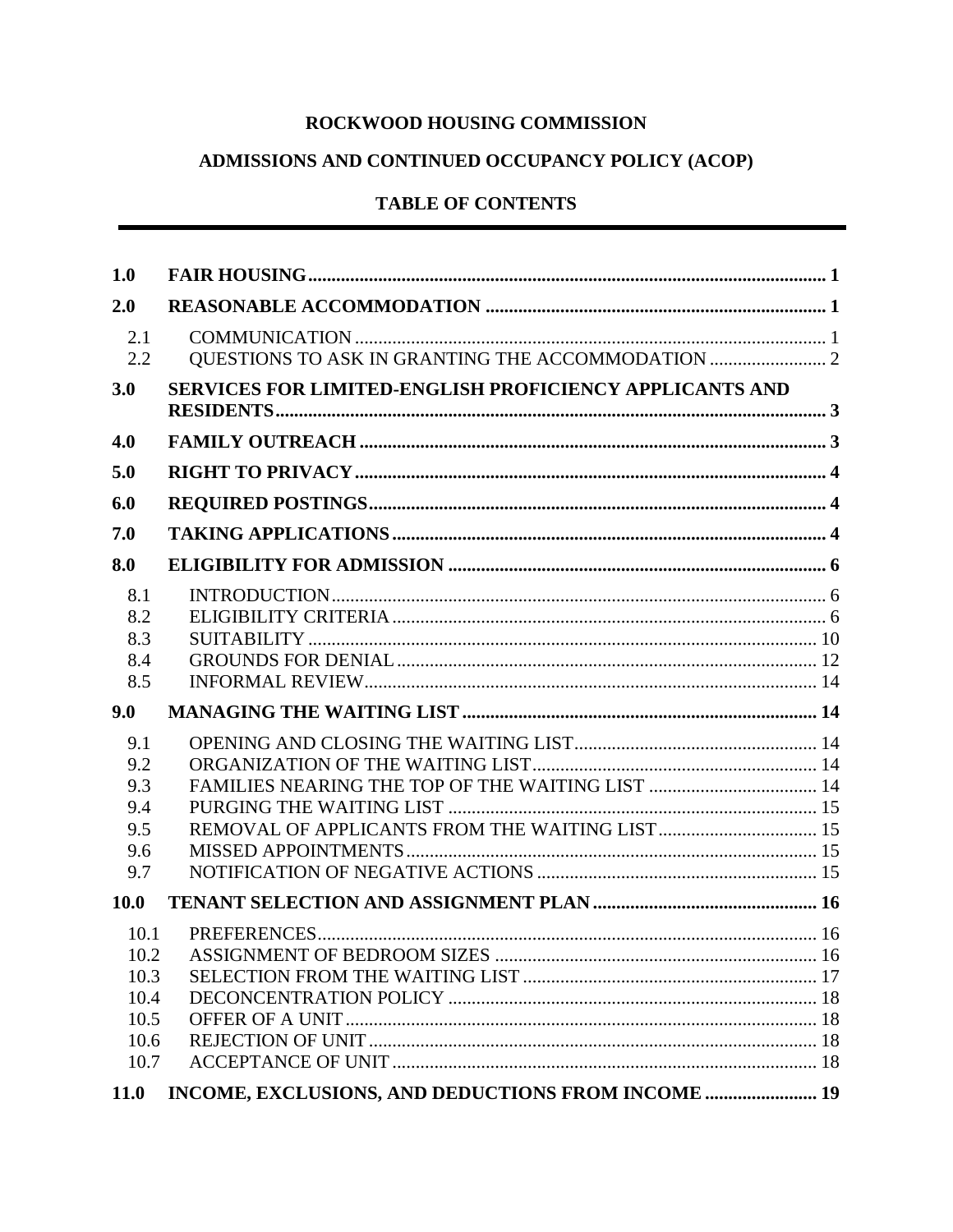| 11.1 |                                                                  |  |
|------|------------------------------------------------------------------|--|
| 11.2 |                                                                  |  |
| 11.3 |                                                                  |  |
| 11.4 | RECEIPT OF A LETTER OR NOTICE FROM HUD CONCERNING INCOME 27      |  |
| 11.5 |                                                                  |  |
| 11.6 |                                                                  |  |
| 12.0 |                                                                  |  |
| 12.1 |                                                                  |  |
| 12.2 |                                                                  |  |
| 12.3 | VERIFICATION OF CITIZENSHIP OR ELIGIBLE NONCITIZEN STATUS 33     |  |
| 12.4 |                                                                  |  |
| 12.5 |                                                                  |  |
| 12.6 |                                                                  |  |
| 12.7 |                                                                  |  |
| 12.8 | VERIFICATION OF DOMESTIC VIOLENCE, DATING VIOLENCE, OR           |  |
|      |                                                                  |  |
| 12.9 |                                                                  |  |
| 13.0 | <b>DETERMINATION OF TOTAL TENANT PAYMENT AND TENANT RENT  36</b> |  |
| 13.1 |                                                                  |  |
| 13.2 |                                                                  |  |
| 13.3 |                                                                  |  |
| 13.4 |                                                                  |  |
| 13.5 |                                                                  |  |
| 13.6 |                                                                  |  |
| 13.7 |                                                                  |  |
| 13.8 |                                                                  |  |
| 14.0 | <b>COMMUNITY SERVICE AND SELF-SUFFICIENCY REQUIREMENT  42</b>    |  |
| 14.1 |                                                                  |  |
| 14.2 |                                                                  |  |
| 14.3 |                                                                  |  |
| 14.4 |                                                                  |  |
| 14.5 |                                                                  |  |
| 14.6 | NOTIFICATION OF NON-COMPLIANCE WITH COMMUNITY SERVICE            |  |
|      |                                                                  |  |
| 14.7 |                                                                  |  |
| 14.8 | PROHIBITION AGAINST REPLACEMENT OF AGENCY EMPLOYEES  46          |  |
| 15.0 |                                                                  |  |
| 15.1 |                                                                  |  |
| 15.2 | NOTIFICATION OF AND PARTICIPATION IN THE ANNUAL                  |  |
|      |                                                                  |  |
| 15.3 |                                                                  |  |
| 15.4 |                                                                  |  |
| 15.5 | EFFECTIVE DATE OF RENT CHANGES FOR ANNUAL REEXAMINATIONS 49      |  |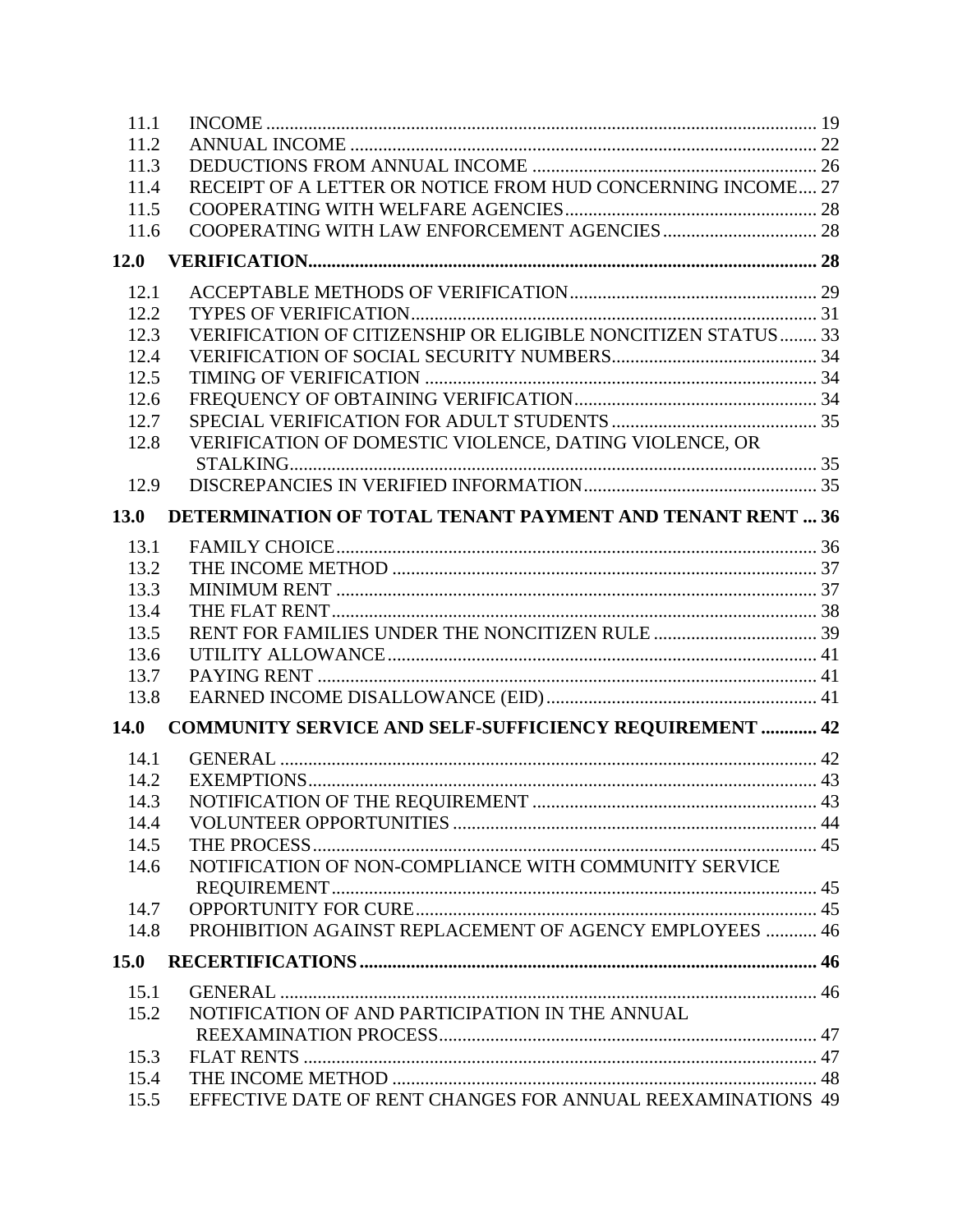| 15.6        |                                                              |  |
|-------------|--------------------------------------------------------------|--|
| 15.8        | PROCESSING AND EFFECTIVE DATE OF INTERIIM REEXAMINATIONS  51 |  |
| 15.9        | HOUSING COMMISSION MISTAKES IN CALCULATING RENT  51          |  |
| 15.10       |                                                              |  |
| 16.0        |                                                              |  |
| 16.1        |                                                              |  |
| 16.2        |                                                              |  |
| 16.3        |                                                              |  |
| 16.4        |                                                              |  |
| 16.6        |                                                              |  |
| 16.7        |                                                              |  |
| 16.8        |                                                              |  |
| 16.9        | RIGHT OF THE ROCKWOOD HOUSING AUTHORITY IN TRANSFER POLICY   |  |
|             |                                                              |  |
| 17.0        |                                                              |  |
| 17.1        |                                                              |  |
| 17.2        |                                                              |  |
| 17.3        |                                                              |  |
| 17.4        |                                                              |  |
| 17.5        |                                                              |  |
| 17.6        |                                                              |  |
| 17.7        |                                                              |  |
| 17.8        |                                                              |  |
| <b>17A</b>  |                                                              |  |
| <b>18.0</b> |                                                              |  |
| 18.1        |                                                              |  |
| 18.2        |                                                              |  |
| 18.3        |                                                              |  |
| <b>19.0</b> |                                                              |  |
| 19.1        |                                                              |  |
| 19.2        |                                                              |  |
| 19.3        |                                                              |  |
| 19.4        |                                                              |  |
| 19.5        |                                                              |  |
| 19.6        |                                                              |  |
|             |                                                              |  |
| 20.0        |                                                              |  |
| 20.1        |                                                              |  |
| 20.2        |                                                              |  |
| 20.2A       |                                                              |  |
| 20.2B       | VERIFICATION OF DOMESTIC VIOLENCE, DATING VIOLENCE, SEXUAL   |  |
|             |                                                              |  |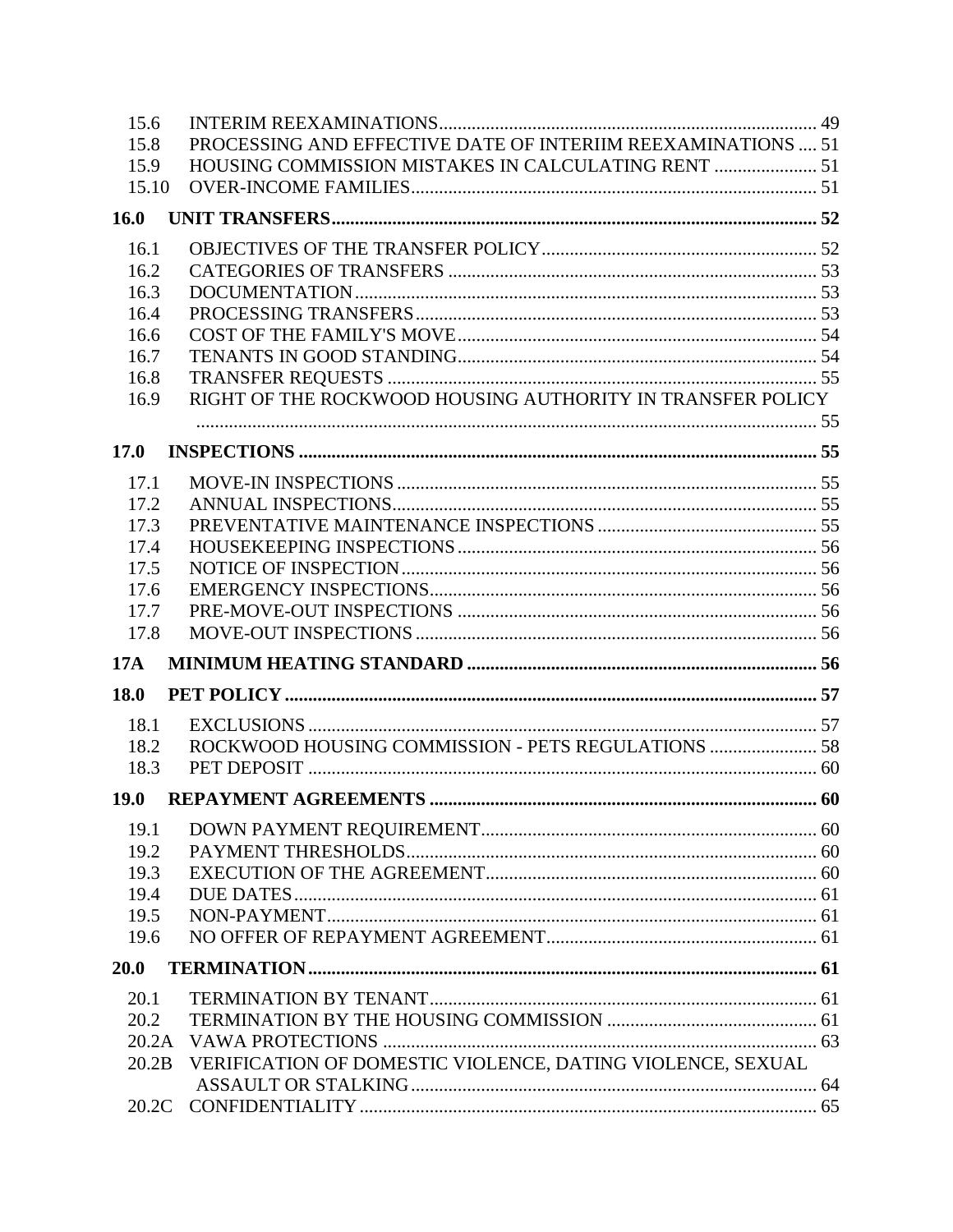| 20.3<br>20.4<br>20.5 |                                                               |  |
|----------------------|---------------------------------------------------------------|--|
| 21.0                 |                                                               |  |
| 22.0                 |                                                               |  |
| <b>23.0</b>          | <b>CONDUCTING BUSINESS IN ACCORDANCE WITH CORE VALUES AND</b> |  |
| 23.1<br>23.2<br>23.3 |                                                               |  |
|                      |                                                               |  |
|                      |                                                               |  |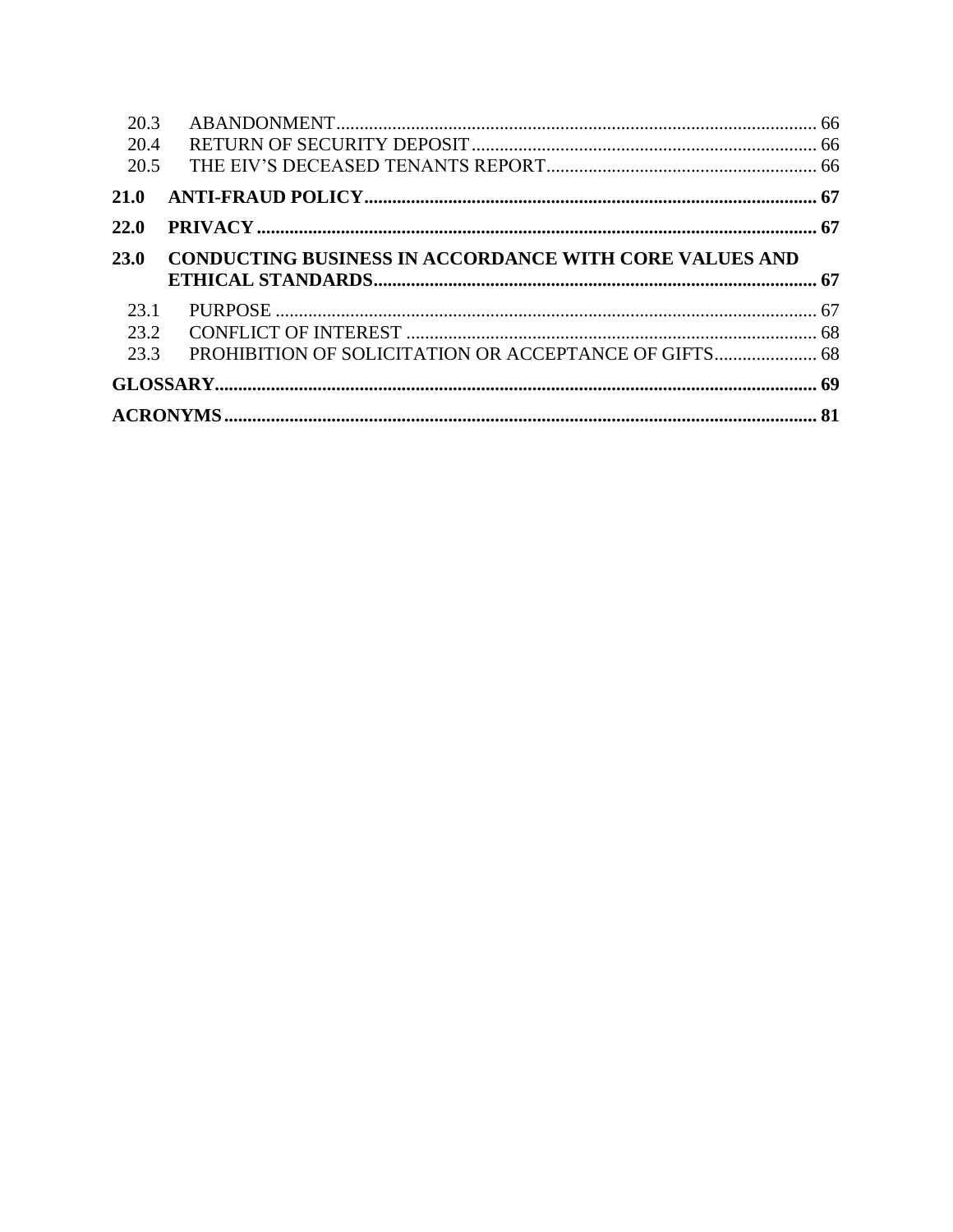# **ADMISSIONS AND CONTINUED OCCUPANCY POLICY ROCKWOOD HOUSING COMMISSION**

This Admissions and Continued Occupancy Policy defines the Rockwood Housing Commission's policies for the operation of the Public Housing Program, incorporating Federal, State and local law. If there is any conflict between this policy and laws or regulations, the laws and regulations will prevail.

## <span id="page-4-0"></span>**1.0 FAIR HOUSING**

It is the policy of the Rockwood Housing Commission to fully comply with all Federal, State and local nondiscrimination laws; the Americans with Disabilities Act; and the U. S. Department of Housing and Urban Development regulations governing Fair Housing and Equal Opportunity. The Rockwood Housing Commission shall affirmatively further fair housing in the administration of its public housing program.

No person shall, on the grounds of race, color, sex, religion, national or ethnic origin, familial status, or disability, be excluded from participation in, be denied the benefits of, or be otherwise subjected to discrimination under the Rockwood Housing Commission's programs.

No inquiries shall be made about a person's sexual orientation or gender identity. However, the Rockwood Housing Commission may inquire about a person's sex in order to determine the number of bedrooms a household may be eligible for under the occupancy standards or to accurately complete HUD's 50058.

To further its commitment to full compliance with applicable Civil Rights laws, the Rockwood Housing Commission will provide Federal/State/local information to applicants/tenants of the Public Housing Program regarding discrimination and any recourse available to them if they believe they may be victims of discrimination. Such information will be made available with the application, and all applicable Fair Housing Information and Discrimination Complaint Forms will be made available at the Rockwood Housing Commission office. In addition, all written information and advertisements will contain the appropriate Equal Opportunity language and logo.

The Rockwood Housing Commission will assist any family that believes they have suffered illegal discrimination by providing the family with copies of the appropriate housing discrimination forms. The Rockwood Housing Commission will also assist them in completing the forms if requested, and will provide them with the address of the nearest HUD office of Fair Housing and Equal Opportunity.

The Rockwood Housing Commission will keep records of all complaints, investigations, notices and corrective actions for five years.

## <span id="page-4-1"></span>**2.0 REASONABLE ACCOMMODATION**

Sometimes people with disabilities may need a reasonable accommodation in order to take full advantage of the Rockwood Housing Commission housing programs and related services. When such accommodations are granted, they do not confer special treatment or advantage for the person with a disability; rather, they make the program accessible to them in a way that would otherwise not be possible due to their disability. This policy clarifies how people can request accommodations and the guidelines the Rockwood Housing Commission will follow in determining whether it is reasonable to provide a requested accommodation. Because disabilities are not always apparent, the Rockwood Housing Commission will ensure that all applicants/tenants are aware of the opportunity to request reasonable accommodations.

## <span id="page-4-2"></span>*2.1 COMMUNICATION*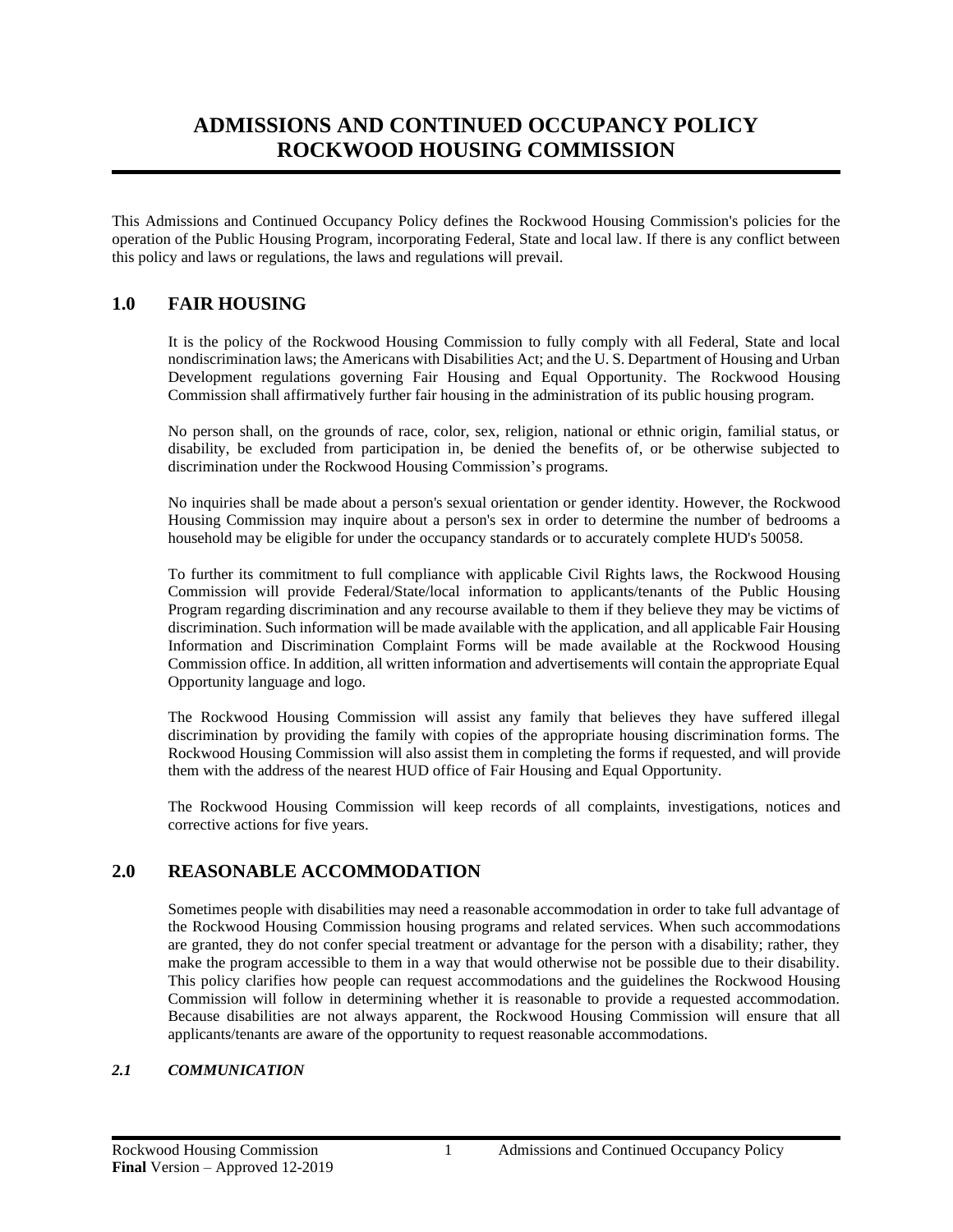A person with a disability may request a reasonable accommodation at any time during the application process and during residency in public housing. The individual, RHC staff or any person identified by the individual, must reduce all requests to writing, regardless of whether or not the disability is of a visual nature. RHC will provide a Reasonable Accommodation Request Form (RARF) to the individual. The Form will provide enough information to determine the actual request.

Notifications of reexamination, inspection, an appointment, or eviction will include information about requesting a reasonable accommodation. Any notification requesting action by the tenant will include information about requesting a reasonable accommodation. Families will be provided a RARF at the time of initial application, final application and during the annual reexamination process. Communications announcing inspections or appointments will include language about how to request an accommodation and whom to contact. Additionally, the RHC will incorporate language on its letterhead informing families of their rights to request an accommodation.

The RHC will include the HUD published fair housing brochure in the initial and final applications for housing.

All decisions granting or denying requests for reasonable accommodations will be in writing. The decision to approve or deny a request for a reasonable accommodation is made on a case-by-case basis. The Sections 504 coordinator must process the request within 30 calendar days. The family MUST provide an entity that will verify the accommodation requested. If RHC is unable to verify the need for the accommodation the family will be provided a second opportunity to supply an entity that will verify the needed information. Families will be notified in writing and given 10 business days to provide another source. If RHC is still unable to verify the required information, the request will be denied.

## <span id="page-5-0"></span>*2.2 QUESTIONS TO ASK IN GRANTING THE ACCOMMODATION*

A. Is the requestor a person with disabilities? For this purpose, the definition of person with disabilities is different than the definition used for admission. The Fair Housing definition used for this purpose is:

> A person with a physical or mental impairment that substantially limits one or more major life activities, has a record of such an impairment, or is regarded as having such an impairment. (The disability may not be apparent to others, i.e., a heart condition.)

If the disability is apparent or already documented, the answer to this question is yes. It is possible that the disability for which the accommodation is being requested is a disability other than the apparent disability. If the disability is not apparent or documented, the Rockwood Housing Commission will obtain verification that the person requesting the accommodation is a person with a disability.

- B. Is the requested accommodation related to the disability? If it is apparent that the request is related to the apparent or documented disability, the answer to this question is yes. If it is not apparent, the Rockwood Housing Commission will obtain documentation that the requested accommodation is needed due to the disability. The Rockwood Housing Commission will not inquire as to the nature of the disability.
- C. Is the requested accommodation reasonable? In order to be determined reasonable, the accommodation must meet two criteria:
	- 1. Would the accommodation constitute a fundamental alteration? The Rockwood Housing Commission's business is housing. If the request would alter the fundamental business that the Rockwood Housing Commission conducts, that would not be reasonable. For instance, the Rockwood Housing Commission would deny a request to have the Rockwood Housing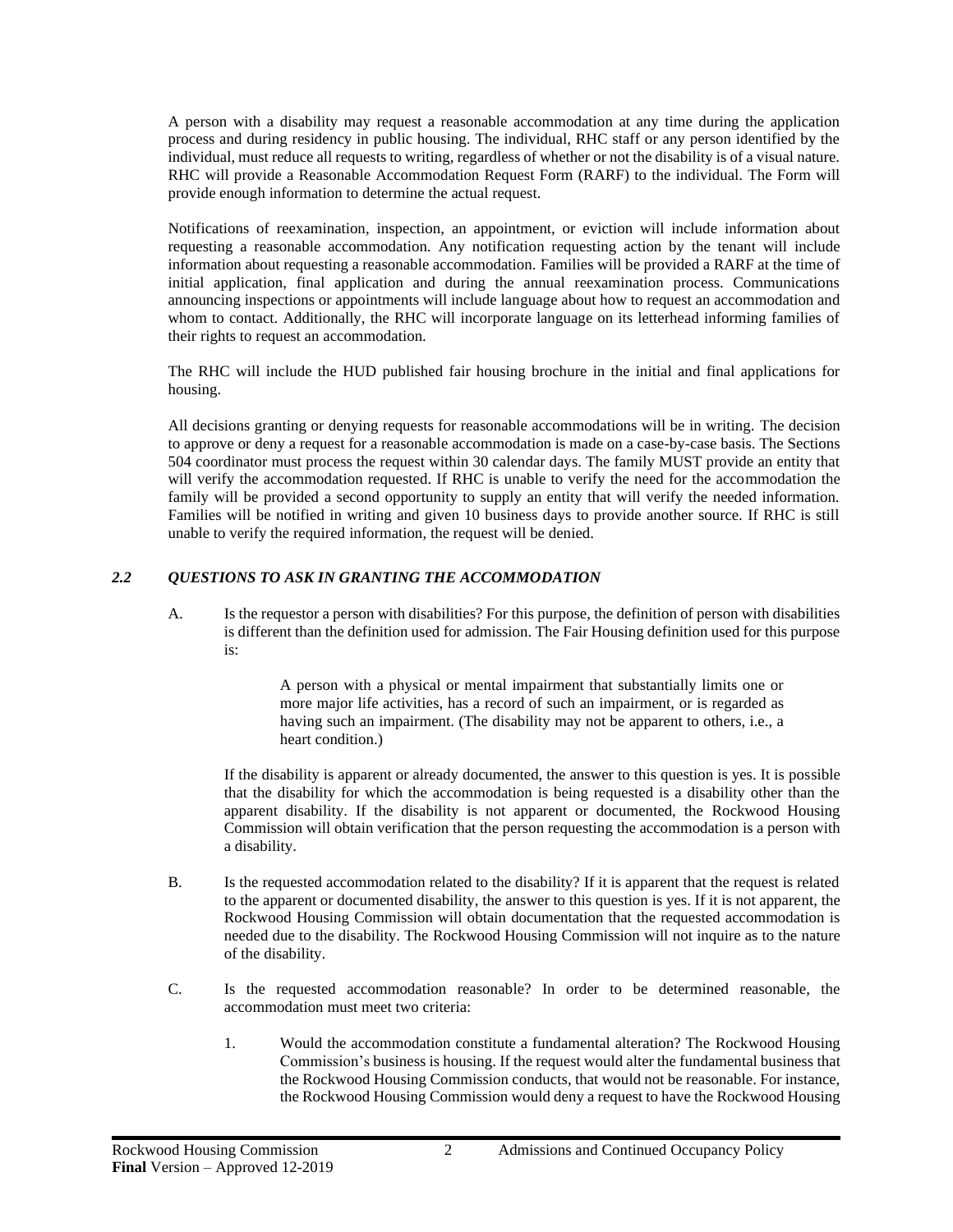Commission do grocery shopping for a person with disabilities.

- 2. Would the requested accommodation create an undue hardship? Frequently the requested accommodation costs little or nothing. If the cost would be an undue burden, the Rockwood Housing Commission may request a meeting with the individual to investigate and consider equally effective alternatives.
- D. Generally, the individual knows best what it is he or she needs; however, the Rockwood Housing Commission retains the right to be shown how the requested accommodation enables the individual to access or use the Rockwood Housing Commission's programs or services.

Approved accommodations will be paid for by the RHC; however, if the request is denied due to a financial hardship status, the resident may opt to pay for it, as long as, the RHC has granted permission. RHC reserves the right to dictate alterations to the unit are done in a professional manner.

If more than one accommodation is equally effective in providing access to the Rockwood Housing Commission's programs and services, the Rockwood Housing Commission retains the right to select the most efficient or economic choice.

The cost necessary to carry out approved requests, including requests for physical modifications, will be borne by the Rockwood Housing Commission if there is no one else willing to pay for the modifications. If another party pays for the modification, the Rockwood Housing Commission will seek to have the same entity pay for any restoration costs.

If the tenant requests as a reasonable accommodation that they be permitted to make physical modifications at their own expense, the Rockwood Housing Commission will generally approve such request if it does not violate codes or affect the structural integrity of the unit.

Any request for an accommodation that would enable a tenant to materially violate essential lease terms will not be approved, i.e., allowing nonpayment of rent, destruction of property, disturbing the peaceful enjoyment of others, etc.

## <span id="page-6-0"></span>**3.0 SERVICES FOR LIMITED-ENGLISH PROFICIENCY APPLICANTS AND RESIDENTS**

The Rockwood Housing Commission will endeavor to have bilingual staff or access to people who speak languages other than English. If necessary, the Rockwood Housing Commission will utilize an electronic translator to communicate.

## <span id="page-6-1"></span>**4.0 FAMILY OUTREACH**

The Rockwood Housing Commission will publicize the availability and nature of the Public Housing Program for extremely low-income, very low and low-income families in a newspaper of general circulation, minority media, and by other suitable means.

To reach people who cannot or do not read the newspapers, the Rockwood Housing Commission will try to utilize public service announcements. At a minimum the RHC will advertise in the Monroe Evening News when opening and closing the wait list.

The Rockwood Housing Commission will communicate the status of housing availability to other service providers in the community and inform them of housing eligibility factors and guidelines so they can make proper referrals for the Public Housing Program. Additionally, the RCH will post availability on the agency website at www.rwhousing.org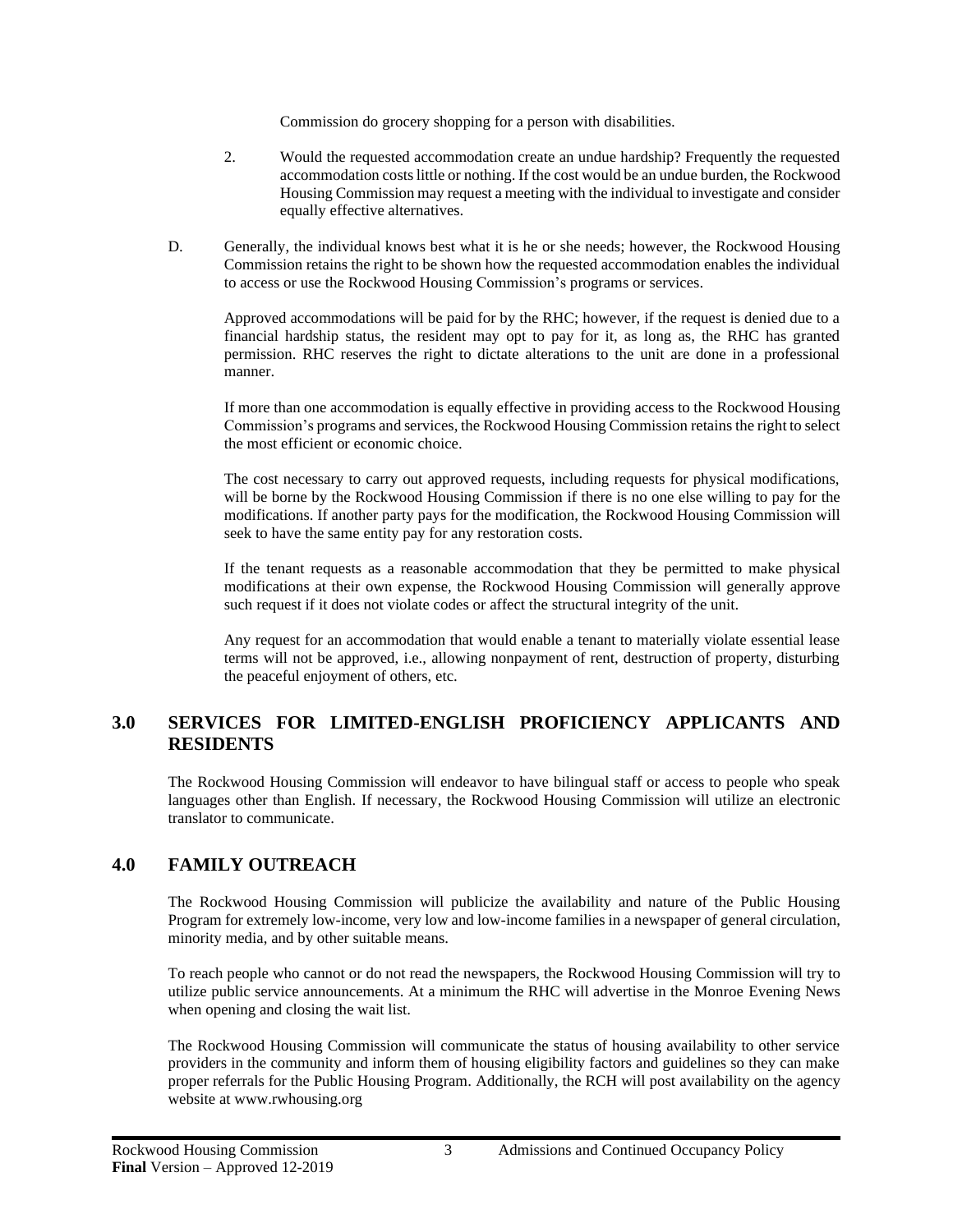## <span id="page-7-0"></span>**5.0 RIGHT TO PRIVACY**

All adult members of both applicant and tenant households are required to annually sign HUD Form 9886, Authorization for Release of Information and Privacy Act Notice. The Authorization for Release of Information and Privacy Act Notice states how family information will be released and includes the Federal Privacy Act Statement.

Any request for applicant or tenant information will not be released unless there is a signed release of information request from the applicant or tenant.

## <span id="page-7-1"></span>**6.0 REQUIRED POSTINGS**

In each of its offices, the Rockwood Housing Commission will post, in a conspicuous place and at a height easily read by all persons including persons with mobility disabilities, the following information:

- A. Statement of Policies and Procedures governing Admission and Continued Occupancy
- B. Notice of the status of the waiting list (opened or closed)
- C. A listing of all the developments by name, address, address of all property offices, office hours, telephone numbers, TDD numbers, and operation hours
- D. Income Limits for Admission
- E. Excess Utility Charges
- F. Utility Allowance Schedule
- G. Current Schedule of Routine Maintenance Charges
- H. Dwelling Lease
- I. Grievance Procedure
- J. Fair Housing Poster
- K. Equal Opportunity in Employment Poster
- L. Any current Rockwood Housing Commission Notices
- M. Most recent PHAS score

## <span id="page-7-2"></span>**7.0 TAKING APPLICATIONS**

Families wishing to apply for the Public Housing Program will be required to complete an application for housing assistance. Changes to HUD-92006 can be requested at any time by the family

Applications are taken to compile a waiting list. Due to the demand for housing in the Rockwood Housing Commission jurisdiction, the Rockwood Housing Commission may take applications on an open enrollment basis. Depending on the length of time that applicants may need to wait to receive assistance, the RHC may use a one – or two-step application process.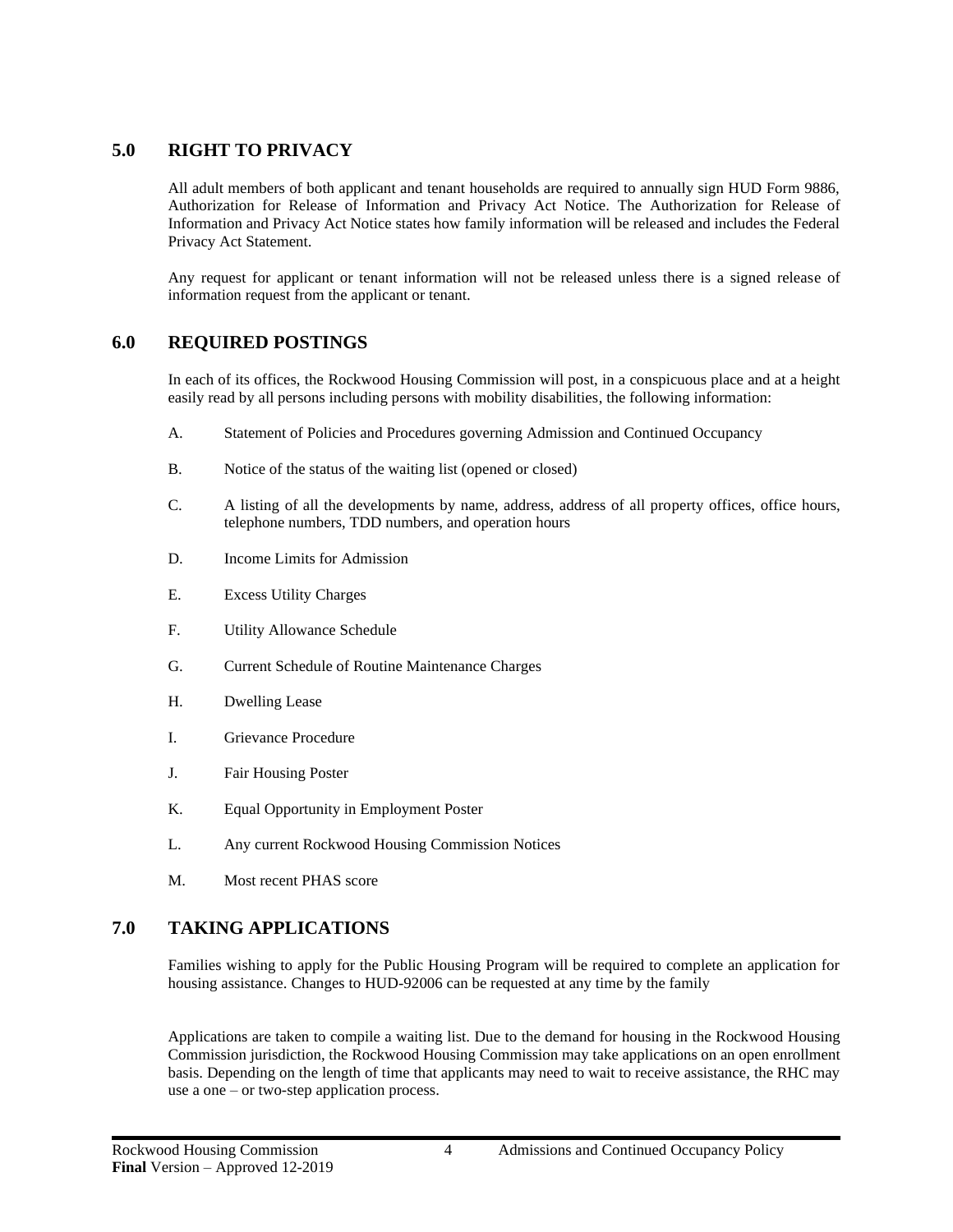A one-step process will be used when it is expected that a family will be selected from the waiting list within 60 days of the date of application. At application, the family must provide all the information necessary to establish family eligibility and level of assistance.

A two-step process will be used when it is expected that a family will not be selected from the waiting list for at least 60 days of the date of application. Under the two-step application process, the RHC initial assessment of the family's eligibility, the family's suitability and to determine the family's placement on the waiting list. The family will be required to provide all the information necessary to establish family eligibility and level of assistance when the family is selected from the waiting list.

Families may obtain application forms from the RHC's at the time and location stated in the Public Notice announcing acceptance of applications. Families may, as a Reasonable Accommodation request – by telephone or by mail – that a form be sent to the family via first class mail.

The RHC may require that all applications are completed on site at the announced location, or require that completed applications must be returned to the RHC by mail, or submitted in person during normal business hours. The process selected will be stated in the Public Notice announcing acceptance of applications. Applications must be complete in order to be accepted by the RHC for processing. If an application is incomplete, the RHC will reject the application. The family will not be notified that the application has been rejected. It is the responsibility of the family to submit a completed application.

Completed applications will be accepted for all applicants and the Rockwood Housing Commission will verify the information. Applicants will be provided the opportunity to complete the information on form HUD-92006, Supplement to Application for Federally Assisted Housing. The form gives applicants the option to identify an individual or organization that the Housing Authority may contact and the reason(s) the individual or organization may be contacted. The applicants, if they choose to provide the additional contact information, must sign and date the form.

If the applicant chooses to have more than one contact person or organization, the applicant must make clear to the Housing Authority the reason each person or organization may be contacted. The Housing Authority will allow the applicant to complete a form HUD-92006 for each contact and indicating the reason the Housing Authority may contact the individual or organization. For example, the applicant may choose to have a relative as a contact for emergency purposes and an advocacy organization for assistance for tenancy purposes.

Those applicants who choose not to provide the contact information should check the box indicating that they "choose not to provide the contact information" and sign and date the form.

The completed application will be dated and time stamped upon its return to the Rockwood Housing Commission.

Persons with disabilities who require a reasonable accommodation in completing an application may call the Rockwood Housing Commission to make special arrangements. A Telecommunication Device for the Deaf (TDD) is available for the deaf. The TDD telephone number is 711.

The applicant may at any time report changes in their applicant status including changes in family composition, income, or preference factors. The Rockwood Housing Commission will annotate the applicant's file and will update their place on the waiting list. Confirmation of the changes will be confirmed with the family in writing. All changes must be submitted in writing.

The final determination of eligibility takes place when the family's name reaches the top of the waiting list. The Rockwood Housing Commission will ensure that verification of all preferences, eligibility, suitability and selection factors are current in order to determine the family's final eligibility for admission into the Public Housing Program.

#### **7.1 Ineligible for Placement on the Waiting List**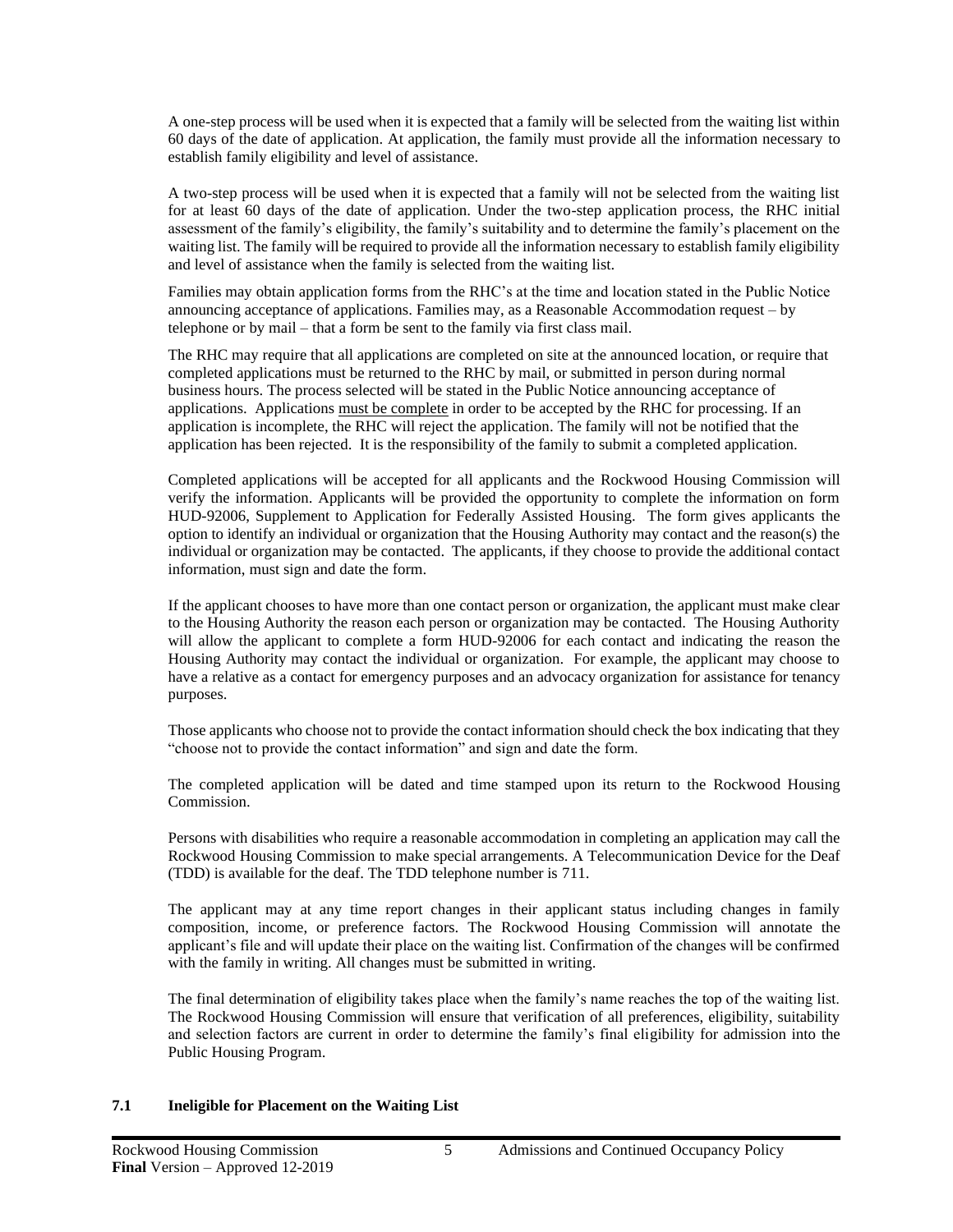If the RHC can determine from the information provided that a family is ineligible, the family will not be placed on the waiting list. Where a family is determined to be ineligible, the RHC will send written notification of the ineligibility determination to the applicant. The notice will specify the reasons for ineligibility, and will inform the family of its right to request an informal review and explain the process for doing so.

#### **7.2 Eligible for Placement on the Waiting List**

The RHC will provide written notification of the preliminary eligibility determination upon receiving a complete application.

Placement on the waiting list does not indicate that the family is, in fact, eligible for assistance. A final determination of eligibility will be made when the family is selected from the waiting list.

The RHC will utilize the following methods for placing apparently eligible on the waiting list.

Applicants will be placed on the waiting list according to any preference(s) for which they qualify, and the date and time their complete application is received by the RHC.

## <span id="page-9-0"></span>**8.0 ELIGIBILITY FOR ADMISSION**

## <span id="page-9-1"></span>*8.1 INTRODUCTION*

There are six eligibility requirements for admission to public housing: qualifies as a family, has an income within the income limits, meets citizenship/eligible immigrant criteria, provides documentation of Social Security numbers, and signs consent authorization documents. In addition to the eligibility criteria, families must also meet the Rockwood Housing Commission screening criteria in order to be admitted to public housing.

Head of household must be at least 18 years of age, or legally emancipated, or under 18 years of age with a legal guardian or court appointed representative.

## <span id="page-9-2"></span>*8.2 ELIGIBILITY CRITERIA*

- A. Family Status All families must have a Head of Household. Family includes, but is not limited to, the following, regardless of actual or perceived sexual orientation, gender identity, or marital status:
	- 1. A **family with or without children**. Such a family is defined as a group of two or more people that lived together as a family relationship for a minimum of six months prior to application.

Generally, an individual who is or is expected to be absent from the assisted unit for 30 consecutive days or less is considered temporarily absent and continues to be considered a family member. Exceptions will be granted to absent students and absences for adult family members due to employment.

- a. Children **temporarily** absent from the home due to placement in foster care are considered family members.
- b. In determining bedroom size, the Rockwood Housing Commission will not include the presence of children to be born to a pregnant woman, children who are in the process of being adopted, or children whose custody is being obtained; however, RHC will count children who are temporarily away at school, or children who are temporarily in foster-care or kinship are considered family members for the purpose of determining bedroom size but are not considered family members for determining income limit.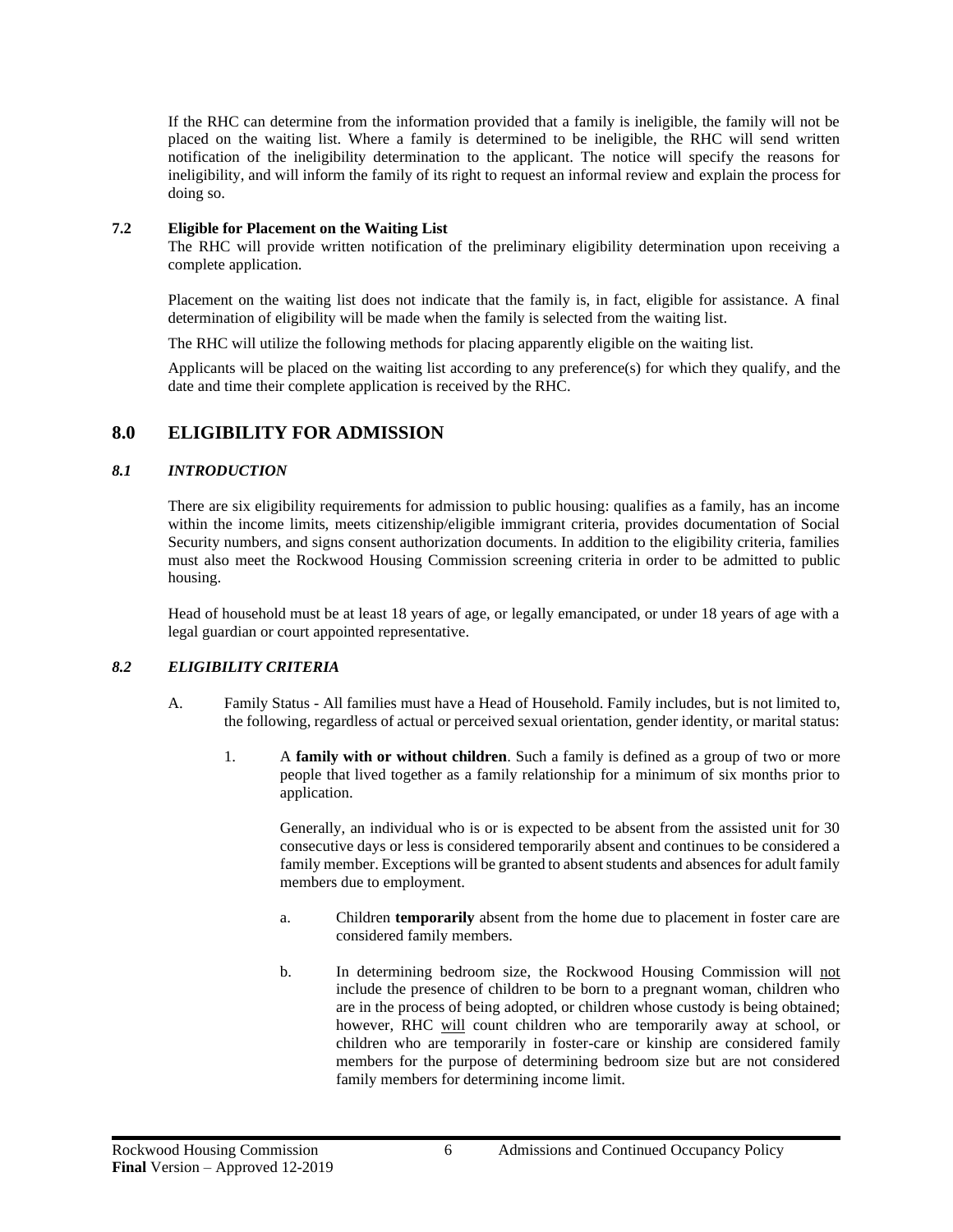- 2. An **elderly family**, which is:
	- a. A family whose head (including co-head), spouse, or sole member is a person who is at least 62 years of age;
	- b. Two or more persons who are at least 62 years of age living together; or
	- c. One or more persons who are at least 62 years of age living with one or more livein aides.

## 3. A **near-elderly family**, which is:

- a. A family whose head (including co-head), spouse, or sole member is a person who is at least 50 years of age but below the age of 62;
- b. Two or more persons, who are at least 50 years of age but below the age of 62, living together; or
- c. One or more persons, who are at least 50 years of age but below the age of 62, living with one or more live-in aides.
- 4. A **disabled family**, which is:
	- a. A family whose head (including co-head), spouse, or sole member is a person with disabilities;
	- b. Two or more persons with disabilities living together; or
	- c. One or more persons with disabilities living with one or more live-in aides.
- 5. A **displaced family**, which is a family in which each member, or whose sole member, has been displaced by governmental action, or whose dwelling has been extensively damaged or destroyed as a result of a disaster declared or otherwise formally recognized pursuant to Federal disaster relief laws.
- 6. A **remaining member of a tenant family**. If the remaining member of a tenant family is a minor or minors, it will be necessary for an adult to temporarily move into a unit to serve as a guardian for children residing in the unit. The income received by the temporary guardian will be counted in determining family income. Although typically a criminal background check is required before anyone can move into a public housing unit, this requirement will be waived for a guardian in this situation. Instead, the background check will occur after the person moves in. If the results of the check dictate that the person is ineligible for public housing, the family shall be given a reasonable time to find a replacement guardian or vacate the property.
- 7. A **single person** who is not an elderly or displaced person, a person with disabilities, or the remaining member of a tenant family.
- B. Income Eligibility
	- 1. To be eligible for admission to developments or scattered-site units, the family's annual income must be within the low-income limit set by HUD. This means the family income cannot exceed 70 percent of the median income for the area.
	- 2. Income limits apply only at admission and are not applicable for continued occupancy.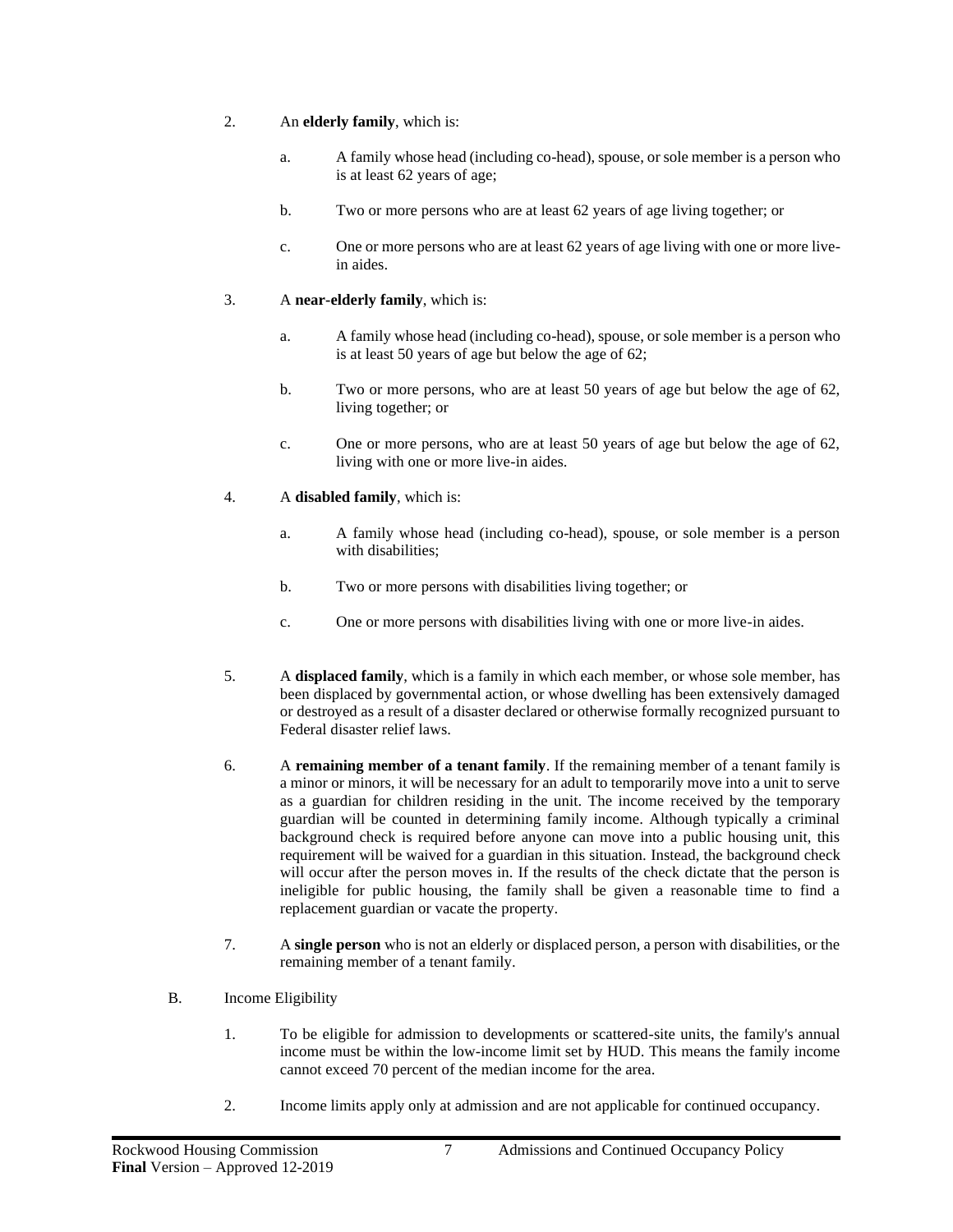- 3. A family may not be admitted to the public housing program from another assisted housing program (e.g., tenant-based Section 8) or from a public housing program operated by another housing authority without meeting the income requirements of the Rockwood Housing Commission.
- 4. If the Rockwood Housing Commission acquires a property for federal public housing purposes, the families living there must have incomes within the low-income limit in order to be eligible to remain as public housing residents.
- 5. Income limit restrictions do not apply to families transferring within our Public Housing Program.
- 6. The Rockwood Housing Commission may allow police officers who would not otherwise be eligible for occupancy in public housing to reside in a public housing dwelling unit. The unit would be taken offline, per HUD requirements. Such occupancy must be needed to increase security for public housing residents. Their rent shall at least equal the cost of operating the public housing unit.
- 7*.* If there are no eligible families on the waiting list and the Rockwood Housing Commission has published a 30-calendar day notice of available units in at least one newspaper of general circulation, families above the applicable income limit may be housed. They must vacate the unit if an eligible family applies.
- C. Citizenship/Eligibility Status
	- 1. To be eligible for public housing each member of the family must be a citizen, national, or a non-citizen who has eligible immigration status under one of the categories set forth in Section 214 of the Housing and Community Development Act of 1980 (see 42 U.S.C. 1436a(a)) or a citizen of the Republic of Marshall Islands, the Federated States of Micronesia, or the Republic of Palau. However, people in the last category are not entitled to housing assistance in preference to any United States citizen or national resident within Guam.
	- 2. Family eligibility for assistance.
		- a. A family shall not be eligible for assistance unless at least one member of the family residing in the unit is determined to have eligible status, with the exception noted below
		- b. Despite the ineligibility of one or more family members, a mixed family may be eligible for one of three types of assistance (See Section 13.6 for calculating rents under the non-citizen rule).
		- c. A family without any eligible members and receiving assistance on June 19, 1995, may be eligible for temporary deferral of termination of assistance.

All adults must be able to sign the lease. If the State of Michigan forbids individuals with ineligible immigration status from executing contracts (i.e., leases or other legal binding documents), then they are ineligible for this program.

D. Social Security Number Documentation

Prior to admission, every family member must provide the Rockwood Housing Commission with a complete and accurate Social Security Number unless they do not contend eligible immigration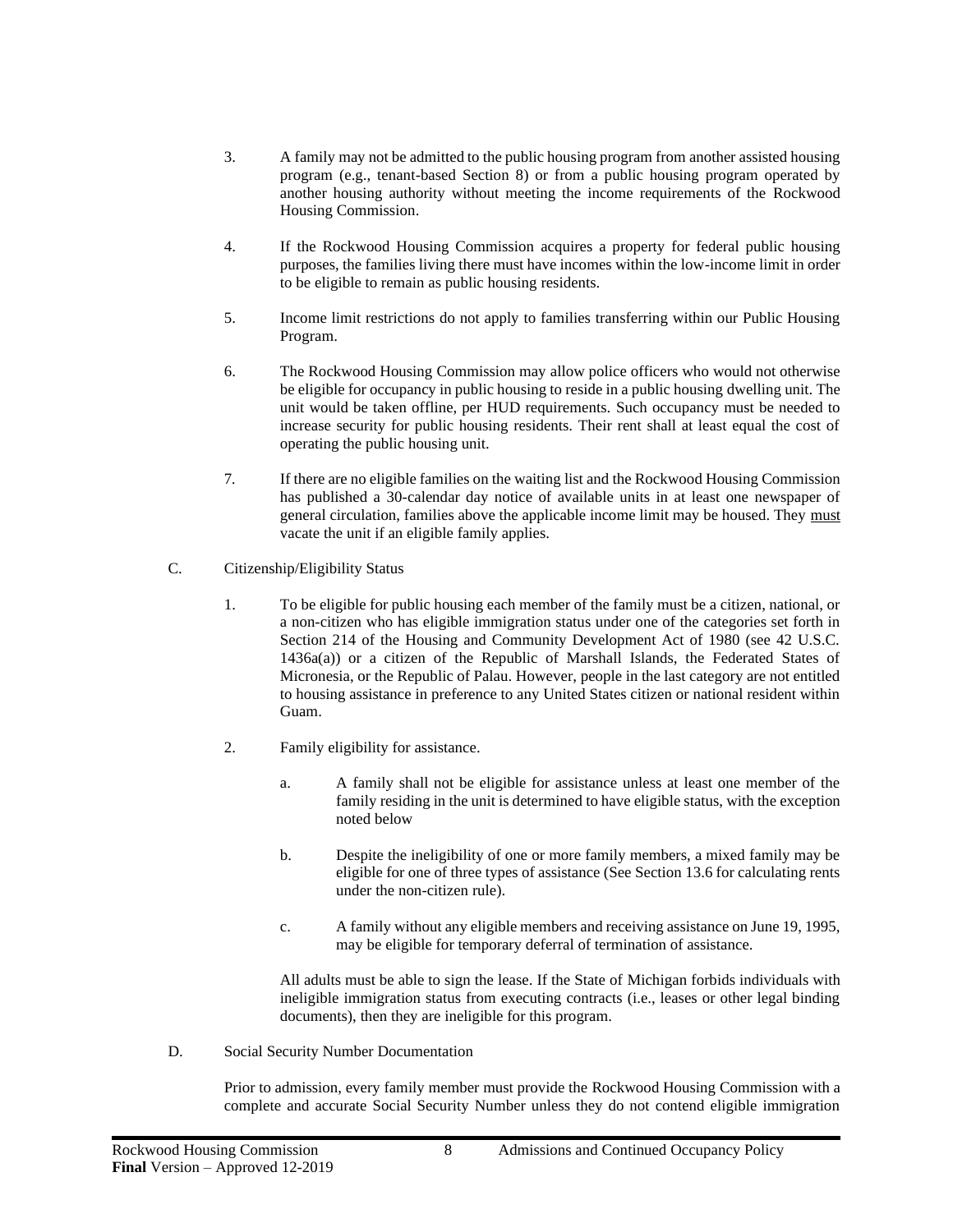status. New family members must provide this verification prior to being added to the lease. If the new family member became a member of the household within six months prior to the date of admission and is under the age of six and has not been assigned a Social Security Number, the family shall have ninety (90) calendar days after starting to receive the assistance to provide a complete and accurate Social Security Number.

The Housing Authority shall grant one ninety (90) day extension for newly-added family members under the age of six if in its sole discretion it determines that the person's failure to comply was due to circumstances that could not have reasonably been foreseen and was outside the control of the person. If the Social Security Number is not provided within the required period, the assistance shall be terminated.

If a person is already a program participant and has not disclosed his or her Social Security Number, it must be disclosed at the next re-examination or re-certification.

The best verification of the Social Security Number is the original Social Security card. If the card is not available, the Housing Authority will accept an original document issued by a federal or state government agency, which contains the name of the individual and the Social Security Number of the individual, along with other identifying information of the individual or such other evidence of the Social Security Number as HUD may prescribe in administrative instructions.

If a member of an applicant family indicates they have a Social Security Number, but cannot readily verify it, the family cannot be assisted until verification is provided. If the Social Security Number of each household member cannot be provided to the Rockwood Housing Commission within **90** calendar days of it being requested, the family shall lose its place on the waiting list and drop to the bottom of the list. During this **90** calendar days, if all household members have not disclosed their SSN at the time a unit becomes available, the Rockwood Housing Commission must offer the available unit to the next eligible applicant family on the waiting list.

If an individual fails to provide the verification within the time allowed, the family will be denied assistance or will have their assistance terminated. The Housing Authority shall grant one ninety (90) day extension from termination if in its sole discretion it determines that the person's failure to comply was due to circumstances that could not have reasonably been foreseen and there is a reasonable likelihood that the person will be able to disclose a Social Security Number by the deadline.

- E. Signing Consent Forms
	- 1. In order to be eligible, each member of the family who is at least 18 years of age, and each family head and spouse regardless of age, shall sign one or more consent forms.
	- 2. The consent form must contain, at a minimum, the following:
		- a. A provision authorizing HUD or the Rockwood Housing Commission to obtain from State Wage Information Collection Agencies (SWICAs) any information or materials necessary to complete or verify the application for participation or for eligibility for continued occupancy;
		- b. A provision authorizing HUD or the Rockwood Housing Commission to verify with previous or current employers or other sources of income information pertinent to the family's eligibility for or level of assistance;
		- c. A provision authorizing HUD to request income information from the IRS and the SSA for the sole purpose of verifying income information pertinent to the family's eligibility or level of benefits; and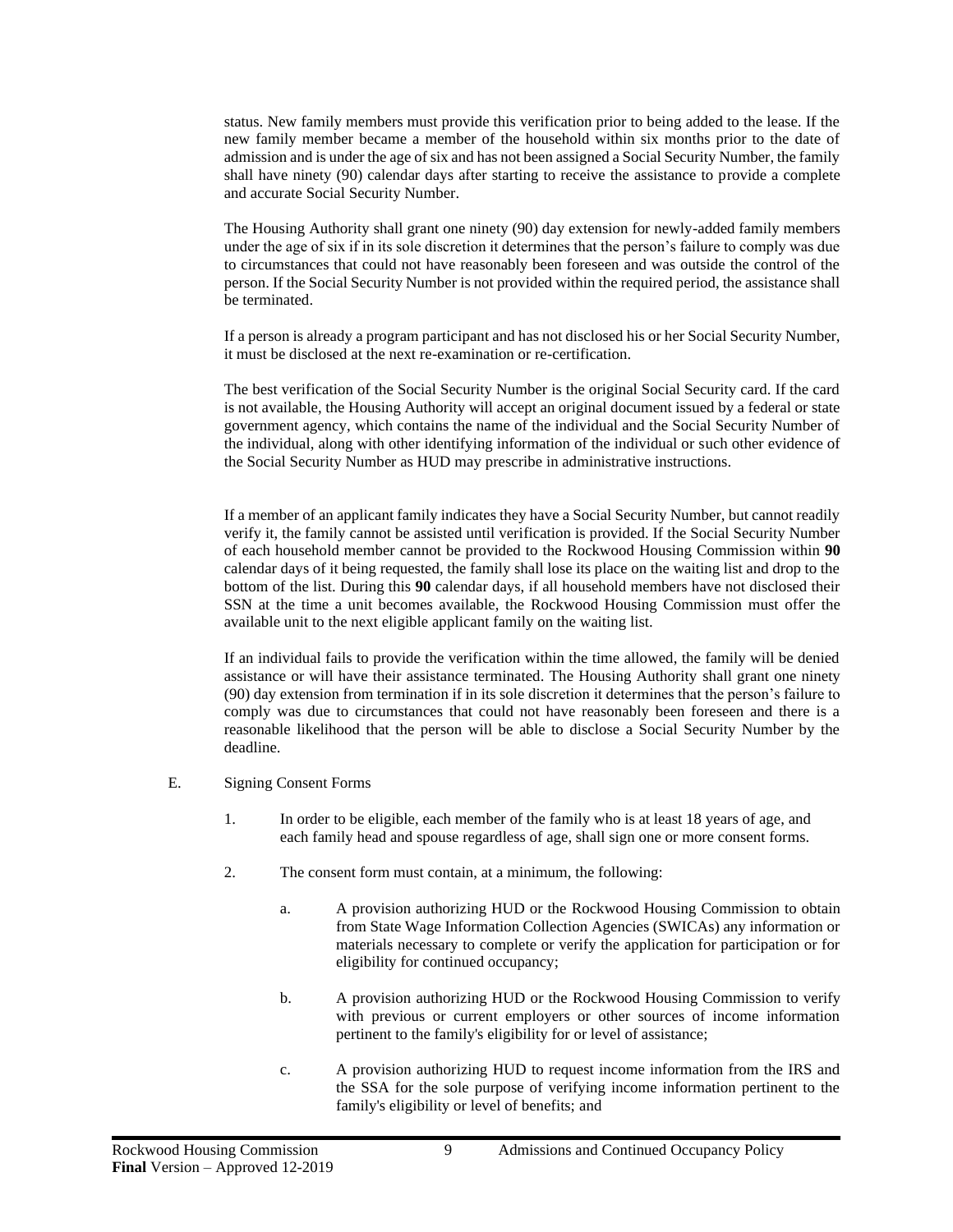- d. A statement allowing the Rockwood Housing Commission permission to access the applicant's criminal record with any and all police and/or law enforcement agencies, and
- e. A statement that the authorization to release the information requested by the consent form expires 15 months after the date the consent form is signed.
- F. Special College Student Eligibility Rules

In order to be eligible for public housing, college students living outside their parents or guardians homes must have established a separate household for at least one year prior to applying to the public housing program. This will be verified by presenting to the Rockwood Housing Commission evidence of the establishment of the separate household.

The college student must not be claimed as a dependent by parents or guardians on their IRS returns. This will be verified by examining the student's IRS return for the previous year. The Rockwood Housing Commission will examine the box that asks if someone else claimed them on their tax return.

If the student is receiving an athletic scholarship that includes over \$5000 a year for housing costs, the student shall not be eligible for public housing.

## <span id="page-13-0"></span>*8.3 SUITABILITY*

- A. Applicant families will be evaluated to determine whether, based on their recent behavior, such behavior could reasonably be expected to result in compliance with the public housing lease. The Rockwood Housing Commission will look at past conduct as an indicator of future conduct. Emphasis will be placed on whether a family's admission could reasonably be expected to have a detrimental effect on the development environment, other tenants, Rockwood Housing Commission employees, or other people residing in the immediate vicinity of the property. Otherwise eligible families will be denied admission if they fail to meet the suitability criteria.
- B. The Rockwood Housing Commission will consider objective and reasonable aspects of the family's background, including the following:
	- 1. History of meeting financial obligations, especially rent and any utility payments
	- 2. Ability to maintain (or with assistance would have the ability to maintain) their housing in a decent and safe condition based on living or housekeeping habits and whether such habits could adversely affect the health, safety, or welfare of other tenants;
	- 3. History of criminal activity by any household member involving crimes of physical violence against persons or property and any other criminal activity including drug-related criminal activity that would adversely affect the health, safety, or well-being of other tenants or staff or cause damage to the property;
	- 4. History of disturbing neighbors or destruction of property;
	- 5. Having committed fraud in connection with any Federal housing assistance program, including the intentional misrepresentation of information related to their housing application or benefits derived there from; and
	- 6. History of abusing alcohol in a way that may interfere with the health, safety, or right to peaceful enjoyment by others.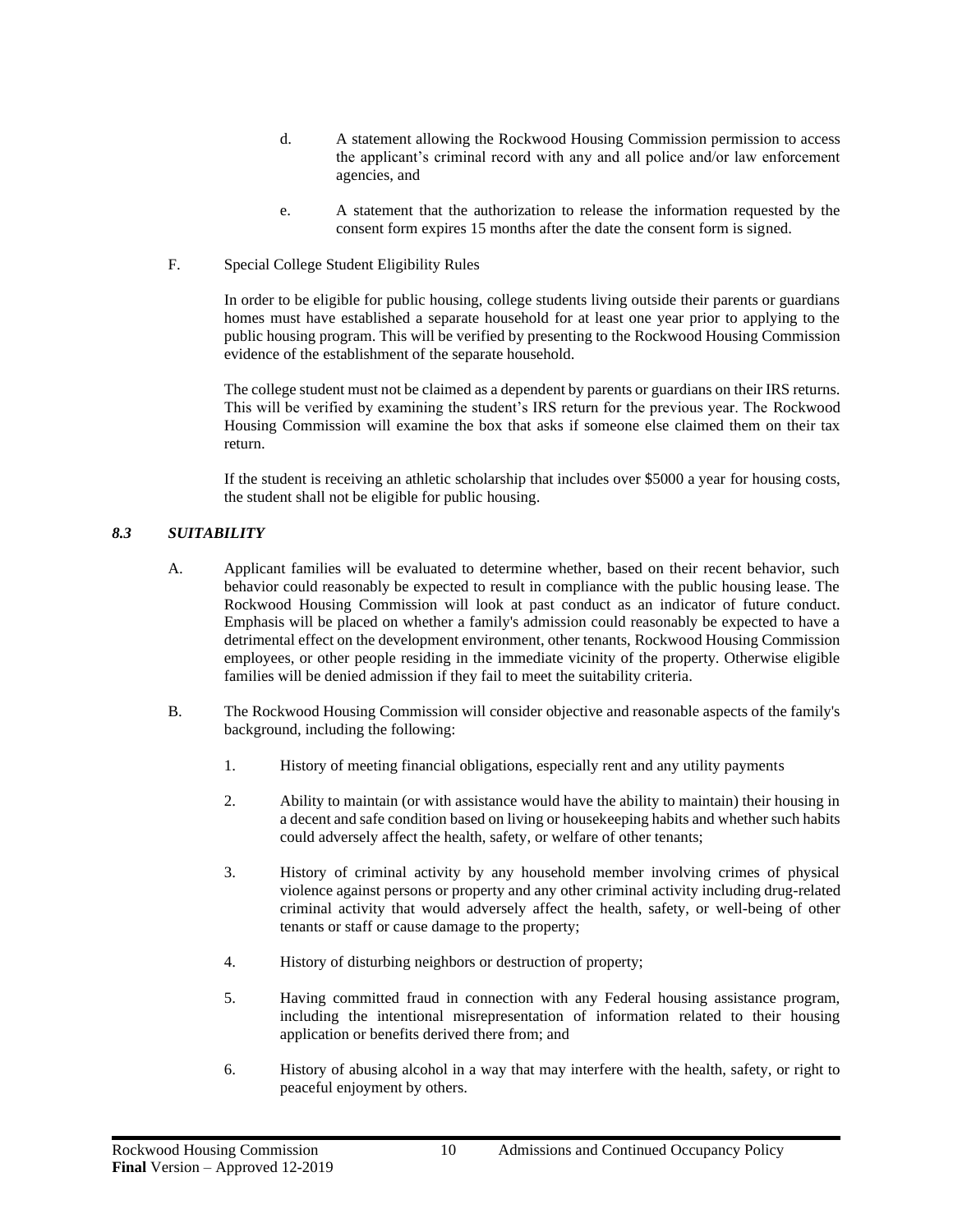In deciding whether to exercise their discretion to admit an individual or household that has engaged in criminal activity, the Rockwood Housing Commission will consider all of the circumstances relevant to the particular admission, including but not limited to: the seriousness of the offending action.

- C. The Rockwood Housing Commission will ask applicants to provide information demonstrating their ability to comply with the essential elements of the lease. The Rockwood Housing Commission will verify the information provided. Such verification may include but may not be limited to the following:
	- 1. A credit check of the head, spouse, co-head, and any other adult family members;
	- 2. A rental history check of all adult family members;
	- 3. A criminal background check on all adult household members, including live-in aides at no cost to the applicant. This check will be made through State or local law enforcement or court records in those cases where the household member has lived in the local jurisdiction for the last three years. Where the individual has lived outside the local area, the Rockwood Housing Commission may contact law enforcement agencies where the individual had lived or request a check through the FBI's National Crime Information Center (NCIC). This criminal background check will proceed after each adult household member has signed a consent form designed by the Rockwood Housing Commission.

The information received as a result of the criminal background check shall be used solely for screening, lease enforcement and eviction purposes. The information derived from the criminal background check shall be shared only with employees of the Rockwood Housing Commission who have a job-related need to have access to the information. The information shall be maintained confidentially, not misused or improperly disseminated, and destroyed once the purpose(s) for which it was requested has been accomplished and the period for filing a challenge to the Rockwood Housing Commission's action has expired without a challenge or final disposition of any litigation has occurred;

- 4. A home visit. The home visit provides the opportunity for the family to demonstrate their ability to maintain their home in a safe and sanitary manner. This inspection considers cleanliness and care of rooms, appliances, and appurtenances. The inspection may also consider any evidence of criminal activity; and
- 5. A check of the State's lifetime sex offender registration program for each adult household member, including live-in aides. No household with an individual registered under a State sex offender registration will be admitted to public housing. The Rockwood Housing Commission will check with our State registry and if the applicant has resided in another State(s), with that State(s)'s list. The Rockwood Housing Commission will utilize the US Department of Justice's Dru Sjodin National Sex Offender website as an additional resource. The Dru Sjodin National Sex Offender Database is an online, searchable database, hosted by the Department of Justice, which combines the data from individual state sex offender registries.

If an applicant is about to be denied housing based on either the criminal check or the sex offender registration program, the applicant will be informed of this fact and given an opportunity to dispute the accuracy of the information before the denial or eviction occurs. Applicants that are denied housing will be given a "Notice of Occupancy Rights under the Violence Against Women Act" which provides information on their rights and responsibilities under the Violence Against Women Act (VAWA). A copy of the HUD-approved Certification form shall also be provided with the notice.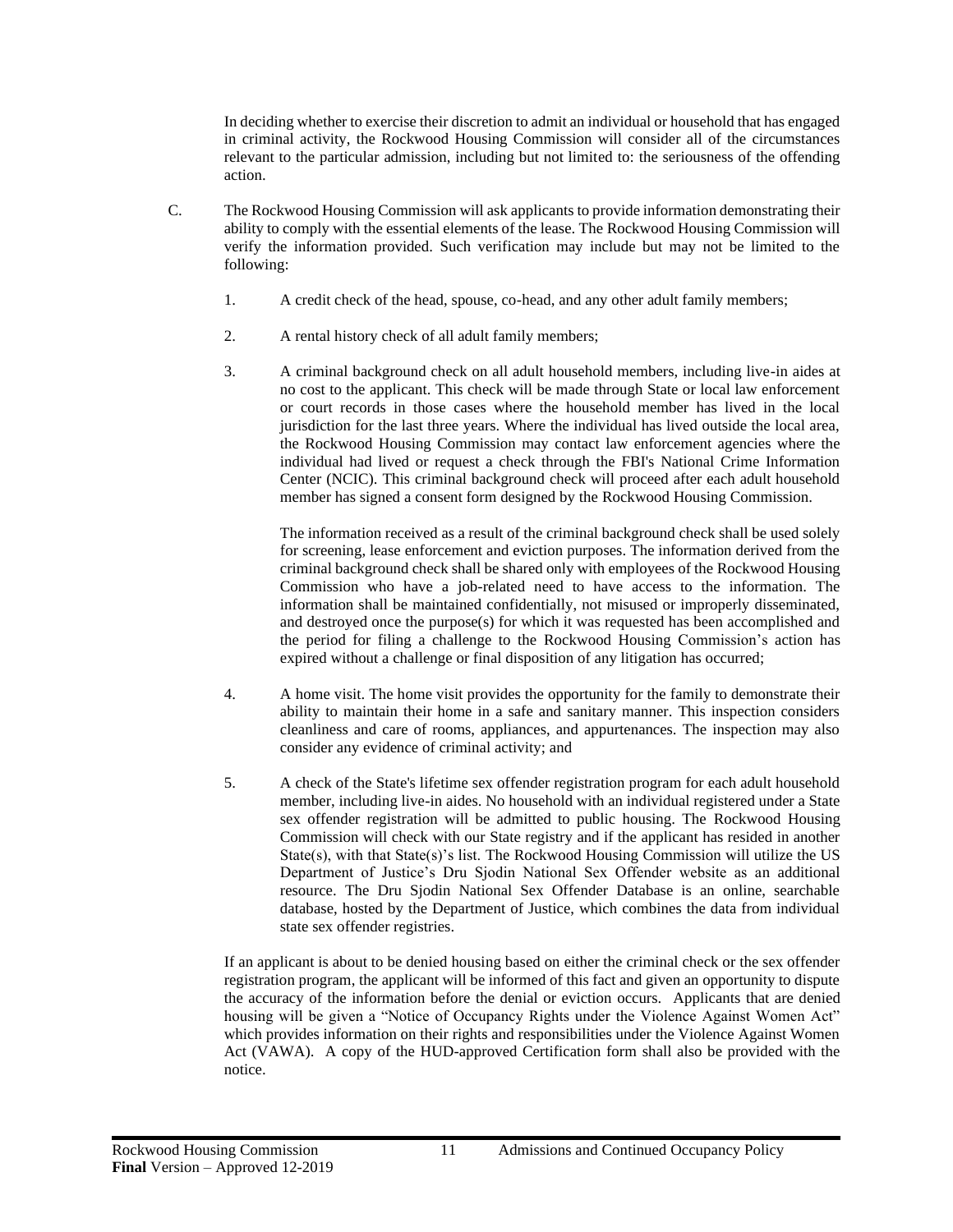#### <span id="page-15-0"></span>*8.4 GROUNDS FOR DENIAL*

The Rockwood Housing Commission is not required or obligated to assist families where applicants or members of the applicant's household:

- A. Do not meet any one or more of the eligibility criteria;
- B. Do not supply information or documentation required by the application process;
- C. Have failed to respond to a written request for information or a request to declare their continued interest in the program;
- D. Have a history of not meeting financial obligations, especially rent;
- E. Do not have the ability to maintain (with assistance) their housing in a decent and safe condition where such habits could adversely affect the health, safety, or welfare of other tenants;
- F. Have a history of criminal activity by any household member involving crimes of physical violence against persons or property and any other criminal activity including drug-related criminal activity that would adversely affect the health, safety, or well-being of other tenants or staff or cause damage to the property;

For the purpose of this section, "history of criminal activity" is defined as two (2) or more felony convictions that occurred on separate dates within the past five (5) years; and, any crimes of physical violence (regardless of classification) that results in great bodily harm or death of another individual that occurred at any time throughout the individual's lifetime.

- G. Have a history of disturbing neighbors or destruction of property;
- H. Currently owes rent or other amounts to any housing authority in connection with their public housing or Section 8 programs;
- I. Have committed fraud, bribery or any other corruption in connection with any Federal housing assistance program, including the intentional misrepresentation of information related to their housing application or benefits derived there from;
- J. Were evicted from federally assisted housing within three years of the projected date of admission because of drug-related criminal activity involving the personal use or possession for personal use;
- K. Were evicted from federally assisted housing within five years of the projected date of admission because of drug-related criminal activity involving the illegal manufacture, sale distribution, or possession with the intent to manufacture, sell, distribute a controlled substance as defined in Section 102 of the Controlled Substances Act, 21 U.S.C. 802;
- L. Are illegally using a controlled substance or are abusing alcohol in a way that may interfere with the health, safety, or right to peaceful enjoyment of the premises by other residents. The Rockwood Housing Commission may waive this requirement if:
	- 1. The person demonstrates to the Rockwood Housing Commission's satisfaction that the person is no longer engaging in drug-related criminal activity or abuse of alcohol;
	- 2. Has successfully completed a supervised drug or alcohol rehabilitation program;
	- 3. Has otherwise been rehabilitated successfully; or
	- 4. Is participating in a supervised drug or alcohol rehabilitation program.
- M. Have engaged in or threatened abusive or violent behavior towards any Rockwood Housing Commission staff member or resident. Abusive behavior is defined as racial epithets, vulgar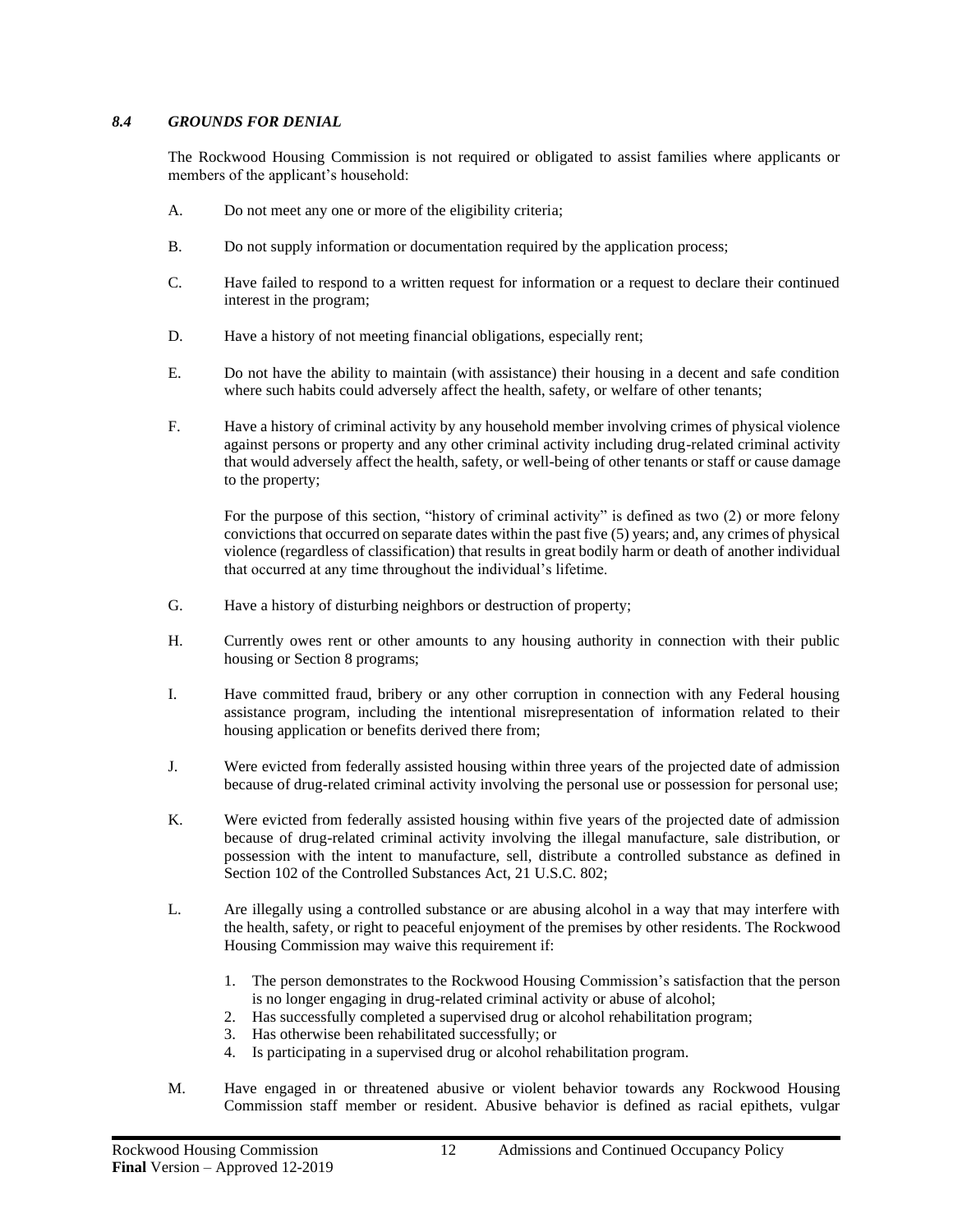language, or any other action that is normally intended to intimidate coerce or abuse. Violent behavior is defined as any behavior actual or implied that is considered violent.

- N. Have a household member who has ever been evicted from public housing;
- O. Have a family household member who has been terminated under the certificate or voucher program;
- P. **Denied for LIFE:** If any family member has been convicted of manufacturing or producing methamphetamine (speed) in a public housing development, in a Section 8 assisted property, or on the premises of other federally assisted housing;
- Q. **Denied for LIFE:** Has a registration under a State sex offender registration program.
- R. The Rockwood Housing Commission determines that it has reasonable cause to believe that a household member's abuse or pattern of abuse of alcohol may threaten the health, safety, or right to peaceful enjoyment of the premises by other residents;
- S. Have engaged in or threatened abusive or violent behavior towards any Rockwood Housing Commission staff member or resident;
- T. Fugitive felons, parole violators, and persons fleeing to avoid prosecution or custody or confinement after conviction for a crime, or attempt to commit a crime, that is a felony under the laws of the place from which the individual flees;
- U. **Denied for Life:** If any family member has been convicted of manufacturing or producing methamphetamine (speed) in a public housing development, in a Section 8 assisted property, or on the premises of other federally assisted housing;
- V. **Denied for Life:** Has a lifetime registration under a State sex offender registration program.

For denying an admission based on any criminal activity, an arrest record, alone, will not serve as sufficient evidence of criminal activity that can support an adverse admission decision. Before the Rockwood Housing Commission denies admission to an individual or household on the basis of criminal activity by a household member or guest, it will determine that the relevant individual actually engaged in such activity.

An arrest record can trigger an inquiry into whether there is sufficient evidence to determine that a person engaged in disqualifying criminal activity, but is not itself evidence on which to base a determination. The Rockwood Housing Commission can utilize other evidence, such as police reports detailing the circumstances of the arrest, witness statements, and other relevant documentation to assist them in making a determination that disqualifying conduct occurred. Reliable evidence of a conviction for criminal conduct that would disqualify an individual for tenancy may also be the basis for determining that the disqualifying conduct in fact occurred.

Before the Rockwood Housing Commission denies admission to the Rockwood Housing Commission's public housing program on the basis of a criminal record, the Rockwood Housing Commission must notify the household of the proposed action and must provide the subject of the record and the applicant with a copy of the criminal record and an opportunity to dispute the accuracy and relevance of that record. The applicant will have ten (10) business days to dispute the accuracy and relevance of the record in writing. If the Rockwood Housing Commission does not receive the dispute within the allotted time, the applicant will be denied.

Additionally, if the Rockwood Housing Commission prohibits admission of persons for a prescribed period of time after some disqualifying behavior or event, the Rockwood Housing Commission may apply the prohibition for a longer period of time at its sole discretion.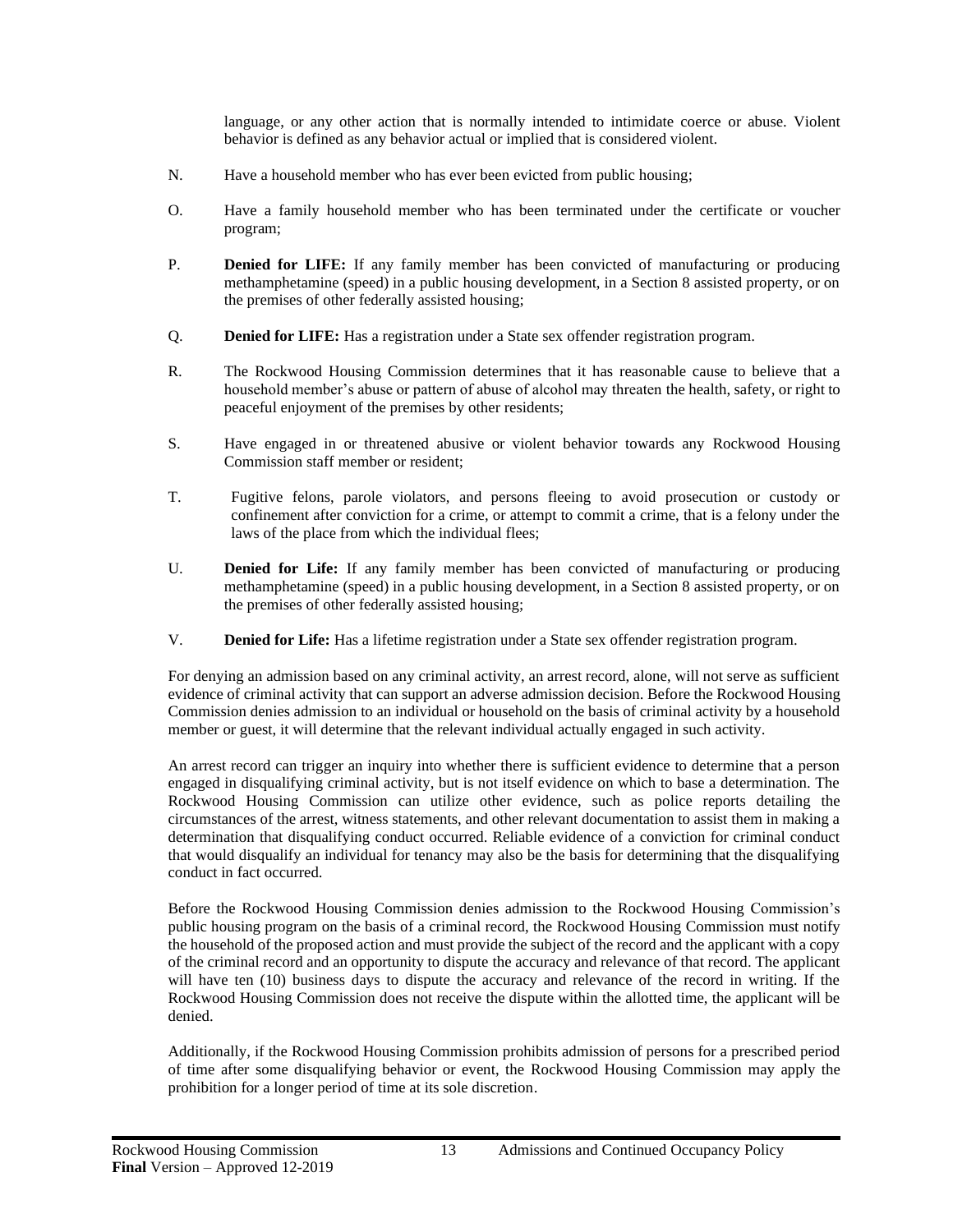New admissions of medical marijuana users are prohibited (this does not include FDA-approved marijuana synthetics.) HUD has ruled that federal law preempts state law on this issue."

#### <span id="page-17-0"></span>*8.5 INFORMAL REVIEW*

A. If the Rockwood Housing Commission determines that an applicant does not meet the criteria for receiving public housing assistance, the Rockwood Housing Commission will promptly provide the applicant with written notice of the determination. The notice must contain a brief statement of the reason(s) for the decision and state that the applicant may request in writing an informal review of the decision within ten (10) business days of the denial. The Rockwood Housing Commission will describe how to obtain the informal review.

The informal review may be conducted by any person designated by the Rockwood Housing Commission, other than a person who made or approved the decision under review or subordinate of this person. The applicant must be given the opportunity to present written or oral objections to the Rockwood Housing Commission's decision. The Rockwood Housing Commission must notify the applicant of the final decision within ten (10) business days after the informal review, including a brief statement of the reasons for the final decision.

B. The participant family may request that the Rockwood Housing Commission provide for an Informal Hearing after the family has notification of an INS decision on their citizenship status on appeal, or in lieu of request of appeal to the INS. This request must be made by the participant family within 30 days of receipt of the Notice of Denial or Termination of Assistance or the INS appeal decision.

## <span id="page-17-1"></span>**9.0 MANAGING THE WAITING LIST**

## <span id="page-17-2"></span>*9.1 OPENING AND CLOSING THE WAITING LIST*

Opening of the waiting list will be announced with a public notice stating that applications for public housing will again be accepted. The public notice will state where, when, and how to apply. The notice will be published in a local newspaper of general circulation and by any available minority media. The public notice will state any limitations to who may apply. The notice will include the Fair Housing logo and will be in compliance with Fair Housing requirements.

Closing of the waiting list will also be announced with a public notice. The public notice will state the date the waiting list will be closed and for what bedroom sizes. The public notice will be published in a local newspaper of general circulation and by any available minority media. Rockwood Housing Commission can utilize one public notice announcing the opening and closing of the waiting list at its discretion.

#### <span id="page-17-3"></span>*9.2 ORGANIZATION OF THE WAITING LIST*

The waiting list will be maintained in accordance with the following guidelines:

- A. The application will be a permanent file;
- B. All applications will be maintained in order of bedroom size, preference, and then in order of date and time of application; and
- C. Any contact between the Rockwood Housing Commission and the applicant will be documented in the applicant file.

## <span id="page-17-4"></span>*9.3 FAMILIES NEARING THE TOP OF THE WAITING LIST*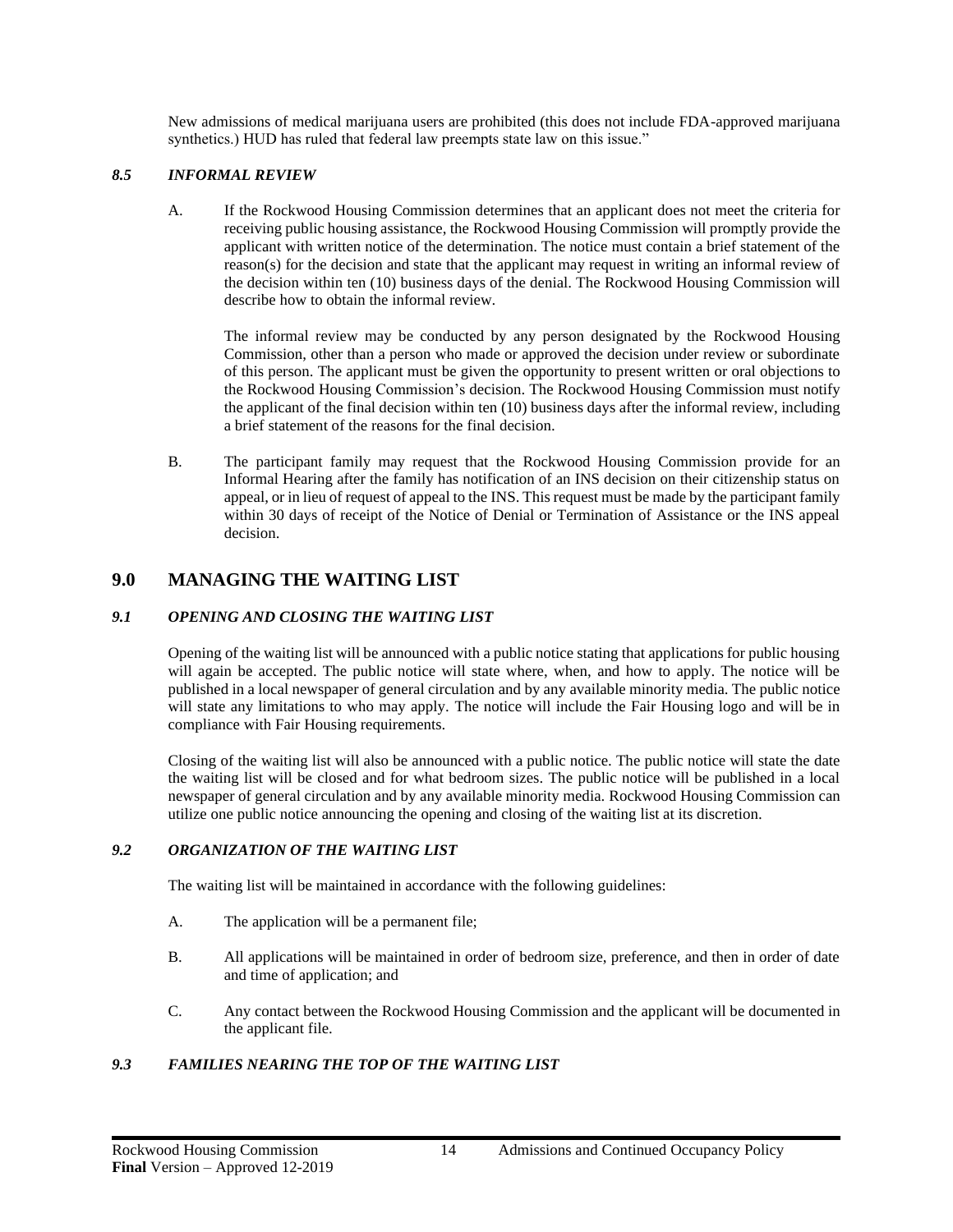When a family appears to be nearing the top of the waiting list, the family will be invited to an interview and the verification process will begin. It is at this point in time that the family's waiting list preference will be verified. If the family no longer qualifies to be near the top of the list, the family's name will be returned to the appropriate spot on the waiting list. The Rockwood Housing Commission must notify the family in writing of this determination and give the family the opportunity for an informal review.

Once the preference has been verified, the family will complete a full application, present Social Security number information, citizenship/eligible immigrant information, and sign the Consent for Release of Information forms.

Applicants will also be given the opportunity to update their HUD Form 92006 if applicable and if they desire.

## <span id="page-18-0"></span>*9.4 PURGING THE WAITING LIST*

The Rockwood Housing Commission will update and purge its waiting list at least bi-annually to ensure that the pool of applicants reasonably represents the interested families for whom the Rockwood Housing Commission has current information, i.e., applicant's address, family composition, income category, and preferences. Families will be given ten (10) business days to reply to all purging updates.

#### <span id="page-18-1"></span>*9.5 REMOVAL OF APPLICANTS FROM THE WAITING LIST*

The Rockwood Housing Commission will not remove an applicant's name from the waiting list unless:

- A. The applicant requests in writing that the name be removed;
- B. The applicant fails to respond to a written request for information or a request to declare their continued interest in the program;
- C. The applicant does not meet either the eligibility or suitability criteria for the program; or

#### <span id="page-18-2"></span>*9.6 MISSED APPOINTMENTS*

All applicants who fail to keep a scheduled appointment with the Rockwood Housing Commission **will** be sent a notice of termination of the process for eligibility.

The Rockwood Housing Commission will allow the family to reschedule for good cause. Generally, no more than one opportunity will be given to reschedule without good cause, and no more than two opportunities will be given for good cause. When good cause exists for missing an appointment, the Rockwood Housing Commission will work closely with the family to find a more suitable time. Applicants will be offered the right to an informal review before being removed from the waiting list.

## <span id="page-18-3"></span>*9.7 NOTIFICATION OF NEGATIVE ACTIONS*

Any applicant whose name is being removed from the waiting list will be notified by the Rockwood Housing Commission, in writing, that they have ten (10) business days from the date of the written correspondence to present mitigating circumstances or request in writing an informal review. The letter will also indicate that their name will be removed from the waiting list if they fail to respond within the timeframe specified. The Rockwood Housing Commission system of removing applicant names from the waiting list will not violate the rights of persons with disabilities. If an applicant claims that their failure to respond to a request for information or updates was caused by a disability, the Rockwood Housing Commission will verify that there is in fact a disability and the disability caused the failure to respond, and will provide a reasonable accommodation. An example of a reasonable accommodation would be to reinstate the applicant on the waiting list based on the date and time of the original application.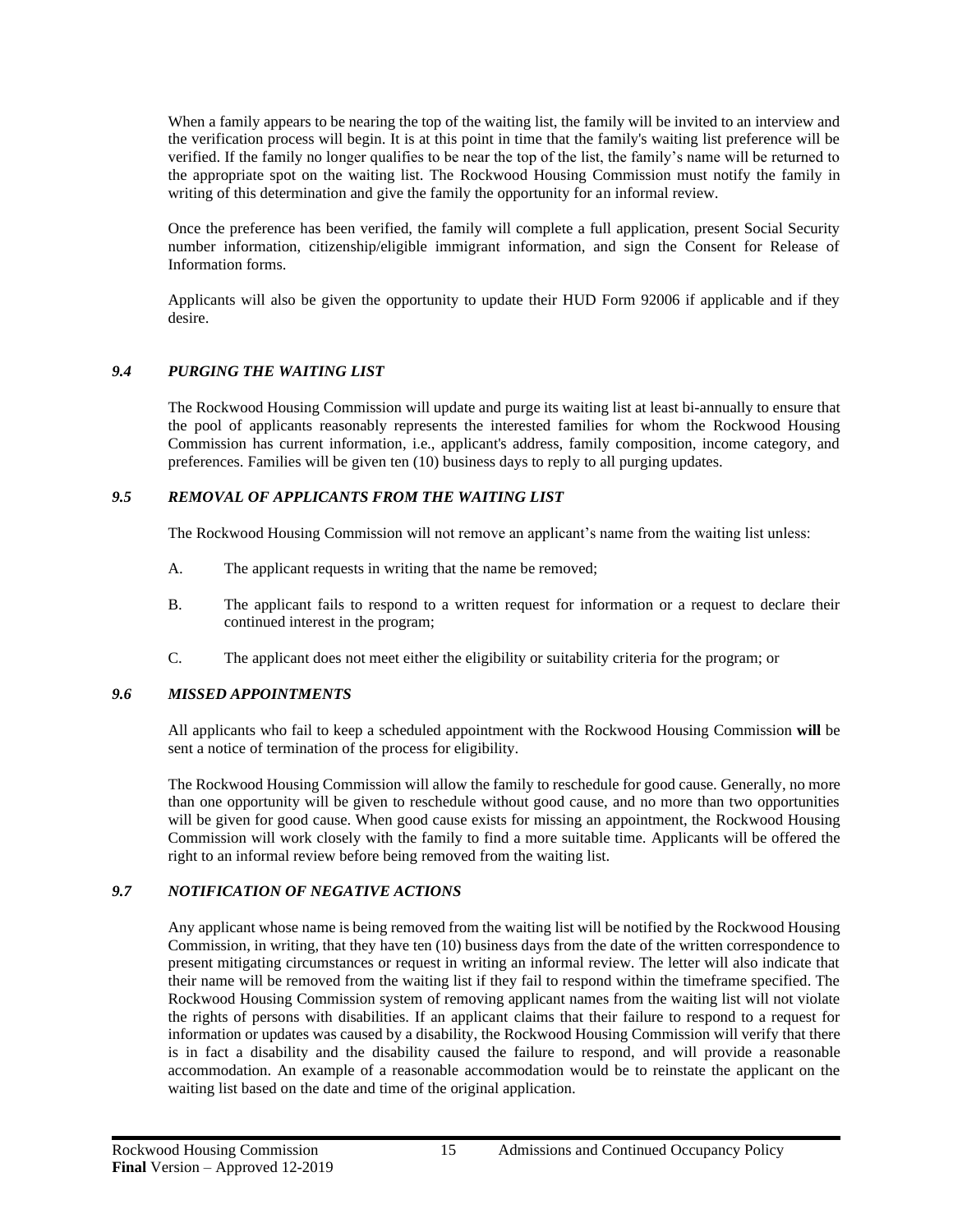## <span id="page-19-0"></span>**10.0 TENANT SELECTION AND ASSIGNMENT PLAN**

#### <span id="page-19-1"></span>*10.1 PREFERENCES*

The Rockwood Housing Commission will select families based on the following preferences within each bedroom size category based on our local housing needs and priorities:

- A. Veteran/Service Person (Spouse or co-head)
- B. Residency Preference: Applicants with an adult family member who either lives or works or has been hired to work in the municipality in the City of Rockwood will qualify for a residency preference. The residency preference will not have the purpose or effect of delaying or otherwise denying admission to the program based on the race, color, ethnic origin, gender, religion, disability, or age of any member of an applicant family.
- C. Displaced/ Substandard Housing: Individuals or families displaced by government action or whose dwelling has been extensively damaged or destroyed as a result of a disaster declared or otherwise formally recognized pursuant to Federal Disaster Relief Laws.

All preferences specified above shall be weighted equally with 1 point each, in which case families with the highest number of preferences shall be selected before families with fewer preferences

The date and time of application will be noted and utilized to determine the sequence within the above prescribed preferences.

Notwithstanding the above, families who are elderly, disabled, or displaced will be offered housing before other single persons.

**Buildings Designed for the Elderly and Disabled:** Priority will be given to elderly and disabled families. If there are no elderly or disabled families on the list, preference will then be given to near-elderly families. If there are no near-elderly families on the waiting list, units will be offered to families who qualify for the appropriate bedroom size using these priorities. All such families will be selected from the waiting list using the preferences as outlined above

**Accessible Units**: Accessible units will be first offered to families who may benefit from the accessible features who reside in the development that has the vacancy. If there are no families residing in that development needing the accessible unit, it shall then be offered to applicants on the waiting list who may benefit from the accessible features. Applicants for these units will be selected utilizing the same preference system as outlined above. If there are no applicants who would benefit from the accessible features, the units will be offered to other applicants in the order that their names come to the top of the waiting list. Such applicants, however, will be requested to sign a lease rider stating they will accept a transfer (at the Housing Authority's expense) if, at a future time, a family requiring an accessible feature applies or a family requires a transfer from a non-accessible unit. Any family required to transfer will be given a 30-day notice.

## <span id="page-19-2"></span>*10.2 ASSIGNMENT OF BEDROOM SIZES*

The following guidelines will determine each family's unit size without overcrowding or over-housing:

| Number of Bedrooms | Number of Persons |         |
|--------------------|-------------------|---------|
|                    | Minimum           | Maximum |
|                    |                   |         |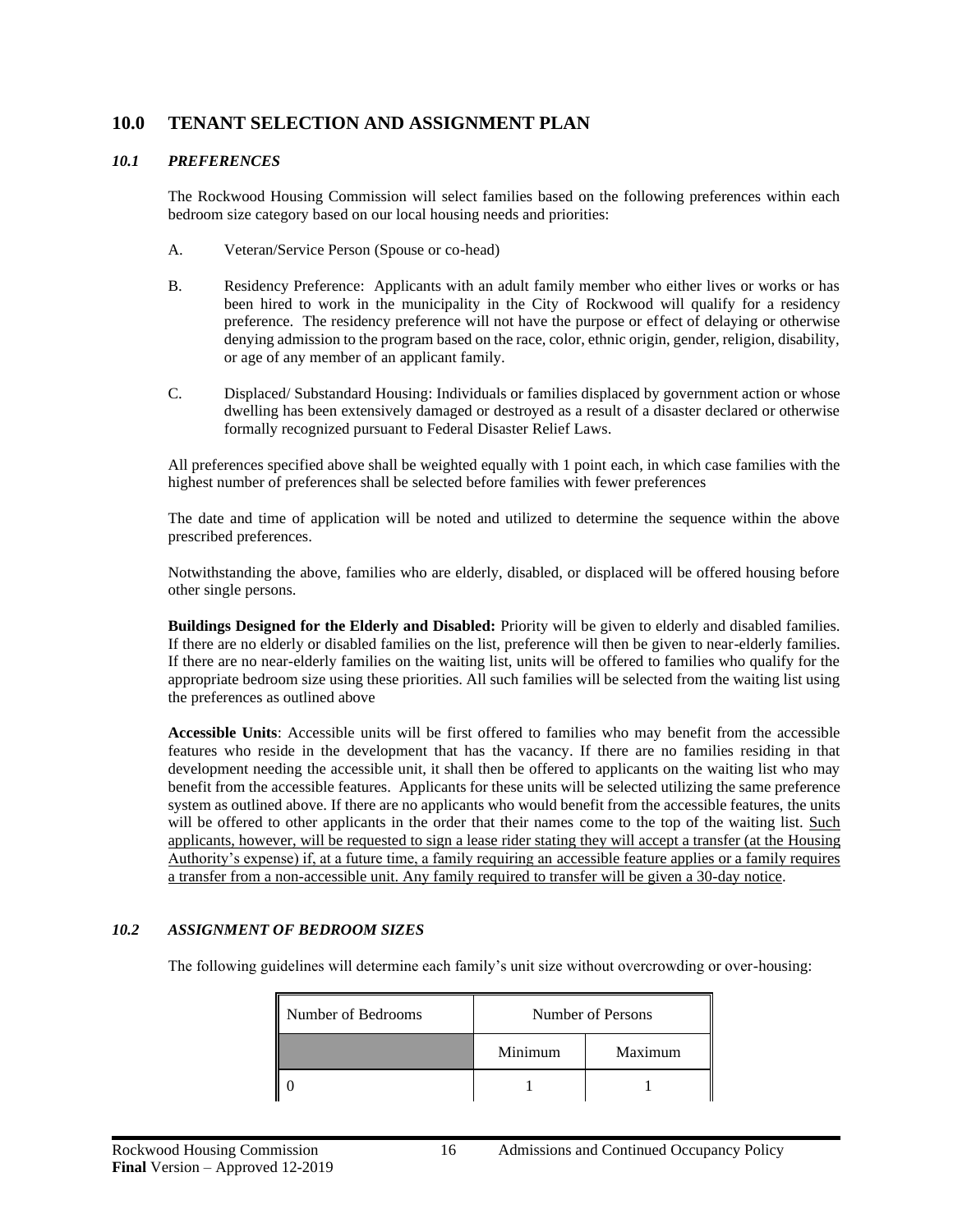| ר |    |
|---|----|
| 2 |    |
|   |    |
|   | 10 |

These standards are based on the assumption that each bedroom will accommodate no more than two (2) persons. Zero-bedroom units will only be assigned to one-person families. Two adults will share a bedroom unless related by blood.

In determining bedroom size, the Rockwood Housing Authority will include the presence of children to be born to a pregnant woman, children who are in the process of being adopted, children whose custody is being obtained, children who are temporarily away at school, or children who are temporarily in foster care or kinship. Generally, an individual who is or is expected to be absent from the assisted unit for 30 consecutive days or less is considered temporarily absent and continues to be considered a family member. Exceptions will be granted to absent students and absences for adult family members due to employment.

In addition, the following considerations may be taken in determining bedroom size:

- A. Children of the same sex **will** share a bedroom.
- B. Children of the opposite sex, both under the age of 4, will share a bedroom.
- C. Adults and children will not be required to share a bedroom.
- D. Foster adults and/or foster children will not be required to share a bedroom with family members.
- E. Live-in aides will get a separate bedroom.

Exceptions to normal bedroom size standards include the following:

- A. Units smaller than assigned through the above guidelines A family may request a smaller unit size than the guidelines allow. The Rockwood Housing Commission will allow the smaller size unit so long as generally no more than two (2) people per bedroom are assigned. In such situations, the family can request to be transferred to a larger unit at a later date.
- B. Units larger than assigned through the above guidelines A family may request a larger unit size than the guidelines allow. The Rockwood Housing Commission will allow the larger size unit as a reasonable accommodation for a person with a disability.
- C. If there are no families on the waiting list for a larger size, smaller families may be housed if they sign a release form stating they will transfer (at the family's own expense) to the appropriate size unit when an eligible family needing the larger unit applies. The family transferring will be given a 30-calendar day notice before being required to move.
- D. In no event will a single person who is not an elderly person or a displaced person, or a person with disabilities be provided with a unit that is larger than one-bedroom.

## <span id="page-20-0"></span>*10.3 SELECTION FROM THE WAITING LIST*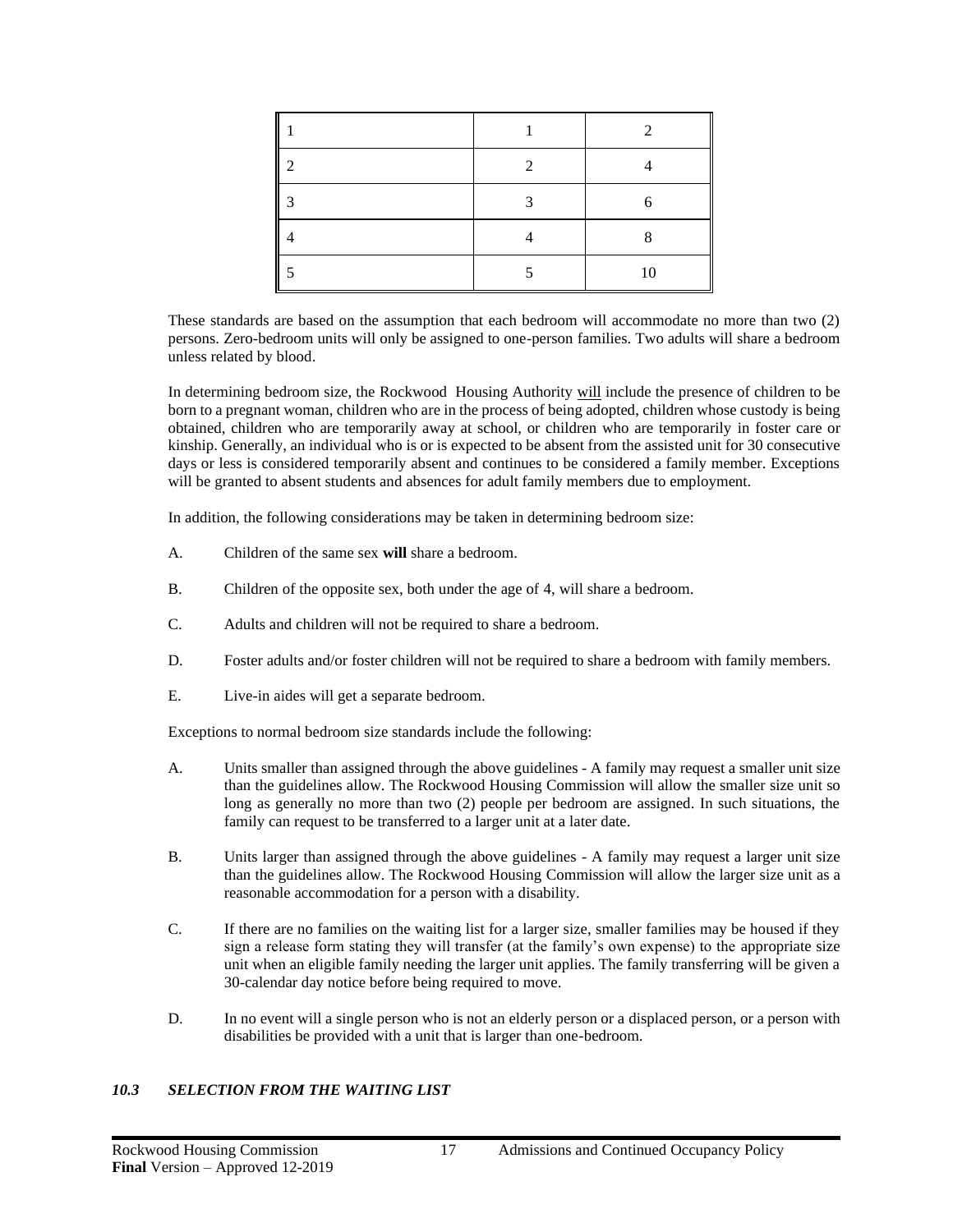The Rockwood Housing Commission shall follow the statutory requirement that at least 40% of newlyadmitted families in any fiscal year are families whose annual income is the higher of either 30% of the Area Median Income or the Federal poverty level (defined at http://www.huduser.org/portal/datasets/il/ill4/index.html as extremely low-income). To ensure this requirement is met, the Housing Authority shall monitor the incomes of both newly-admitted families and families on the waiting list on a quarterly basis. If it appears that the requirement to house extremely lowincome families will not be met, the Housing Authority will skip higher-income families on the waiting list to reach extremely low-income families.

If there are not enough extremely low-income families on the waiting list, the Rockwood Housing Commission will conduct outreach on a non-discriminatory basis to attract extremely low-income families to reach the statutory requirement.

## <span id="page-21-0"></span>*10.4 DECONCENTRATION POLICY*

The Rockwood Housing Commission is not subject to the deconcentration requirements according to 24 CFR 903 (owns less than 100 units). Nevertheless, the Rockwood Housing Commission will affirmatively market its housing to all eligible income groups.

## <span id="page-21-1"></span>*10.5 OFFER OF A UNIT*

When the Rockwood Housing Authority discovers that a unit will become available, we will contact the first family on the waiting list who has the highest priority for this type of unit or development and whose income category would help to meet the income targeting goal.

The Rockwood Housing Commission will contact the family first by telephone to make the unit offer. If the family cannot be reached by telephone, the family will be notified of a unit offer via first class mail. The family will be given ten (10) business days from the date the family was contacted by telephone or from the date the letter was mailed to contact the Rockwood Housing Commission regarding the offer.

This verbal offer and the family's decision must be documented in the tenant file. If the family rejects the offer of the unit, the Rockwood Housing Commission will send the family a letter documenting the offer and the rejection.

## <span id="page-21-2"></span>*10.6 REJECTION OF UNIT*

If in making the offer to the family the Rockwood Housing Authority skipped over other families on the waiting list in order to meet their deconcentration goal or offered the family any other deconcentration incentive and the family rejects the unit, the family will not lose their place on the waiting list and will not be otherwise penalized.

If the Rockwood Housing Commission did not skip over other families on the waiting list to reach this family, did not offer any other deconcentration incentive, and the family rejects the unit without good cause, the family will be moved to the bottom of the waiting list. If the same family is called again and is unable to accept the unit offered, the family will be removed from the waiting list.

If the family rejects with good cause any unit offered, they will not lose their place on the waiting list. Good cause is defined as any event that affects the health or safety of a family member.

The family will be offered the right to an informal review of the decision to alter their application status.

## <span id="page-21-3"></span>*10.7 ACCEPTANCE OF UNIT*

The family will be required to sign a lease that will become effective no later than three (3) business days after the date of acceptance or the business day after the day the unit becomes available, whichever is later.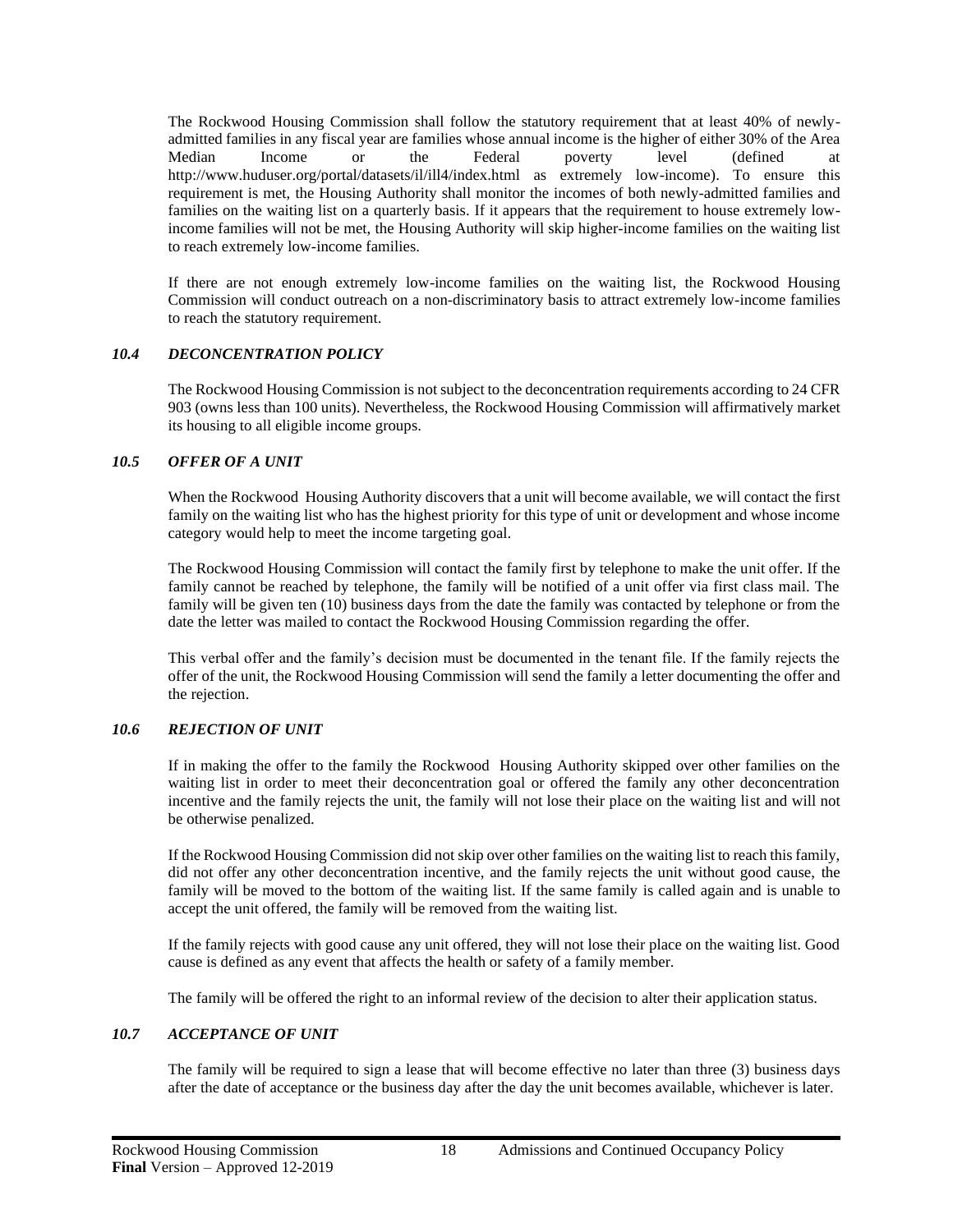Prior to signing the lease, all families (head of household) and other adult family members will be required to attend the Lease and Occupancy Orientation when they are initially accepted for occupancy. The family will not be housed if they have not attended the orientation. Applicants who provide prior notice of an inability to attend the orientation will be rescheduled. Failure of an applicant to attend the orientation, without good cause, may result in the cancellation of the occupancy process. The orientation shall include the resident's rights and responsibilities under the Violence Against Women Act.

The applicant will be provided a copy of the lease, the grievance procedure, utility allowances, utility charges, the current schedule of routine maintenance charges, and a request for reasonable accommodation form. These documents will be explained in detail. The applicant will sign a certification that they have received these documents and that they have reviewed them with Housing Authority personnel. The certification will be filed in the tenant's file.

The signing of the lease and the review of financial information are to be privately handled. The head of household and all adult family members will be required to execute the lease prior to admission. One executed copy of the lease will be furnished to the head of household and the Rockwood Housing Commission will retain the original executed lease in the tenant's file. Household members will be considered only those people listed on the application and the lease. A copy of the grievance procedure will be attached to the resident's copy of the lease.

The family will pay a security deposit at the time of lease signing. The security deposit will be equal to:

The Total Tenant Payment or \$50.00 whichever is greater

The Rockwood Housing Commission will not offer a payment plan options for the collection of the security deposit payments.

In the case of a move within public housing, the security deposit for the first unit will be transferred to the second unit. Additionally, if the security deposit for the second unit is greater than that for the first, the difference will be collected from the family. Conversely, if the security deposit is less, the difference will be refunded to the family.

In the event there are costs attributable to the family for bringing the first unit into condition for re-renting, the family shall be billed for these charges.

## <span id="page-22-0"></span>**11.0 INCOME, EXCLUSIONS, AND DEDUCTIONS FROM INCOME**

To determine annual income, the Rockwood Housing Commission adds the income of all family members, excluding the types and sources of income that are specifically excluded. Once the annual income is determined, the Rockwood Housing Commission subtracts all allowable deductions (allowances) to determine the Total Tenant Payment.

## <span id="page-22-1"></span>*11.1 INCOME*

Annual income means all amounts, monetary or not, that:

- A. Go to (or on behalf of) the family head or spouse (even if temporarily absent) or to any other family member; or
- B. Are anticipated to be received from a source outside the family during the 12-month period following admission or annual reexamination effective date; and
- C. Are not specifically excluded from annual income.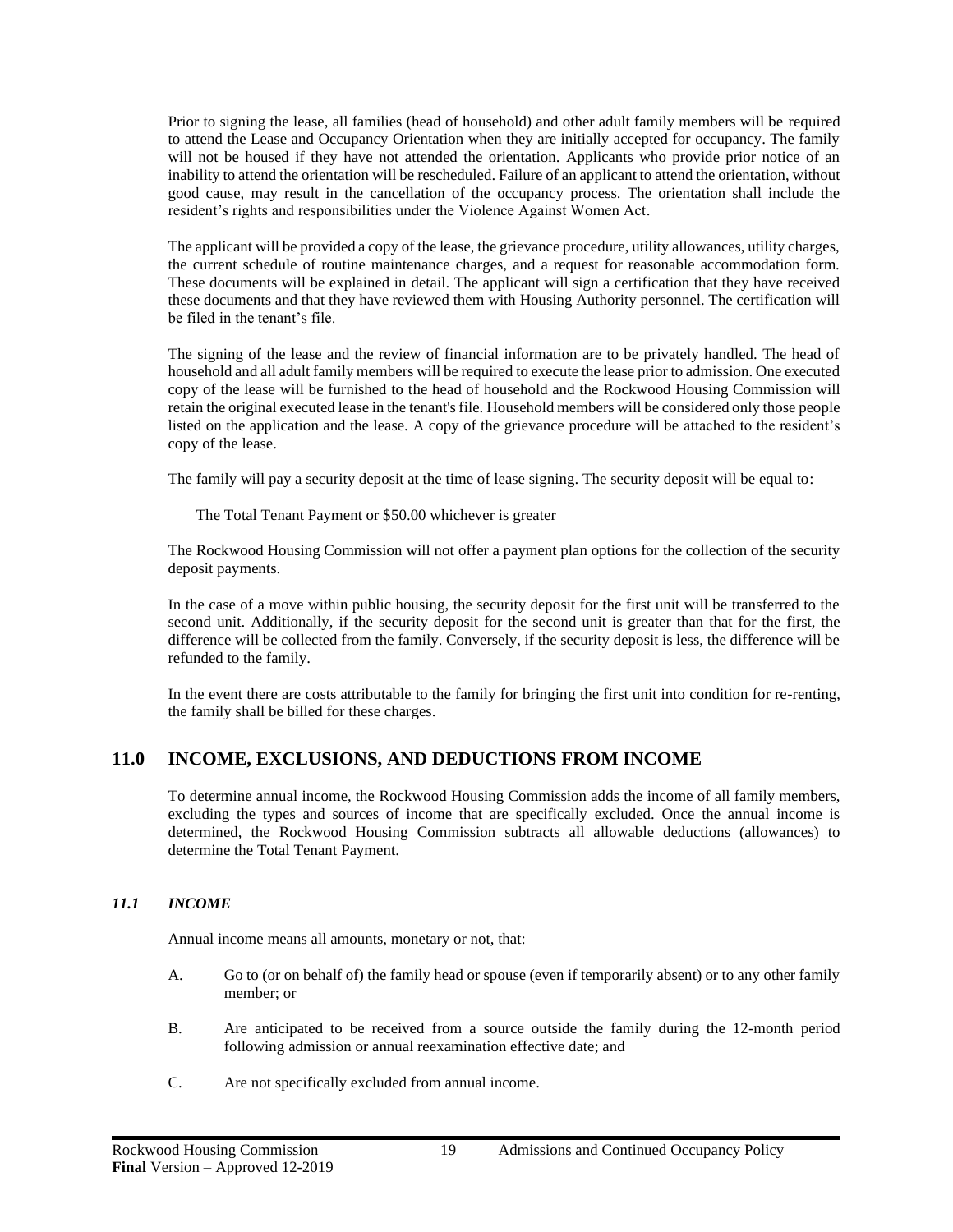If it is not feasible to anticipate a level of income over a 12-month period (e.g. seasonal or cyclic income), or the Rockwood Housing Authority believes that past income is the best available indicator of expected future income, the Rockwood Housing Authority may annualize the income anticipated for a shorter period, subject to a redetermination at the end of the shorter period.

Annual income **includes**, but is not limited to, the amounts specified in the federal regulations currently found in 24 CFR 5.609:

- A. The full amount, before any payroll deductions, of wages and salaries, overtime pay, commissions, fees, tips and bonuses, and other compensation for personal services.
- B. The net income from the operation of a business or profession. Expenditures for business expansion or amortization of capital indebtedness are not used as deductions in determining net income. An allowance for depreciation of assets used in a business or profession may be deducted, based on straight-line depreciation, as provided in Internal Revenue Service regulations. Any withdrawal of cash or assets from the operation of a business or profession is included in income, except to the extent the withdrawal is a reimbursement of cash or assets invested in the operation by the family.
- C. Interest, dividends, and other net income of any kind from real or personal property. Expenditures for amortization of capital indebtedness are not used as deductions in determining net income. An allowance for depreciation of assets used in a business or profession may be deducted, based on straight-line depreciation, as provided in Internal Revenue Service regulations. Any withdrawal of cash or assets from an investment is included in income, except to the extent the withdrawal is reimbursement of cash or assets invested by the family. Where the family has net family assets in excess of \$5,000, annual income includes the greater of the actual income derived from all net family assets or a percentage of the value of such assets based on the current passbook savings rate, as determined by RHC in accordance with PIH Notice 2012-29, for April 1 of each year and attached hereto as an addendum
- D. The full amount of periodic amounts received from Social Security, annuities, insurance policies, retirement funds, pensions, disability or death benefits, and other similar types of periodic receipts, including a lump-sum amount or prospective monthly amounts for the delayed start of a periodic amount. (However, deferred periodic amounts from supplemental security income and Social Security benefits that are received in a lump sum amount or in prospective monthly amounts are excluded.)
- E. Payments in lieu of earnings, such as unemployment and disability compensation, worker's compensation, and severance pay. (However, lump sum additions such as insurance payments from worker's compensation are excluded.)
- F. Welfare assistance
	- a. Welfare assistance payments made under the Temporary Assistance for Needy Families (TANF) program are included in annual income only to the extent such payments:
		- i. Qualify as assistance under the TANF program definition at 45 CFR 260.31; and
		- ii. Are not otherwise excluded under paragraph Section 11.2 of this Policy.
	- b. If the welfare assistance payment includes an amount specifically designated for shelter and utilities that is subject to adjustment by the welfare assistance agency in accordance with the actual cost of shelter and utilities, the amount of welfare assistance income to be included as income consists of: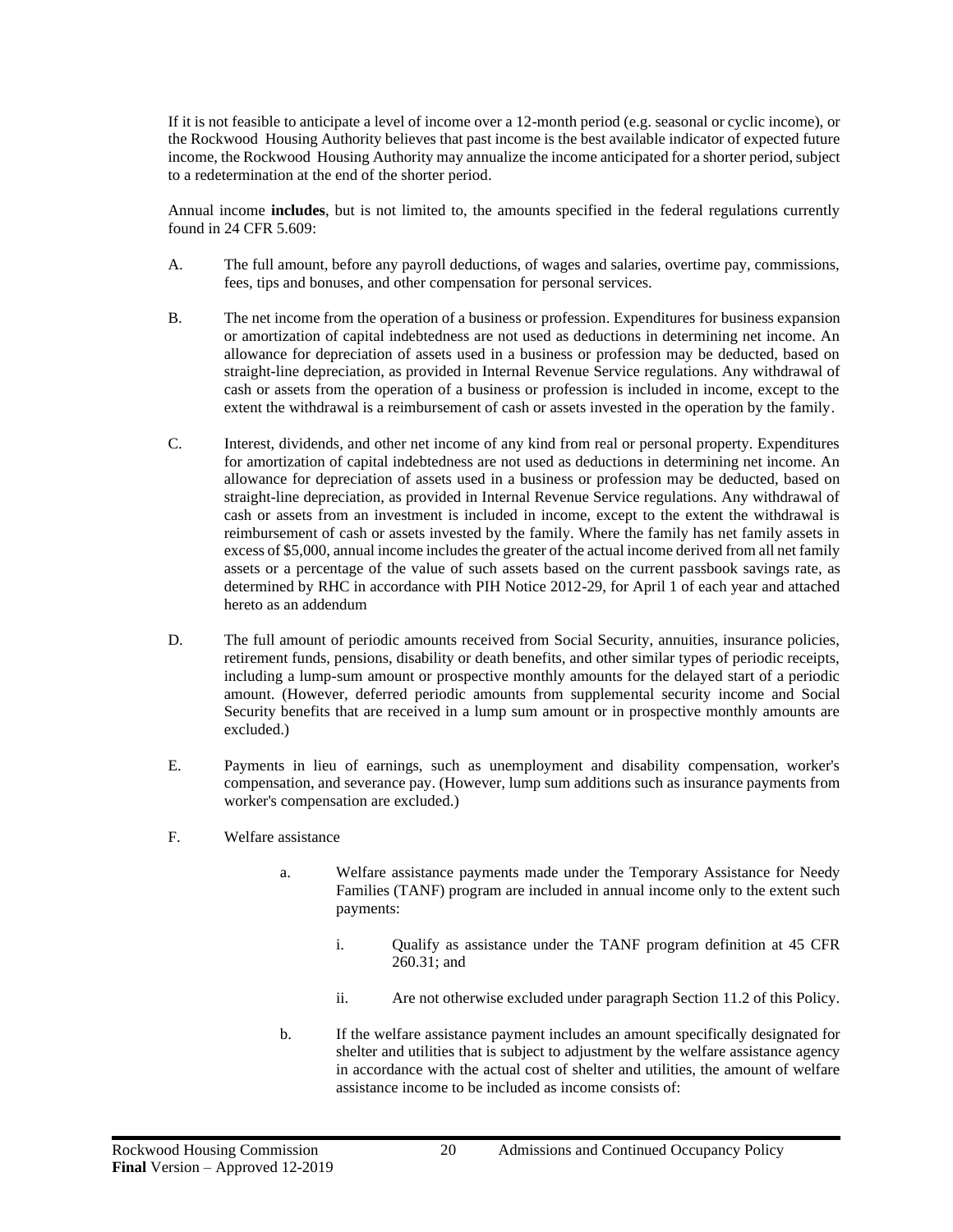- i. The amount of the allowance or grant exclusive of the amount specifically designated for shelter or utilities; plus
- ii. The maximum amount that the welfare assistance agency could in fact allow the family for shelter and utilities. If the family's welfare assistance is ratably reduced from the standard of need by applying a percentage, the amount calculated under this requirement is the amount resulting from one application of the percentage.

## 2. Imputed welfare income

- a. A family's annual income includes the amount of imputed welfare income (because of specified welfare benefits reduction, as specified in notice to the Rockwood Housing Commission by the welfare agency) plus the total amount of other annual income.
- b. At the request of the Rockwood Housing Authority, the welfare agency will inform the Rockwood Housing Authority in writing of the amount and term of any specified welfare benefit reduction for a family member, and the reason for such reduction, and will also inform the Rockwood Housing Authority of any subsequent changes in the term or amount of such specified welfare benefit reduction. The Rockwood Housing Commission will use this information to determine the amount of imputed welfare income for a family.
- c. A family's annual income includes imputed welfare income in family annual income, as determined at an interim or regular reexamination of family income and composition during the term of the welfare benefits reduction (as specified in information provided to the Rockwood Housing Commission by the welfare agency).
- d. The amount of the imputed welfare income is offset by the amount of additional income a family receives that commences after the time the sanction was imposed. When such additional income from other sources is at least equal to the imputed welfare income, the imputed welfare income is reduced to zero.
- e. The Rockwood Housing Commission will not include imputed welfare income in annual income if the family was not an assisted resident at the time of the sanction.
- f. If a resident is not satisfied that the Rockwood Housing Authority has calculated the amount of imputed welfare income in accordance with HUD requirements, and if the Rockwood Housing Authority denies the family's request to modify such amount, then the Rockwood Housing Authority shall give the resident written notice of such denial, with a brief explanation of the basis for the Rockwood Housing Authority's determination of the amount of imputed welfare income. The Rockwood Housing Commission's notice shall also state that if the resident does not agree with the determination, the resident may grieve the decision in accordance with our grievance policy. The resident is not required to pay an escrow deposit for the portion of the resident's rent attributable to the imputed welfare income in order to obtain a grievance hearing.
- 3. Relations with welfare agencies
	- a. The Rockwood Housing Commission will ask welfare agencies to inform it of any specified welfare benefits reduction for a family member, the reason for such reduction, the term of any such reduction, and any subsequent welfare agency determination affecting the amount or term of a specified welfare benefits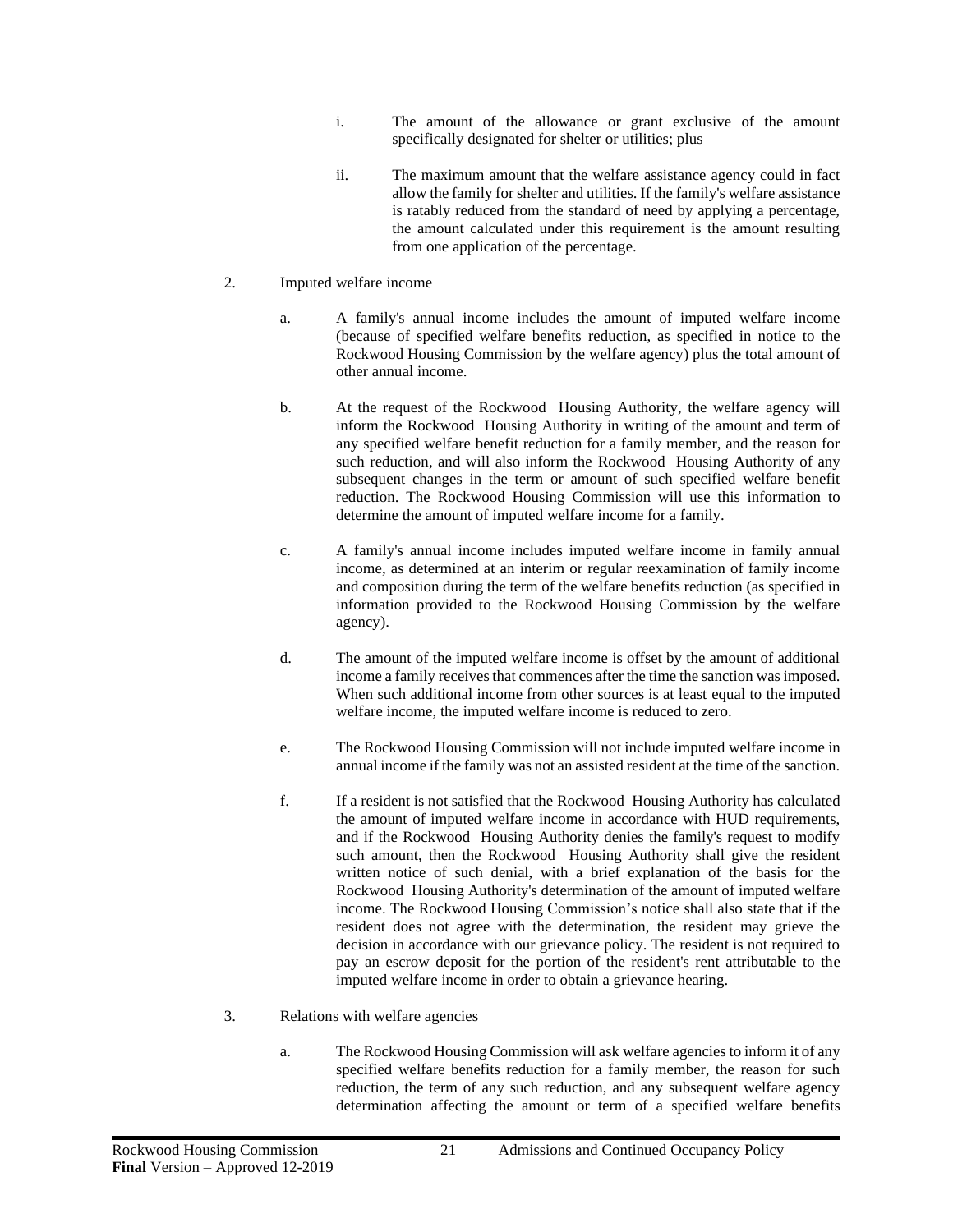reduction. If the welfare agency determines a specified welfare benefits reduction for a family member, and gives the Rockwood Housing Commission written notice of such reduction, the family's annual incomes shall include the imputed welfare income because of the specified welfare benefits reduction.

- b. The Rockwood Housing Commission is responsible for determining the amount of imputed welfare income that is included in the family's annual income as a result of a specified welfare benefits reduction as determined by the welfare agency and specified in the notice by the welfare agency to the housing authority. However, the Rockwood Housing Commission is not responsible for determining whether a reduction of welfare benefits by the welfare agency was correctly determined by the welfare agency in accordance with welfare program requirements and procedures, nor for providing the opportunity for review or hearing on such welfare agency determinations.
- c. Such welfare agency determinations are the responsibility of the welfare agency, and the family may seek appeal of such determinations through the welfare agency's normal due process procedures. The Rockwood Housing Commission shall rely on the welfare agency notice to the Rockwood Housing Commission of the welfare agency's determination of a specified welfare benefits reduction.
- G. Periodic and determinable allowances, such as alimony, child support payments, and regular contributions or gifts received from organizations or from persons not residing in the dwelling.
- H. All regular pay, special pay, and allowances of a member of the Armed Forces. (Special pay to a member exposed to hostile fire is excluded.)

## <span id="page-25-0"></span>*11.2 ANNUAL INCOME*

Annual income **does not include** the following amounts specified in the federal regulations currently found in 24 CFR 5.609:

- A. Income from employment of children (including foster children) under the age of 18 years;
- B. Payments received for the care of foster children or foster adults (usually persons with disabilities, unrelated to the tenant family, who are unable to live alone) or payments made under Kin-GAP or similar guardianship care programs for children leaving the juvenile court system;
- C. Lump-sum additions to family assets, such as inheritances, insurance payments (including payments under health and accident insurance and worker's compensation), capital gains, and settlement for personal or property losses;
- D. Amounts received by the family that are specifically for, or in reimbursement of, the cost of medical expenses for any family member;
- E. Income of a live-in aide;
- F. The full amount of student financial assistance paid directly to the student or to the educational institution unless it is an athletic scholarship that includes assistance available for housing costs and that portion is included in income;
- G. The special pay to a family member serving in the Armed Forces who is exposed to hostile fire;
- H. The amounts received from the following programs:
	- 1. Amounts received under training programs funded by HUD;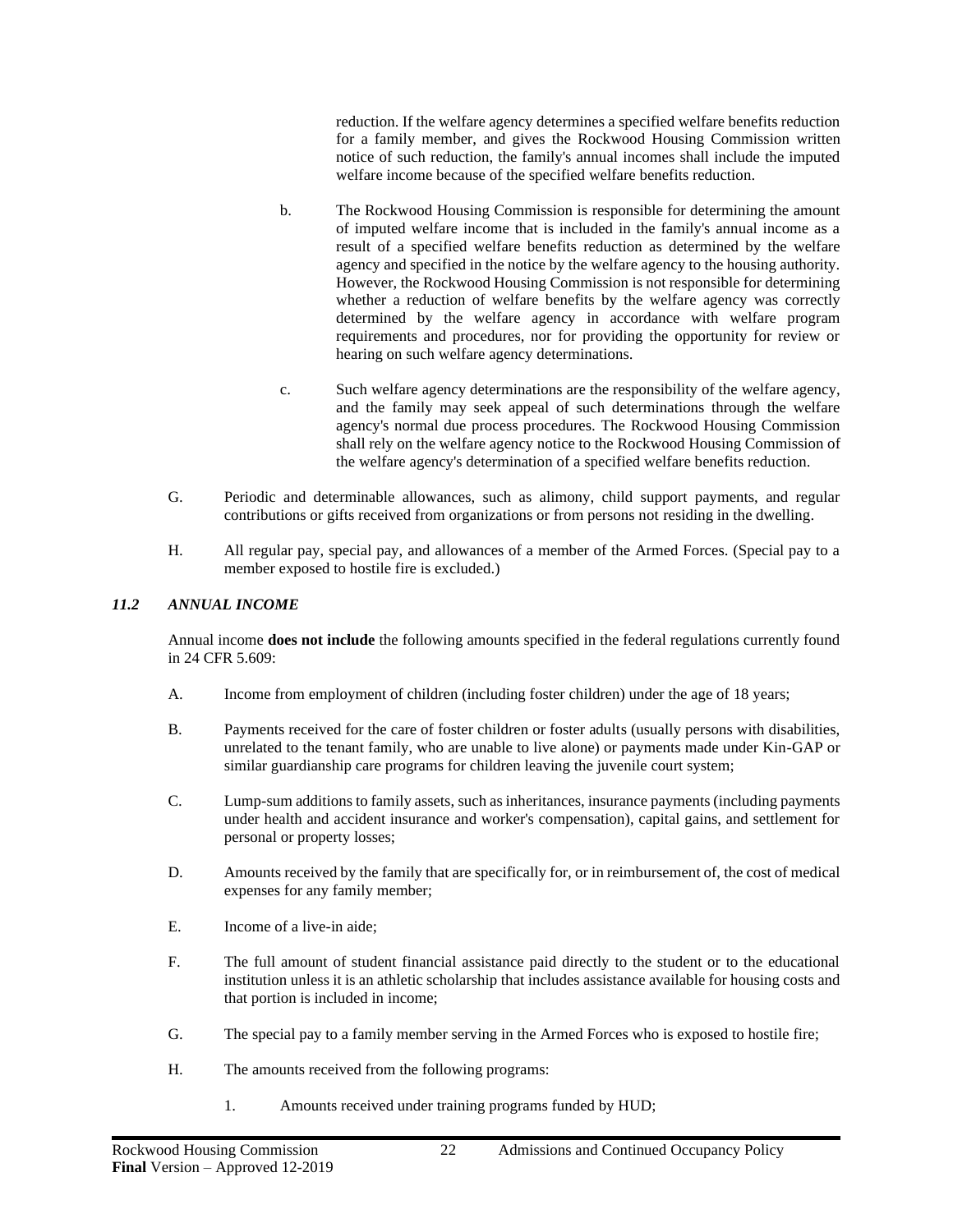- 2. Amounts received by a person with a disability that are disregarded for a limited time for purposes of Supplemental Security Income eligibility and benefits because they are set aside for use under a Plan to Attain Self-Sufficiency (PASS);
- 3. Amounts received by a participant in other publicly assisted programs that are specifically for or in reimbursement of out-of-pocket expenses incurred (special equipment, clothing, transportation, childcare, etc.) and that are made solely to allow participation in a specific program;
- 4. Amounts received under a resident service stipend. A resident service stipend is a modest amount (not to exceed \$200 per month) received by a resident for performing a service for the Housing Authority or owner, on a part-time basis, that enhances the quality of life in the development. Such services may include, but are not limited to, fire patrol, hall monitoring, lawn maintenance, resident initiatives coordination, and serving as a member of the Rockwood Housing Commission governing board. No resident may receive more than one such stipend during the same period of time;
- 5. Incremental earnings and benefits resulting to any family member from participation in qualifying State or local employment training programs (including training programs not affiliated with a local government) and training of a family member as resident management staff. Amounts excluded by this provision must be received under employment training programs with clearly defined goals and objectives and are excluded only for the period during which the family member participates in the employment training program;
- 6. Temporary, nonrecurring or sporadic income (including gifts); For purposes of this paragraph, temporary is income that is expected to be received for 30 consecutive days or less. Nonrecurring/sporadic is amounts received from the same source no more than three (3) times in a twelve (12) month period. This also specifically includes temporary income payments from the U. S. Census Bureau, defined as employment lasting no longer than 180 days per year and not culminating in permanent employment;
- 7. Reparation payments paid by a foreign government pursuant to claims filed under the laws of that government by persons who were persecuted during the Nazi era;
- 8. Earnings in excess of \$480 for each full-time student 18 years old or older (excluding the head of household and spouse);
- 9. Adoption assistance payments in excess of \$480 per adopted child;
- 10. **Note** Earned Income Disallowance moved to Section 13.8 of the ACOP

11. Deferred periodic amounts from supplemental security income and Social Security benefits that are received in a lump sum amount or in prospective monthly amounts;

- 12. Amounts received by the family in the form of refunds or rebates under State or local law for property taxes paid on the dwelling unit;
- 13. Amounts paid by a State Housing Commission to a family with a member who has a developmental disability and is living at home to offset the cost of services and equipment needed to keep the developmentally disabled family member at home; or
- 14. Amounts specifically excluded by any other Federal statute from consideration as income for purposes of determining eligibility or benefits. These exclusions include: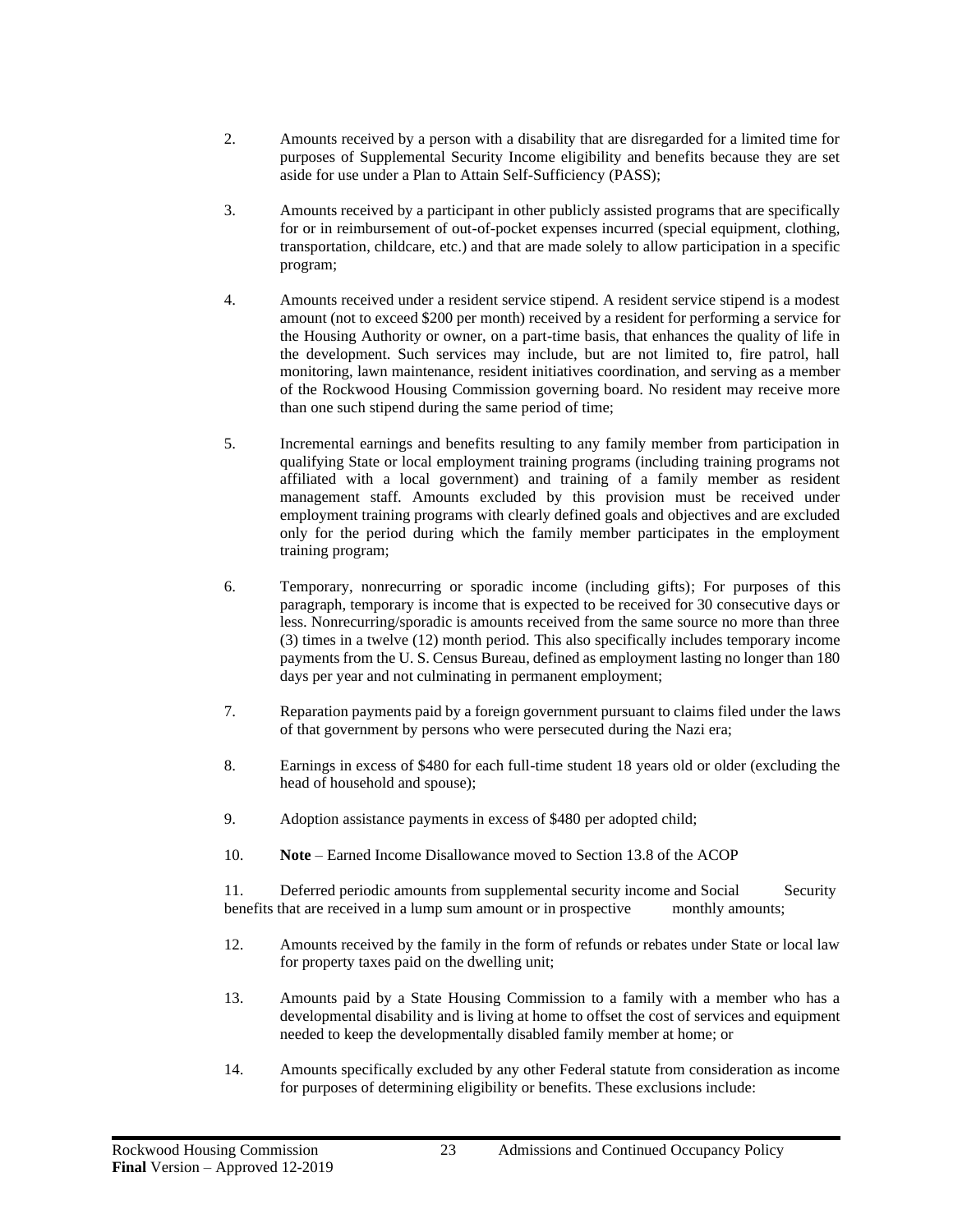- a. The value of the allotment provided to an eligible household under the Food Stamp Act of 1977 (7 U.S.C. 2017(b));
- b. Payments to Volunteers under the Domestic Volunteer Services Act of 1973 (42 U.S.C. 5044(f)(1), 5058);
- c. Certain payments received under the Alaska Native Claims Settlement Act (43 U.S.C. 1626(c));
- d. Income derived from certain submarginal land of the United States that is held in trust for certain Indian tribes (25 U.S.C. 459e);
- e. Payments or allowances made under the Department of Health and Human Services' Low-Income Home Energy Assistance Program (42 U.S.C. 8624(f));
- f. Income derived from the disposition of funds to the Grand River Band of Ottawa Indians (Pub. L. 94–540, section 6);
- g. The first \$2000 of per capita shares received from judgment funds awarded by the Indian National Gaming Commission or the U.S. Claims Court, the interests of individual Indians in trust or restricted lands, and the first \$2000 per year of income received by individual Indians from funds derived from interests held in such trust or restricted lands (25 U.S.C. 1407–1408). This exclusion does not include proceeds of gaming operations regulated by the Commission;
- h. Amounts of scholarships funded under title IV of the Higher Education Act of 1965 (20 U.S.C. 1070), including awards under Federal work-study programs or under the Bureau of Indian Affairs student assistance programs (20 U.S.C. 1087uu). For Section 8 programs only (42 U.S.C. 1437f), any financial assistance in excess of amounts received by an individual for tuition and any other required fees and charges under the Higher Education Act of 1965 (20 U.S.C. 1001 *et seq.*), from private sources, or an institution of higher education (as defined under the Higher Education Act of 1965 (20 U.S.C. 1002)), shall not be considered income to that individual if the individual is over the age of 23 with dependent children (Pub. L. 109-115, section 327) (as amended). See definition of Tuition in Glossary;
- i. Payments received from programs funded under Title V of the Older Americans Act of 1985 (42 U.S.C. 3056(g));
- j. Payments received on or after January 1, 1989, from the Agent Orange Settlement Fund (Pub. L. 101-201) or any other fund established pursuant to the settlement in *In Re Agent Orange Liability Litigation*, M.D.L. No. 381 (E.D.N.Y.);
- k. Payments received under the Maine Indian Claims Settlement Act of 1980 (Pub. L. 96-420, 25 U.S.C. 1728);
- l The value of any childcare provided or arranged (or any amount received as payment for such care or reimbursement for costs incurred for such care) under the Child Care and Development Block Grant Act of 1990 (42 U.S.C. 9858q);
- m. Earned income tax credit (EITC) refund payments received on or after January 1, 1991, for programs administered under the United States Housing Act of 1937, title V of the Housing Act of 1949, section 101 of the Housing and Urban Development Act of 1965, and sections 221 (d)(3), 235, and 236 of the National Housing Act (26 U.S.C. 32(l));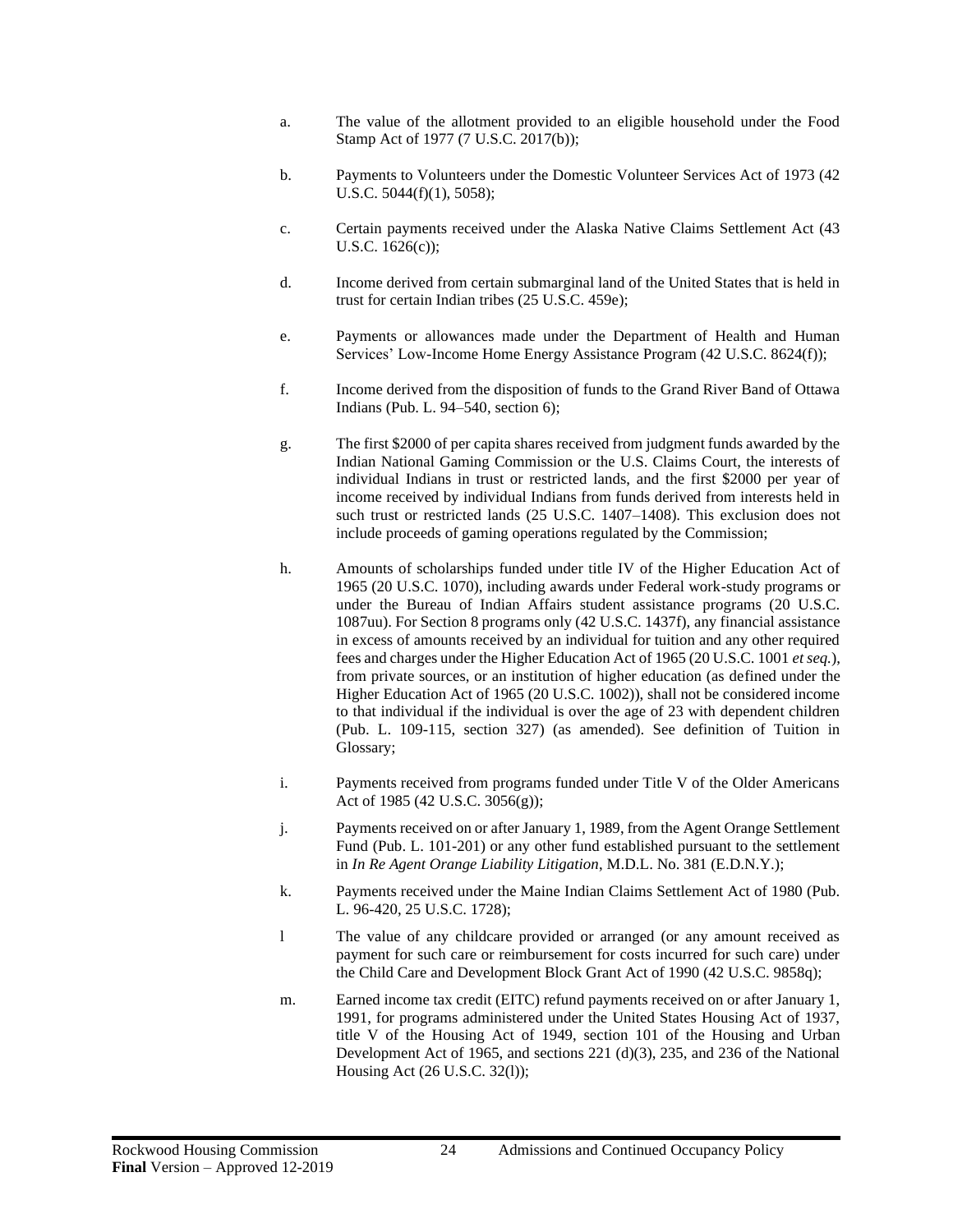- n. Payments by the Indian Claims Commission to the Confederated Tribes and Bands of Yakima Indian Nation or the Apache Tribe of Mescalero Reservation (Pub. L. 95–433);
- o. Allowances, earnings and payments to AmeriCorps participants under the National and Community Service Act of 1990 (42 U.S.C. 12637(d));
- p. Any allowance paid under the provisions of 38 U.S.C. 1883(c) to children of Vietnam veterans born with spina bifida (38 U.S.C. 1802-05), children of women Vietnam veterans born with certain birth defects (38 U.S.C. 1811-16), and children of certain Korean service veterans born with spina bifida (38 U.S.C. 1821);
- q. Any amount of crime victim compensation (under the Victims of Crime Act) received through crime victim assistance (or payment or reimbursement of the cost of such assistance) as determined under the Victims of Crime Act because of the commission of a crime against the applicant under the Victims of Crime Act (42 U.S.C. 10602(c));
- r. Allowances, earnings and payments to individuals participating in programs under the Workforce Investment Act of 1998 (29 U.S.C. 2931(a)(2)).
- s. Any amount received under the Richard B. Russell School Lunch Act (42 U.S.C.  $1760(e)$ ) and the Child Nutrition Act of 1966 (42 U.S.C. 1780(b)), including reduced-price lunches and food under the Special Supplemental Food Program for Women, Infants, and Children (WIC);
- t. Payments, funds or distributions authorized, established, or directed by the Seneca Nation Settlement Act of 1990 (25 U.S.C. 1774f(b));
- u. Payments from any deferred U.S. Department of Veterans Affairs disability benefits that are received in a lump sum amount or in prospective monthly amounts (42 U.S.C. § 1437a(b)(4));
- v. Compensation received by or on behalf of a veteran for service-connected disability, death, dependency, or indemnity compensation as provided by an amendment by the Indian Veterans Housing Opportunity Act of 2010 (Pub. L. 111-269; 25 U.S.C. 4103(9)) to the definition of income applicable to programs authorized under the Native American Housing Assistance and Self-Determination Act (NAHASDA) (25 U.S.C. 4101 *et seq.*) and administered by the Office of Native American Programs;
- w. A lump sum or a periodic payment received by an individual Indian pursuant to the Class Action Settlement Agreement in the case entitled *Elouise Cobell et al. v. Ken Salazar et al.*, 816 F. Supp. 2d 10 (Oct. 5, 2011 D.D.C.), **for a period of one year from the time of receipt of that payment** as provided in the Claims Resolution Act of 2010 (Pub. L. 111-291);
- x. Any amounts in an "individual development account" as provided by the Assets for Independence Act, as amended in 2002 (Pub. L. 107-110, 42 U.S.C.  $604(h)(4)$ ;
- y. Per capita payments made from the proceeds of Indian Tribal Trust Cases as described in PIH Notice 2013-30 "Exclusion from Income of Payments under Recent Tribal Trust Settlements" (25 U.S.C. 117b(a)); and
- z. Major disaster and emergency assistance received by individuals and families under the Robert T. Stafford Disaster Relief and Emergency Assistance Act (Pub. L. 93-288, as amended) and comparable disaster assistance provided by States, local governments, and disaster assistance organizations (42 U.S.C. 5155(d)).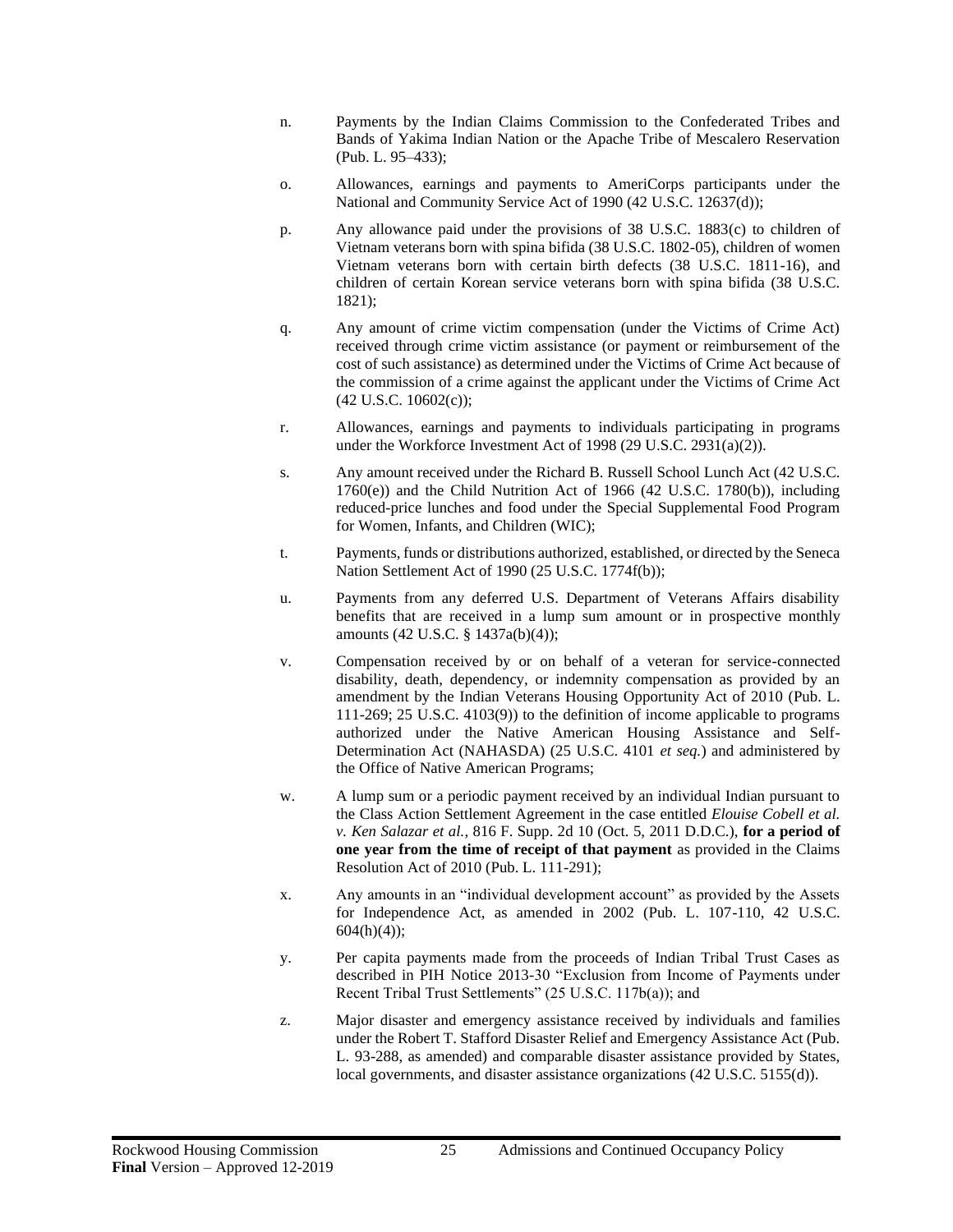aa. ABLE accounts created under the Achieving a Better Life Experience Act of 2014 (ABLE Act) are excluded from the calculation of both income and assets. (See PIH Notice 2019-09)

The Rockwood Housing Commission will not provide exclusions from income in addition to those already provided for by HUD.

## <span id="page-29-0"></span>*11.3 DEDUCTIONS FROM ANNUAL INCOME*

The following deductions will be made from annual income:

- A. \$480 for each dependent;
- B.  $$400$  for any elderly family or disabled family;
- C. The sum of the following, to the extent the sum exceeds 3% of annual income:
	- 1. Unreimbursed medical expenses of any elderly or disabled household, including any fee paid by the participant for the Medicare Prescription Drug Program. RHC will utilize the most current IRS Publication 502, *Medical and Dental Expenses*, to determine the cost that qualify as medical expenses.
	- 2. Unreimbursed reasonable attendant care and auxiliary apparatus expenses for each member of the family who is a person with disabilities, to the extent necessary to enable any member of the family (including the member who is a person with disabilities) to be employed, but this allowance may not exceed the earned income received by family members who are 18 years of age or older who are able to work because of such attendant care or auxiliary apparatus.
- D. Reasonable childcare expenses for children 12 and younger necessary to enable a member of the family to be employed or to further his or her education. This deduction shall not exceed the amount of employment income that is included in annual income.
- 1. The family must identify the family member(s) enabled to pursue an eligible activity. The term *eligibility activity* means any activity that make a family member eligible for a childcare deduction (seeking work, pursuing an education, or being gainfully employed). In evaluating the request the RHC will consider factors such as how the schedule for the claimed activity relates to the hours of care provided, the time required for transportation, the relationship of the family member(s) to the child, and any special needs of the child that might help determine which family member is enabled to pursue an eligible activity.
- 2. For purposes of seeking work, if the childcare expense being claimed is to enable a family member to seek employment, the family must provide evidence of the family member's efforts to obtain employment at each reexamination. The deduction may be reduced or denied if the family member's job search efforts are not commensurate with the childcare expense being allowed by the RHC.
- 3. For purposes of furthering education, if the childcare expense being claimed is to enable a family member to further his or her education, the member must be enrolled (full- or part-time) in school (academic or vocational) or participating in a formal training program. The family member is not required to be a full-time student, but the time spent in educational activities must be commensurate with the childcare claimed.
- 4. For purposed of being gainfully employed, if the childcare expense being claimed is to enable the family member to be gainfully employed, the family must provide evidence of the family member's employment during the time that the childcare is provided. Gainful employment is any legal work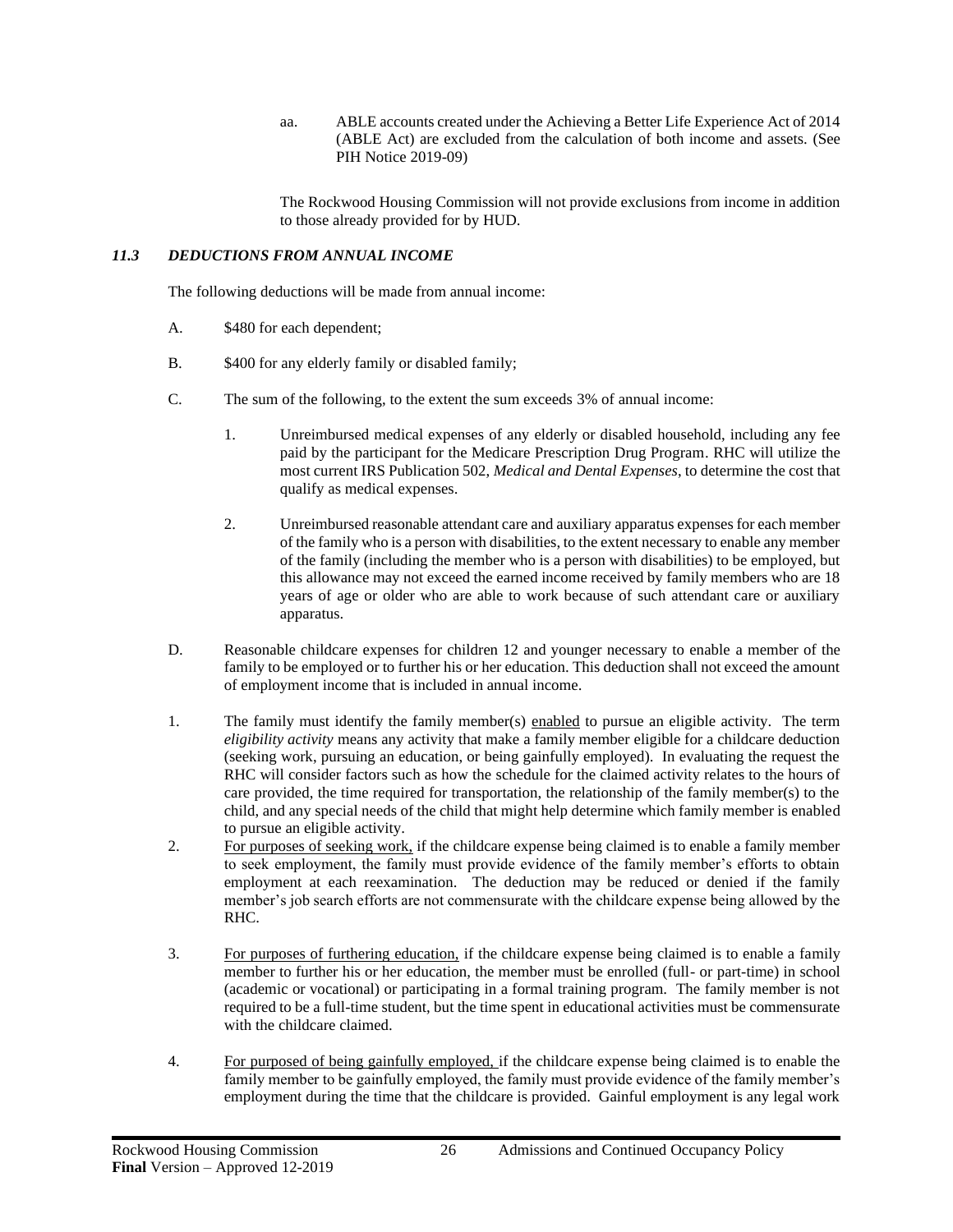activity (full- or part-time) for which a family member is compensated.

5. For school age children, cost attributable to public or private school activities during standard school hours are not considered. Expenses incurred for supervised activities after school or during school holidays are allowable forms of childcare (e.g. summer day camp, school sponsored latch-key program). The cost of general housekeeping and personal services are not eligible. Likewise, childcare expenses paid to a family member who lives in the family's unit are not eligible; however, payments for childcare to relatives who do not live in the unit are eligible.

If a childcare provider also renders other services to a family or childcare is used to enable a family member to conduct activities that are not eligible for consideration, the RHC will prorate the costs and allow only that portion of the expenses that is attributable to childcare for eligible activities. For example, if the care provider also cares for a child with disabilities who is 13 years of age or older, the cost of care will be prorated. Unless, otherwise specified by the childcare provider, the calculation will be based upon the number of hours spent in each activity and/or the number of persons under care.

6. Childcare expenses will be considered for the time required for the eligible activity plus reasonable transportation time. For childcare that enables a family member to go to school, the time allowed may include not more than one study hour for each hour spent in class.

## **7. TO ESTABLISH THE REASONABLENESS OF CHILD CARE COST, THE RHC WILL USE THE SCHEDULE OF CHILD CARE FROM THE LOCAL WELFARE AGENCY.**

E. The amount of any earned income of a Family Member (Other than the head or spouse/cohead) who is not 18 years of age or older, the amounts in excess of the first \$480 earned income of family members that are not the head, spouse/cohead that is a full-time student.

## <span id="page-30-0"></span>*11.4 RECEIPT OF A LETTER OR NOTICE FROM HUD CONCERNING INCOME*

- A. If a public housing resident receives a letter or notice from HUD concerning the amount or verification of family income, the letter shall be brought to the person responsible for income verification within thirty (30) calendar days of receipt by the resident.
- B. The Rockwood Housing Commission staff shall reconcile any difference between the amount reported by the resident and the amount listed in the HUD communication. This shall be done as promptly as possible.
- C. After the reconciliation is complete, the Rockwood Housing Commission shall, if appropriate, adjust the resident's rent beginning at the start of the next month. If the reconciliation is completed during the final five (5) calendar days of the month, the new rent shall take effect on the first day of the second month following the end of the current month. In addition, if the resident had not previously reported the proper income, the Rockwood Housing Commission shall do one of the following:
	- 1. Immediately collect the back rent due to the agency;
	- 2. Establish a repayment plan for the resident to pay the sum due to the agency;
	- 3. Terminate the lease and evict for failure to report income; or
	- 4. Terminate the lease, evict for failure to report income, and collect the back rent due to the agency.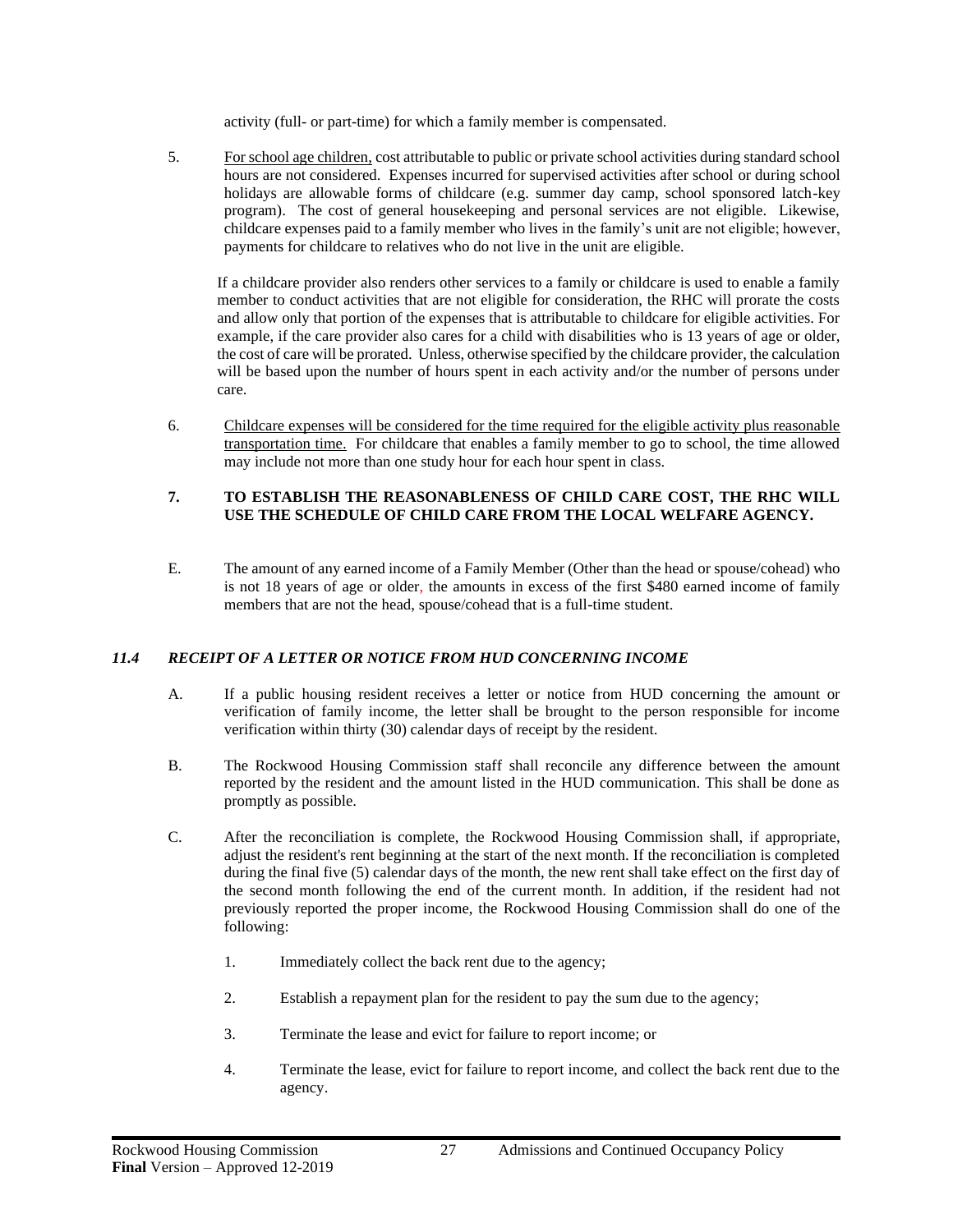## <span id="page-31-0"></span>*11.5 COOPERATING WITH WELFARE AGENCIES*

The Rockwood Housing Commission will make its best efforts to enter into cooperation agreements with local welfare agencies under which the welfare agencies will agree:

- A. To target assistance, benefits and services to families receiving assistance in the public housing and Section 8 tenant-based assistance program to achieve self-sufficiency; and
- B. To provide written verification to the Rockwood Housing Commission concerning welfare benefits for families applying for or receiving assistance in our housing assistance programs.

## <span id="page-31-1"></span>*11.6 COOPERATING WITH LAW ENFORCEMENT AGENCIES*

The Rockwood Housing Commission will comply, on a case-by-case basis, with information requests from Federal, State or local law enforcement officers regarding possible fugitive felons and/or a parole or probation violators. The Rockwood Housing Commission will supply upon legitimate request (1) the current address, (2) Social Security number and (3) photograph (if available) of any recipient of assistance.

The Federal, State or local enforcement officer must submit a request that is (1) written, (2) on law enforcement agency letterhead, and (3) is signed by the requesting officer and his or her immediate supervisor. The request for information must provide the name of the fugitive felon and/or parole or probation violator being sought, and may include other personal information used for identification. The request should also comply with the following requirements:

- A. The law enforcement agency shall notify Rockwood Housing Authority that the fugitive felon and/or parole or probation violator (1) is fleeing to avoid prosecution, custody or confinement after conviction, under the laws of the place from which the individual flees, for a crime, or attempt to commit a crime, which is a felony under the laws of the place from which the individual flees, or which, in the case of the State of New Jersey, is a high misdemeanor; or  $(2)$  is violating a condition of probation or parole imposed under Federal or State law; or (3) has information that is necessary for the officer to conduct his/her official duties;
- B. The location or apprehension of the recipient is within the Rockwood Housing Commission's official duties; and,
- C. The request is made in the proper exercise of the law enforcement agency's official duties.

## <span id="page-31-2"></span>**12.0 VERIFICATION**

The Rockwood Housing Commission will verify information related to waiting list, eligibility, admission, and level of benefits prior to admission. Periodically during occupancy, items related to continued eligibility and rent determination shall also be reviewed and verified. Verification includes, but is not limited to, income, assets, disability status, need for a live-in aide and/or other reasonable accommodations; full time student status of family members 18 years of age and older; Social Security numbers; citizenship/eligible non-citizen status, age and family relationship.

Accurate determination of income eligibility, allowances, and family rent can occur only if all factors related to income and family circumstances are verified. RHC will comply with the most recent HUD guidance on verification requirements. RHC will utilize the verification guidelines under PIH Notice 2010-19 (issued May 17, 2010), Verification Guidance, and PIH 2010-03 (issued January 21, 2010), Verification of Social Security and Supplemental Security Income benefits, as applicable, and any subsequent guidelines and regulations issued by HUD.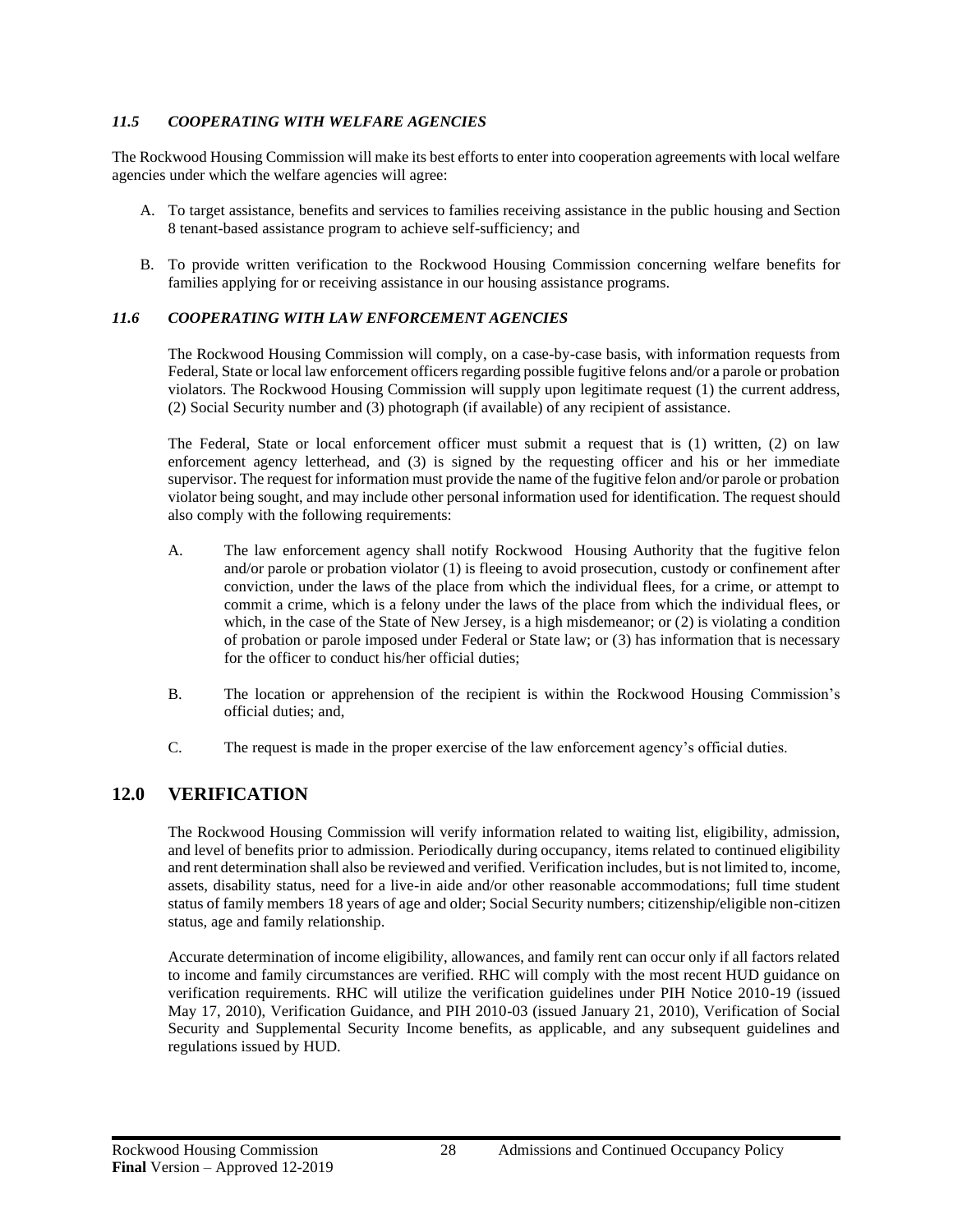## <span id="page-32-0"></span>*12.1 ACCEPTABLE METHODS OF VERIFICATION*

Age, relationship, U.S. citizenship, and Social Security numbers will generally be verified with documentation provided by the family (level 4 below). For citizenship, the family's certification will be accepted or documentation such as listed below will be required. Verification of these items will include photocopies of the documents presented by the family, INS SAVE approval code, and forms signed by the family. **RHC staff will document the file that the original document was reviewed.** The RHC may verify household income and other information when deemed necessary, including before, during, and /or after examination and/or re-examination of family status.

UIV/EIV will only be used to verify a family's eligibility/suitability for participation in the Public Housing Program and level of assistance. The data will be generated and utilized by properly trained RHC staff whose duties require access to the information. Any other use, unless authorized by HUD Headquarters, is specifically prohibited and will not occur. Furthermore, the information the RHC derives from UIV/EIV will be protected to ensure that it is utilized solely for official purposes and not disclosed in any way that would violate the privacy of the affected individuals.

No adverse action can be taken against a family when utilizing UIV/EIV until the RHC has independently verified the information and the family has been granted the opportunity to contest any adverse findings through the RHC established grievance procedure.

*HUD's EIV report must remain in the family's file for the duration of tenancy and no longer than three years from the end of participation (EOP) date.*

RHC will follow the verification hierarchy described in PIH Notice 2010-19.

**Level 6:** Upfront Income Verification (UIV) using HUD's EIV System. Highest Ranking is Upfront Income Verification using HUD's Enterprise Income Verification (EIV) system (Mandatory other than applications) which provides employment wages, unemployment compensation and social security benefits for current residents. The use of the EIV system is mandatory in its entirety for all annual and interim reexaminations. RHC will monitor the following EIV reports monthly  $- (1)$  Deceased Tenant's Report,  $(2)$  Identity Verification Report, and  $(3)$ Immigration Report. In addition, it will monitor the following EIV reports quarterly  $- (1)$  Income Discrepancy Report, (2) Multiple Subsidy Report, and (3) New Hires Report.

**B. Level 5:** Upfront (Optional) Income Verification (UIV) using non-Hud system such as the Work Number, State Wage Information Collection Agencies (SWICAs), State Systems for Temporary Assistance for Needy Families (TANF program, and Credit Bureau Reporting Agencies (CBA) credit reports.

**C. Level 4: Written Third-Party** (High) (Mandatory to supplement EIV reported income and when EIV has no data available. Mandatory if applicant/participant disputes EIV reported income and is unable to provide acceptable documentation). This documentation is commonly referred to as "tenant provided" and may be in the possessions of applicants and tenants. This does include documents issued by a third party that are an original and have been unaltered and issued within the last 60-day period may be hand delivered by the applicant or participant (**documents older than 60 days is acceptable when verifying effective dates of income**). Examples of this level include, but are not limited to pay stubs, payroll reports, SSA benefit letters, bank statements and unemployment monetary benefit notices. When utilizing pay stubs, the RHC will obtain a minimum of two consecutive and current pay stubs to determine annual income from wages. *RHC will allow the family 10 business days for return of the forms under this level.*

**D.** Level 3: Written Third-Party Form: (Medium – Low) Mandatory if written third party verification documents are not available or rejected by PHCD; and when the applicant or participant is unable to provide acceptable documentation. This is a standardized form to collect information from a third-party source distributed by the RHC. This is also known as the "traditional third-party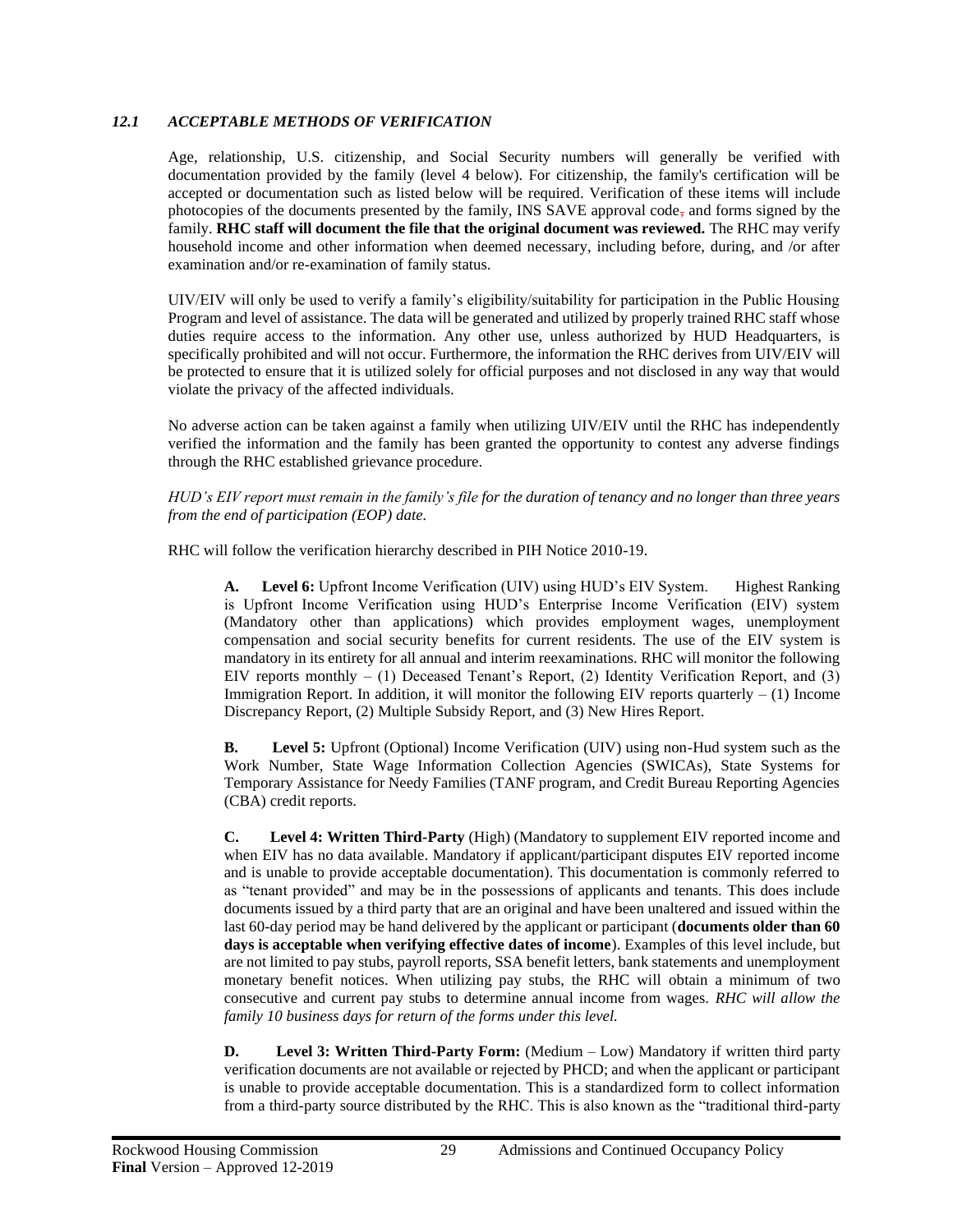verification. The form is completed by the third-party and returned to the RHC independent of the applicant or resident. *The RHC will allow for 10 business days for return of the forms under this level.* 

**E. Level 2: Oral Third-Party Verification:** (Low) Mandatory if written third party verification is not available. This type of verification includes direct contact with the source either in person or by telephone. When utilizing this method, staff persons will be required to document the date of the conversation, the telephone number, name of person spoken to and the relevant facts. *The RHC will allow two (2) calendar days for return of verification under this method.*

**F.** Level 1: (Low) Use as a last resort when unable to obtain any type of third-party verification, the RHC will accept a statement detailing the information needed, signed by the head, spouse, co-head, or other adult family member.

When any verification method, other than UIV via EIV, is utilized the RHC will document the reason for the choice of the verification methodology in the applicant/resident's file.

Verification forms and reports received will be contained in the applicant/tenant file. Oral third-party documentation will include the same information as if the documentation had been written, i.e. name, date of contact, amount received, etc.

When any verification method other than Up-front Income Verification is utilized, the Rockwood Housing Commission will document the reason for the choice of the verification methodology in the applicant/resident's file.

| Level                   | <b>Verification Technique</b>                                                                                                                                     | <b>Ranking</b>                                                                                                                                                                                                                                                                                                       |
|-------------------------|-------------------------------------------------------------------------------------------------------------------------------------------------------------------|----------------------------------------------------------------------------------------------------------------------------------------------------------------------------------------------------------------------------------------------------------------------------------------------------------------------|
| 6                       | <b>Up-front Income Verification (UIV)</b><br>using HUD's Enterprise Income<br>Verification (EIV) system (not available<br>for income verifications of applicants) | <b>Highest</b> (Mandatory)                                                                                                                                                                                                                                                                                           |
| 5                       | <b>Up-front Income Verification (UIV)</b><br>using non-HUD system                                                                                                 | <b>Highest</b> (Optional)                                                                                                                                                                                                                                                                                            |
| $\overline{\mathbf{4}}$ | <b>Written Third-Party Verification</b>                                                                                                                           | <b>High</b> (Mandatory to supplement EIV-reported<br>income sources and when EIV has no data;<br>Mandatory for non-EIV reported income sources;<br>Mandatory when participant disputes EIV-reported<br>employment and income information and is unable<br>to provide acceptable documentation to support<br>dispute) |
| $\overline{\mathbf{3}}$ | <b>Written Third-Party Verification</b><br><b>Form</b>                                                                                                            | <b>Medium-Low</b> (Mandatory if written third-party<br>verification documents are not available or rejected<br>by the PHA; and when the applicant or participant is<br>unable to provide acceptable documentation)                                                                                                   |
| $\overline{2}$          | <b>Oral Third-Party Verification</b>                                                                                                                              | Low (Mandatory if written third-party verification is<br>not available)                                                                                                                                                                                                                                              |
| 1                       | <b>Tenant Declaration</b>                                                                                                                                         | Low (Use as a last resort when unable to obtain<br>any type of third-party verification)                                                                                                                                                                                                                             |

The following chart comes from PIH Notice 2010-19.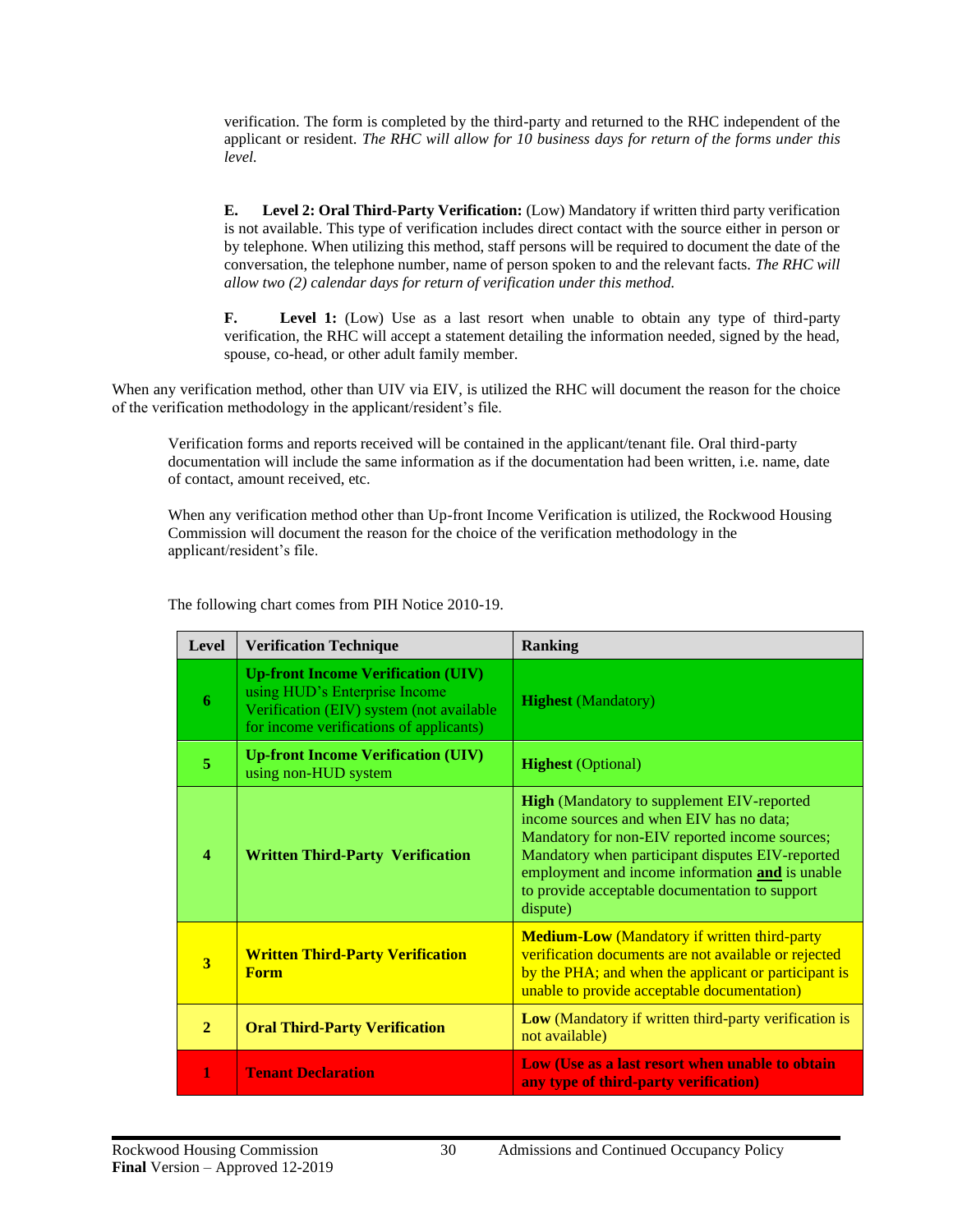## <span id="page-34-0"></span>*12.2 TYPES OF VERIFICATION*

The chart below outlines the factors that may be verified and gives common examples of the verification that will be sought. To obtain written third-party form verification, the Rockwood Housing Commission will send a request form to the source along with a release form signed by the applicant/tenant via first class mail.

| Verification Requirements for Individual Items |                                                                                                                                                      |                                                                                                                                |  |
|------------------------------------------------|------------------------------------------------------------------------------------------------------------------------------------------------------|--------------------------------------------------------------------------------------------------------------------------------|--|
| <b>Item to Be Verified</b>                     | 3 <sup>rd</sup> party verification                                                                                                                   | <b>Hand-carried verification</b>                                                                                               |  |
| <b>General Eligibility Items</b>               |                                                                                                                                                      |                                                                                                                                |  |
| Social Security Number                         | Not Allowed                                                                                                                                          | Original Social Security Card, an<br>appropriate<br>government<br>letter<br>showing the number or other HUD-<br>allowed method |  |
| Adult Status of the Head of<br>Household       |                                                                                                                                                      | Valid driver's license, identification<br>card issued by a government agency,<br>or a birth certificate.                       |  |
| Citizenship                                    | N/A                                                                                                                                                  | Signed certification, voter's<br>registration card, birth certificate, etc.                                                    |  |
| Eligible immigration status                    | INS SAVE confirmation #                                                                                                                              | INS card                                                                                                                       |  |
| Disability                                     | Letter from medical professional, SSI, etc.                                                                                                          | Proof of SSI or Social Security<br>disability payments                                                                         |  |
| Full time student status (if $>18$ )           | Letter from school                                                                                                                                   | For high school and/or college<br>students, any document evidencing<br>enrollment                                              |  |
| Need for a live-in aide                        | Letter from doctor or other professional<br>knowledgeable of condition                                                                               | N/A                                                                                                                            |  |
| Childcare costs                                | Letter from care provider                                                                                                                            | Bills and receipts                                                                                                             |  |
| Disability assistance expenses                 | Letters from suppliers, care givers, etc.                                                                                                            | Bills and records of payment                                                                                                   |  |
| Medical expenses                               | Letters from providers,<br>prescription record from pharmacy, medical<br>professional's letter stating assistance or a<br>companion animal is needed | Bills, receipts, records of payment,<br>dates of trips, mileage log, receipts<br>for fares and tolls                           |  |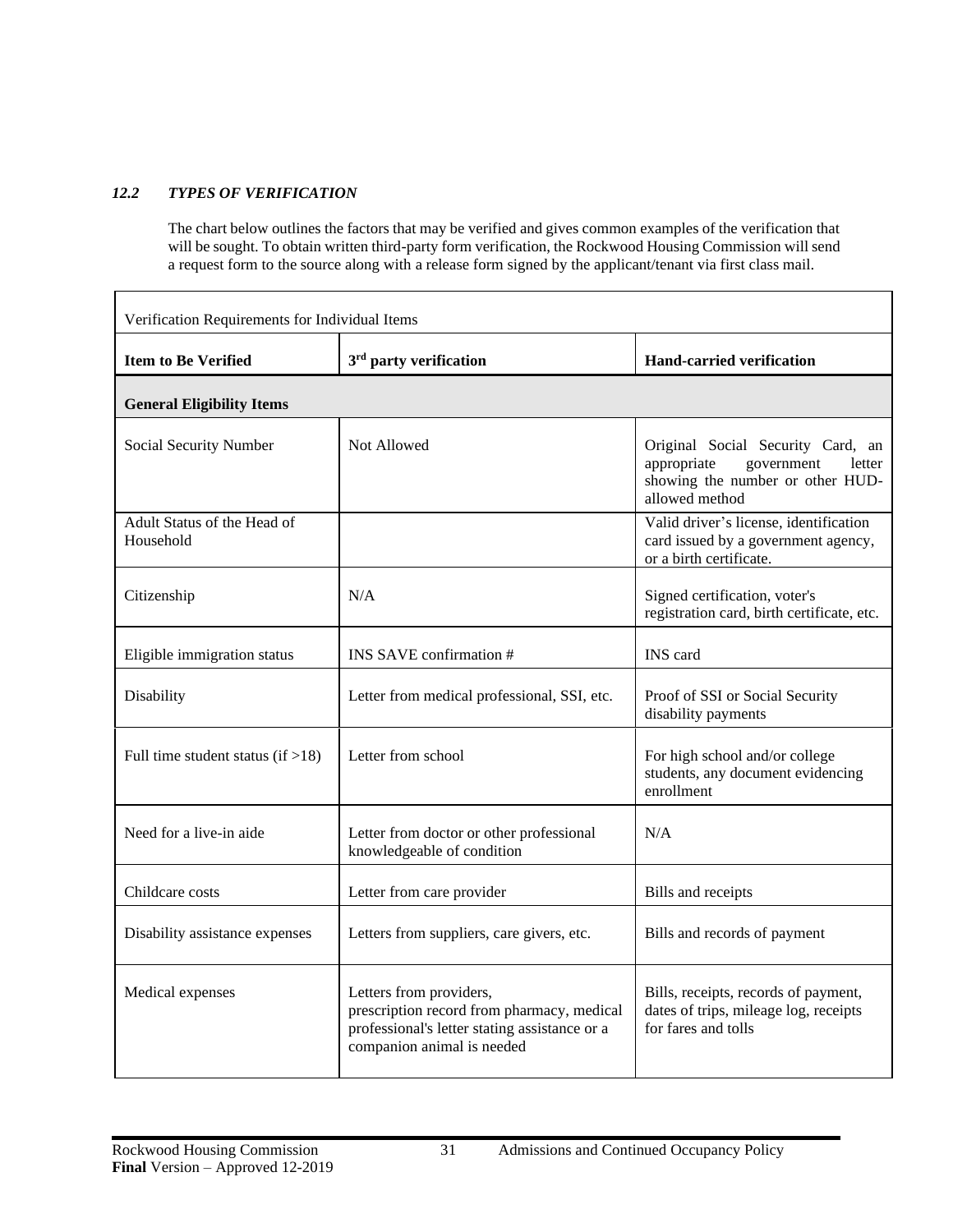| Verification Requirements for Individual Items        |                                                                                                                                                          |                                                                                                          |  |  |
|-------------------------------------------------------|----------------------------------------------------------------------------------------------------------------------------------------------------------|----------------------------------------------------------------------------------------------------------|--|--|
| <b>Item to Be Verified</b>                            | 3 <sup>rd</sup> party verification                                                                                                                       | <b>Hand-carried verification</b>                                                                         |  |  |
| <b>Medicare Prescription</b><br>Drug Coverage         |                                                                                                                                                          | card issued by the<br>private<br>A<br>prescription drug plan with the words<br>Medicare Rx on it.        |  |  |
| <b>Value of and Income from Assets</b>                |                                                                                                                                                          |                                                                                                          |  |  |
| Savings, checking accounts                            | Letter from institution                                                                                                                                  | Passbook, most current statements                                                                        |  |  |
| CDS, bonds, etc.                                      | Letter from institution                                                                                                                                  | Tax return, information brochure<br>from institution, the CD, the bond                                   |  |  |
| <b>Stocks</b>                                         | Letter from broker or holding company                                                                                                                    | Stock or most current statement, price<br>in newspaper or through Internet                               |  |  |
| Real property                                         | Letter from tax office, assessment, etc.                                                                                                                 | Property tax statement (for current<br>value), assessment, records or income<br>and expenses, tax return |  |  |
| Personal property held as an<br>investment            | Assessment, bluebook, etc.                                                                                                                               | Receipt for purchase, other evidence<br>of worth                                                         |  |  |
| Cash value of whole life<br>insurance policies        | Letter from insurance company                                                                                                                            | Current statement                                                                                        |  |  |
| Assets disposed of for less than<br>fair market value | N/A                                                                                                                                                      | Original receipt and receipt at<br>disposition, other evidence of worth                                  |  |  |
| Income                                                |                                                                                                                                                          |                                                                                                          |  |  |
| Earned income                                         | Letter from employer                                                                                                                                     | Multiple pay stubs                                                                                       |  |  |
| Self-employed                                         | N/A                                                                                                                                                      | Tax return from prior year, books of<br>accounts                                                         |  |  |
| Regular gifts and contributions                       | Letter from source, letter from organization<br>receiving gift (i.e., if grandmother pays day<br>care provider, the day care provider could<br>so state) | Bank deposits, other similar evidence                                                                    |  |  |
| Alimony/child support                                 | Court order, letter from source, letter from<br><b>Human Services</b>                                                                                    | Record of deposits, divorce decree                                                                       |  |  |
| Social Security Administration                        |                                                                                                                                                          | Letter from Social Security no more<br>than 60 calendar days old as verified<br>by HUD computer systems  |  |  |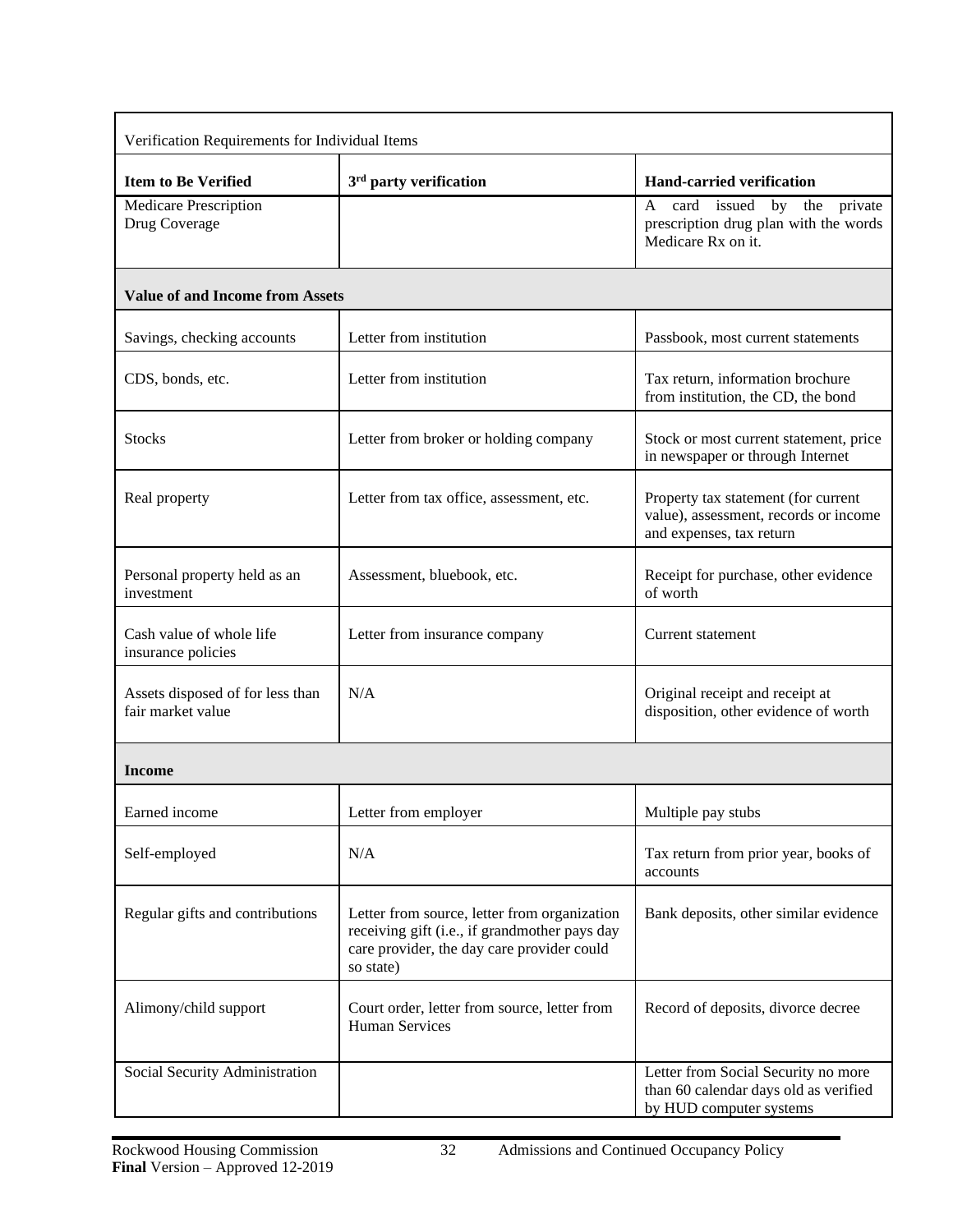| Verification Requirements for Individual Items                                        |                                                                                                                                                |                                                                        |
|---------------------------------------------------------------------------------------|------------------------------------------------------------------------------------------------------------------------------------------------|------------------------------------------------------------------------|
| <b>Item to Be Verified</b>                                                            | $3rd$ party verification                                                                                                                       | <b>Hand-carried verification</b>                                       |
| Periodic payments (i.e., welfare,<br>pensions, workers<br>compensation, unemployment) | Letter or electronic reports from the source                                                                                                   | Award letter, letter announcing<br>change in amount of future payments |
| Training program participation                                                        | Letter from program provider indicating<br>whether enrolled or completed                                                                       | N/A                                                                    |
|                                                                                       | whether training is HUD-funded<br>whether Federal, State, local govt., or<br>local program                                                     |                                                                        |
|                                                                                       | whether it is employment training<br>whether it has clearly defined goals and<br>objectives                                                    |                                                                        |
|                                                                                       | whether program has supportive services<br>whether payments are for out-of-pocket<br>expenses incurred in order to participate<br>in a program | Evidence of job start                                                  |
|                                                                                       | date of first job after program completion                                                                                                     |                                                                        |

# *12.3 VERIFICATION OF CITIZENSHIP OR ELIGIBLE NONCITIZEN STATUS*

The citizenship/eligible non-citizen status of each family member regardless of age must be determined.

Prior to being admitted, or at the first reexamination, all citizens and nationals will be required to sign a declaration under penalty of perjury. They will be required to show proof of their status by such means as a birth certificate, military ID, or military DD 214 Form.

Prior to being admitted or at the first reexamination, all eligible non-citizens who are 62 years of age or older will be required to sign a declaration under penalty of perjury. They will also be required to show proof of age.

Prior to being admitted or at the first reexamination, all eligible non-citizens must sign a declaration of their status and a verification consent form and provide their original INS documentation. The Rockwood Housing Commission will make a copy of the individual's INS documentation and place the copy in the file. The Rockwood Housing Commission will also verify their status through the INS SAVE system. If the INS SAVE system cannot confirm eligibility, the Rockwood Housing Commission will mail information to the INS in order that a manual check can be made of INS records.

Family members who do not claim to be citizens, nationals, or eligible non-citizens must be listed on a statement of non-eligible members and the list must be signed by the head of the household.

Non-citizen students on student visas, though in the country legally, are not eligible to be admitted to public housing. If they are members of families that include citizens, the rent must be pro-rated.

Any family member who does not choose to declare their status must be listed on the statement of noneligible members.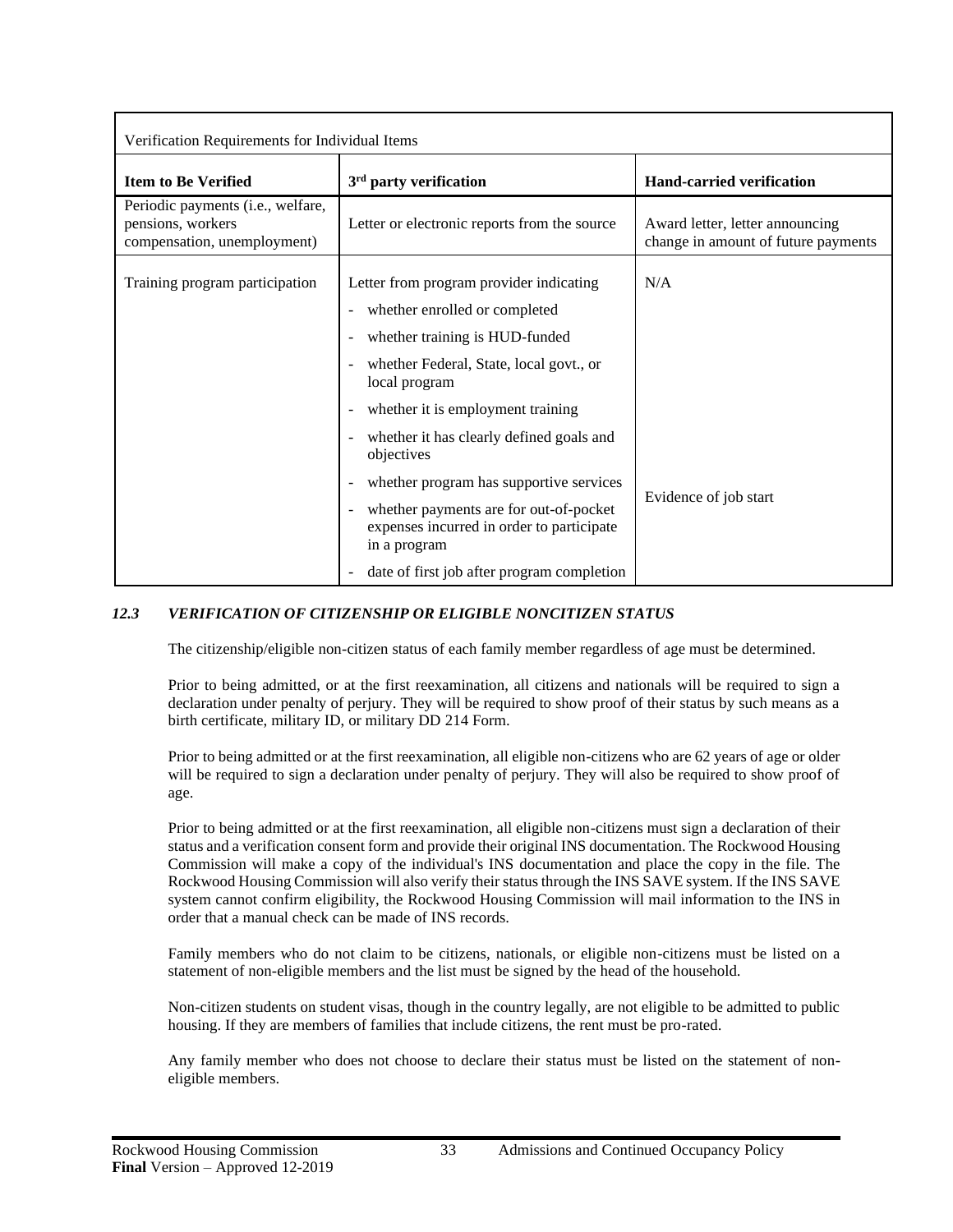If no family member is determined to be eligible under this section, the family's eligibility will be denied.

The family's assistance will not be denied, delayed, reduced, or terminated because of a delay in the process of determining eligible status under this section, except to the extent that the delay is caused by the family.

If the Rockwood Housing Commission determines that a family member has knowingly permitted an ineligible non-citizen (other than any ineligible non-citizens listed on the lease) to permanently reside in their public housing unit, the family will be evicted. Such family will not be eligible to be readmitted to public housing for a period of 24 months from the date of eviction or termination.

#### *12.4 VERIFICATION OF SOCIAL SECURITY NUMBERS*

Prior to admission, every family member regardless of age must provide the Rockwood Housing Commission with a complete and accurate Social Security Number unless they do not contend eligible immigration status. New family members must provide this verification prior to being added to the lease. If the new family member is under the age of six and has not been assigned a Social Security Number, the family shall have ninety (90) calendar days after starting to receive the assistance to provide a complete and accurate Social Security Number. The Rockwood Housing Authority may grant one ninety (90) day extension for newlyadded family members under the age of six if in its sole discretion it determines that the person's failure to comply was due to circumstances that could not have reasonably been foreseen and was outside the control of the person.

If a person is already a program participant and has not disclosed his or her Social Security Number, it must be disclosed at the next re-examination or re-certification. Participants aged 62 or older as of January 31, 2010 whose initial eligibility determination was begun before January 31, 2010 are exempt from the required disclosure of their Social Security Number. This exemption continues even if the individual moves to a new assisted unit.

The best verification of the Social Security Number is the original Social Security card. If the card is not available, the Rockwood Housing Authority will accept an original document issued by a federal or state government agency, which contains the name of the individual and the Social Security Number of the individual, along with other identifying information of the individual or such other evidence of the Social Security Number as HUD may prescribe in administrative instructions.

If a member of an applicant family indicates they have a Social Security Number, but cannot readily verify it, the family cannot be assisted until verification is provided.

If an individual fails to provide the verification within the time allowed, the family will be denied assistance or will have their assistance terminated. The Rockwood Housing Authority may grant one ninety (90) day extension from termination if in its sole discretion it determines that the person's failure to comply was due to circumstances that could not have reasonably been foreseen and there is a reasonable likelihood that the person will be able to disclose a Social Security Number by the deadline.

## *12.5 TIMING OF VERIFICATION*

Verification information must be dated within ninety (90) days of recertification. Between 90 days but not after 120 days, verification can be updated verbally. If the verification is older than this, the source will be contacted and asked to provide information regarding any changes. Verification information at the time of initial certification must be dated within 60 days.

When an interim reexamination is conducted, the Housing Commission will verify and update only information reported by the family that has changed. (Or, the Housing Commission will only verify and update those elements reported to have changed.)

## *12.6 FREQUENCY OF OBTAINING VERIFICATION*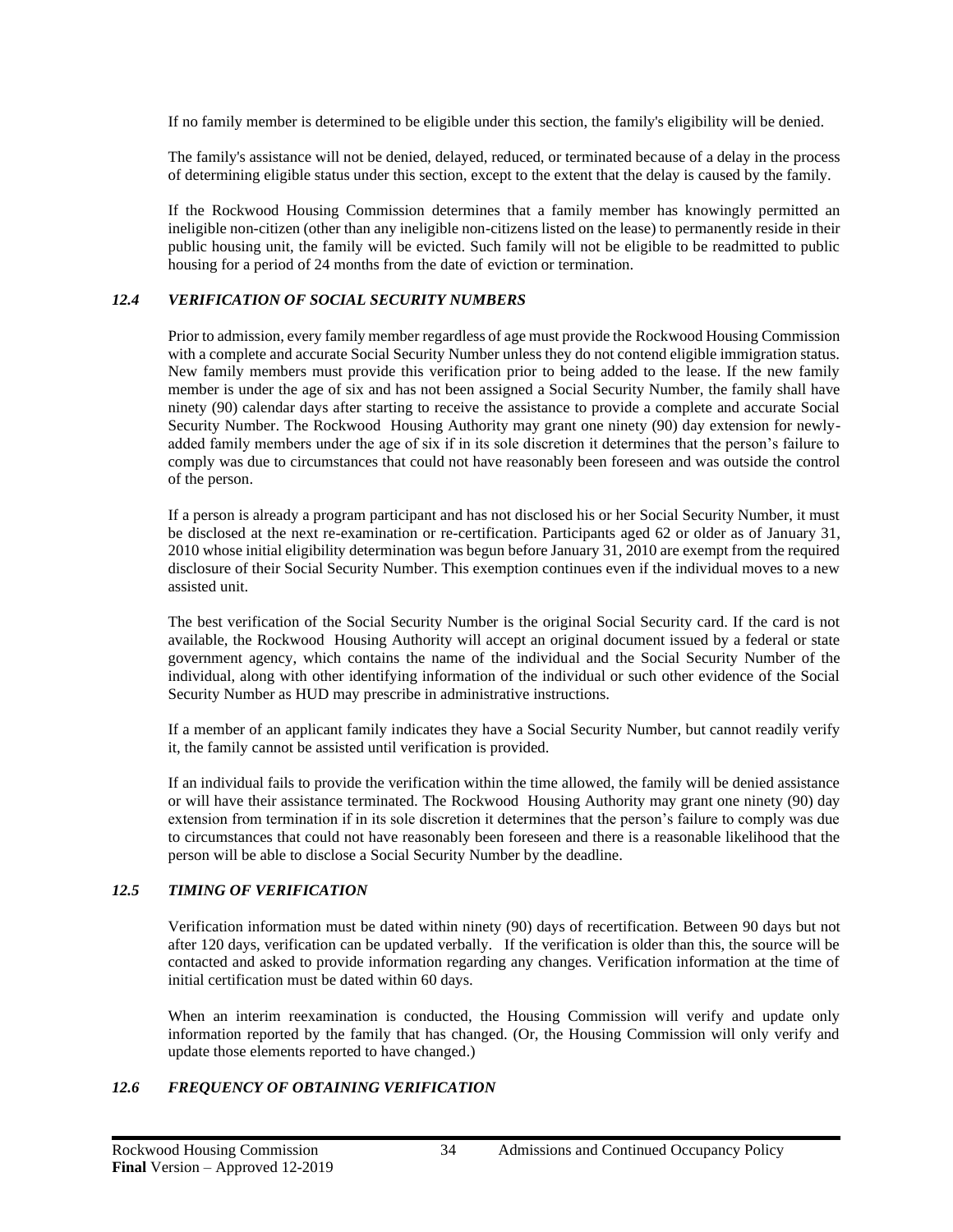For each family member, citizenship/eligible non-citizen status will be verified only once unless the family member is an eligible immigrant in a transitional stage of admission. In this situation, their status must be updated until they are admitted for permanent residency. This verification will be obtained prior to admission. If the status of any family member was not determined prior to admission, verification of their status will be obtained at the next regular reexamination. Prior to a new member joining the family, their citizenship/eligible non-citizen status will be verified.

For each family member verification of information expected to remain the same throughout the duration of tenancy will only be verified once.

## *12.7 SPECIAL VERIFICATION FOR ADULT STUDENTS*

In addition to other verification procedures, student head of households must provide a written signed certification that the student does or does not receive any financial support from his or her parents or guardians and whether or not the student is receiving an athletic scholarship. If support is received, the certification must state the amount of the anticipated support. The Rockwood Housing Commission shall verify using normal third-party verification procedures that amount by communicating directly with the supporting person(s). If an athletic scholarship is involved, the Rockwood Housing Commission shall determine if any of the scholarship is available for housing costs.

## *12.8 VERIFICATION OF DOMESTIC VIOLENCE, DATING VIOLENCE, OR STALKING*

Verification of a claimed incident or incidents of actual or threatened domestic violence, dating violence, sexual assault, or stalking may be accomplished in one of the following three ways: by providing to RHC a written certification on a form approved by the U.S. Department of Housing and Urban Development (form HUD-50066); by providing to RHC documentation signed by an employee, agent, or volunteer of a victim service provider, an attorney, or a medical professional, from whom the victim has sought assistance in addressing the domestic violence, dating violence, sexual assault, or stalking, or the effects of the abuse, described in such documentation; or by providing to RHC a Federal, State, tribal. Territorial, or local police or court record describing the incident or incidents in question.

## *12.9 DISCREPANCIES IN VERIFIED INFORMATION*

An EIV Income Report shall be pulled from the system before annual or interim reexamination is conducted for any family and compared with family-reported information. If the EIV report reveals an income source that was not reported by the tenant or a substantial difference (defined as \$2400 or more annually) in the reported income information, the Rockwood Housing Commission will:

- A. Discuss the income discrepancy with the tenant; and
- B. Request the tenant to provide any documentation to confirm or dispute the unreported or underreported income and/ or income sources; and
- C. In the event the tenant is unable to provide acceptable documentation to resolve the income discrepancy, the Rockwood Housing Commission will request from the third-party source, any information necessary to resolve the income discrepancy; and
- D. If applicable, determine the tenant's underpayment of rent as a result of unreported or underreported income, retroactively\*; and
- E. Take any other appropriate action.

\*The Rockwood Housing Commission will determine the retroactive rent as far back as the existence of complete file documentation (form HUD-50058 and supporting documentation) to support such retroactive rent determinations.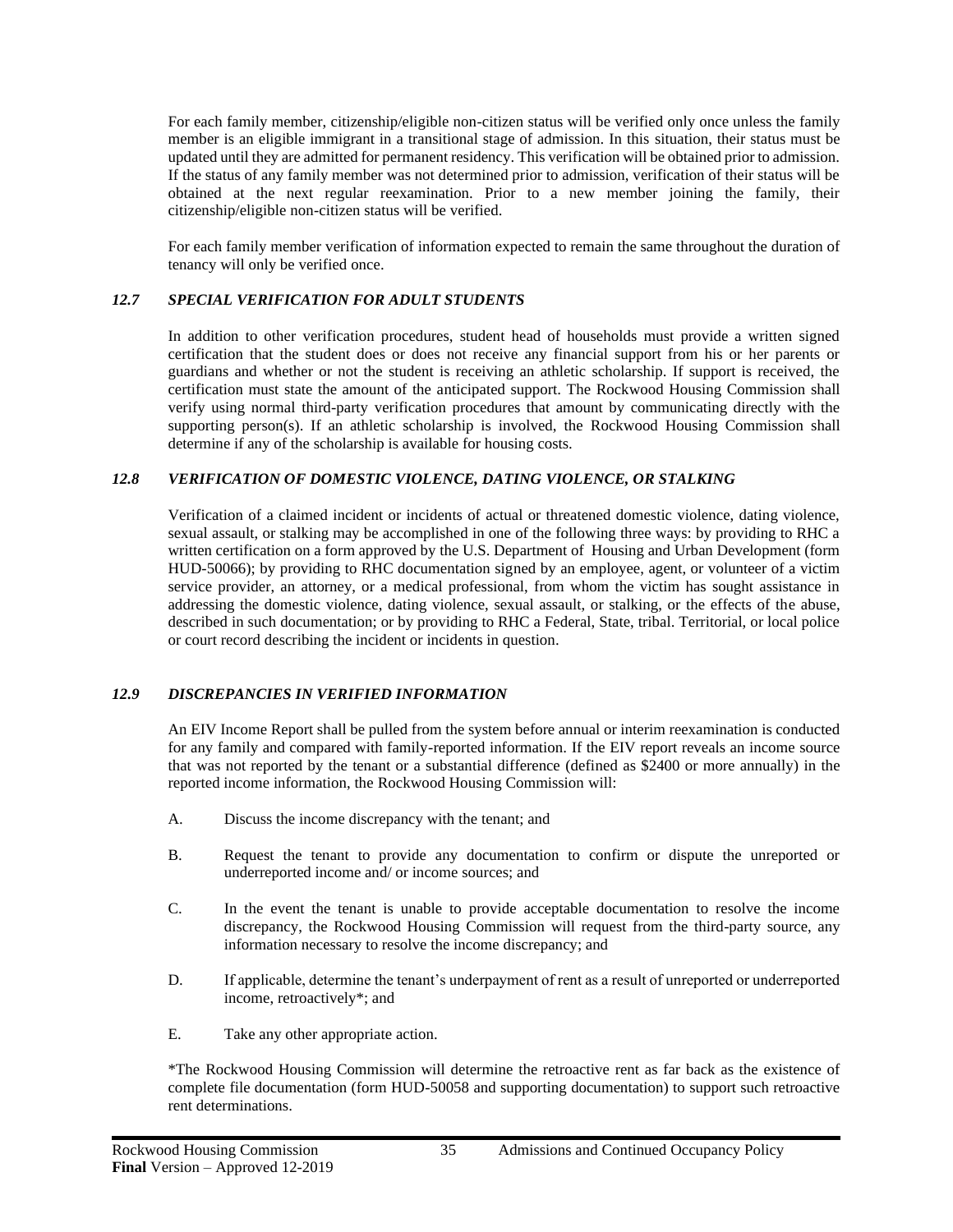The tenant will be provided an opportunity to contest the Rockwood Housing Commission's determination of tenant rent underpayment. Tenants will be promptly notified in writing of any adverse findings made on the basis of the information verified through the aforementioned income discrepancy resolution process. The tenant may contest the findings in accordance with established grievance procedures. The Rockwood Housing Commission will not terminate, deny, suspend, or reduce the family's assistance until the expiration of any notice or grievance period.

When there is an unsubstantial or no disparity between tenant-reported and EIV-reported income information, the Rockwood Housing Commission will obtain from the tenant, any necessary documentation to complete the income determination process. As noted previously, the Rockwood Housing Commission may reject any tenant-provided documentation, if the Authority deems the documentation unacceptable. Documentation provided by the tenant will only be rejected for only the following reasons:

- A. The document is not an original; or
- B. The original document has been altered, mutilated, or is not legible; or
- C. The document appears to be a forged document (i.e. does not appear to be authentic).

The Rockwood Housing Commission will explain to the tenant, the reason(s) the submitted documents are not acceptable and request the tenant to provide additional documentation. If at any time, the tenant is unable to provide acceptable documentation that the Rockwood Housing Commission deems necessary to complete the income determination process, the Authority will submit a traditional third-party verification form to the third-party source for completion and submission to the Rockwood Housing Commission.

If the third-party source does not respond to the Rockwood Housing Commission's request for information, the Authority is required to document the tenant file of its attempt to obtain third-party verification and that no response to the third-party verification request was received.

The Rockwood Housing Commission will then pursue lower level verifications in accordance with the verification hierarchy.

# **13.0 DETERMINATION OF TOTAL TENANT PAYMENT AND TENANT RENT**

# *13.1 FAMILY CHOICE*

At admission and each year in preparation for their annual reexamination, each family is given the choice of having their rent determined under the income method or having their rent set at the flat rent amount.

- A. Families who opt for the flat rent will be required to go through the income reexamination process every three years, rather than the annual review they would otherwise undergo.
- B. Families who opt for the flat rent may request to have a reexamination and return to the incomebased method at any time for any of the following reasons:
	- 1. The family's income has decreased.
	- 2. The family's circumstances have changed increasing their expenses for childcare, medical care, etc.
	- 3. Other circumstances creating a hardship on the family such that the income method would be more financially feasible for the family.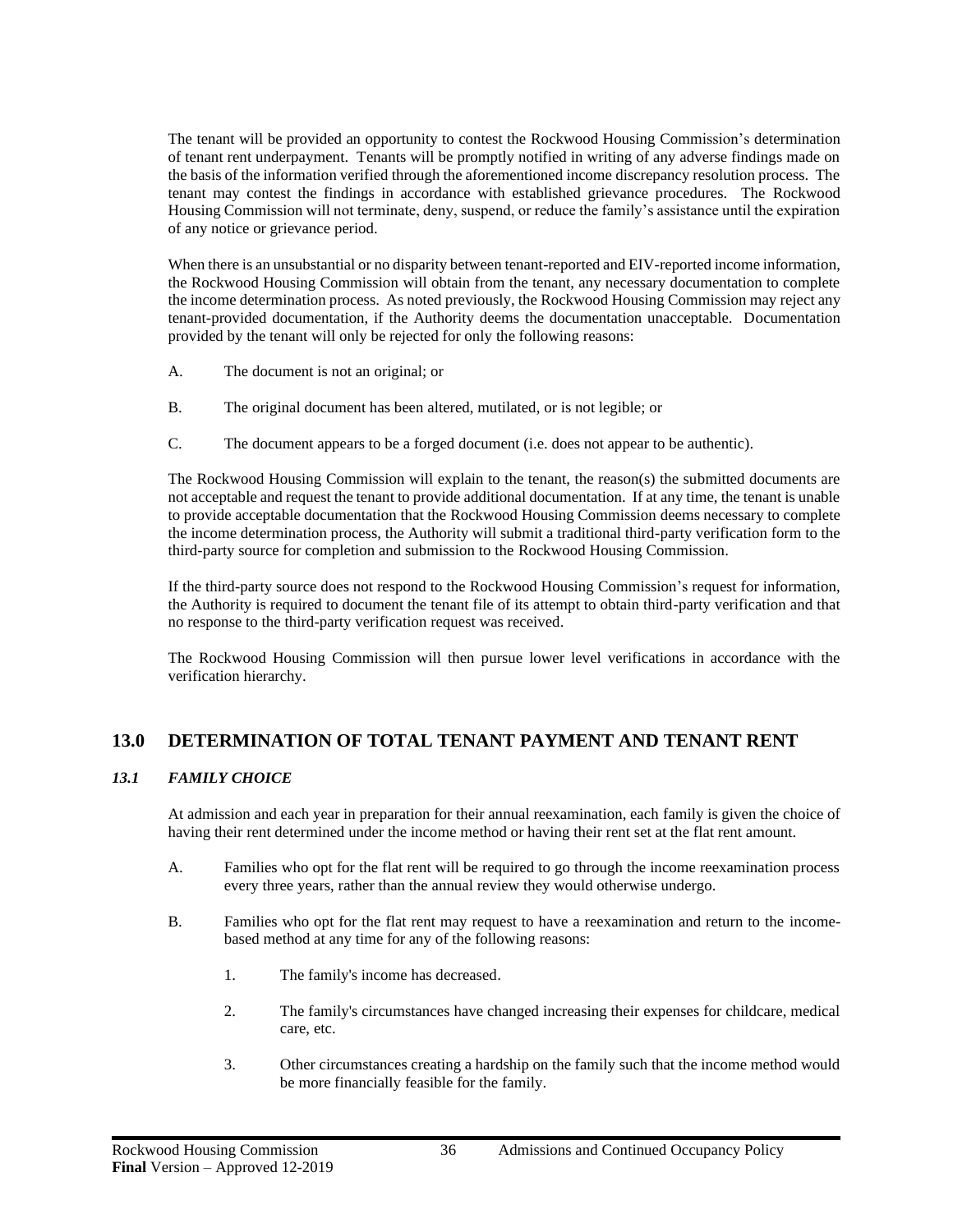- C. Families have only one choice per year except for financial hardship cases. In order for families to make informed choices about their rent options, the Rockwood Housing Commission will provide them with the following information whenever they have to make rent decisions:
	- 1. The Rockwood Housing Commission's policies on switching types of rent in case of a financial hardship; and
	- 2 The dollar amount of tenant rent for the family under each option. If the family chose a flat rent for the previous year, the Rockwood Housing Authority will provide the amount of income-based rent for the subsequent year only the year the Rockwood Housing Authority conducts an income reexamination or if the family specifically requests it and submits updated income information.

## *13.2 THE INCOME METHOD*

The total tenant payment is equal to the highest of:

- A. 10% of the family's monthly income;
- B. 30% of the family's adjusted monthly income; or
- C. The minimum rent of \$**50**.

#### *13.3 MINIMUM RENT*

The Rockwood Housing Commission has set the minimum rent at \$50. However, if the family requests a hardship exemption, the Rockwood Housing Commission will immediately suspend the minimum rent beginning the month following the family's request until the Housing Commission can determine whether the hardship exists and whether the hardship is of a temporary or long-term nature.

- A. A hardship exists in the following circumstances:
	- 1. When the family has lost eligibility for or is waiting an eligibility determination for a Federal, State, or local assistance program, including a family that includes a member who is a non-citizen lawfully admitted for permanent residence under the Immigration and Nationality Act who would be entitled to public benefits but for title IV of the Personal Responsibility and Work Opportunity Act of 1996;
	- 2. When the family would be evicted because it is unable to pay the minimum rent;
	- 3. When the income of the family has decreased because of changed circumstances, including loss of employment; and
	- 4. When a death has occurred in the family.
- B. No hardship. If the Housing Authority determines there is no qualifying hardship, the minimum rent will be reinstated, including requiring back payment of minimum rent for the time of suspension.
- C. Temporary hardship. If the Housing Authority reasonably determines that there is a qualifying hardship but that it is of a temporary nature, the minimum rent will be not be imposed for a period of 90 days from the beginning of the suspension of the minimum rent. At the end of the 90-day period, the minimum rent will be imposed retroactively to the time of suspension. The Housing Authority will offer a repayment agreement in accordance with Section 19 of this policy for any rent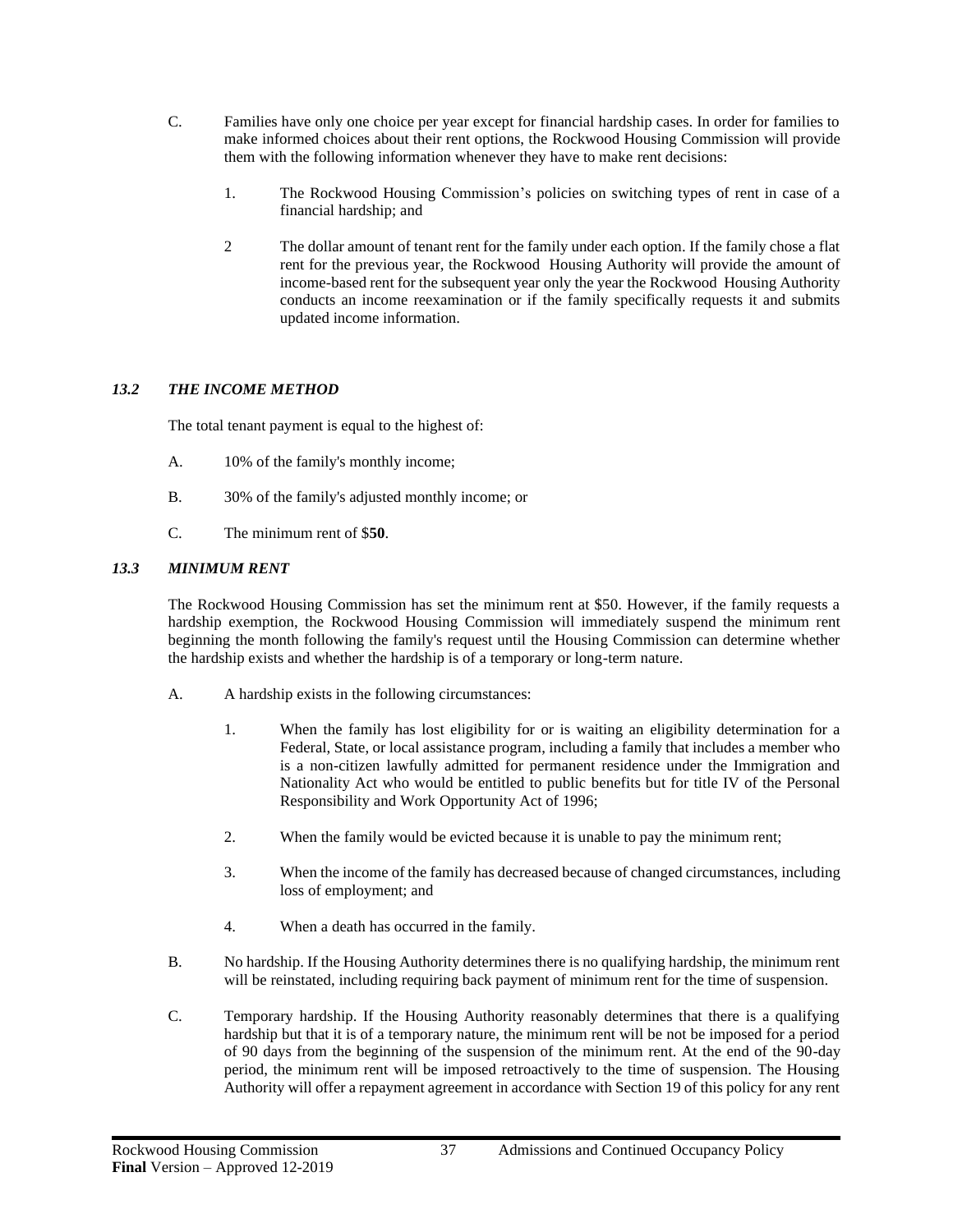not paid during the period of suspension. During the suspension period the Housing Authority will not evict the family for nonpayment of the amount of tenant rent owed for the suspension period.

- D. Long-term hardship. If the Housing Authority determines there is a long-term hardship, the family will be exempt from the minimum rent requirement until the hardship no longer exists.
- E. Appeals. The family may use the grievance procedure to appeal the Housing Authority's determination regarding the hardship. No escrow deposit will be required in order to access the grievance procedure.

#### *13.4 THE FLAT RENT*

The Rockwood Housing Commission has set a flat rent for each public housing unit. The flat rent is determined annually, based on the market rental value of the unit using the following method:

- A. One: The Rockwood Housing Commission will establish a flat rent for each public housing unit that is no less than 80 percent of the applicable Fair Market Rent (FMR).
- B. In the event the RHC determines that the HUD FMR's do not reflect market value for rental properties in the community: The Rockwood Housing Commission may request, and HUD may approve, on a case-by-case basis, a flat rent that is lower than the amounts in Options One or Two of this section, subject to the following requirements:
	- 1. The Rockwood Housing Commission must submit an acceptable market analysis of the applicable market.
	- 2. The Rockwood Housing Commission must demonstrate, based on the market analysis, that the proposed flat rent is a reasonable rent in comparison to rent for other comparable unassisted units, based on the location, quality, size, unit type, and age of the public housing unit and any amenities, housing services, maintenance, and utilities to be provided by the PHA in accordance with the lease.
	- 3. All requests for exception flat rents under this option must be submitted to and preapproved by HUD. Upon request, exception rent can be extended up to two additional years by HUD.

The Rockwood Housing Commission will not implement this procedure prior to receiving HUD's written approval.

The option chosen to establish the required flat rent will be the sole decision of the Rockwood Housing Commission.

There is no utility allowance for families paying a flat rent because the Rockwood Housing Commission has already factored who pays for the utilities into the flat rent calculation. If the resident pays their own utilities, the calculated flat rent shall be reduced by a reasonable utility allowance based on an energy-conservative household of modest circumstances. Otherwise, the entire flat rent shall be paid by the resident to the Rockwood Housing Commission.

Annually, no later than 90 days after issuance of new FMRs or SAFMRs by HUD, the Rockwood Housing Commission will compare the current flat rent amount to the applicable FMR and SAFMR/unadjusted rent<sup>1</sup>.

<sup>&</sup>lt;sup>1</sup> The unadjusted rent is the FMR estimated directly from the American Community Survey (ACS) source data that HUD uses to calculate FMRs before HUD applies its state non-metropolitan minimum rent policy. HUD maintains a minimum FMR policy within Housing Choice Voucher program (HCV) in response to numerous public concerns that FMRs in rural areas were too low to operate the HCV program successfully.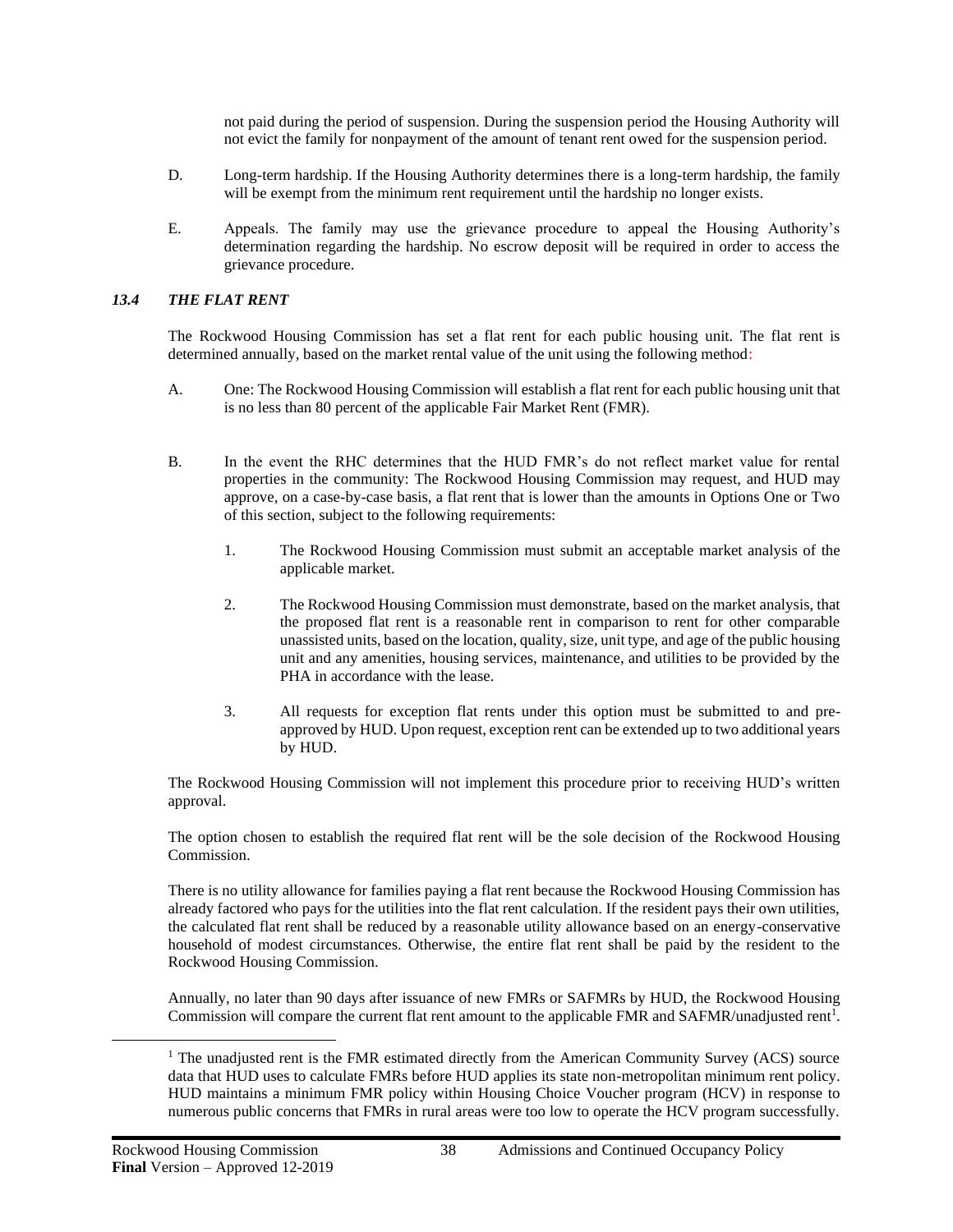If the flat rent is at least 80 percent of the lower of the FMR or SAFMR/unadjusted rent, the Rockwood Housing Commission is in compliance with the law, and no further steps are necessary. If the flat rent is less than 80 percent of the lower of the FMR and SAFMR, the Rockwood Housing Authority will adjust the flat rents at no less than 80 percent of the lower of the FMR or SAFMR/unadjusted rent<sup>1</sup>, subject to the utilities adjustment required for tenant-paid utilities, or the Rockwood Housing Authority may request an exception flat rent pursuant to Option Three, as described above. Revised flat rents will become effective for all families admitted after the flat rent is changed or at the lease renewal for an existing resident. (See footnote 1 for HUD's definition of "unadjusted rent" as relates to Flat Rent requirements).

As for flat rent phase-ins, previous regulations in PIH Notice 2014-12 and the subsequent FAQ's, HUD provided flexibility to PHAs to phase in all flat rent increases over a three-year period, including those increases that were 35 percent or less.

However, the FY 2015 Appropriations Act provides the Rockwood Housing Commission additional flexibility to establish flat rents at lower amounts, thereby eliminating the need for the three-year phase-in of flat rent increases that are 35 percent or less. **Therefore, the only flat rent increases that will be phasedin are those where a family's rent will increase by more than 35 percent prior to any applicable adjustments for utility payments.**

Agencies that began phase-ins for families with rent increases at 35 percent or less last year shall follow the actions outlined below at the family's next annual rent option:

- 1) On a case-by-case basis, at the family's next annual rent option, compare the updated flat rent amount applicable to the unit to the rent that was being paid by the family immediately prior to the annual rent option;
	- a. If the updated flat rent amount would not increase a family's rental payment by more than 35 percent, the family may choose to pay either the updated flat rent amount or the previously calculated income-based rent;
	- b. If the agency determines that the updated flat rent amount would increase a household's rental payment by more than 35 percent, the family may choose to pay the phased-in flat rent amount resulting from the flat rent impact analysis or the previously calculated income-based rent.

Affected families will be given a 30-day notice of any rent change. Adjustments are applied at the end of the annual lease (for more information on flat rents, see Section 15.3).

The Rockwood Housing Commission will post the flat rents at each of the developments and at the central office. Flat rents are incorporated in this policy upon approval by the Board of Commissioners.

#### *13.5 RENT FOR FAMILIES UNDER THE NONCITIZEN RULE*

A mixed family will receive full continuation of assistance if all of the following conditions are met:

A. The family was receiving assistance on June 19, 1995;

The policy establishes the FMRs at the higher of the local FMR or the State-wide average FMR of nonmetropolitan counties, subject to a ceiling rent cap. The rationale for having a state minimum FMR is that some low-income, low-rent non-metropolitan counties have ACS-based FMR estimates that appear to be below long-term operating costs for standard quality rental units and raise concerns about housing quality. State minimum FMRs have been set at the respective state-wide population weighted median nonmetropolitan rent level, but are not allowed to exceed the U.S. median non-metropolitan rent level.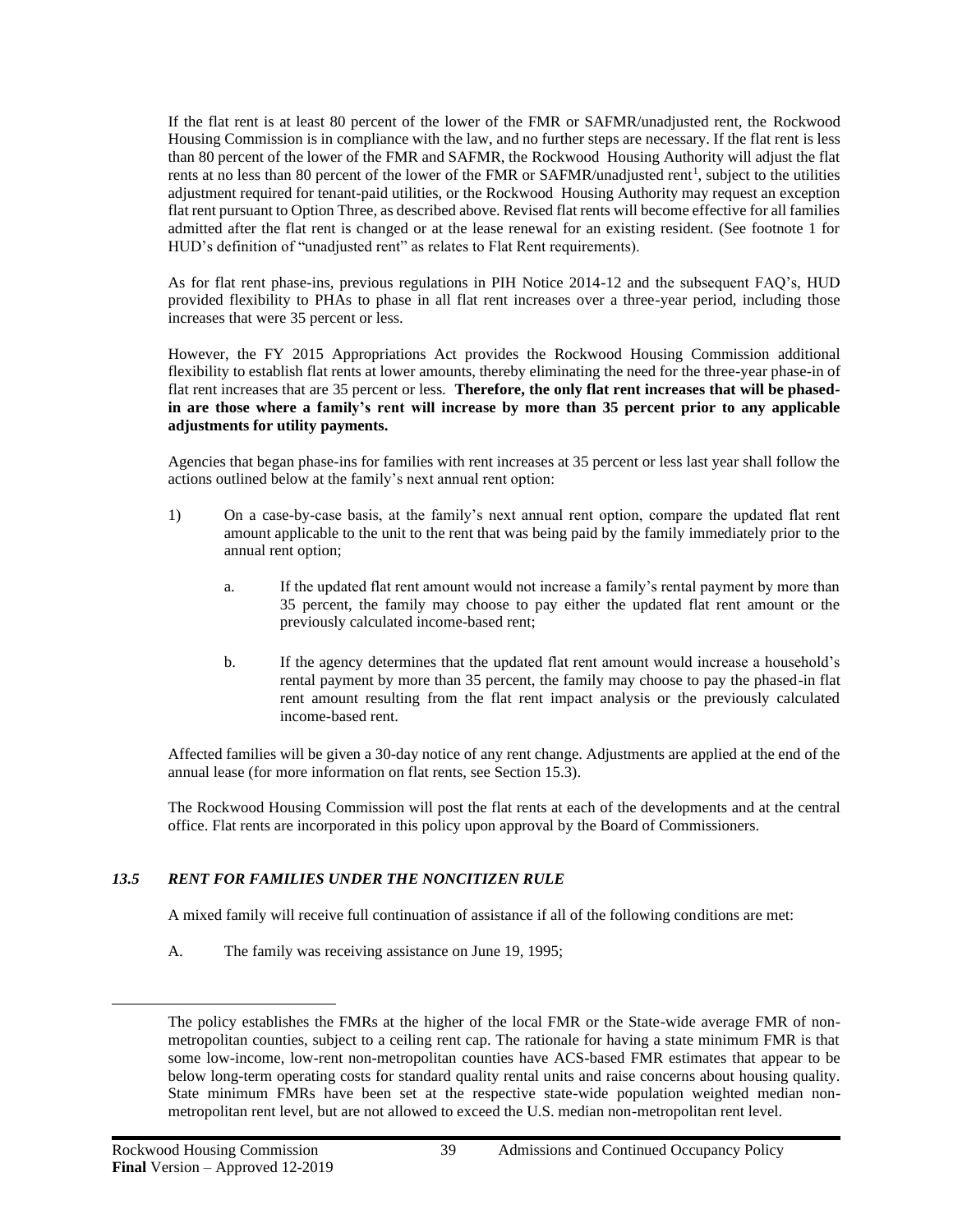- B. The family was granted continuation of assistance before November 29, 1996;
- C. The family's head or spouse has eligible immigration status; and
- D. The family does not include any person who does not have eligible status other than the head of household, the spouse of the head of household, any parent of the head or spouse, or any child (under the age of 18) of the head or spouse.

If a mixed family qualifies for prorated assistance but decides not to accept it, or if the family has no eligible members, the family may be eligible for temporary deferral of termination of assistance to permit the family additional time for the orderly transition of some or all of its members to locate other affordable housing. Under this provision, the family receives full assistance. If assistance is granted under this provision prior to November 29, 1996, it may last no longer than three (3) years. If granted after that date, the maximum period of time for assistance under the provision is eighteen (18) months. The Rockwood Housing Commission will grant each family a period of six (6) months to find suitable affordable housing. If the family cannot find suitable affordable housing, the Rockwood Housing Commission will provide additional search periods up to the maximum time allowable.

Suitable housing means housing that is not substandard and is of appropriate size for the family. Affordable housing means that it can be rented for an amount not exceeding the amount the family pays for rent, plus utilities, plus 25%.

The family's assistance is prorated in the following manner:

- A. Step 1. Determine the total tenant payment in accordance with 24 CFR §5.628. (Annual income includes income of all family members, including any family member who has not established eligible immigration status.)
- B. Step 2. Family maximum rent is equal to the applicable flat rent for the unit size to be occupied by the family.
- C. Step 3. Subtract the total tenant payment from the family maximum rent. The result is the maximum subsidy for which the family could qualify if all members were eligible ("family maximum subsidy").
- D. Step 4. Divide the family maximum subsidy by the number of persons in the family (all persons) to determine the maximum subsidy per each family member who has citizenship or eligible immigration status ("eligible family member"). The subsidy per eligible family member is the "member maximum subsidy."
- E. Step 5. Multiply the member maximum subsidy by the number of family members who have citizenship or eligible immigration status ("eligible family members"). The product of this calculation is the "eligible subsidy."
- F. Step 6. The mixed family TTP is the maximum rent minus the amount of the eligible subsidy.
- G. Step 7. Subtract any applicable utility allowance from the mixed family TTP. The result of this calculation is the mixed family tenant rent.

When the mixed family's TTP is greater than the maximum rent, the Rockwood Housing Commission will use the TTP as the mixed family TTP.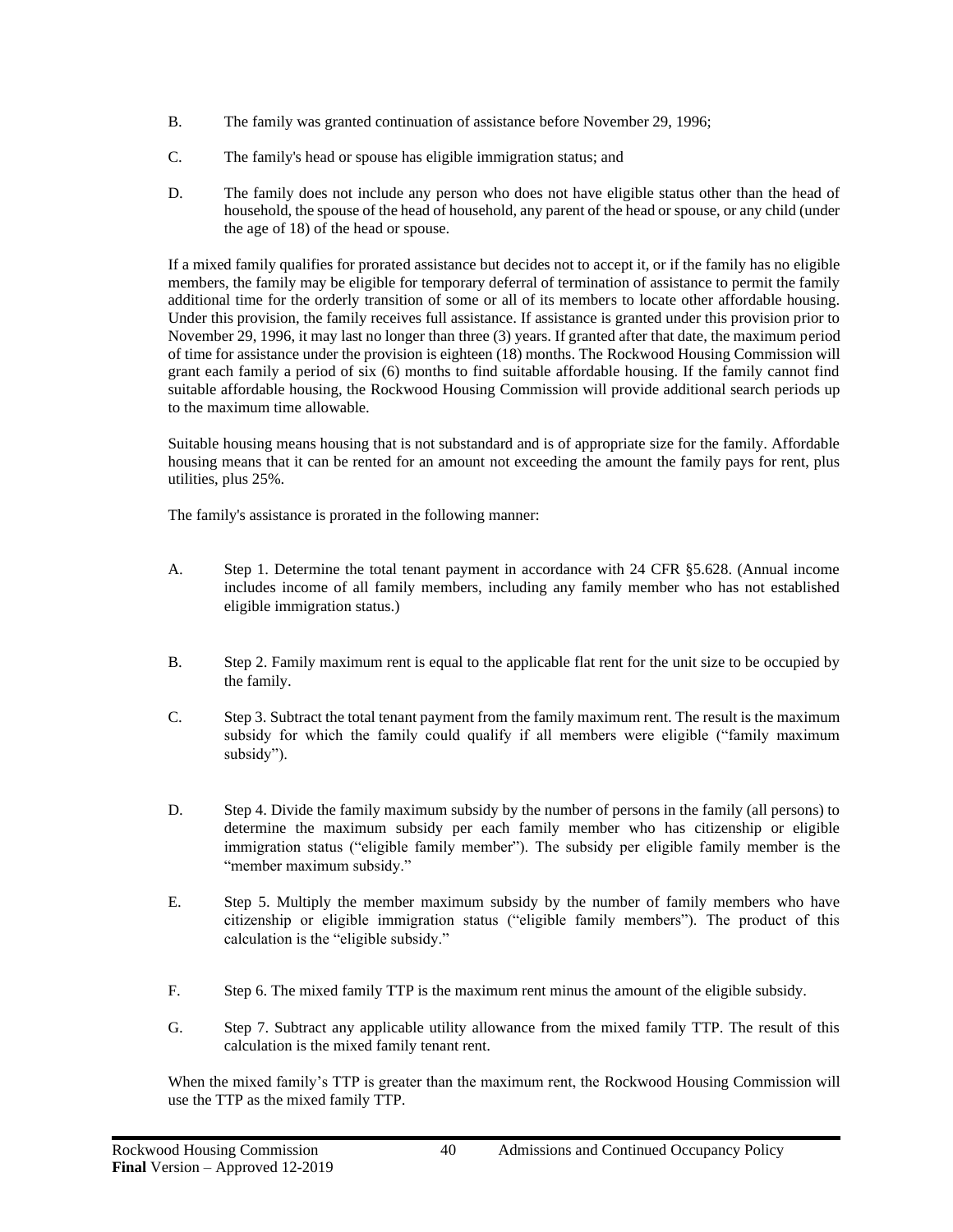#### *13.6 UTILITY ALLOWANCE*

The Rockwood Housing Commission shall establish a utility allowance for all check-metered utilities and for all tenant-paid utilities. The allowance will be based on a reasonable consumption of utilities by an energy-conservative household of modest circumstances consistent with the requirements of a safe, sanitary, and healthful environment. In setting the allowance, the Rockwood Housing Commission will review the actual consumption of tenant families as well as changes made or anticipated due to modernization (weatherization efforts, installation of energy-efficient appliances, etc.). Allowances will be evaluated at least annually as well as any time utility rate changes by 10% or more since the last revision to the allowances.

The utility allowance will be subtracted from the family's income-based rent to determine the amount of the Tenant Rent. The Tenant Rent is the amount the family owes each month to the Rockwood Housing Commission. The amount of the utility allowance is then still available to the family to pay the cost of their utilities. Any utility cost above the allowance is the responsibility of the tenant. Any savings resulting from utility costs below the amount of the allowance belongs to the tenant.

For Rockwood Housing Commission paid utilities, the Rockwood Housing Commission will monitor the utility consumption of each household. Any consumption in excess of the allowance established by the Rockwood Housing Commission will be billed to the tenant monthly.

Utility allowance revisions based on rate changes shall be effective retroactively to the first day of the month following the month in which the last rate change took place. Revisions based on changes in consumption or other reasons shall become effective at each family's next annual reexamination.

Families with high utility costs are encouraged to contact the Rockwood Housing Commission for an energy analysis. The analysis may identify problems with the dwelling unit that once corrected will reduce energy costs. The analysis can also assist the family in identifying ways they can reduce their costs.

#### *13.7 PAYING RENT*

Rent and other charges are due and payable on the first day of the month. All rents should be paid at **Rockwood Housing Commission.** Reasonable accommodations for this requirement will be made for persons with disabilities.

If the rent is not paid by the **fifth** of the month, a Notice to Vacate will be issued to the tenant. In addition, a \$**25** late charge will be assessed to the tenant. If rent is paid by a personal check and the check is returned for insufficient funds, this shall be considered a non-payment of rent and will incur the late charge plus an additional charge of \$**35** for bank charges.

## *13.8 EARNED INCOME DISALLOWANCE (EID)*

For adult family members residing in public housing, the Earned Income Disallowance (EID) excludes income earned by family members who meet one of the following criteria:

Families whose income increases as a result of employment of a family member who was previously unemployed (defined as working less than 10 hours a week at the established minimum wage) for one or more years.

Families whose income increases during the participation of a family member in any economic self-sufficiency or other job training program.

Persons who are or were, within 6 months, assisted under a State TANF or Welfare-to-Work program for at least \$500.

## **CURRENT EID PARTICIPANTS**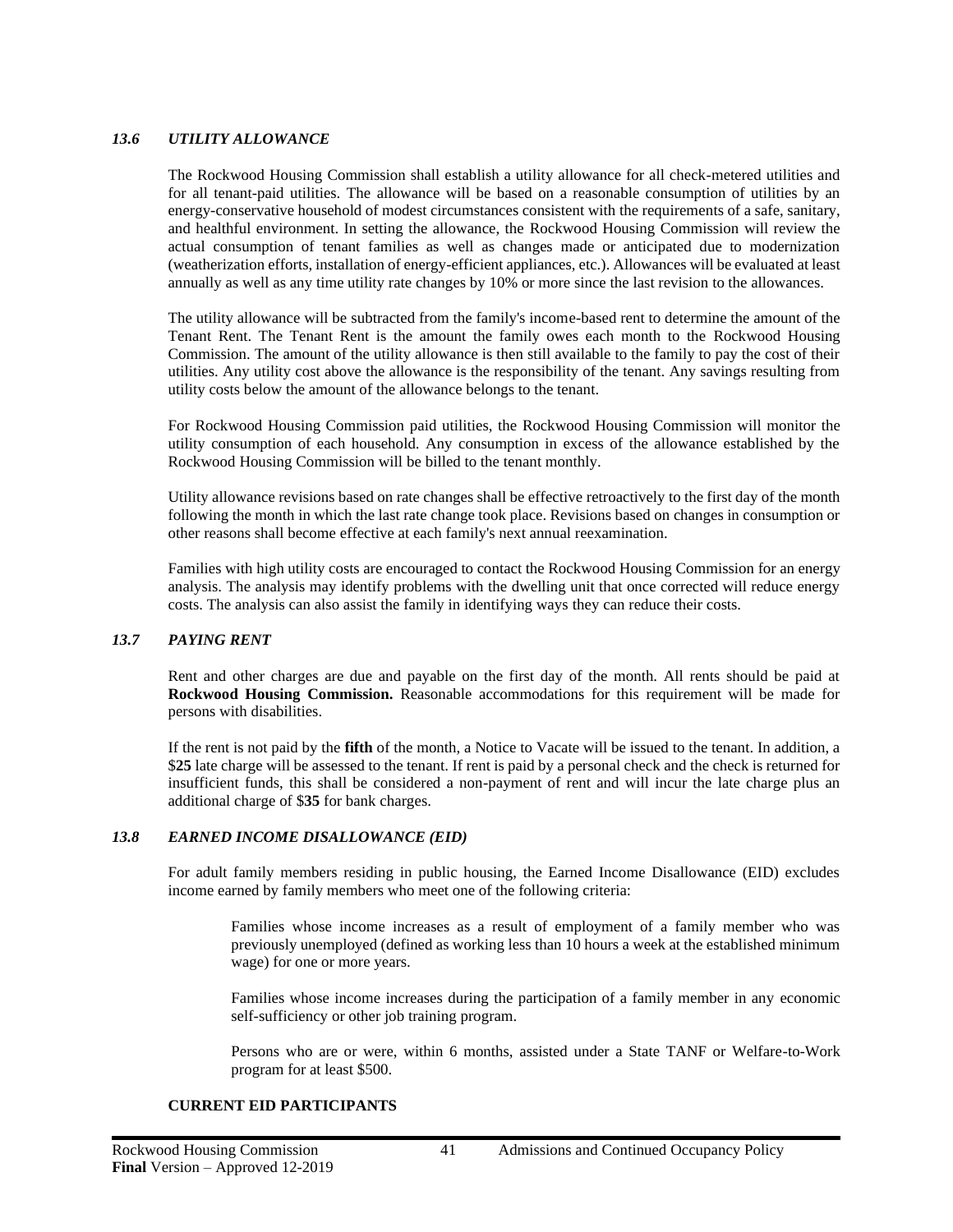For family members that currently benefit from the EID, and/or who become eligible **prior to 10/1/2016**:

#### **Initial Twelve-Month Exclusion**

• Qualified families will receive during the first cumulative 12-month period beginning with date of employment, an exclusion of 100% of any increase of annual income as a result of employment. The Rockwood Housing Commission will begin EID on the first day of the month following the effective date of employment.

#### **Second Twelve-Month Phase-In Exclusion**

Qualified families will receive during the second cumulative 12-month period of time after the expiration of the initial cumulative twelve-month period as stated above, an exclusion of 50% of any increase of annual income as a result of employment.

#### **Maximum Four-Year Disallowance**

- o The Earned Income Disallowance is limited to a lifetime 48-month period for each family member. Each qualified family member will receive a full 12-month income exclusion and a full 12-month phase-in come exclusion beginning from the date of the initial exclusion.
- o The EID benefit is limited to a lifetime 48-month period for the qualifying family member;
- o The lifetime Disregard will end 48 months after it began, regardless of how many months were "used".

#### **EID PARTICIPANTS QUALIFYING ON OR AFTER 10/1/2016:**

For family members qualifying on or after **10/1/2016**, the two (12) month periods of income exclusion are not cumulative over the total 24-month period. EID for these family members is as follows:

- Once a family member is determined to be eligible for the EID, the 24-month period starts;
- If the family member discontinues the employment that initially qualified the family for the EID, the 24-month period continues;
- During the 24-month period, EID benefits are recalculated based on changes to family member income and employment (no change from current practice);
- During the first 12-month period, a PHA must exclude all increased income resulting from the qualifying employment of the family member. After the first 12-month period, the Housing Authority will exclude from annual income of the family 50 percent of any increase in income of such family member as a result of employment over the family member's income before the qualifying event (i.e., the family member's baseline income);
- The EID benefit is limited to a lifetime 24-month period for the qualifying family member;
- The lifetime Disregard will end 24 months after it began, regardless of how many months were "used".

# **14.0 COMMUNITY SERVICE AND SELF-SUFFICIENCY REQUIREMENT**

## *14.1 GENERAL*

In order to be eligible for continued occupancy, each adult family member must either (1) contribute eight hours per month of community service (not including political activities), or (2) participate in an economic self-sufficiency program, or (3) perform eight hours per month of combined activities as previously described unless they are exempt from this requirement. The eight hours of activity may be completed at eight hours each month or aggregated across a year, as long as 96 hours are completed by each annual certification.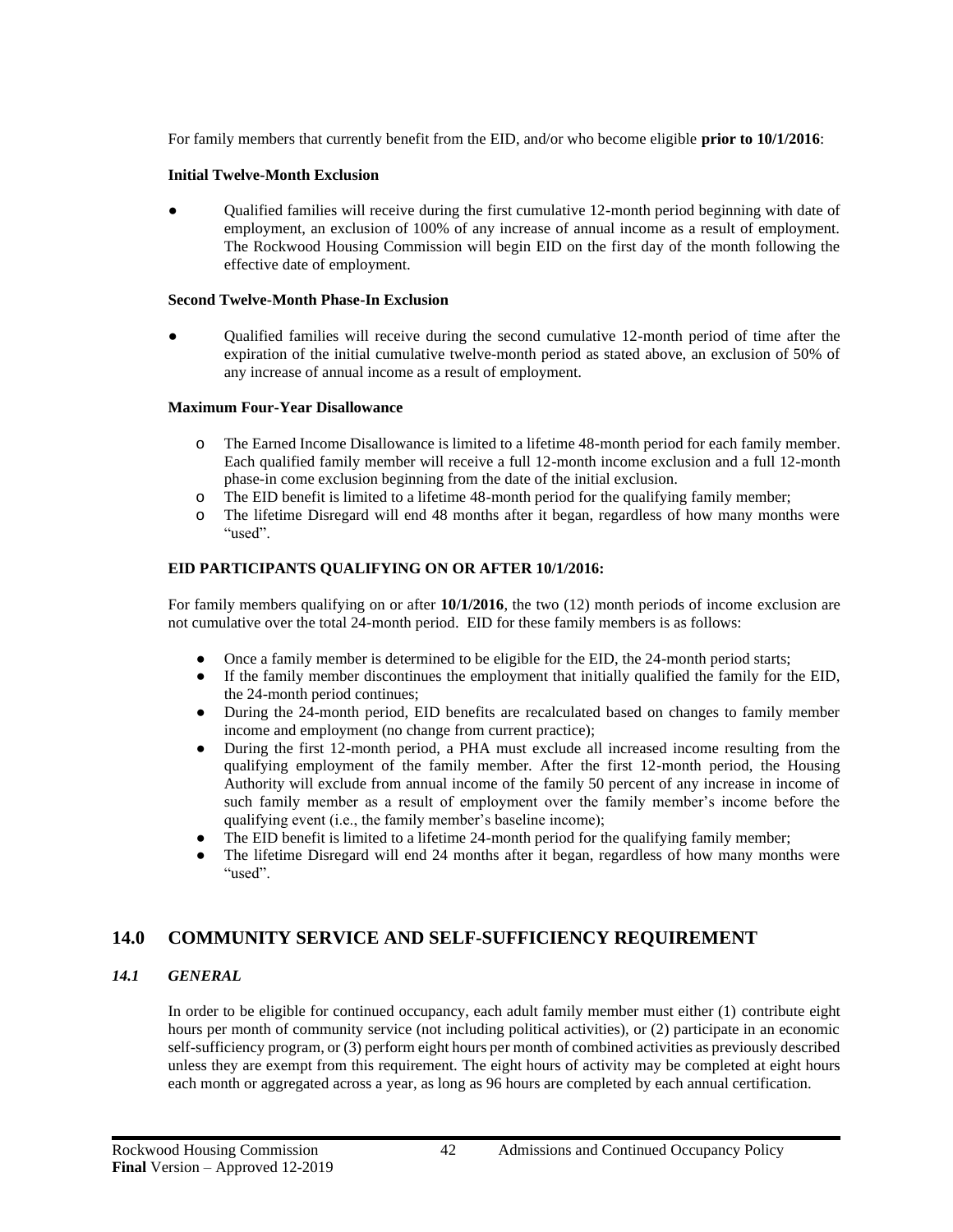# *14.2 EXEMPTIONS*

The following adult family members of tenant families are exempt from this requirement:

- A. Family members who are 62 or older.
- B. Family members who are:
	- 1. blind or disabled as defined under  $216(I)(1)$  or 1614 of the Social Security Act (42 U.S.C. 416(I)(1), Section 1382(c)) and who certify that because of this disability, she or he is unable to comply with the community service requirements;
	- or
	- 2. Family members who are the primary care giver of such individual.
- C. Family members engaged in work activities. (working **8 hours per month**)
- D. Able to meet requirements under a State program funded under Part A of Title IV of the Social Security Act (42 U.S.C. Section 601 et seq.) or under any other welfare program in our State, including a State-administered Welfare-to-Work program; or
- E. A member of a family receiving assistance, benefits, or services under a State program funded under Part A of Title IV of the Social Security Act (42 U.S.C. Section 601 et seq.), or under any other welfare program of our State (HUD has determined that the Supplemental Nutrition Assistance Program (SNAP) qualifies as a welfare program of the state. Therefore, if a tenant is a member of a family receiving assistance under SNAP, and has been found by the State to be in compliance with the program requirements, that tenant is exempt from the CSSR, including a State-administered Welfare-to-Work program, and has not been found by the State or other administering entity to be in non-compliance with such a program.

## *14.3 NOTIFICATION OF THE REQUIREMENT*

The Rockwood Housing Commission shall identify all adult family members who are apparently not exempt from the community service requirement.

The Rockwood Housing Commission shall notify all such family members of the community service requirement and of the categories of individuals who are exempt from the requirement. The notification will provide the opportunity for family members to claim and explain an exempt status in writing. The Rockwood Housing Commission shall verify such claims. If a resident does not agree with the Rockwood Housing Commission's determination, he or she can appeal by following the Grievance Policy. Changes in exempt or non-exempt status of a resident shall be reported by the resident to the Rockwood Housing Commission within ten (10) business days of the change.

At lease execution or re-examination, all adult members (18 or older) of a public housing resident family must:

- A. Provide all requested documentation, if applicable, that they qualify for an exemption; (Documentation provided by the tenant will be used (and verified if necessary) by the Rockwood Housing Commission to determine whether the tenant is exempt from the CSSR), and
- B. Sign a certification that they have received and read the policy and understand that, if they are not exempt, failure to comply with the community service requirement will result in non-renewal of their lease, per 24 CFR  $966.4(1)(2)(iii)(D)$ .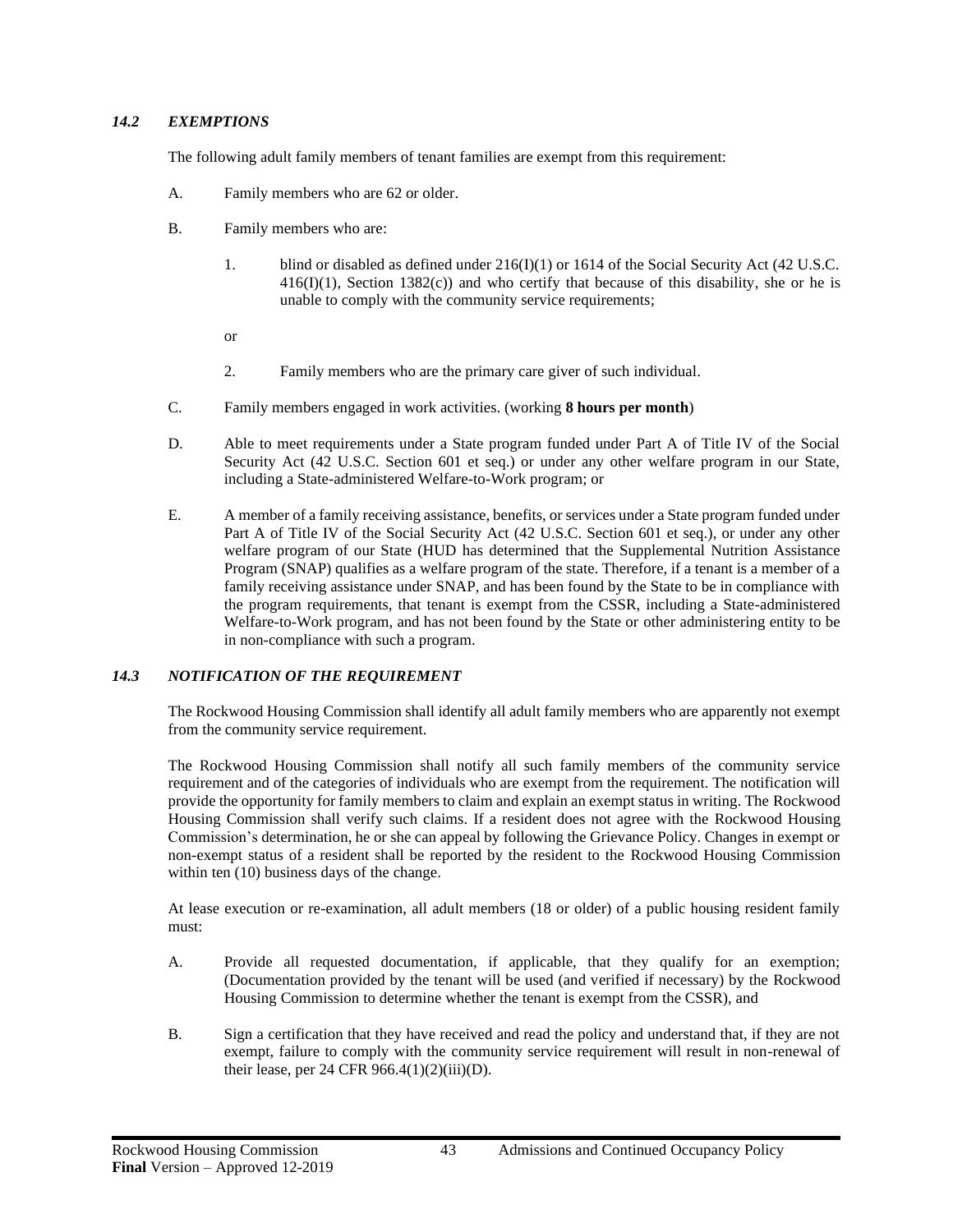When a non-exempt person becomes exempt, it is his or her responsibility to report this to the Rockwood Housing Commission and provide documentation. When an exempt person becomes non-exempt, it is his or her responsibility to report this to the Rockwood Housing Commission as soon as possible.

For families paying a flat rent, the obligation begins on the date their annual reexamination would have been effective had an annual reexamination taken place. It will also advise them that failure to comply with the community service requirement will result in ineligibility for continued occupancy at the time of any subsequent annual reexamination.

# *14.4 VOLUNTEER OPPORTUNITIES*

Eligible community service activities include, but are not limited to, serving at:

- A. Local public or non-profit institutions, such as schools, Head Start Programs, before- or after-school programs, childcare centers, hospitals, clinics, hospices, nursing homes, recreation centers, senior centers, adult daycare programs, homeless shelters, feeding programs, food banks (distributing either donated or commodity foods), or clothes closets (distributing donated clothing);
- B. Non-profit organizations serving Rockwood Housing Authority residents or their children, such as: Boy or Girl Scouts, Boys or Girls Club, 4-H Clubs, Police Activities League (PAL), organized children's recreation, mentoring, or education programs, Big Brothers or Big Sisters, Garden Centers, community clean-up programs, beautification programs;
- C. Programs funded under the Older Americans Act, such as Green Thumb, Service Corps of Retired Executives, senior meals programs, senior centers, Meals on Wheels;
- D. Public or non-profit organizations dedicated to seniors, youth, children, residents, citizens, specialneeds populations or with missions to enhance the environment, historic resources, cultural identities, neighborhoods or performing arts;
- E. Rockwood Housing Authority housing to improve grounds or provide gardens (so long as such work does not alter the Rockwood Housing Authority's insurance coverage), or work through resident organizations to help other residents with problems, including serving on the Resident Advisory Board, outreach and assistance with Rockwood Housing Authority-run self-sufficiency activities including supporting computer learning centers; and
- F. Care for the children of other residents so parents may volunteer.

In addition to performing their community service hours at governmental or non-profit organizations, residents may do their community service hours for-profit entities or in someone's private home. Any required courtordered community service or probation-based work **shall** count towards a resident's required 8 hours per month of community service.

Eligible self-sufficiency activities include, but are not limited, to:

- A. Job readiness or job training while not employed;
- B. Training programs through local One-Stop Career Centers, Workforce Investment Boards (local entities administered through the U.S. Department of Labor), or other training providers;
- C. Higher education (junior college or college);
- D. Apprenticeships (formal or informal);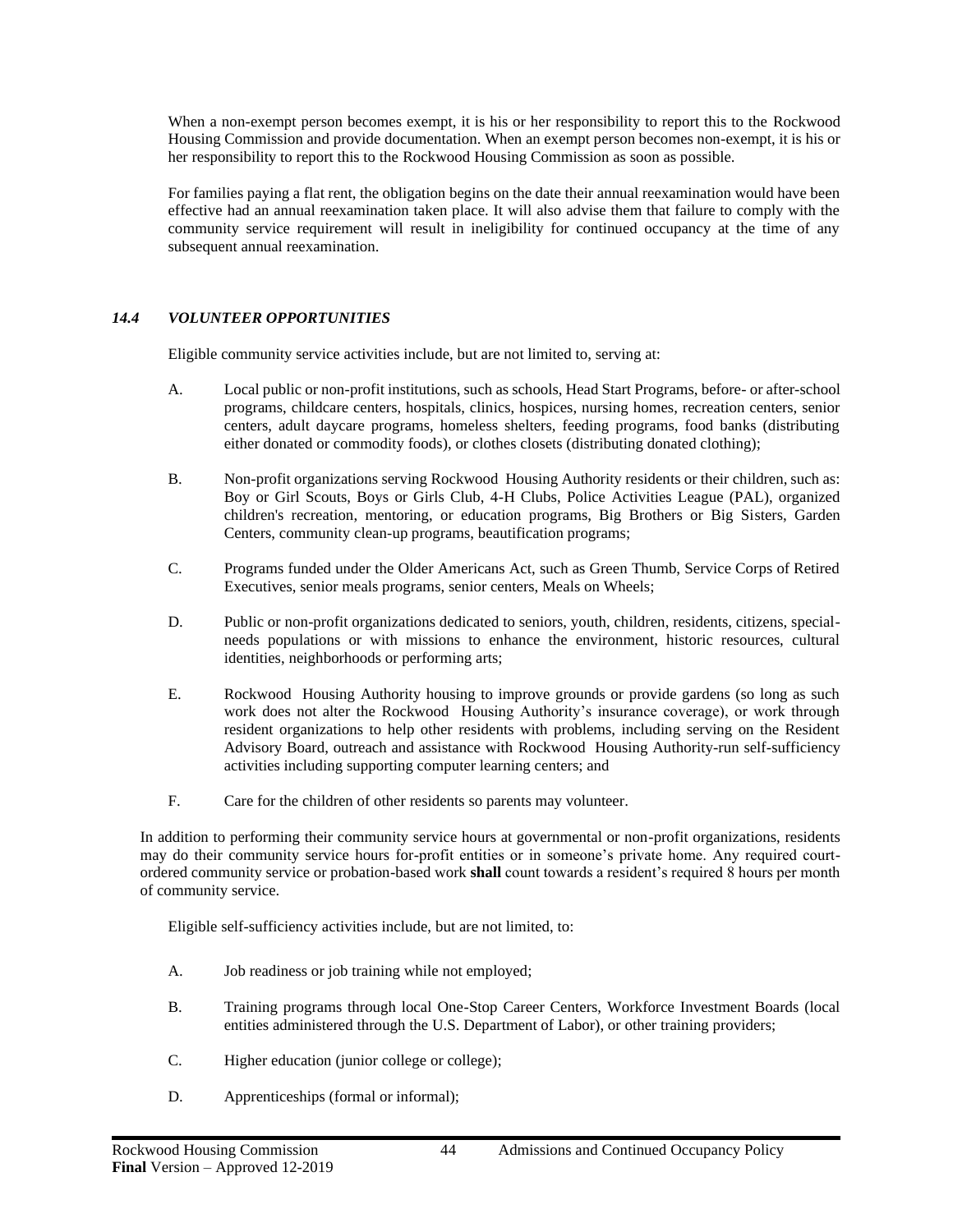- E. Substance abuse or mental health counseling;
- F. Reading, financial and/or computer literacy classes;
- G. English as a Second Language and/or English proficiency classes;
- H. Budgeting and credit counseling.

The Rockwood Housing Commission will **try** to coordinate with social service agencies, local schools, and the Human Resources Office in identifying a list of volunteer community service positions.

Together with the resident advisory councils, the Rockwood Housing Commission may create volunteer positions such as hall monitoring, litter patrols, and supervising and record keeping for volunteers.

# *14.5 THE PROCESS*

Upon admission and each annual reexamination thereafter, the Rockwood Housing Commission will do the following:

- A. Provide a list of known volunteer opportunities to the family members.
- B. Provide information about obtaining suitable volunteer positions.
- C. Provide a volunteer time sheet to the family member. Instructions for the time sheet require the individual to complete the form and have a supervisor date and sign for each period of work.
- D. Assign family members to a volunteer coordinator who will assist the family members in identifying appropriate volunteer positions and in meeting their responsibilities. The RHC will track the family member's progress monthly and will meet with the family member as needed to best encourage compliance.

At each regularly scheduled rent re-examination, each non-exempt family member will present a signed certification on a form provided by the Rockwood Housing Commission of CSSR activities performed over the previous twelve (12) months. The Rockwood Housing Commission will obtain third-party verification of CSSR completion administered through outside organizations.

# *14.6 NOTIFICATION OF NON-COMPLIANCE WITH COMMUNITY SERVICE REQUIREMENT*

The Rockwood Housing Commission will notify any family found to be in noncompliance of the following:

- A. The family member(s) has been determined to be in noncompliance;
- B. That the determination is subject to the grievance procedure, a right to be represented by counsel, and the opportunity to any available judicial remedy; and
- C. That, unless the family member(s) enter into a written work-out agreement, the lease will not be renewed.

# *14.7 OPPORTUNITY FOR CURE*

The Rockwood Housing Commission will offer the family member(s) the opportunity to enter into a workout agreement prior to the anniversary of the lease. The agreement shall state that the family member(s) agrees to enter an economic self-sufficiency program or agrees to contribute to community service for as many hours as needed to comply with the requirement over the past 12-month period. It will state the number of hours that the family member is deficient. The cure shall occur over the 12-month period beginning with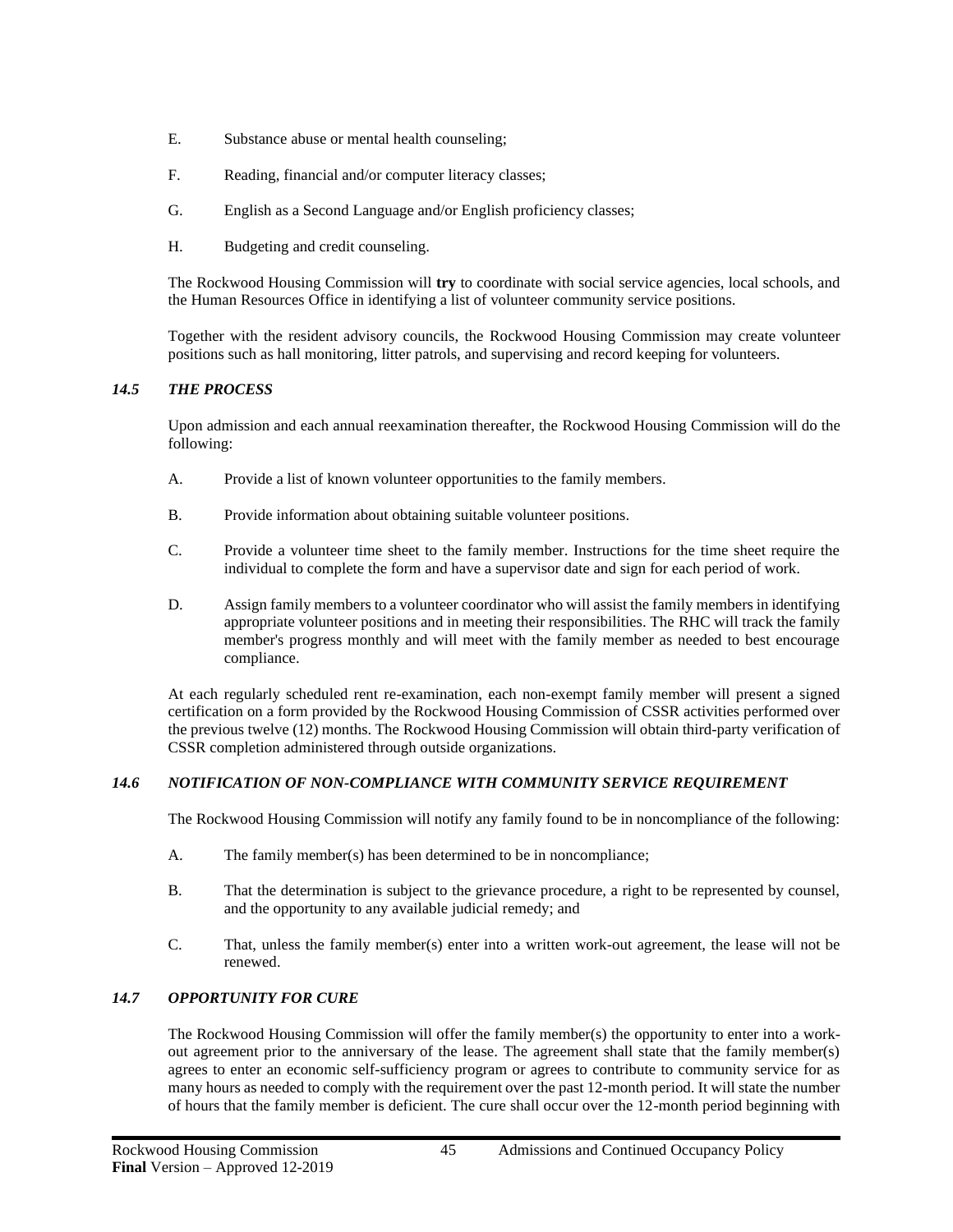the date of the agreement and the resident shall at the same time stay current with that year's community service requirement. The first hours a resident earns go toward the current commitment until the current year's commitment is made.

The RHC will assist the family member in identifying volunteer opportunities and will track compliance on a monthly basis.

If any applicable family member does not accept the terms of the agreement, does not fulfill their obligation to participate in an economic self-sufficiency program, or falls behind in their obligation under the agreement to perform community service, the Rockwood Housing Authority shall take action to terminate the lease.

## *14.8 PROHIBITION AGAINST REPLACEMENT OF AGENCY EMPLOYEES*

In implementing the service requirement, the Rockwood Housing Commission may not substitute community service or self-sufficiency activities performed by residents for work ordinarily performed by its employees or replace a job at any location where residents perform activities to satisfy the service requirement.

# **15.0 RECERTIFICATIONS**

The RHC is required to monitor each family's income and composition over time, and to adjust the family's rent accordingly. RHC's must adopt policies concerning the conduct of annual and interim reexaminations that are consistent with regulatory requirements and must conduct reexaminations in accordance with such policies [24 CFR 960.257(c)].

The frequency with which the RHC must reexamine income for a family depends on whether the family pays income-based or flat rent. HUD requires the RHC to offer all families the choice of paying incomebased rent or flat rent at least annually. If the family pays flat rent the Rockwood Housing Commission may offer annual certifications every three years.

At least annually for families paying the income-based rent, the Rockwood Housing Commission will conduct a reexamination of family income and circumstances. The results of the reexamination determine (1) the rent the family will pay, and (2) whether the family is housed in the correct unit size.

If a tenant reports a change in income that does not increase the household's cumulative income by \$200 or more a month, Rockwood Housing Commission will not process an interim recertification to increase the tenant's rent.

## *15.1 GENERAL*

The Rockwood Housing Commission will send a notification letter to the family letting them know that it is time for their annual reexamination, giving them the option of selecting either the flat rent or income method, and scheduling an appointment if they are currently paying an income rent. If the family thinks they may want to switch from a flat rent to an income rent, they should request an appointment. At the appointment, the family can make their final decision regarding which rent method they will choose. The letter also includes, for those families paying the income method, forms for the family to complete in preparation for the interview. The letter includes instructions permitting the family to reschedule the interview if necessary. The letter tells families who may need to make alternate arrangements due to a disability that they may contact staff to request an accommodation of their needs.

During the appointment, the Rockwood Housing Commission will determine whether family composition may require a transfer to a different bedroom size unit, and if so, the family's name will be placed on the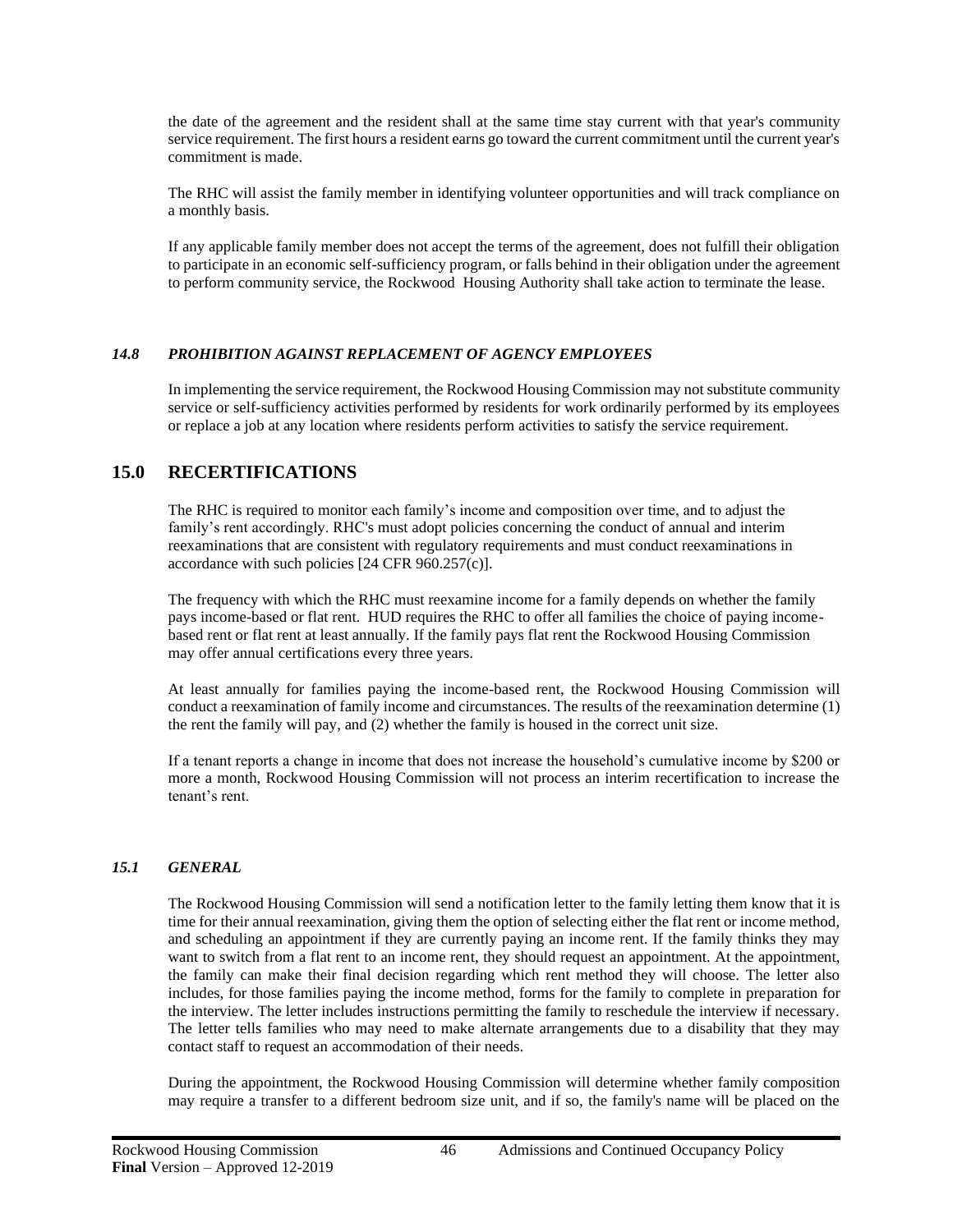#### transfer list.

Also, during the recertification, each household shall be asked whether any member is subject to the sex offender registration requirement under a state registration program. The Housing Authority will verify this information using the Dru Sjodin National Sex Offender Database and document this information in the same method used at admission. For any admissions after June 25, 2001 (the effective date of the Screening and Eviction for Drug Abuse and Other Criminal Activity final rule), if the recertification screening reveals that the tenant or a member of the tenant's household is subject to a lifetime sex offender registration requirement, or that the tenant has falsified information or otherwise failed to disclose his or her criminal history on their application and/or recertification forms, the Housing Authority will pursue eviction of the household.

If a family is about to be evicted from housing based on either the criminal check or the sex offender registration program, the applicant will be informed of this fact and given an opportunity to dispute the accuracy of the information before the eviction occurs pursuant to the RHC Grievance Procedures.

# *15.2 NOTIFICATION OF AND PARTICIPATION IN THE ANNUAL REEXAMINATION PROCESS*

If the family fails to respond to the letter and fails to attend the interview, a second letter will be mailed. The second letter will advise of a new time and date for the interview, allowing for the same considerations for rescheduling and accommodation as above. The letter will also advise that failure by the family to attend the second scheduled interview will result in the Rockwood Housing Commission taking eviction actions against the family.

The RHC is required to obtain information needed to conduct annual reexaminations. How that information will be collected is left to the discretion of the RHC.

Families generally are required to participate in an annual reexamination interview, which must be attended by the head of household, spouse, or co-head and all other adult household members. If participation in an in-person interview poses a hardship because of a family member's disability, the family should contact the RHC to request a reasonable accommodation.

Notification of annual reexamination interviews will be sent by first-class mail and will contain the date, time, and location of the interview. In addition, it will inform the family of the information and documentation that must be brought to the interview.

If the family is unable to attend a scheduled interview, the family should contact the RHC in advance of the interview to schedule a new appointment. If a family does not attend the scheduled interview, the RHC will send a second notification with a new interview appointment time.

If a family fails to attend two scheduled interviews without RHC approval, or if the notice is returned by the post office with no forwarding address, a notice of termination will be sent to the family's address of record.

An advocate, interpreter, or other assistant may assist the family in the interview process. The family and the RHC must execute a certification attesting to the role and assistance of any such third party.

## *15.3 FLAT RENTS*

The annual letter to flat rent payers regarding the reexamination process will state the following:

- A. Each year at the time of the annual reexamination, the family has the option of selecting a flat rent amount in lieu of completing the reexamination process and having their rent based on the income amount.
- B. The amount of the flat rent and the Rockwood Housing Commission's policies on switching rent types due to financial hardship.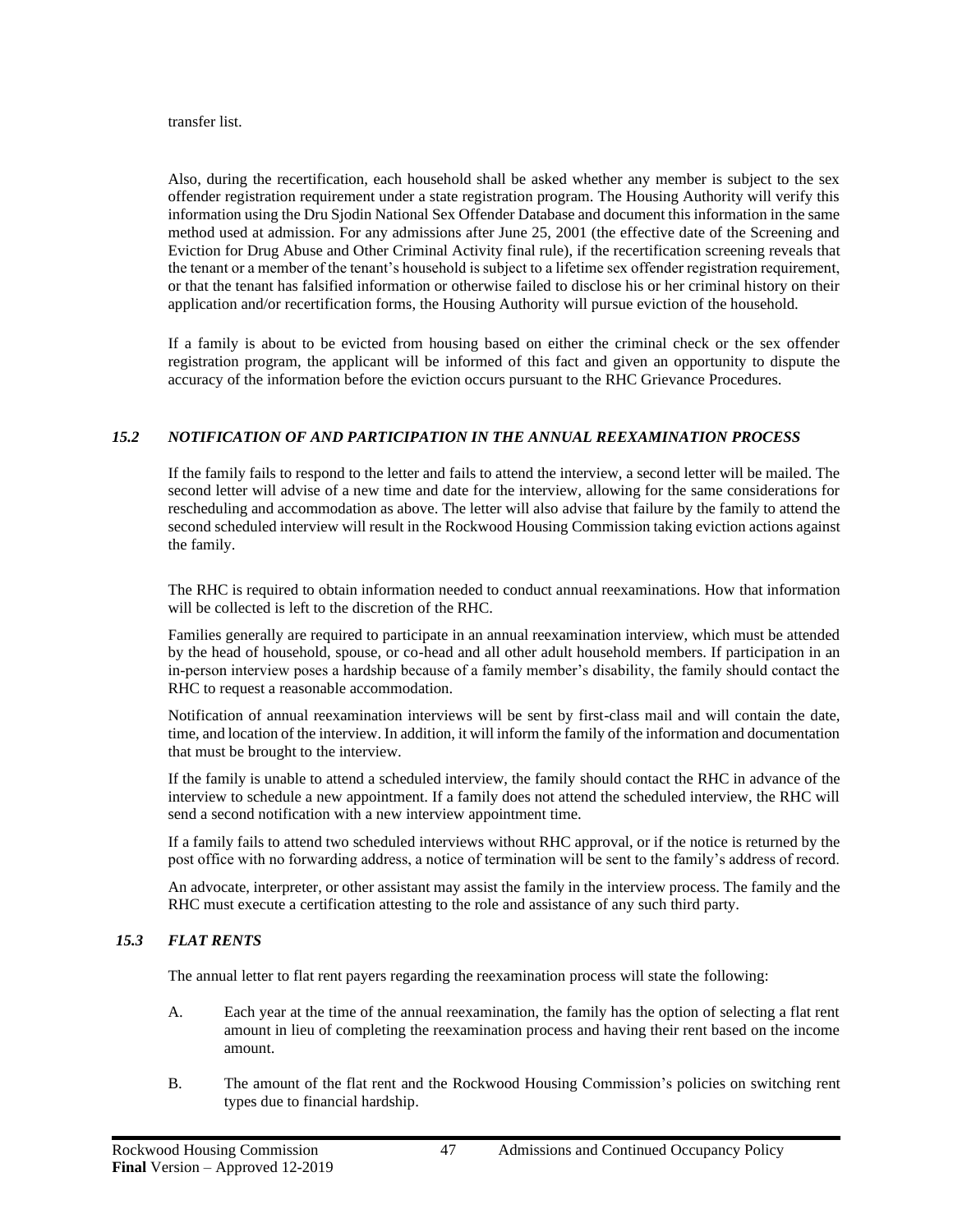- C. A fact sheet about income rents that explains the types of income counted, the most common types of income excluded, and the categories of allowances that can be deducted from income.
- D. Families who opt for the flat rent will be required to go through the income reexamination process every three years, rather than the annual review they otherwise would undergo.
- E. Families who opt for the flat rent may request to have a reexamination and return to the incomebased method at any time for any of the following reasons:
	- 1. The family's income has decreased.
	- 2. The family's circumstances have changed increasing their expenses for childcare, medical care, etc.
	- 3. Other circumstances creating a hardship on the family such that the income method would be more financially feasible for the family.

Once a family returns to the income-based method during their "lease year" they cannot go back to a flat rent until their next regular annual reexamination.

- F. The dates upon which the Rockwood Housing Commission expects to review the amount of the flat rent, the approximate rent increase the family could expect, and the approximate date upon which a future rent increase could become effective.
- G. The name and phone number of an individual to call to get additional information or counseling concerning flat rents.
- H. A certification for the family to sign accepting or declining the flat rent.

Annual updates will be conducted in each of the 2 years following the full reexamination to determine changes in family composition and compliance with community service requirements. Each year 120 days prior to their anniversary date, Rockwood Housing Commission will send a reexamination letter to the family offering the choice between a flat or an income rent. The opportunity to select the flat rent is available only at this time. At the appointment, the Rockwood Housing Commission may assist the family in identifying the rent method that would be most advantageous for the family. If the family wishes to select the flat rent method without meeting with the Rockwood Housing Commission representative, they may make the selection on the form and return the form to the Rockwood Housing Commission. In such case, the Rockwood Housing Commission will cancel the appointment.

## *15.4 THE INCOME METHOD*

During the interview, the family will provide all information regarding income, assets, deductions (eligible expenses), and other information necessary to determine the family's share of rent. The family will sign the HUD consent form and other consent forms that later will be mailed to the sources that will verify the family circumstances.

Upon receipt of verification, the Rockwood Housing Commission will determine the family's annual income and will calculate their rent as follows.

The total tenant payment is equal to the highest of:

- A. 10% of the family's monthly income;
- B. 30% of the family's adjusted monthly income;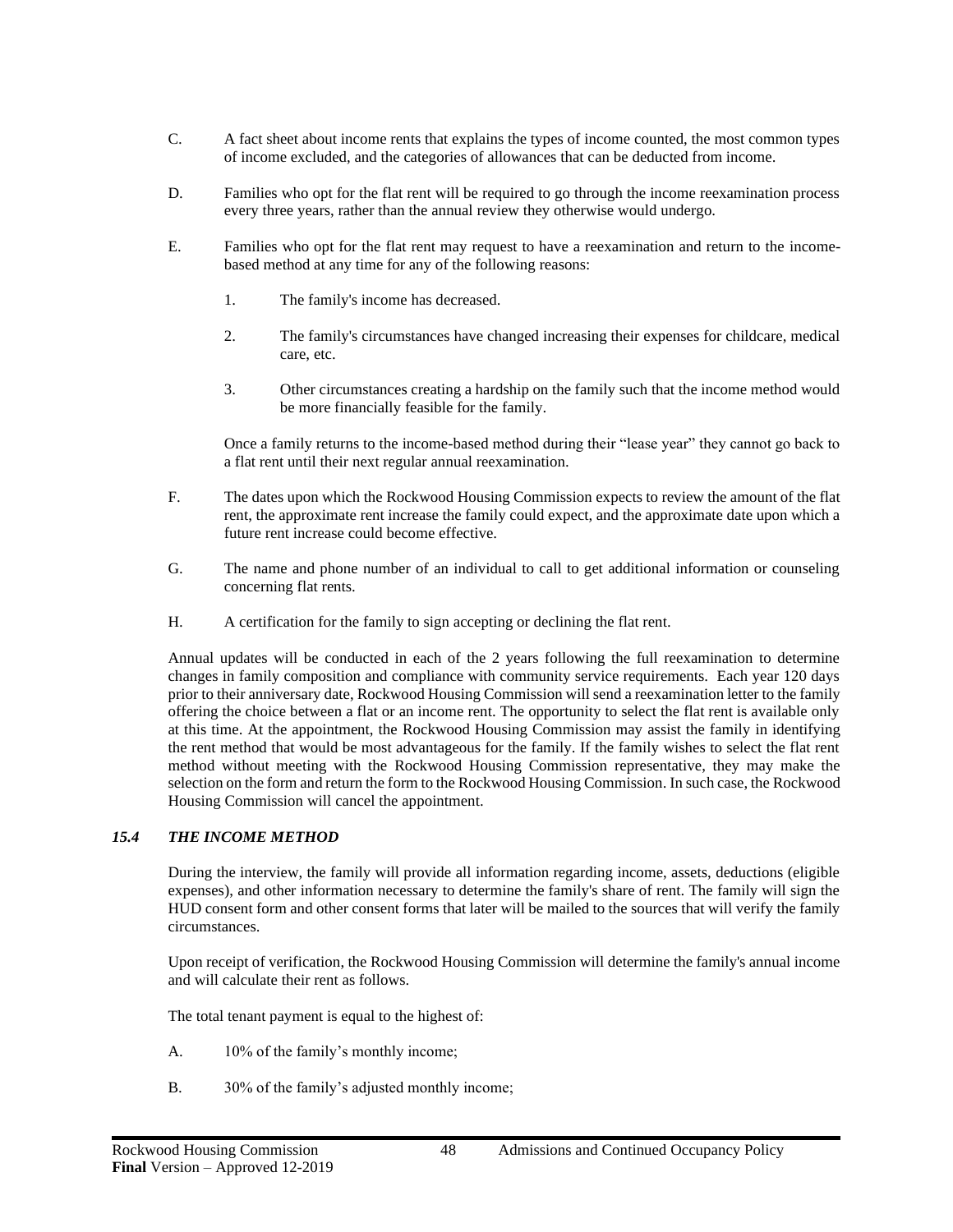- C. The welfare rent; or
- D. The minimum rent.

## *15.5 EFFECTIVE DATE OF RENT CHANGES FOR ANNUAL REEXAMINATIONS*

The new rent will generally be effective upon the anniversary date with thirty (30) days' notice of any rent increase to the family.

If the rent determination is delayed due to a reason beyond the control of the family, then any rent increase will be effective the first of the month after the month in which the family receives a 30-day notice of the amount. If the new rent is a reduction and the delay is beyond the control of the family, the reduction will be effective as scheduled on the anniversary date.

If the family caused the delay, then any increase will be effective on the anniversary date. Any reduction will be effective the first of the month after the rent amount is determined.

If a family moves to a new unit, the increase will take effect on the effective date of the new lease, and no 30-day notice is required.

If the RHC chooses to schedule an annual reexamination for completion prior to the family's anniversary date for administrative purposes, the effective date will be determined by the RHC, but will always allow for the 30-day notice period.

If the family causes a delay in processing the annual reexamination, *increases* in the family share of the rent will be applied retroactively, to the scheduled effective date of the annual reexamination. The family will be responsible for any under payments in rent and may be offered a repayment agreement in accordance with the policies.

In general, a *decrease* in the family share of the rent that results from an annual reexamination will take effect on the family's anniversary date.

If a family moves to a new unit, the decrease will take effect on the effective date of the new lease.

If the RHC chooses to schedule an annual reexamination for completion prior to the family's anniversary date for administrative purposes, the effective date will be determined by the RHC.

If the family causes a delay in processing the annual reexamination, d*ecreases* in the family share of the rent will be applied prospectively, from the first day of the month following completion of the reexamination processing.

Delays in reexamination processing are considered to be caused by the family if the family fails to provide information requested by the RHC by the date specified, and this delay prevents the RHC from completing the reexamination as scheduled.

## *15.6 INTERIM REEXAMINATIONS*

During an interim reexamination, only the information affected by the changes being reported will be reviewed and verified.

# 1. **CHANGES TO HOUSEHOLD COMPOSITION**

All families, those paying income-based rent as well as flat rent, are required to report the following changes to the Rockwood Housing Commission between regular reexaminations. These changes will trigger an interim reexamination.

A. A member has been added to the family through birth or adoption or court-awarded custody. The family must report these changes within ten (10) business days of their occurrence.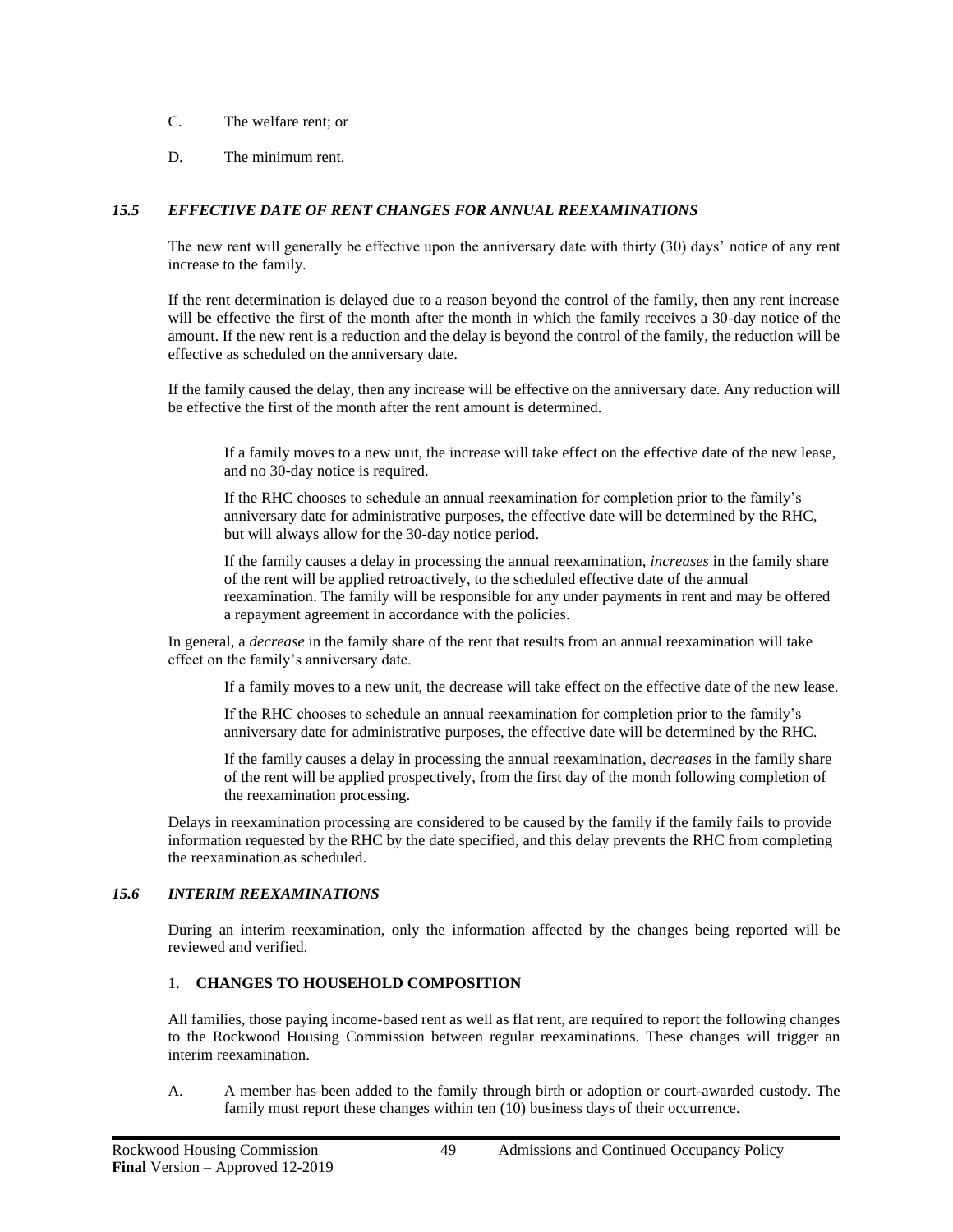- B. A household member is leaving or has left the family unit including a live-in aide, foster child or foster adult. This requirement also applies to household member considered temporarily absent from at the point that the family concludes the individual is permanently absent. The family must report these changes within ten (10) business days of their occurrence.
- C. Families are required to report all increases and decreases in earned income, including new employment or loss of employment, within ten (10) business days of their occurrence.

**Families must request RHC approval to add a new family member, live-in aide, foster child or foster adult. This includes persons not on the lease who is expected to stay in the unit for more than 14 consecutive days or 30 cumulative days within a twelve (12) month, and therefore no longer qualifies as a guest. Request must be made in writing and approved by the RHC prior to the individual moving in the unit.**

**The RHC will not approve the addition of a new family member or household member unless the individual meets the RHC eligibility criteria.**

**The RHC will not approve the addition of a foster child or foster adult if it will cause a violation of occupancy standards or local ordinance for space standards.**

**If the RHC determines an individual meets the RHC's eligibility criteria, the RHC will provide written approval to the family; however, if the approval of a new family member or live-in aide would cause overcrowding according to occupancy standards, the approval letter will explain that the family will be placed on the transfer list and will be required to move when a larger size unit becomes available. If the RHC does not own a unit large enough to accommodate the family size, the request will be denied.**

**If the RHC determines that an individual does not meet the RHC's eligibility criteria, the RHC will notify the family in writing of its decision to deny approval of the new family or household member and the reason for the denial.**

**The RHC will make determination within ten (10) business days of receiving all information required to verify the individual's eligibility.**

#### 2. **CHANGES AFFECTING INCOME OR EXPENSES**

**This section only applies to families paying income-based rent. Families paying flat rent are not required to report changes in income or allowable expenses. These changes will trigger an interimreexamination.** 

- A. **For families receiving the Earned Income Disallowance (EID), the RHC will conduct an interim reexamination at the start and conclusion of the second 12-month exclusion period (50% phase-in period).**
- B. **If at the time of the annual reexamination, it is not feasible to anticipate a level of income for the next 12 months (e.g. seasonal or cyclical income) the RHC will schedule an interim reexamination to coincide with the end of the period for which it is feasible to project income.**
- C. **The RHC may conduct an interim reexamination at any time to correct an error in a previous reexamination, or to investigate a tenant fraud complaint.**
- D. **The RHC will conduct an interim reexamination if a family reports a decrease in income or an increase of allowable expenses of \$50 per month or more. This is optional reporting and not mandated by the RHC.**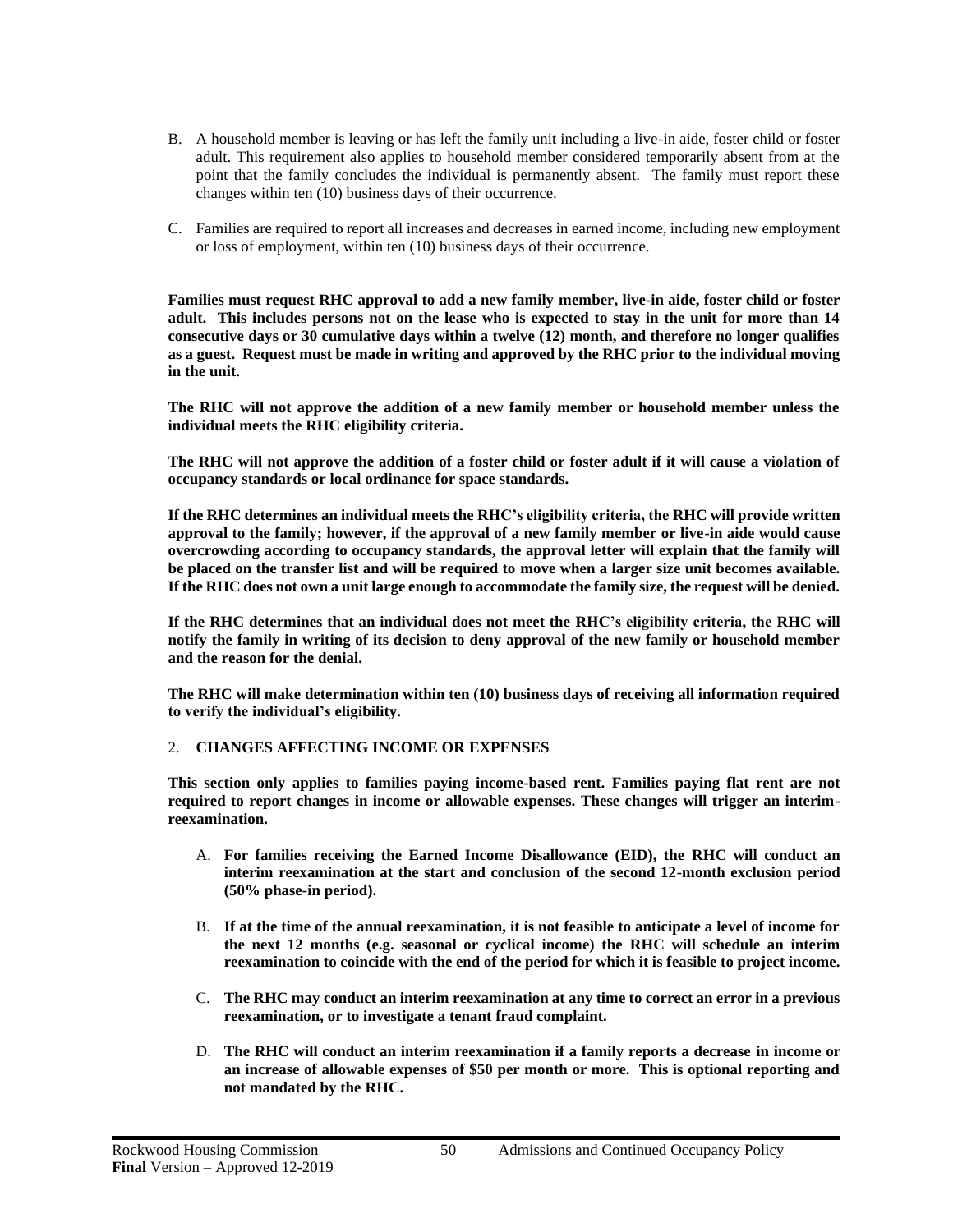**If a family reports a change that was not required, the RHC will note the information in the tenant file but will not conduct an interim reexamination.**

#### *15.7 METHOD OF REPORTING*

Families must notify the RHC of changes in writing. Verbal notification or voice messages will be deemed inadequate and will not meet the reporting requirements.

The family will be required to attend an interview for an interim reexamination to provide required details of the change. If the RHC determines, however, that an interview is not warranted, the details may be gathered orally.

Based on the type of change reported, the RHC will determine the documentation the family will be required to submit. The family must supply any required information or documents within (10) business days of receiving a request from RHC. This time frame may be extended for good cause with RHC approval. The RHC will accept required documentation by mail, by fax, or in person.

#### *15.8 PROCESSING AND EFFECTIVE DATE OF INTERIIM REEXAMINATIONS*

Families may report changes in income or expenses at any time; however, changes that result in an interim reexamination reported after the 15<sup>th</sup> of any given month will not be processed/verified until the first of the following month.

If the family share of rent is to *increase*, the increase generally will be effective the first of the month following a 30-day notice to the family after the verification process has been completed. If a family fails to report a change within the required time frames, or fails to provide all required information within the required time frames, the increase will be applied retroactively to the date it would have been effective had the information been provided on a timely basis. The family will be responsible for any under payments in rent and may be offered a repayment agreement in accordance with RHC policy.

If the family share of rent is to *decrease*, the decrease will be effective the first day of the month following the month in which the change was verified and all required documentation was submitted.

#### *15.9 HOUSING COMMISSION MISTAKES IN CALCULATING RENT*

If the Rockwood Housing Commission makes a mistake in calculating a resident's rent contribution and overcharges the resident, the resident shall receive a refund for the amount of the mistake going back a maximum of twenty-four (24) months. The refund shall be given to the resident as soon as practical or credited to the resident's account, unless the resident owes the Housing Authority money in which case the debt shall be offset to the degree possible before the resident is issued a refund.

## *15.10 OVER-INCOME FAMILIES*

Effective for July 1, 2019 annual recertifications, and interim recertifications for an increased income, the Rockwood Housing Commission shall track all public housing residents who have an **adjusted** income over 120% of the Area Median Income (AMI). This is defined by HUD as 2.4 times the HUD determined Very Low-Income limit for the Housing Authority's-jurisdiction. The limit will be adjusted each year within 60 days after HUD published new income limits. When the Housing Authority becomes aware, through an annual reexamination or an interim reexamination for an increase in income, that a family's **adjusted** income exceeds the applicable income limit, the Housing Authority must, per HUD regulation, document that the family exceeds the threshold to compare with the family's income a year later.

If, one year after the initial determination by the Housing Authority that a family's **adjusted** income exceeds the over-income limit, and the family's **adjusted** income continues to exceed the over-income limit, the Housing Authority must, as required by HUD regulation, provide written notification to the family that their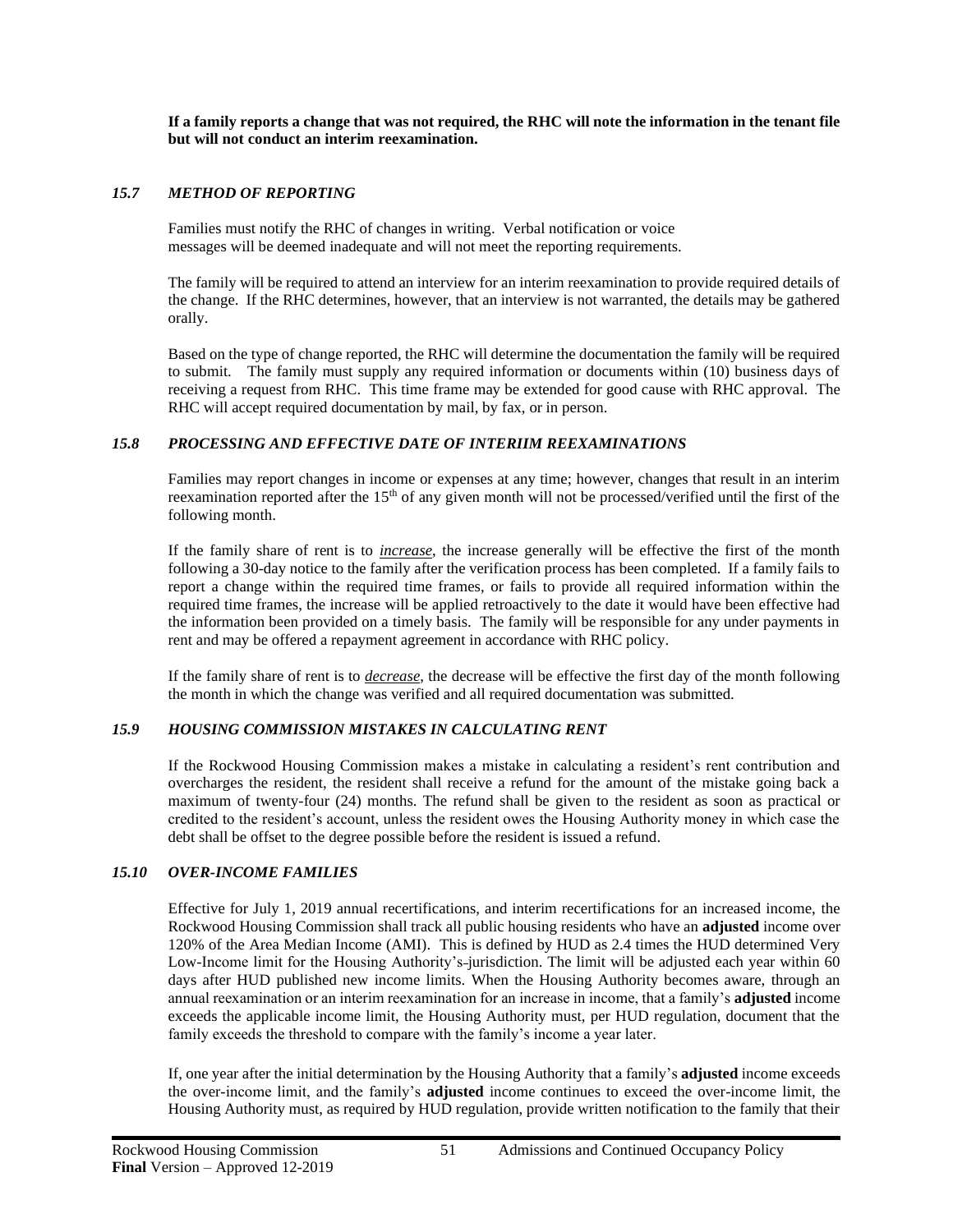**adjusted** income has exceeded the over-income limit for one year. The written notification shall further state that if the family's **adjusted** income continues to exceed the over-income limit for the next 12 consecutive months, the family will be subject to either a higher rent (as determined on a HUD formula) or termination. The Housing Authority will determine which of these two (2) options to implement upon issuance of upcoming HUD publication(s).

The form HUD-50058 actions that would trigger the two-year grace period are:  $2 =$ Annual Reexamination' and '3 = Interim Reexamination.'

All notices and communications will be provided in a manner appropriate for persons with hearing, visual or other disabilities.

If the Rockwood Housing Commission discovers through an annual or interim exam that the family's **adjusted** income falls below the over-income limit, the two-year period starts over again if the family exceeds the limit in the future.

The Housing Authority will follow the requirement to submit an annual report on the number of over-income families and the number of families on the public housing waiting lists when HUD makes the requirement effective through a separate PIH notice.

Exempted from this regulation are families with a valid Family Self-Sufficiency (FSS) contract, or families where at least one family member is receiving the Earned Income Disregard benefit.

#### **15.11 CHANGES IN UTILITY ALLOWANCES**

**The tenant rent calculation must reflect any changes to the RHC's schedule of utility allowances. Revised utility allowances will be applied to a family's rent calculation at the first annual reexamination after the allowance is adopted.**

## **16.0 UNIT TRANSFERS**

#### *16.1 OBJECTIVES OF THE TRANSFER POLICY*

The objectives of the Transfer Policy include the following:

- A. To address emergency situations.
- B. To fully utilize available housing resources while avoiding overcrowding by ensuring that each family occupies the appropriate size unit.
- C. To facilitate a relocation when required for modernization or other management purposes.
- D. To facilitate relocation of families with inadequate housing accommodations.
- E. To provide an incentive for families to assist in meeting the Rockwood Housing Commission's deconcentration goal.
- F. To assist residents, lawful occupants, or affiliated individuals who are victims of actual or threatened domestic violence, dating violence, sexual assault, or stalking according to VAWA.
- G. To eliminate vacancy loss and other expenses due to unnecessary transfers.
- H. To Reduce the risk of harm to victims of domestic violence, dating violence, or stalking.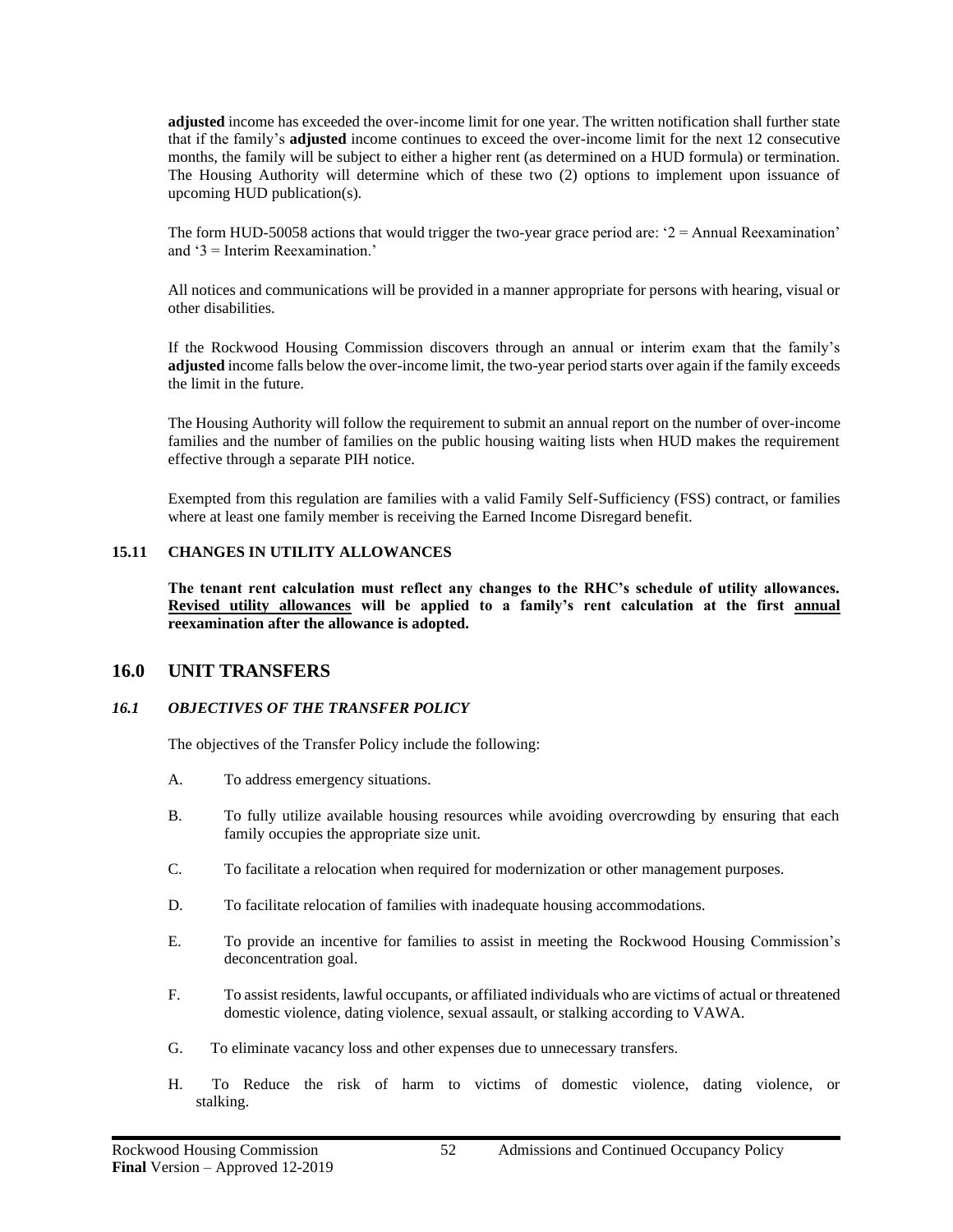## *16.2 CATEGORIES OF TRANSFERS*

Category A: Emergency transfers. These transfers are necessary when conditions pose an immediate threat to the life, health, or safety of a family or one of its members or where a family member, lawful occupant, or affiliated individual is a victim of actual or threatened domestic violence, dating violence, sexual assault, or stalking to family members or affiliated individuals. Such situations may involve defects of the unit or the building in which it is located, the health condition of a family member, a hate crime, the safety of witnesses to a crime, or a law enforcement matter particular to the neighborhood. All emergency transfers shall be completed as soon as practical.

Category B: Immediate administrative transfers. These transfers are necessary in order to permit a family needing accessible features to move to a unit with such a feature or to enable modernization, revitalization, disposition or demolition work to proceed. When an accessible unit becomes available, it shall first be offered to families needing the special accessibility features. If there is not a family residing on the site that needs the accessibility features, it shall then be offered to appropriate people on the waiting list.

Category C: Regular administrative transfers. These transfers are made to offer incentives to families willing to help meet certain Rockwood Housing Authority occupancy goals, to correct occupancy standards where the unit size is inappropriate for the size and composition of the family, to allow for non-emergency but medically advisable transfers, and other transfers approved by the Rockwood Housing Authority when a transfer is the only or best way of solving a serious problem.

As relates to transfers in situations involving domestic violence, dating violence, sexual assault or stalking. The RHC may, if an approved unit size is available at a location that may reduce the risk of harm, approve transfer by a public housing resident to a different unit in order to reduce the level of risk to the individual. The RHC will act upon such an application promptly. The RHC will make every effort to accommodate requests for transfer when suitable alternative vacant units are available and circumstances warrant such action. However, the decision to grant or refuse to grant a transfer shall lie within the sole discretion of RHC, and this policy does not create any right on the part of any resident or applicant to be granted a transfer.

The Rockwood Housing Commission has a specific VAWA Emergency Transfer Policy that is incorporated by reference into this ACOP and will govern all transfers requested under VAWA.

## *16.3 DOCUMENTATION*

When the transfer is at the request of the family, the family may be required to provide third party verification of the need for the transfer.

When the transfer is a result of an action protected under VAWA, the documentation required under the VAWA Emergency Transfer shall be required.

## *16.4 PROCESSING TRANSFERS*

Transfers on the waiting list will be sorted by the above categories and within each category by date and time.

Transfers in category A and B will be housed ahead of any other families, including those on the applicant waiting list. Transfers in category A will be housed ahead of transfers in category B.

Transfers in category C will be housed along with applicants for admission at a ratio of one transfer for every **three** admissions.

Upon offer and acceptance of a unit, the family will execute all lease up documents and pay any rent and/or security deposit within two (2) business days of being informed the unit is ready to rent. The family will be allowed seven (7) calendar days to complete a transfer. The family will be responsible for paying rent at the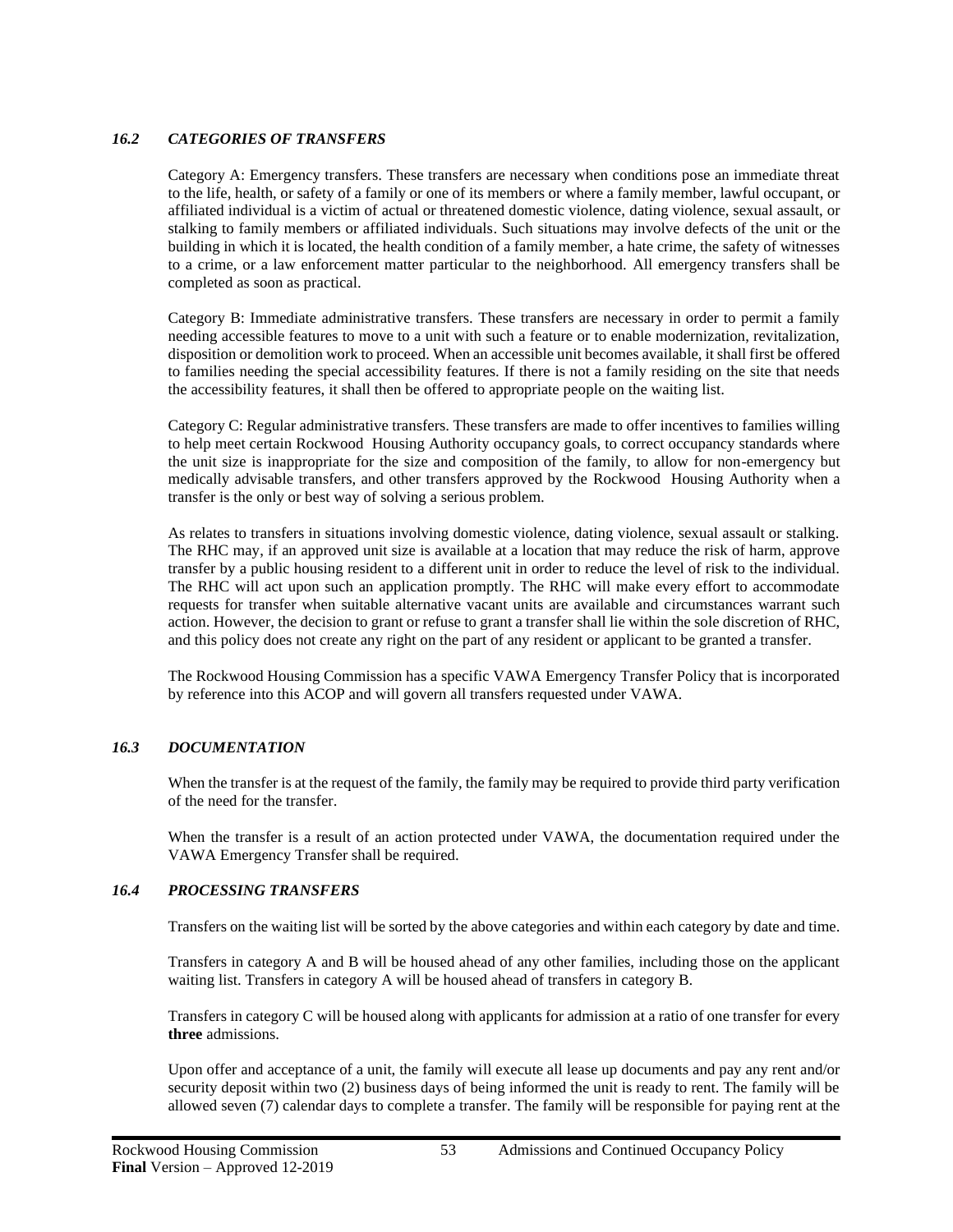old unit as well as the new unit for any period of time they have possession of both. The prorated rent and other charges (key deposit and any additional security deposit owing) must be paid at the time of lease execution.

The following is the policy for the rejection of an offer to transfer:

- A. If the family rejects with good cause any unit offered, they will not lose their place on the transfer waiting list.
- B. If the transfer is being made at the request of the Rockwood Housing Authority and the family rejects two offers without good cause, the Rockwood Housing Authority will take action to terminate their tenancy. If the reason for the transfer is that the current unit is too small to meet the Rockwood Housing Authority's optimum occupancy standards, the family may request in writing to stay in the unit without being transferred so long as their occupancy will not exceed two people per living/sleeping room.
- C. If the transfer is being made at the family's request and the rejected offer provides deconcentration incentives, the family will maintain their place on the transfer list and will not otherwise be penalized.
- D. If the transfer is being made at the family's request, the family may, without good cause and without penalty, turn down one offer that does not include deconcentration incentives. After turning down a second such offer without good cause, the family's name will be removed from the transfer list.

## *16.6 COST OF THE FAMILY'S MOVE*

The cost of the transfer generally will be borne by the family in the following circumstances:

- A. When the transfer is made at the request of the family or by others on behalf of the family (i.e., by the police);
- B. When the transfer is made under VAWA;
- C. When the transfer is needed to move the family to an appropriately sized unit, either larger or smaller;
- D. When the transfer is necessitated because a family with disabilities needs the accessible unit into which the transferring family moved (The family without disabilities signed a statement to this effect prior to accepting the accessible unit); or
- E. When the transfer is needed because action or inaction by the family caused the unit to be unsafe or uninhabitable.

The cost of the transfer will be borne by the Rockwood Housing Authority in the following circumstances:

A. When the transfer is needed in order to carry out rehabilitation activities; or

B. When action or inaction by the Rockwood Housing Commission has caused the unit to be unsafe or inhabitable.

The responsibility for moving costs in other circumstances will be determined on a case by case basis.

#### *16.7 TENANTS IN GOOD STANDING*

When the transfer is at the request of the family, it will not be approved unless the family is in good standing with the Rockwood Housing Authority or a VAWA victim. This means the family must be in compliance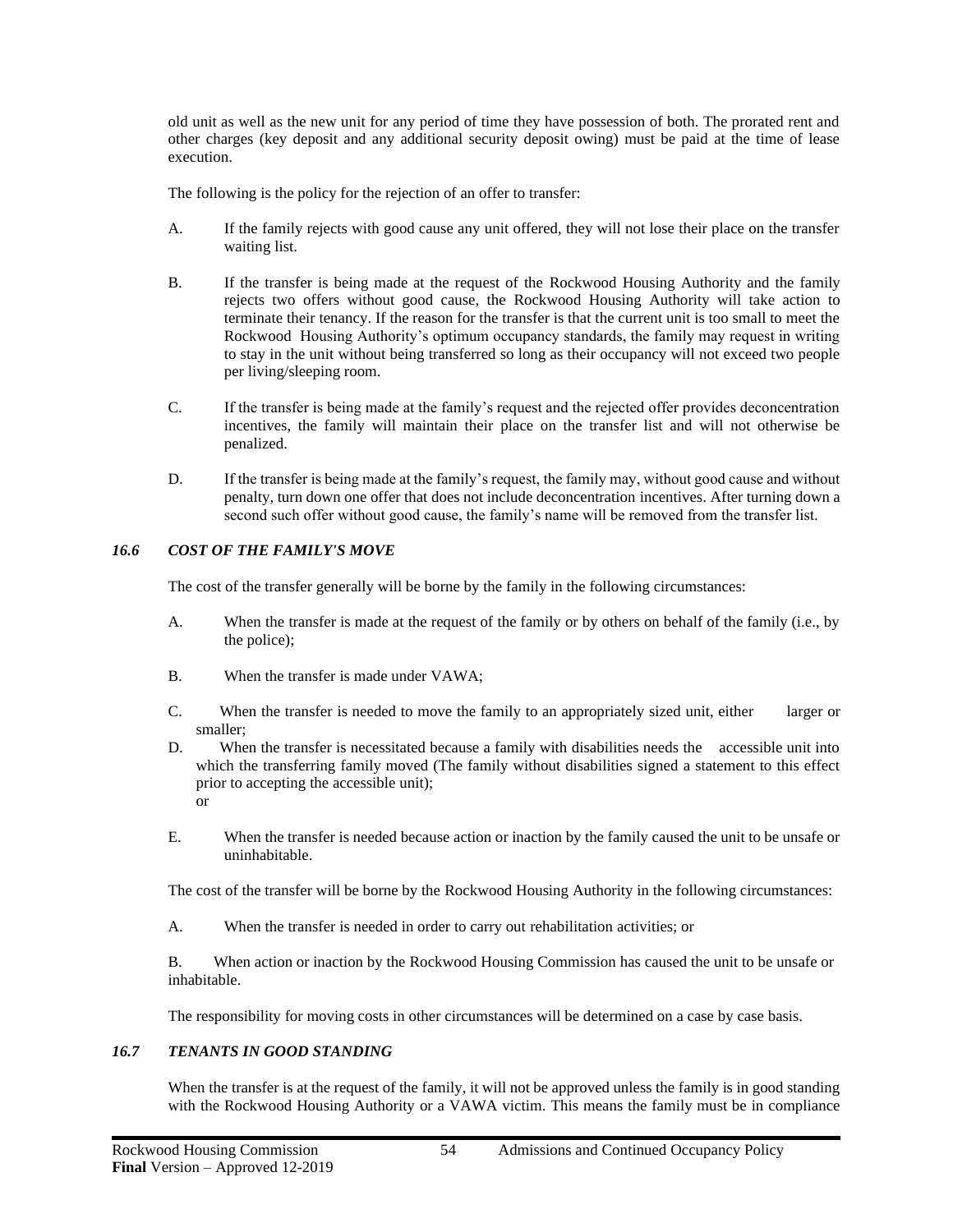with their lease, current in all payments to the Housing Authority, and must pass a housekeeping inspection.

## *16.8 TRANSFER REQUESTS*

A tenant may request a transfer at any time by completing a transfer request form. In considering the request, the Rockwood Housing Authority may request a meeting with the tenant to better understand the need for transfer and to explore possible alternatives. The Rockwood Housing Authority will review the request in a timely manner and if a meeting is desired, it shall contact the tenant within ten (10) business days of receipt of the request to schedule a meeting.

The Rockwood Housing Authority will grant or deny the transfer request in writing within ten (10) business days of receiving the request or holding the meeting, whichever is later.

If the transfer is approved, the family's name will be added to the transfer waiting list.

If the transfer is denied, the denial letter will advise the family of their right to utilize the grievance procedure.

If the transfer is requested under VAWA, the provisions of VAWA shall apply.

## *16.9 RIGHT OF THE ROCKWOOD HOUSING AUTHORITY IN TRANSFER POLICY*

The provisions listed above are to be used as a guide to ensure fair and impartial means of assigning units for transfers. It is not intended that this policy will create a property right or any other type of right for a tenant to transfer or refuse to transfer.

# **17.0 INSPECTIONS**

An authorized representative of the Rockwood Housing Authority and an adult family member will inspect the premises prior to commencement of occupancy. A written statement of the condition of the premises will be made, all equipment will be provided, and the statement will be signed by both parties with a copy retained in the Rockwood Housing Authority file and a copy given to the family member. An authorized Rockwood Housing Authority representative will inspect the premises at the time the resident vacates and will furnish a statement of any charges to be made provided the resident turns in the proper notice under State law. The resident's security deposit can be used to offset against any Rockwood Housing Authority damages to the unit.

#### *17.1 MOVE-IN INSPECTIONS*

The Rockwood Housing Authority and an adult member of the family will inspect the unit prior to signing the lease. Both parties will sign a written statement of the condition of the unit. A copy of the signed inspection will be given to the family and the original will be placed in the tenant file.

#### *17.2 ANNUAL INSPECTIONS*

The Rockwood Housing Authority will inspect each public housing unit annually to ensure that each unit meets the Rockwood Housing Authority's housing standards. Work orders will be submitted and completed to correct any deficiencies.

#### *17.3 PREVENTATIVE MAINTENANCE INSPECTIONS*

This is generally conducted along with the annual inspection. This inspection is intended to keep items in good repair. It checks weatherization; checks the condition of the smoke detectors, water heaters, furnaces, automatic thermostats and water temperatures; checks for leaks; and provides an opportunity to change furnace filters and provide other minor servicing that extends the life of the unit and its equipment.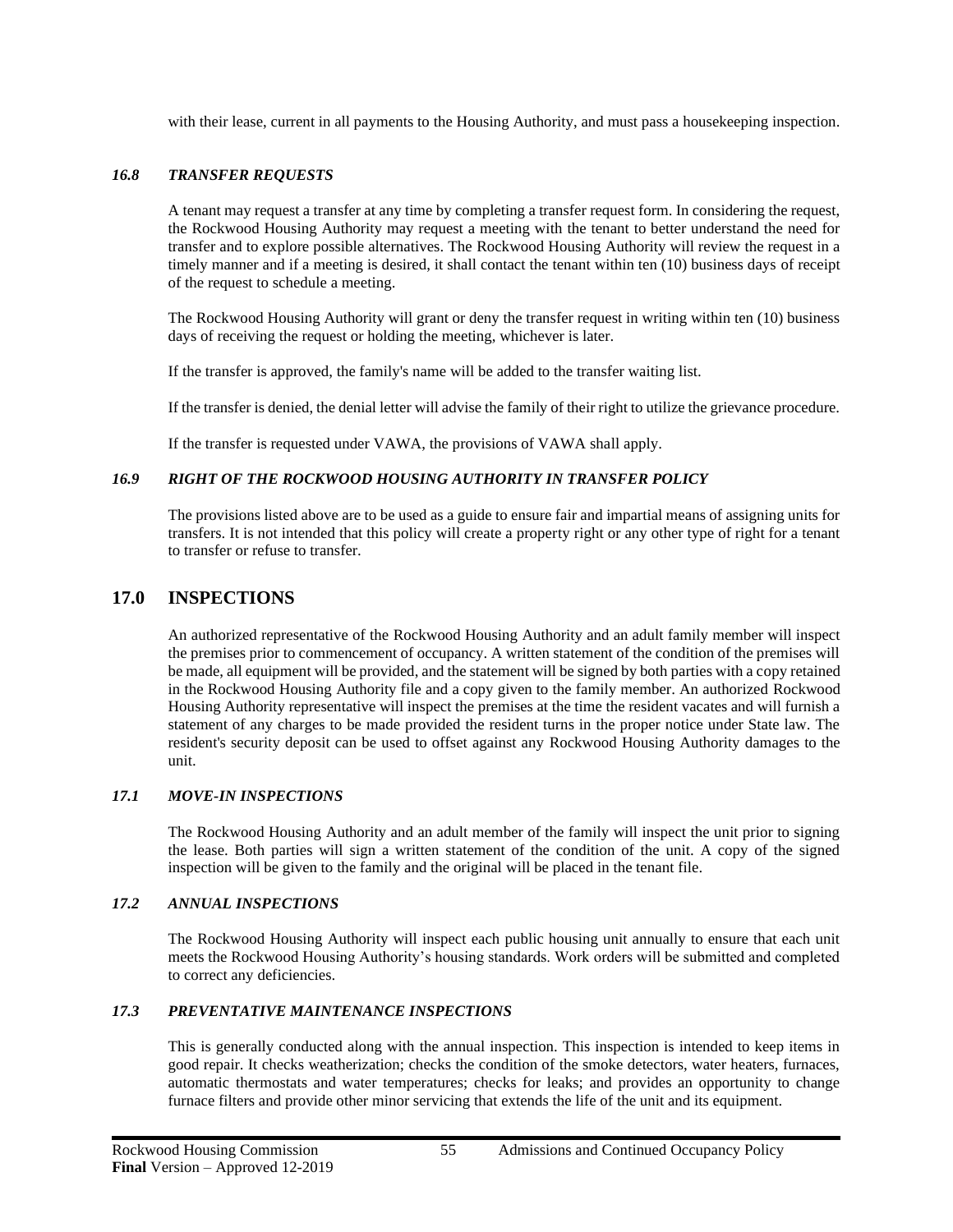# *17.4 HOUSEKEEPING INSPECTIONS*

Generally, at the time of annual reexamination, or at other times as necessary, the Rockwood Housing Authority will conduct a housekeeping inspection to ensure the family is maintaining the unit in a safe and sanitary condition.

# *17.5 NOTICE OF INSPECTION*

For inspections defined as annual inspections, preventative maintenance inspections, special inspections, and housekeeping inspections, the Rockwood Housing Commission will give the tenant at least two 48 hours written notice.

# *17.6 EMERGENCY INSPECTIONS*

If any employee and/or agent of the Rockwood Housing Authority has reason to believe that an emergency exists within the housing unit, the unit can be entered without notice. The person(s) that enters the unit will leave a written notice to the resident that indicates the date and time the unit was entered and the reason why it was necessary to enter the unit.

# *17.7 PRE-MOVE-OUT INSPECTIONS*

When a tenant gives notice that they intend to move, the Rockwood Housing Authority will offer to schedule a pre-move-out inspection with the family. The inspection allows the Rockwood Housing Authority to help the family identify any problems which, if left uncorrected, could lead to vacate charges. This inspection is a courtesy to the family and has been found to be helpful both in reducing costs to the family and in enabling the Rockwood Housing Authority to ready units more quickly for the future occupants.

## *17.8 MOVE-OUT INSPECTIONS*

The Rockwood Housing Authority conducts the move-out inspection after the tenant vacates to assess the condition of the unit and determine responsibility for any needed repairs. When possible, the tenant is notified of the inspection and is encouraged to be present. This inspection becomes the basis for any claims that may be assessed against the security deposit.

# **17A MINIMUM HEATING STANDARD**

The Housing Authority shall use the following minimum heating requirements for public housing dwelling units in order to comply with Section 111 of HOTMA (**or any minimum heating standards as adopted by their locality**).

## A. Minimum Temperature:

In properties where the heat is PHA-controlled, the minimum in each unit must be at least 68 degrees Fahrenheit.

In properties where the heat is tenant-controlled, then the heating equipment must have the capability of heating to at least 68 degrees Fahrenheit.

B. Minimum Temperature Capability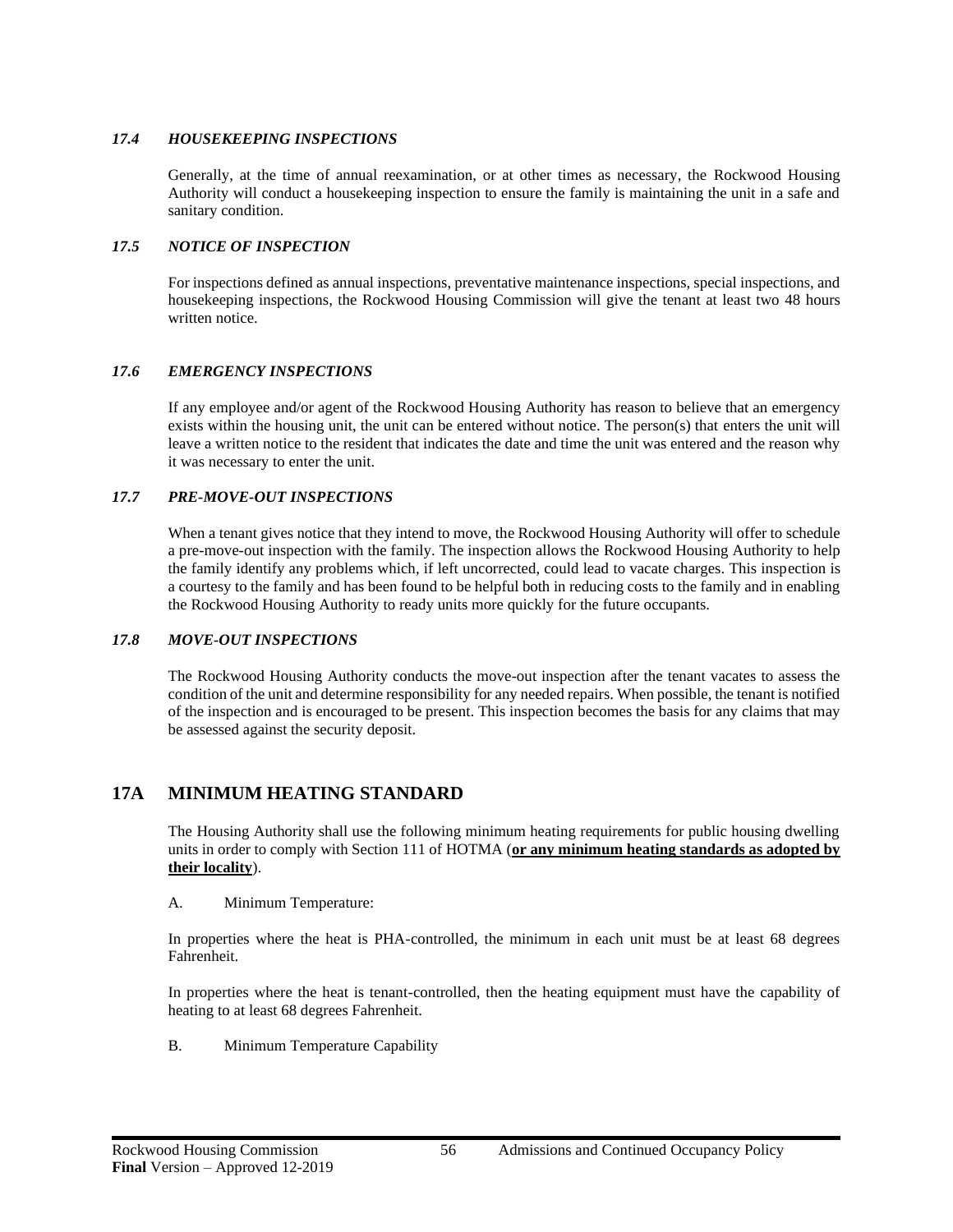PHAs are allowed flexibility in maintenance of the indoor temperature when the outdoor temperature approaches the design day temperature.<sup>[1]</sup> At no point should indoor temperatures in occupied space drop below 55 degrees Fahrenheit. This flexibility applies when at least one of the below criteria are met:

1. The outside temperature reaches or drops below the design day temperature, or

2. The outside temperature is within five degrees Fahrenheit of the design day temperature for more than two continuous days.

#### C. Measurement

Temperature measurements must be taken three feet above the floor and two feet from an exterior wall in a habitable room.

<sup>[1]</sup> Design-day temperature refers to the lowest expected outdoor temperature that a heating system was designed to accommodate and still maintain the desired indoor temperature. This should translate, depending on local building code, to an outdoor temperature in the 1st to 5<sup>th</sup> percentiles of low outdoor temperatures for an area. For example, for Washington, DC the design day temperature is around 17°F. This means that 97.5% of the time the outside temperature will be at least 17°F. Therefore, a properly sized heating system in Washington, DC should be able to maintain a building's indoor temperature at 68°F when it is at least 17°F outside.

# **18.0 PET POLICY**

Residents of federally assisted rental housing are permitted to own and keep common household pets in their apartments. The following rules have been formulated by the Rockwood Housing Commission, in accordance with Department of Housing and Urban Development regulations, to ensure that the Authority may continue to provide a decent, safe, and sanitary living environment for all of its tenants. These rules do not apply to any individuals with animals that are used to assist the handicapped, provided the tenant is handicapped, the animal is trained to assist persons with that specific handicap, and the animal assists the handicapped individual. The Rockwood Housing Commission will not discriminate against persons in connection with admission to, or continued occupancy of, its public housing because they own common household pets.

#### *18.1 EXCLUSIONS*

This policy does not apply to service animals, support animals, assistance animals, or therapy animals that are used to assist persons with disabilities. These animals are allowed in all public housing facilities with no restrictions other than those imposed on all tenants to maintain their units and associated facilities in a decent, safe, and sanitary manner and to refrain from disturbing their neighbors. The person requesting this exclusion to the Pet Policy of this housing authority must have a disability and the accommodation must be necessary to afford the person with a disability an equal opportunity to use and enjoy a dwelling.

To show that a requested accommodation may be necessary, there must be an identifiable relationship, or nexus, between the requested accommodation and the person's disability. The Rockwood Housing Commission will verify the existence of the disability, and the need for the accommodation— if either is not readily apparent. Accordingly, persons who are seeking a reasonable accommodation for an emotional support animal will be required to provide documentation from a physician, psychiatrist, social worker, or other mental health professional that the animal provides support that alleviates at least one of the identified symptoms or effects of the existing disability.

In addition, the Rockwood Housing Commission is not required to provide any reasonable accommodation that would pose a direct threat to the health or safety of others. Thus, if the particular animal requested by the individual with a disability has a history of dangerous behavior, we will not accept the animal into our housing. Moreover, we are not required to make a reasonable accommodation if the presence of the assistance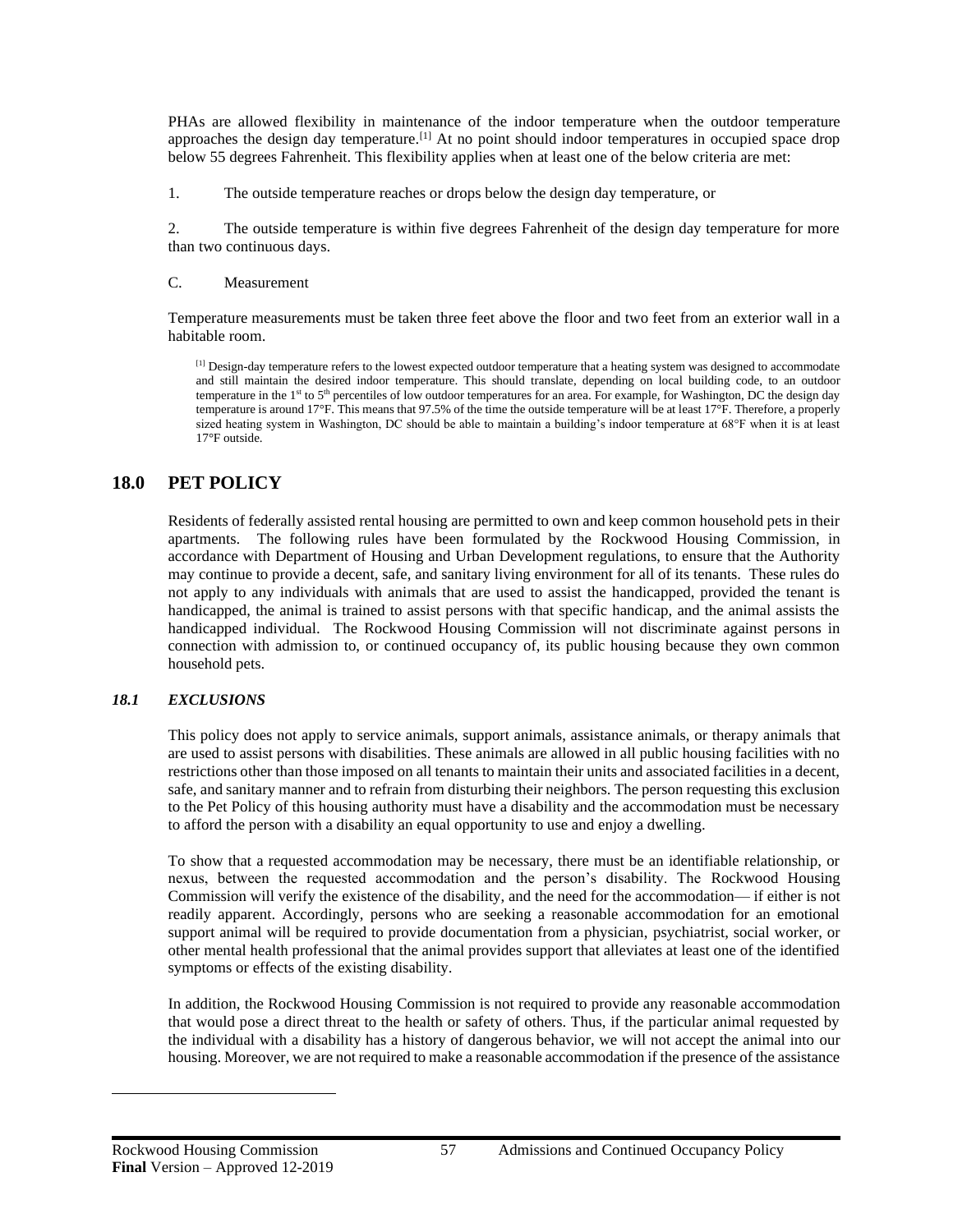animal would (1) result in substantial physical damage to the property of others unless the threat can be eliminated or significantly reduced by a reasonable accommodation; (2) pose an undue financial and administrative burden; or (3) fundamentally alter the nature of the provider's operations.

# *18.2 ROCKWOOD HOUSING COMMISSION - PETS REGULATIONS*

- 1. Subject to the rest of these rules, a tenant is permitted to own and keep a common household pet in his dwelling unit. Common household pet is defined as one dog or one cat or a 10 gallon fish aquarium or a canary or parakeet.
- 2. Proof of such ownership is required.
- 3. Tenant is required to pay a refundable pet deposit, which is in addition to any other security deposit required under the lease. Except where prohibited by federal law, the pet deposit shall equal highest of the total tenant payment (TTP). The pet deposit must be paid in full before the pet is brought onto the premises, and shall be used at the termination of the tenant's lease to reimburse management for actual damages to the rental unit or any ancillary facility. In such cases where Management has had to kennel a pet due to the death or incapacity of the tenant, and subject to other provision of the regulations, such costs may be assessed against the pet deposit, provided no other means of payment is available. Residents of Janet Dallwig Family Townhouses will be required to pay a \$10 per month nonrefundable fee in addition to their regular rent amount. The fee will be due and payable with the resident's regular monthly rent.
- 4. Tenant must register his pet **BEFORE** it is brought onto the premises. Registrations and inoculations must stay current.
- 5. The registration shall include a certificate signed by a licensed veterinarian or a state or local authority authorize to inoculate animals certifying that the pet has received all inoculations required by applicable state and local laws.
- 6. The registration must identify the type of pet, its sex, its color, its size, as well as any other information necessary to demonstrate that it is a common household pet.
- 7. This registration shall also include the name, address, and telephone number of one responsible party who is at least 18 years of age who will care for the pet if the tenant dies, is incapacitated, or is otherwise unable to care for the pet. If the designated party becomes incapable or unwilling to care for the pet, the tenant must notify RHC and designate a new responsible party. If the responsible party refuses to care for the pet, the RHC will notify the Humane Society and have the pet removed from the unit. The tenant cannot designate another RHC tenant as the responsible party.
- 8. The tenant is required to sign a statement indicating that he has read the pet rules and agrees to comply with them.
- 9. Landlord may refuse to register a pet if it is not a common household pet, if the keeping of the pet would violate any applicable house pet rule, if the tenant fails to provide complete pet registration information, if the tenant fails to provide complete pet registration information, if the tenant fails to update the pet registration as often as required, or if the landlord reasonably determines, based on the tenant'' habits and practices, that the tenant is unable to keep the pet in compliance with the pet rules and any other applicable lease obligations.
- 10. A pet's temperament may be considered as a factor in deciding whether the tenant is able to comply with the pet rules and other lease obligations.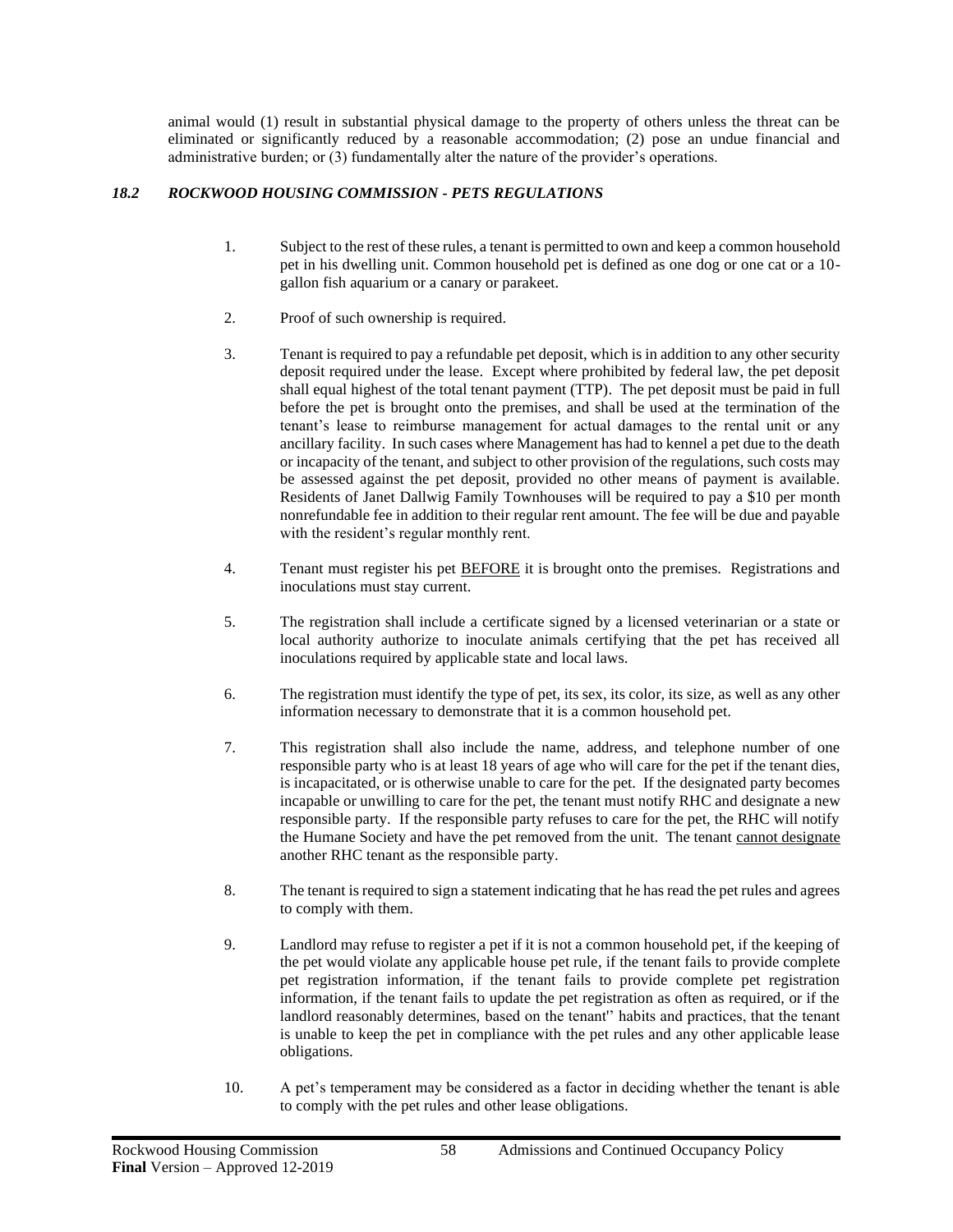- 11. The landlord shall notify tenant if landlord refuses to register a pet.
- 12. Tenant shall be allowed only one four-legged, warm-blooded pet in his dwelling unit.
- 13. Tenant shall have his pet inoculated in accordance with all state and local laws and shall provide proof of same to the landlord as a condition of being permitted to keep the pet in the dwelling unit.
- 14. At any time, a cat or dog is not in the individual dwelling unit of its owner, such animal shall be securely restrained on a lease that shall not exceed four feet in length.
- 15. Anytime a cat or dog is not in the individual dwelling unit of its owner; it must be under the control of a responsible individual who is at least 14 years of age.
- 16. No pet is allowed which exceeds a mid-size breed.
- 17. No tenant shall be allowed to keep what is commonly referred to as a guard dog. These include but are not limited to Doberman pinschers, German Shepherds, and Pit Bullterriers.
- 18. Tenant is prohibited from allowing his/her pet to deposit waste except in designated areas on the premises of the housing development, with the exception that cats may use litter boxes in the individual dwelling unit. Tenant must immediately remove dog waste. Any tenant having a cat is his apartment must change the litter twice each week and must separate solid pet waste from litter at least once each day. All solid cat waste must be placed into a garbage bag and deposited in the dumpster on a daily basis. All used litter must be placed in a garbage bag and placed in a dumpster twice each week. The trash room may not be used under any circumstances for the deposit of waste or litter.
- 19. If tenant violates rule 18 and his pet eliminates solid waste in undesignated areas tenant shall immediately remove the waste from the premises. If tenant fails to remove solid waste, landlord may do so and charge \$10.00 for each occurrence. The fact that the tenant has in the past or is currently being assessed waste elimination charges shall not prohibit the landlord from terminating the tenant's tenancy for violation of the pet rules.
- 20. Tenant agrees that he/she is strictly liable to any person who is bitten by his dog with provocation as provided by MCL 287.351.
- 21. Tenant must have a dog or cat spayed or neutered before it is brought to the premises.
- 22. Pets are barred from all common areas except that a pet may be in the hallway solely for the purpose of entering and exiting the building.
- 23. A dog or cat may be left unattended in tenant's dwelling for no longer than twenty-four (24) hours at a time.
- 24. Tenant is required to control the noise and odors caused by his pet so as not to disturb other tenant's peaceful possession and use of their dwelling units.
- 25. Tenant is required to license his pet as required by all state and local laws and provide proof of same to landlord.
- 26. All pets not owned by a tenant are absolutely excluded from the premises under any circumstances whatsoever.
- 27. A tenant's failure to correct a violation of these pet rules may result in the initiation of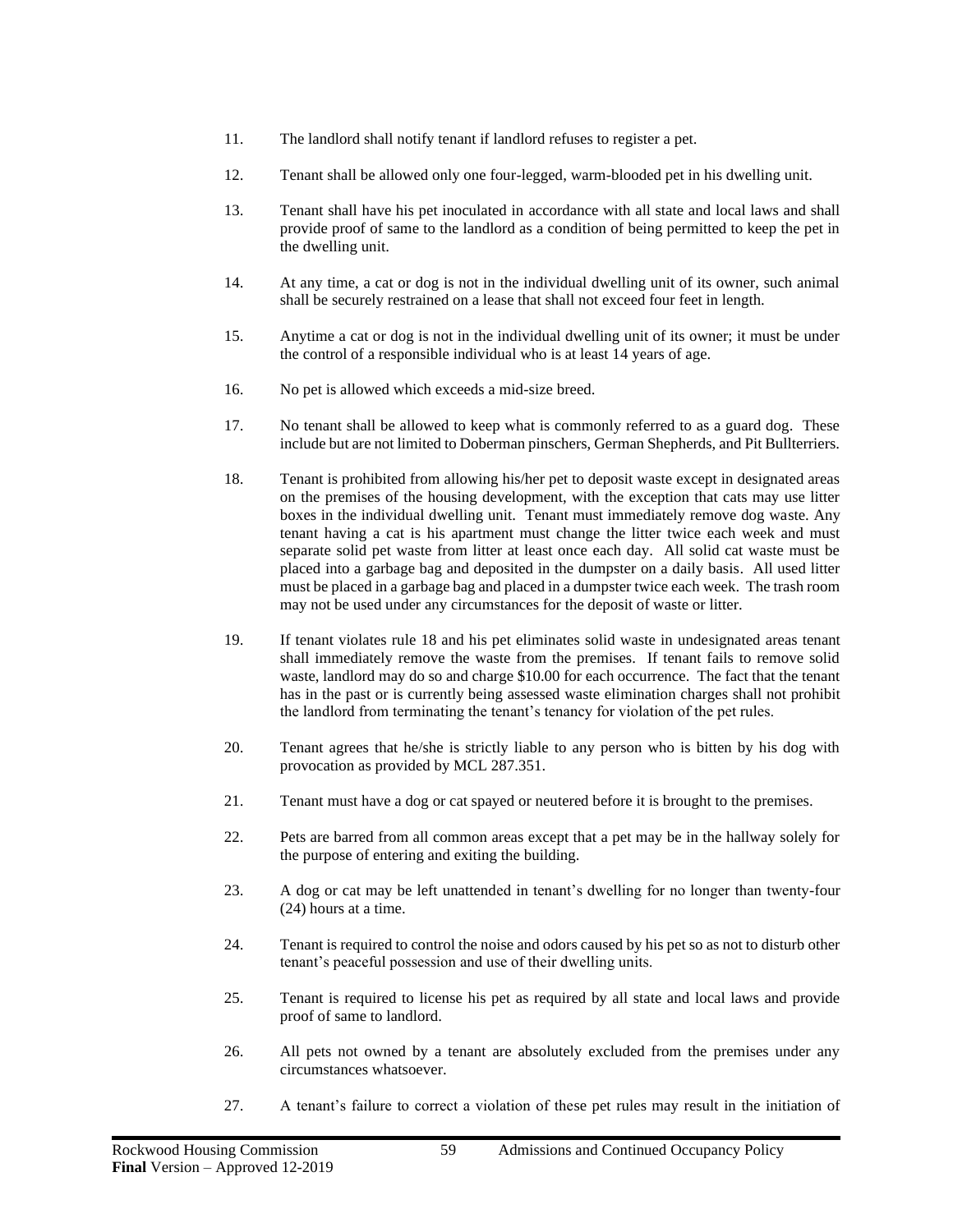procedures to terminate that tenant's tenancy or the removal of the pet.

- 28. Tenant agrees that in the case of an emergency, landlord is permitted to enter the individual dwelling unit, remove the pet, and take such action as may be necessary which can include placing the animal in a facility that will provide care and shelter for a period not exceed thirty (30) days. Tenant shall pay for the cost of this care.
- 29. If the health or safety of a pet is threatened by the death or incapacity of the tenant, or by any other factor that makes the tenant unable to care for the pet, landlord may request any appropriate authority to remove the pet or may remove the pet himself if such an authority cannot be contacted. If the animal is placed in animal shelter facility for a period not to exceed 3 days, tenant shall be responsible for paying for the cost of such care.
- 30. Tenant agrees to kennel dogs and cats when staff is in the dwelling unit to do repairs or inspections.

#### *18.3 PET DEPOSIT*

A pet deposit is the **highest of the tenant's total tenant payment (TTP)** is required at the time of registering a pet. The deposit is refundable when the pet or the family vacates the unit, less any amounts owed due to damage beyond normal wear and tear. A separate deposit is required for each pet.

# **19.0 REPAYMENT AGREEMENTS**

Any amount due to the RHC by a public housing family must be repaid. If the family is unable to repay the debt within 30 days, the RHC will offer to enter into a repayment agreement in accordance with the policies below.

If the family refuses to repay the debt, enter into a repayment agreement, or breaches a repayment agreement, the RHC will terminate the family's tenancy in accordance with the policies. The RHC will also pursue other modes of collection.

## *19.1 DOWN PAYMENT REQUIREMENT*

Prior to the execution of a repayment agreement, the family must pay 10 percent of the balance owed to the RHC.

## *19.2 PAYMENT THRESHOLDS*

Amounts over \$10,000 will be forwarded to the Office of Inspector General (OIG) for prosecution. If the OIG opts to not prosecute the family or does not respond to the RHC's written request for guidance within 90 days from the date of the request, the RHC will offer a repayment agreement not to exceed 24 months.

Amounts between \$5,001 and \$10,000 must be repaid within 24 months Amounts between \$1,001 and \$5,000 must be repaid within 12 months. Amounts between \$500 and \$1,000 must be repaid within 9 months. Amounts under \$500 must be repaid within 6 months.

## *19.3 EXECUTION OF THE AGREEMENT*

The head of household and spouse/cohead (if applicable) must sign the repayment agreement.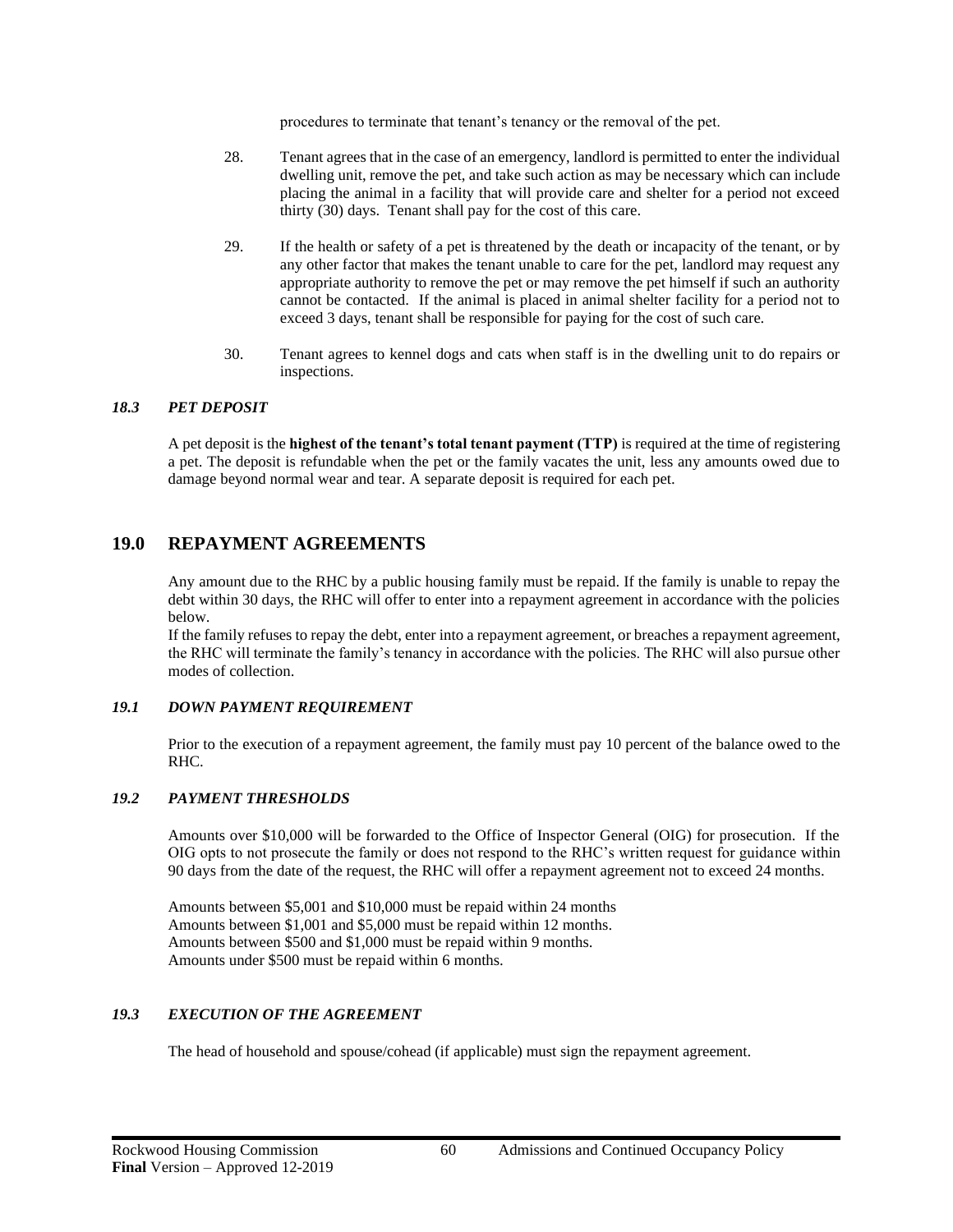## *19.4 DUE DATES*

All payments are due by the close of business on the 1st day of the month. If the 1st does not fall on a business day, the due date is the close of business on the first business day after the 1st.

#### *19.5 NON-PAYMENT*

If a payment is not received by the end of the business day on the date due, and prior approval for the missed payment has not been given by the RHC, the payment will be considered delinquent. The RHC will grant prior approval for a payment to be delinquent only for good cause. Good cause is considered death or serious illness of the household families that renders the family incapable of making payments as specified in the repayment agreement. Loss of income does not constitute good cause.

If a family receives three delinquency notices for unexcused late payments in a 12-month period or if payments are 60 days or more delinquent, the repayment agreement will be considered in default, and the RHC will terminate tenancy in accordance with the policies.

#### *19.6 NO OFFER OF REPAYMENT AGREEMENT*

The RHC will not enter into a repayment agreement with the family, if a prior repayment agreement has been in place within the past 36 months, or if the amounts owed by the family exceed the Federal or State threshold for criminal prosecution.

Refusal to enter into a Repayment Agreement for monies owed will subject the family to eviction procedures.

**Note: If the Housing Commission has a minimum rent greater than \$0, they must allow for repayment agreements for those tenants whose rental amount is the minimum rent and who have had their rent abated for a temporary period.**

## **20.0 TERMINATION**

#### *20.1 TERMINATION BY TENANT*

The tenant may terminate the lease at any time upon submitting a 30-day written notice. If the tenant vacates prior to the end of the thirty (30) calendar days, they will be responsible for rent through the end of the notice period or until the unit is re-rented, whichever occurs first.

#### *20.2 TERMINATION BY THE HOUSING COMMISSION*

After January 1st, 2020 Rockwood Housing Authority will not renew the lease of any family that is not in compliance with the Community Service Requirement or approved Agreement to Cure. If they do not voluntarily leave the property, eviction proceedings will begin.

The Rockwood Housing Commission will terminate the lease for serious or repeated violations of material lease terms. Such violations include, but are not limited to, the following:

- A. Nonpayment of rent or other charges; due under the Lease (i.e. utilities), or repeated chronic late payments of rent (four times in a twelve-month period);
- B. Failure to provide timely and accurate statements of income, assets, expenses and family composition at Admission, Interim, Special or Annual Rent Recertifications, to attend schedules reexamination interviews or to cooperate in the verification process if the Resident has chosen to pay rent based on a percentage of income;
- C. Furnishing false or misleading information during the application or review process;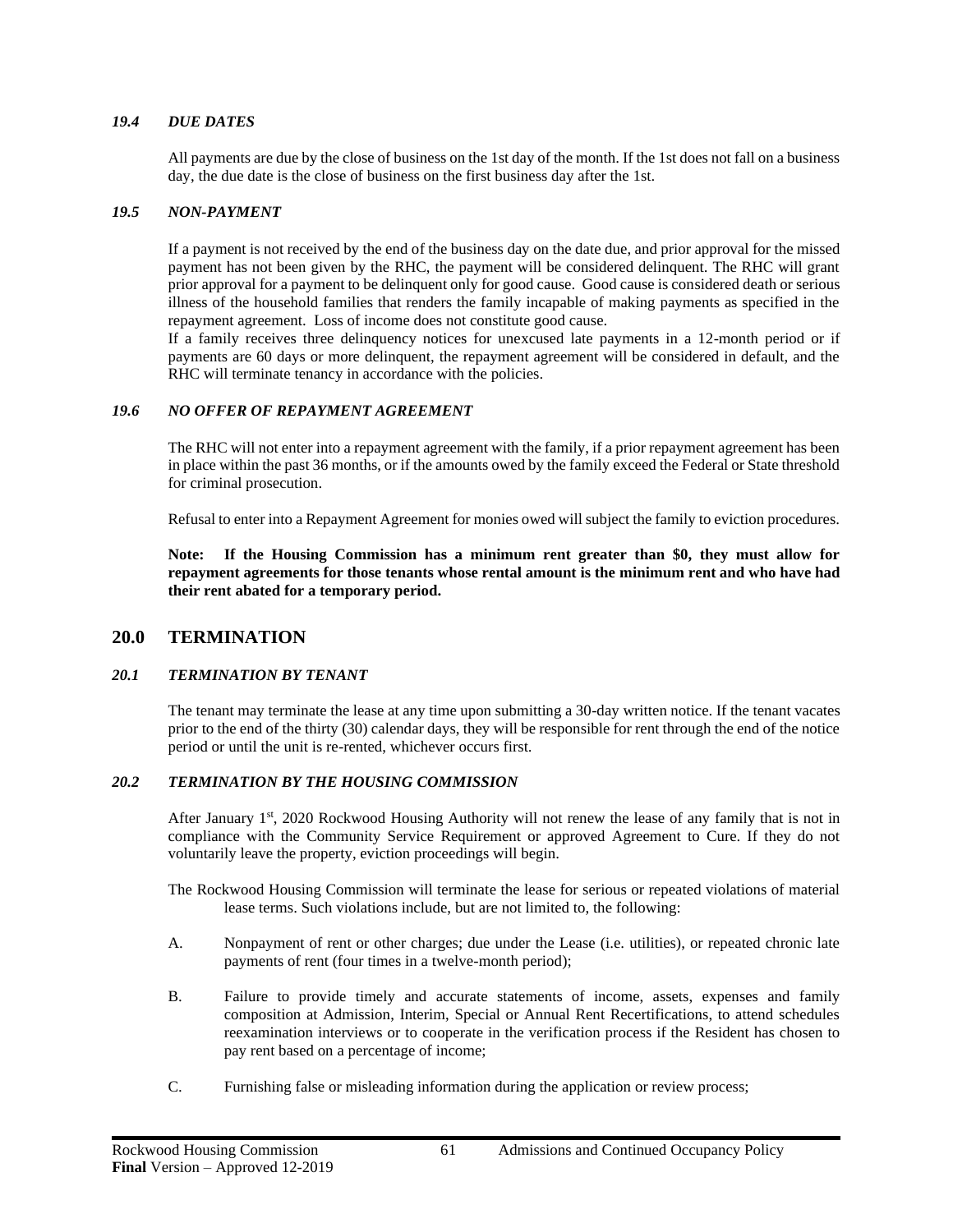- D. Assignment or subleasing of the premises or providing accommodation for boarders or lodgers;
- E. Use of the premises for purposes other than solely as a dwelling unit for the Resident and Resident's household as identified in this Lease, or permitting its use for any other purpose without the written permission of the Landlord;
- F. Failure to abide by necessary and reasonable rules made by the Landlord for the benefit and wellbeing of the housing development and the Residents;
- G. Failure to abide by applicable building and housing codes materially affecting health or safety;
- H. Failure to dispose of garbage, waste and rubbish in a safe and sanitary manner;
- I. Failure to use electrical, plumbing, sanitary, heating, ventilating, air conditioning and other equipment, including elevators, in a safe manner;
- J. Acts of destruction, defacement, or removal of any part of the premises or failure to cause guests to refrain from such acts;
- K. Failure to pay reasonable charges for the repairs of damages to the premises, property buildings, facilities or common areas;
- L. Any activity that threatens the health, safety, or right to peaceful enjoyment of the premises by other Residents, employees of the Housing Commission, or other persons living in the immediate vicinity of the premises by the Resident or guest of the Resident;
- M. Failure to abide by the provisions of the pet policy;
- N. Any violent or drug-related criminal activity on or off the premises, not just on or near the premises. This includes any tenant, member of the tenant's household or guest, and any such activity engaged in on the premises by any other person under the tenant's control;
- O. Alcohol abuse that the Rockwood Housing Commission determines interferes with the health, safety, or right to peaceful enjoyment of the premises by other residents;
- P. Failure to perform required community service or be exempted therefrom;
- Q. Failure to allow inspection of the dwelling unit;
- R. Determination that a family member has knowingly permitted an ineligible non-citizen not listed on the lease to permanently reside in their public housing unit;
- S. Any other good cause.
- T. Incidents relating to domestic violence, dating violence, or stalking
	- 1. An incident or incidents of actual or threatened domestic violence, dating violence, or stalking will not be construed as a serious or repeated violation of the lease by the victim or threatened victim of that violence, and shall not be good cause for terminating the assistance, tenancy, or occupancy rights of the victim of such violence.
	- 2. The RHC may terminate the assistance to remove a lawful occupant or tenant who engages in criminal acts or threatened acts of violence or stalking to family members or others without terminating the assistance or evicting victimized lawful occupants.
	- 3. The RHC may honor court orders regarding the rights of access or control of the property,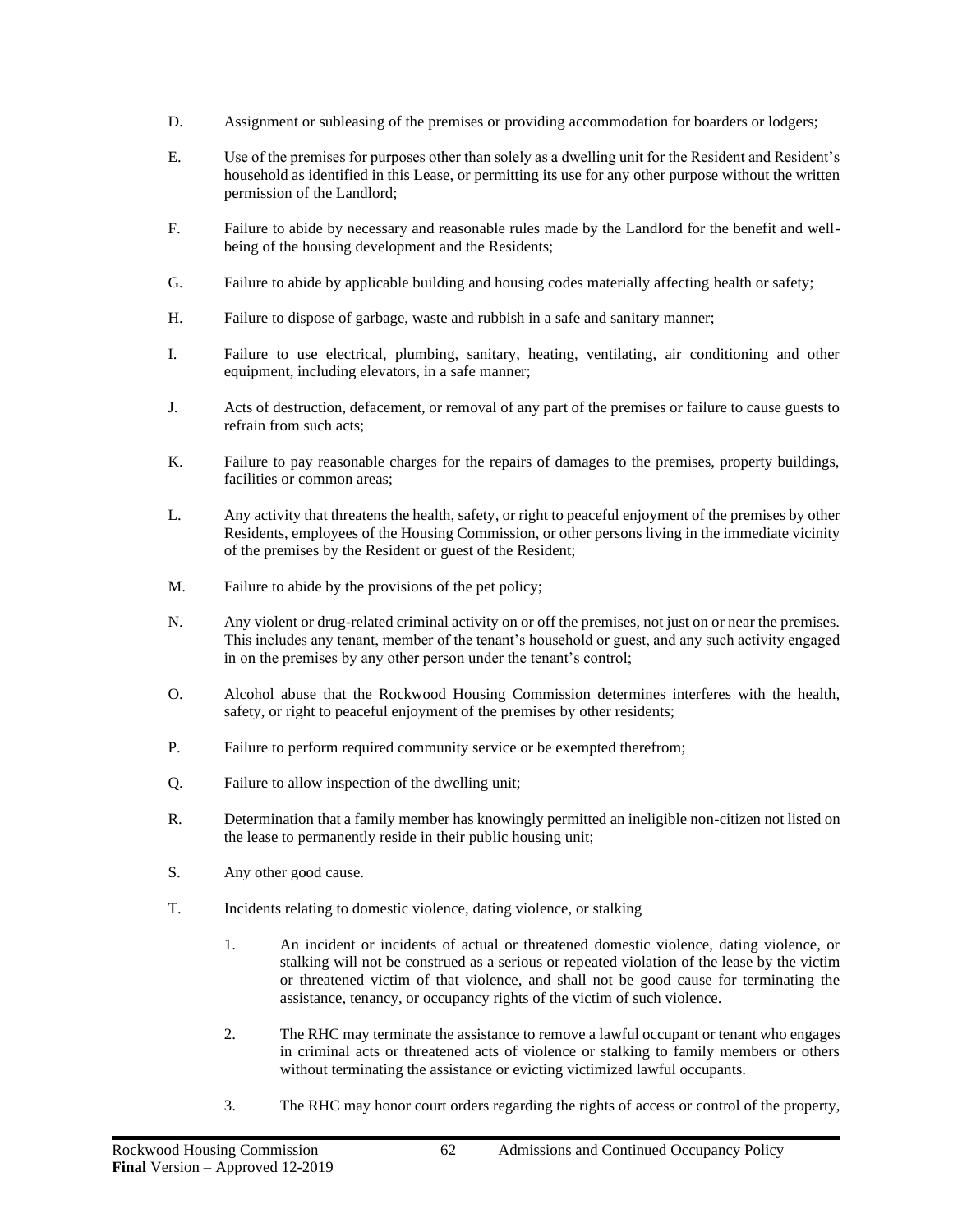to protect the victim and disused to address the distribution or possession or property among household members where the family "breaksup."

- 4. There is no limitation on the ability of the RHC to evict for other good cause unrelated to the incident or incidents of domestic violence, dating violence, or stalking, other than the victim may not be subject to a "more demanding standard" than non-victims.
- 5. There is no prohibition on the RHC evicting if it "can demonstrate an actual and imminent threat to other tenants or those employed at or providing service to the property if that tenant's (victim's) tenancy is not terminated."
- 6. Any protections provided by law which give greater protection to the victim are not superseded by these provisions.
- 7. The RHC may require certification by the victim of victim status on such forms as the RHC and/or HUD shall prescribe or approve.

If an individual or family's lease is terminated for criminal activity, the Rockwood Housing Commission will notify the local post office serving the development that the individual or family no longer lives there.

In deciding whether to exercise their discretion to terminate an individual or household that has engaged in criminal activity, the Rockwood Housing Commission will consider all of the circumstances relevant to the particular admission or eviction decision, including but not limited to: the seriousness of the offending action; the effect that eviction of the entire household would have on family members not involved in the criminal activity; and the extent to which the leaseholder has taken all reasonable steps to prevent or mitigate the criminal activity.

An arrest record, alone, will not serve as sufficient evidence of criminal activity that can support an adverse termination, or eviction decision. Before the Rockwood Housing Commission evicts an individual or household on the basis of criminal activity by a household member or guest, it will determine that the relevant individual actually engaged in such activity.

An arrest record can trigger an inquiry into whether there is sufficient evidence to determine that a person engaged in disqualifying criminal activity, but is not itself evidence on which to base a determination. The Rockwood Housing Commission can utilize other evidence, such as police reports detailing the circumstances of the arrest, witness statements, and other relevant documentation to assist them in making a determination that disqualifying conduct occurred. Reliable evidence of a conviction for criminal conduct that would disqualify an individual for tenancy may also be the basis for determining that the disqualifying conduct in fact occurred.

If the Rockwood Housing Commission proposes to terminate assistance on the basis of a criminal record, the Housing Commission will notify the household of the proposed action to be based on the information and will provide the subject of the record and the tenant with a copy of the criminal record before the Housing Authority grievance hearing or court trial concerning the termination of tenancy or eviction. The tenant will be given an opportunity to dispute the accuracy and relevance of that record in the grievance hearing or court trial. The family will have ten (**10**) business days to dispute the accuracy and relevance of the record in writing. If the Housing Authority does not receive the dispute within the allotted time, the family will be terminated.

## *20.2A VAWA PROTECTIONS*

Under the Violence Against Women Act (VAWA), notwithstanding the title of the statute, protections are not limited to women but cover victims regardless of sex, gender identity, or sexual orientation. Public housing residents have the following specific protections, which will be observed by the Rockwood Housing Commission: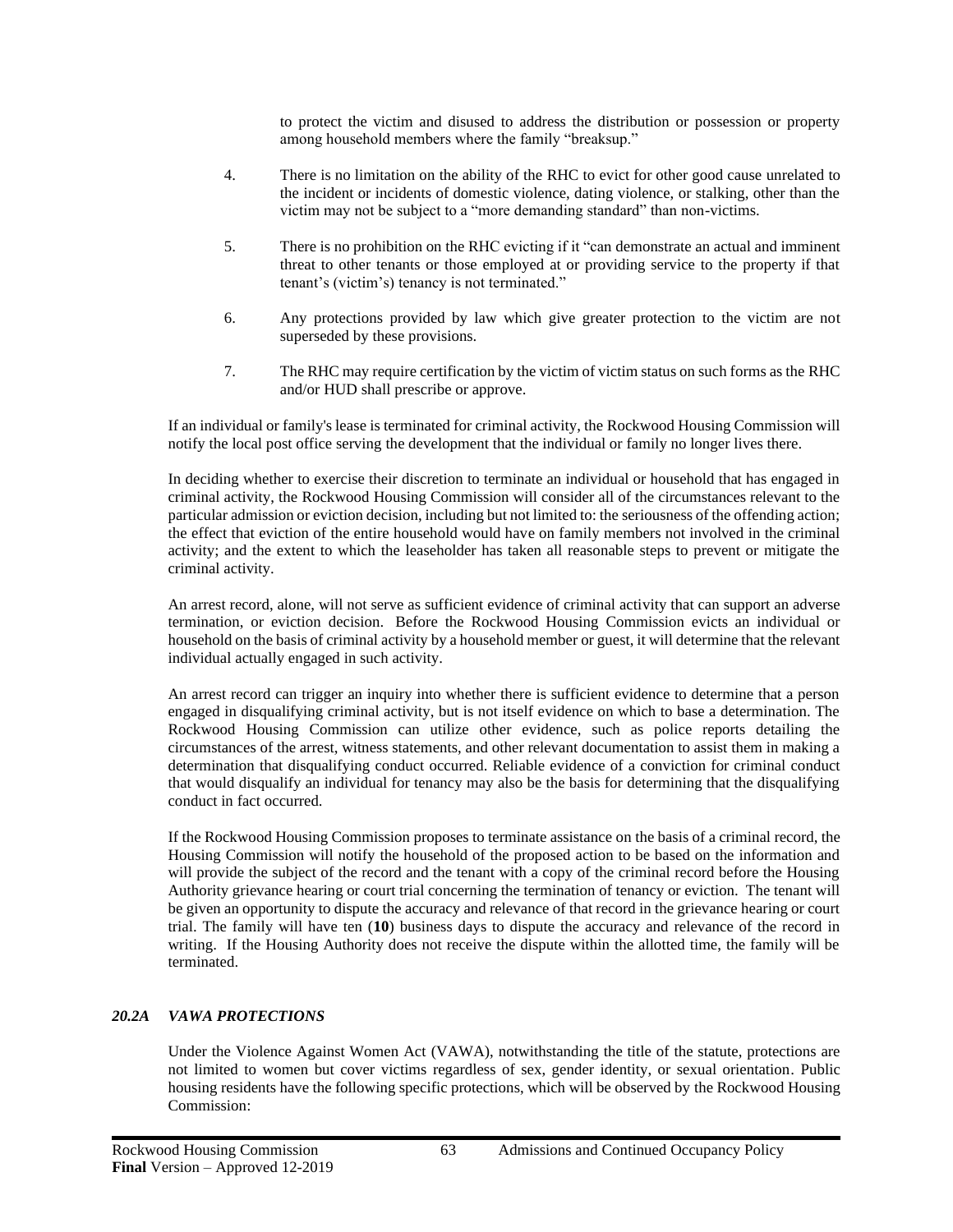An applicant for assistance or a tenant/participant receiving assistance under a covered housing provider may not be denied admission to, denied assistance under, terminated from participation in, or evicted from housing on the basis or as a direct result of the fact that the applicant or tenant/participant is or has been a victim of domestic violence, dating violence, sexual assault, or stalking, if the applicant or tenant otherwise qualifies for admission, assistance, participation, or occupancy.

An incident or incidents or actual or threatened domestic violence, dating violence, sexual assault, or stalking will not be construed as a serious or repeated violation of the lease by the victim or threatened victim of that violence, and shall not in itself be good cause for terminating the assistance, tenancy, or occupancy rights of the victim of such violence.

The Rockwood Housing Commission shall provide each applicant and resident a HUD prescribed Notice of Occupancy Rights and Certification form. This notice shall also be provided with any notice of eviction. In addition, the Authority shall make an adopted Emergency Transfer Plan and Emergency Transfer Request available upon request.

The Rockwood Housing Commission shall keep a record of all emergency transfer requests requested under the Emergency Transfer Plan and the outcome of these requests for three years.

The Housing Authority may terminate the assistance to remove a lawful occupant or tenant who engages in criminal acts or threatened acts of violence, dating violence, sexual assault, or stalking to family members or affiliated individuals without terminating the assistance or evicting victimized lawful occupants. This is also true even if the household member or affiliated individual is not a signatory to the lease. Under VAWA, the Rockwood Housing Commission is granted the authority to bifurcate the lease. The VAWA victim must be the one who retains the assistance.

The Housing Authority will honor court orders regarding the rights of access or control of the property.

There is no limitation on the ability of the Housing Authority to evict for other good cause unrelated to the incident or incidents of domestic violence, dating violence, sexual assault, or stalking, other than the victim may not be subject to a "more demanding standard" than non-victims.

There is no prohibition on the Housing Authority evicting if it "can demonstrate an actual and imminent threat to other tenants or those employed at or providing service to the property if that tenant's (victim's) tenancy is not terminated." An actual and imminent threat consists of a physical danger that is real, would occur within an immediate timeframe, and could result in death or serious bodily harm. In determining whether an individual would pose an actual and imminent threat, the factors to be considered include: the duration of the risk, the nature and severity of the potential harm, the likelihood that the potential harm will occur, and the length of time before the potential harm would occur.

Any protections provided by law which give greater protection to the victim are not superseded by these provisions.

The Rockwood Housing Commission shall require verification in all cases where an individual claims protection against an action involving such individual proposed to be taken by the Housing Authority. Types of acceptable verifications are outlined below, and must be submitted within (14) business days after receipt of the Housing Authority's written request for verification.

#### *20.2B VERIFICATION OF DOMESTIC VIOLENCE, DATING VIOLENCE, SEXUAL ASSAULT OR STALKING*

The Rockwood Housing Commission shall require verification in all cases where an individual claims protection against an action involving such individual proposed to be taken by the Housing Authority. The request for verification shall take the form of a written request by the Rockwood Housing Commission to the claimant.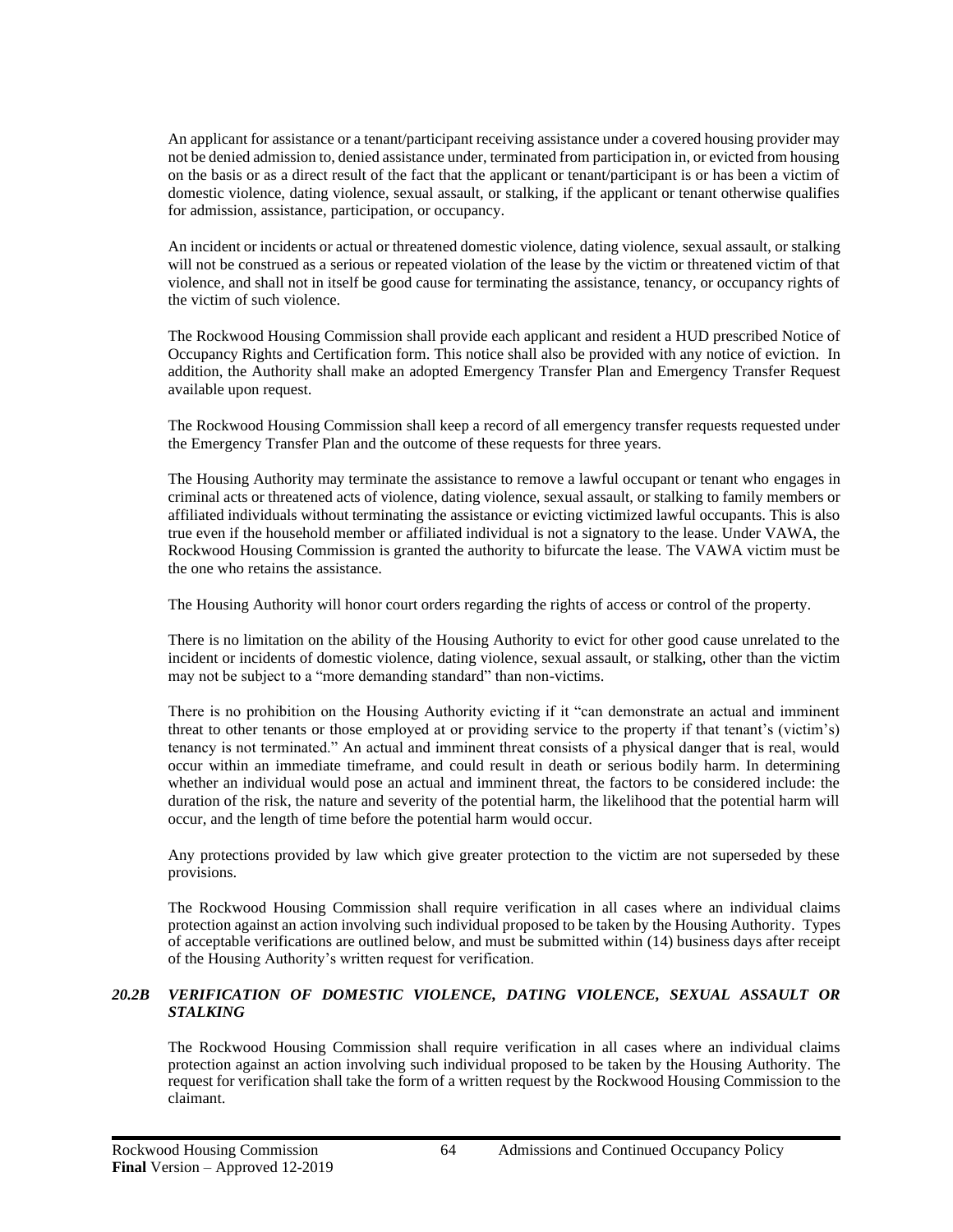**A.** *Requirement for Verification.* The law allows, but does not require, the Rockwood Housing Commission to verify that an incident or incidents of actual or threatened domestic violence, dating violence, sexual assault, or stalking claimed by a tenant or other lawful occupant is bona fide and meets the requirements of the applicable definitions set forth in this policy. The Housing Authority shall require verification in all cases where an individual claims protection against an action involving such individual proposed to be taken by the Housing Authority.

Verification of a claimed incident or incidents of actual or threatened domestic violence, dating violence, sexual assault, or stalking may be accomplished in one of the following three ways:

- **1.** *HUD-approved form -* By providing to the Housing Authority a written certification, on the form approved by the U.S. Department of Housing and Urban Development (HUD), that the individual is a victim of domestic violence, dating violence, sexual assault, or stalking that the incident or incidents in question are bona fide incidents of actual or threatened abuse meeting the requirements of the applicable definition(s) set forth in this policy. The incident or incidents in question must be described in reasonable detail as required in the HUD-approved form, and the completed certification must include the name of the perpetrator, only if the name of the perpetrator is safe to provide and is known to the victim.
- **2.** *Other documentation -* by providing to the Housing Authority documentation signed by an employee, agent, or volunteer of a victim service provider, an attorney, or a medical professional, from whom the victim has sought assistance in addressing the domestic violence, dating violence, sexual assault, or stalking, or the effects of the abuse, described in such documentation. The professional providing the documentation must sign and attest under penalty of perjury (28 U.S.C. 1746) to the professional's belief that the incident or incidents in question are bona fide incidents of abuse meeting the requirements of the applicable definition(s) set forth in this policy. The victim of the incident or incidents of domestic violence, dating violence, sexual assault or stalking described in the documentation must also sign and attest to the documentation under penalty of perjury.
- **3***. Police or court record* by providing to the Housing Authority a Federal, State, tribal, territorial, or local law enforcement or court record describing the incident or incidents in question.
- **B.** *Time allowed to provide verification/failure to provide.* An individual who claims protection against adverse action based on an incident or incidents of actual or threatened domestic violence, dating violence, sexual assault, or stalking, and who is requested by the Housing Authority to provide verification, must provide such verification within (14) business days after receipt of the written request for verification. Failure to provide verification, in proper form within such time will result in loss of protection under VAWA and this policy against a proposed adverse action. The submission of false information may be the basis for the termination of assistance or for eviction.
- **C.** *Managing conflicting documentation.* In cases where the Rockwood Housing Authority receives conflicting certification documents from two or more members of a household, each claiming to be a victim and naming one or more of the other petitioning household members as the perpetrator, the Rockwood Housing Authority may determine which is the true victim by requiring third-party documentation as described in 24 CFR 5.2007 and in accordance with any HUD guidance as to how such determinations will be made. The Rockwood Housing Commission shall honor any court orders addressing rights of access or control of the property, including civil protection orders issued to protect the victim and issued to address the distribution or possession of property among the household.

## *20.2C CONFIDENTIALITY*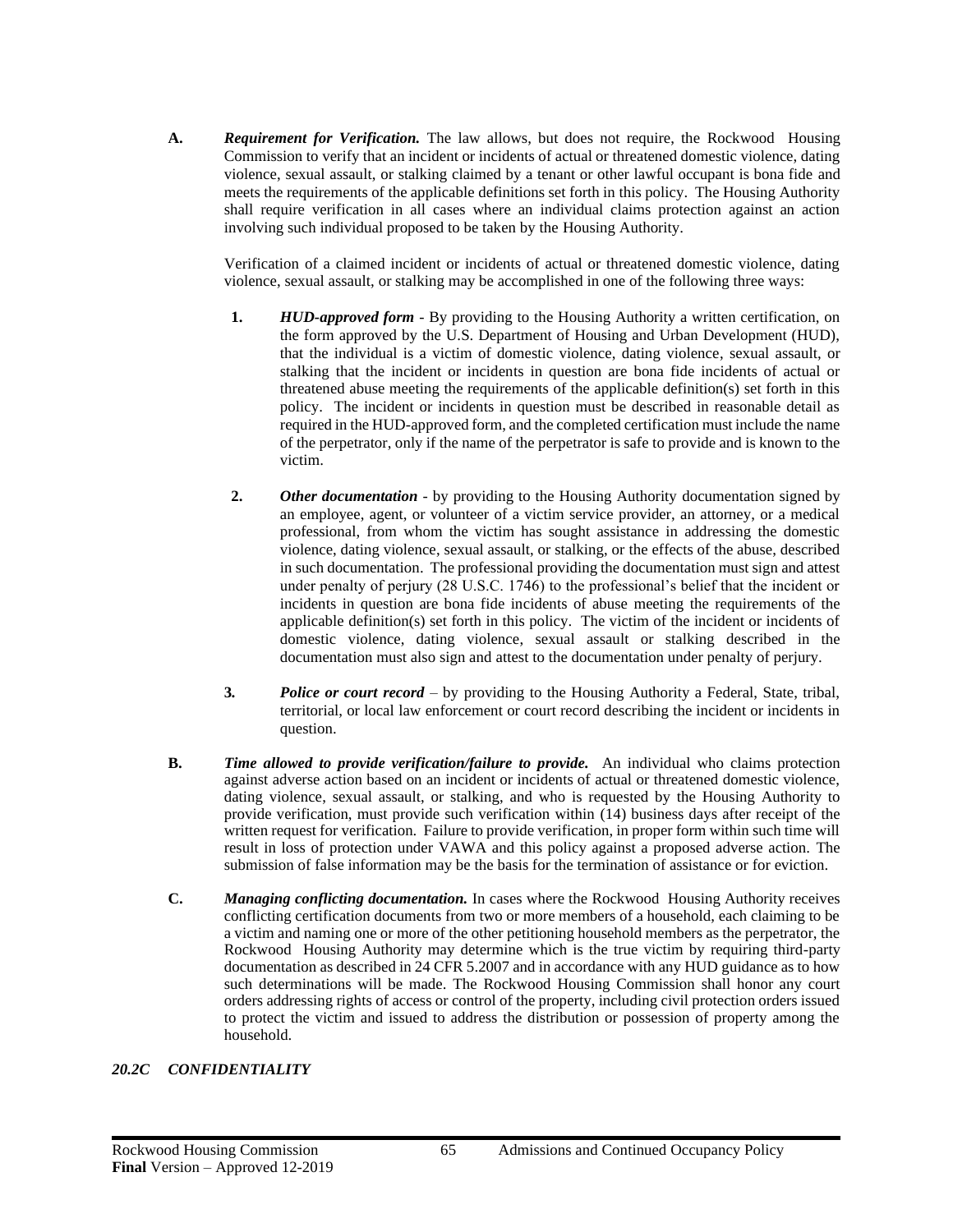All information provided under VAWA including the fact that an individual is a victim of domestic violence, dating violence, sexual assault, or stalking, shall be retained in confidence and shall not be entered into any shared database or provided to any related entity except to the extent that the disclosure is:

- A. Requested or consented to by the individual in writing;
- B. Required for used in an eviction proceeding; or
- C. Otherwise required by applicable law.

The Rockwood Housing Commission shall provide its tenants notice of their rights under VAWA including their right to confidentiality and the limits thereof.

#### *20.3 ABANDONMENT*

The Rockwood Housing Commission will consider a unit to be abandoned when a resident has both fallen behind in rent **AND** has clearly indicated by words or actions an intention not to continue living in the unit.

When a unit has been abandoned, a Rockwood Housing Commission representative may enter the unit and remove any abandoned property. It will be stored in a reasonably secure place. A notice will be mailed to the resident stating where the property is being stored and when it will be sold. If the Rockwood Housing Commission does not have a new address for the resident, the notice will be mailed to the unit address so it can be forwarded by the post office.

The Rockwood Housing Commission will mail a notice of the sale or disposition to the resident and then wait 15 days.

Any money raised by the sale of the property goes to cover money owed by the family to the Rockwood Housing Commission such as back rent and the cost of storing and selling the goods. If there is any money left over and the family's forwarding address is known the Rockwood Housing Commission will mail it to the family. If the family's address is not known, the Rockwood Housing Commission will keep it for the resident for one year. If it is not claimed within that time, it belongs to the Rockwood Housing Commission.

Within **30 days** calendar days of learning of an abandonment, the Rockwood Housing Authority will either return the deposit or provide a statement of why the deposit is being kept.

#### *20.4 RETURN OF SECURITY DEPOSIT*

After a family moves out, the Rockwood Housing Commission will return the security deposit within **30 days** or give the family a written statement of why all or part of the security deposit is being kept. The rental unit must be restored to the same conditions as when the family moved in, except for normal wear and tear. Deposits will not be used to cover normal wear and tear or damage that existed when the family moved in.

If State law requires the payment of interest on security deposits, it shall be complied with.

The Rockwood Housing Commission will be considered in compliance with the above if the required payment, statement, or both, are deposited in the U.S. mail with first class postage paid within **30 days**.

## *20.5 THE EIV'S DECEASED TENANTS REPORT*

The Rockwood Housing Commission shall generate the EIV's Deceased Tenants Report monthly shortly before either the end of the month or creating rent statements to see if the system flags deceased residents. The Rockwood Housing Commission shall review the report and follow up with any listed families immediately and take any necessary corrective action as set forth in PIH Notice 2010-50 or successor publications.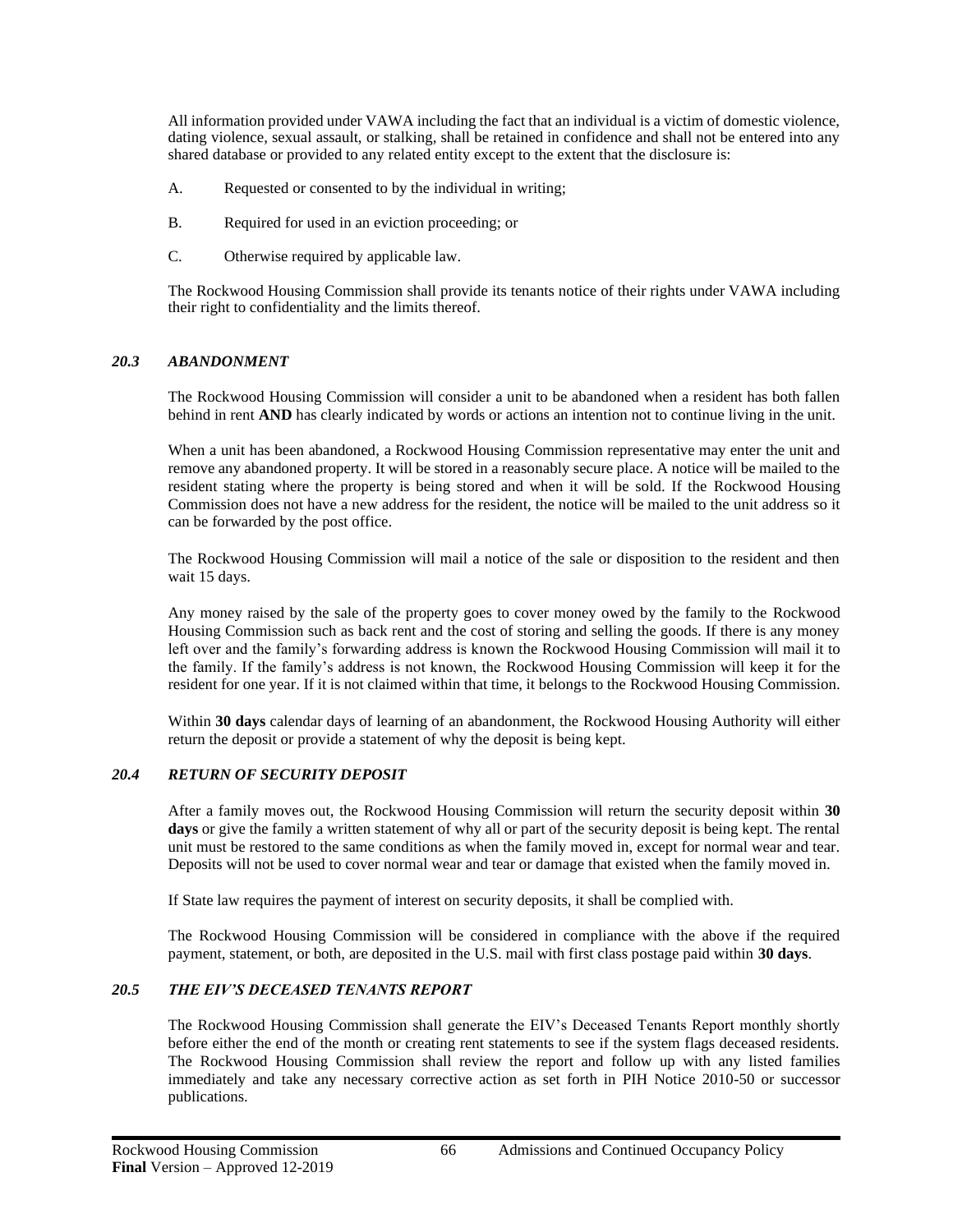If it is a single member household, **the Housing Authority shall** immediately visit the unit and determine if it is vacant or occupied by an unauthorized person. If improperly occupied, **the Housing Authority shall** take immediate eviction actions under state law. If the property is occupied by a live-in-aide to the deceased person, the aide must move out immediately and is not eligible for continued occupancy or rental assistance.

# **21.0 ANTI-FRAUD POLICY**

The Rockwood Housing Commission is fully committed to combating fraud in its public housing program. It defines fraud as a single act or pattern of actions that include false statements, the omission of information, or the concealment of a substantive fact made with the intention of deceiving or misleading the Rockwood Housing Commission. It results in the inappropriate expenditure of public housing funds and/or a violation of public housing requirements.

Although there are numerous different types of fraud that may be committed, the two most common are the failure to fully report all sources of income and the failure to accurately report who is residing in the residence. The Rockwood Housing Commission shall aggressively attempt to prevent all cases of fraud.

When a fraudulent action is discovered, the Rockwood Housing Commission shall take action. It shall do one or more of the following things depending on circumstances and what it determines appropriate:

- A. Require the resident to immediately repay the amount in question;
- B. Require the resident to enter into a satisfactory repayment agreement as set forth in a previous section of this Policy;
- C. Terminate the resident's tenancy;
- D. Refer the case for criminal prosecution; or
- E. Take such other action as the Rockwood Housing Commission deems appropriate.

# **22.0 PRIVACY**

The Rockwood Housing Commission is strongly committed to protecting the privacy of people dealing with the agency to the greatest degree practical. There are numerous federal privacy laws, regulations, notices, and other requirements that the Housing Commission follows to the greatest degree practical. Details about these requirements are set forth in PIH Notice 2015-06 and any ensuing publications. The Housing Authority will educate all of its employees who have access to personally identifiable information (PII) and/or Sensitive Personally Identifiable Information about these requirements and expect them to appropriately manage and safeguard the information. Employees will also be trained on the proper disposition of said information.

# **23.0 CONDUCTING BUSINESS IN ACCORDANCE WITH CORE VALUES AND ETHICAL STANDARDS**

## *23.1 PURPOSE*

This Code of Conduct establishes standards for employee and Commissioner conduct that will assure the highest level of public service. Recognizing that compliance with any ethical standards rests primarily on personal integrity and specifically in this situation with the integrity of the employees and Commissioners of the Rockwood Housing Authority, this Section sets forth those acts or omissions of acts that could be deemed injurious to the general mission of the Authority.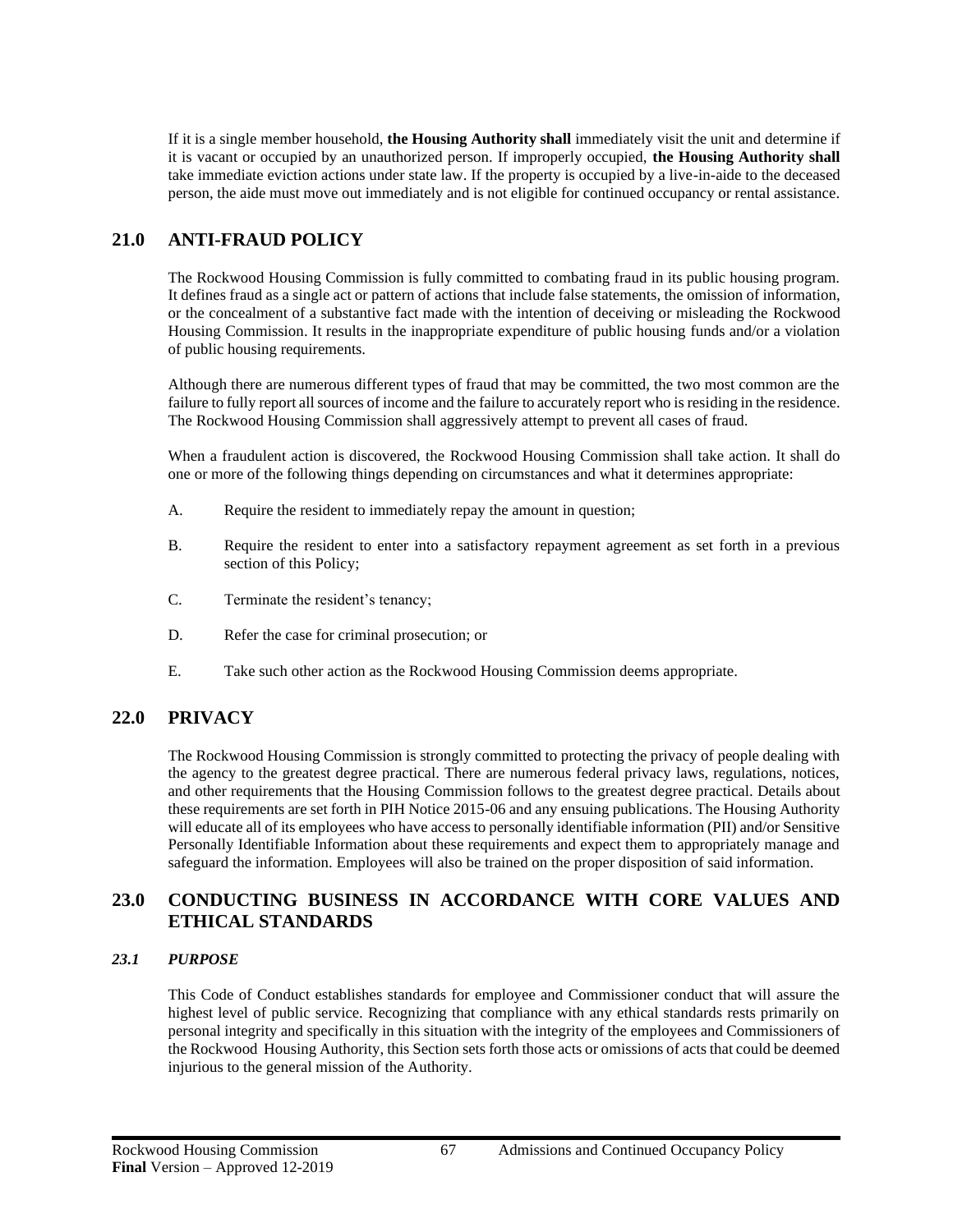This Code of Conduct is not intended, nor should it be construed, as an attempt to unreasonably intrude upon the individual employee or Commissioner's right to privacy and the right to participate freely in a democratic society and economy.

#### *23.2 CONFLICT OF INTEREST*

Neither the Rockwood Housing Authority nor any of its contractors or subcontractors may enter into any contract or arrangement in connection with any program in which any of the following classes of persons has any interest, direct or indirect, during his or her tenure with the Rockwood Housing Authority or for one year thereafter:

- A. Any present or former member or officer of the Housing Authority (except a participant commissioner);
- B. Any employee of the Housing Authority or any contractor, subcontractor or agent of the Housing Authority who formulates policy or who influences decisions with respect to the programs;
- C. Any public official, member of a governing body, or State or local legislator who exercises functions or responsibilities with respect to the Rockwood Housing Commission's programs; or
- D. Any member of the Congress of the United States.

Any member of the classes described in A, B, C, or D, must disclose their interest or prospective interest to the Housing Authority and HUD.

The Conflict of Interest prohibition under this section (24.2) may be waived by the HUD Field Office upon the request of the Rockwood Housing Authority for good cause.

#### *23.3 PROHIBITION OF SOLICITATION OR ACCEPTANCE OF GIFTS*

No Commissioner or Authority employee shall solicit any gift or consideration of any kind, nor shall any Authority employee accept or receive a gift having value in excess of \$**10** regardless of the form of the gift, from any person who has an interest in any matter proposed or pending before the Authority.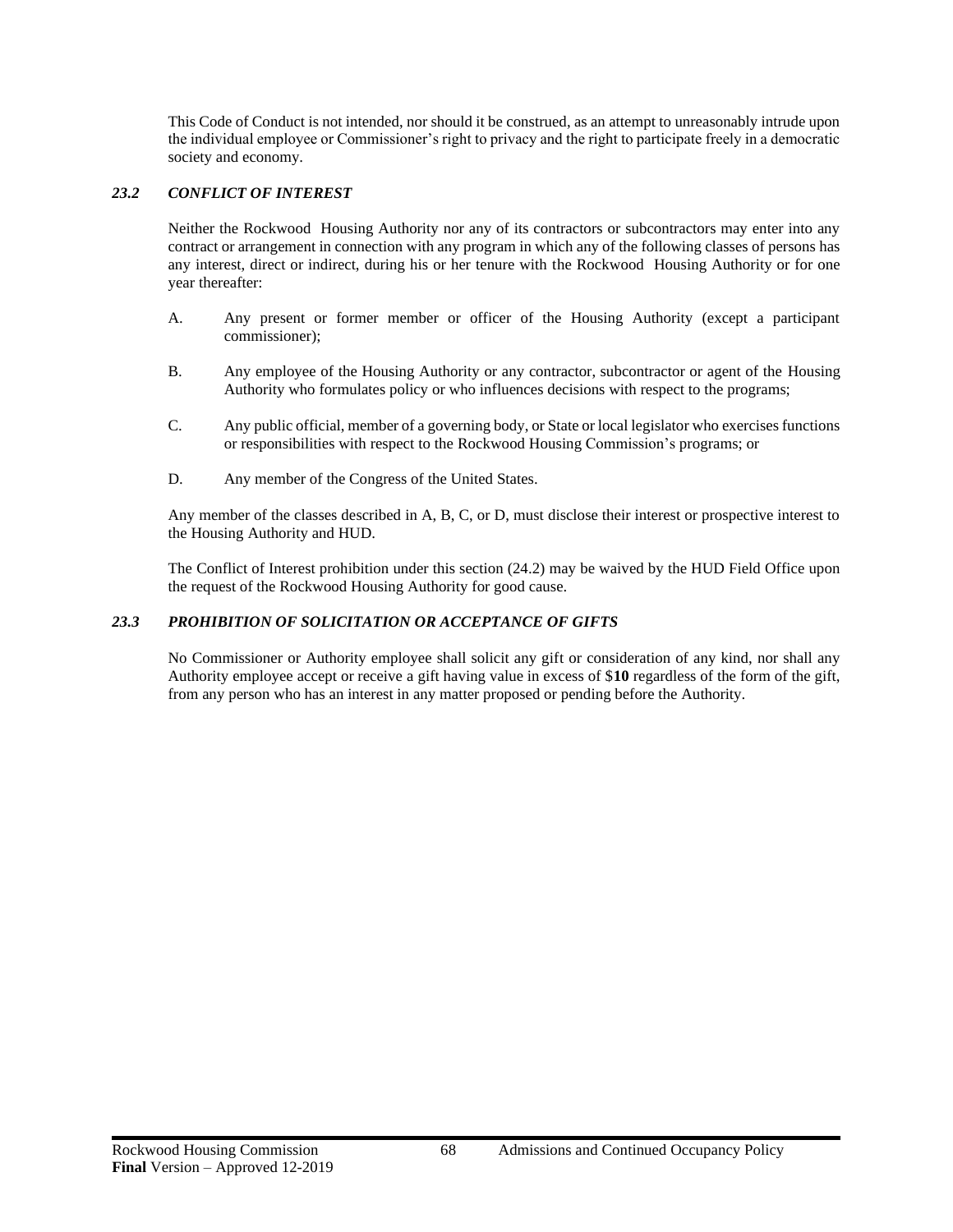# **GLOSSARY**

**50058 Form:** The HUD form that housing authorities are required to complete and electronically submit to HUD for each assisted household in public housing to record information used in the certification and re-certification process and, at the option of the housing authority, for interim reexaminations. Housing Authorities must retain at a minimum the last three years of the form 50058, and supporting documentation, during the term of each assisted lease, and for a period of at least three years from the end of participation date. Electronic retention of form HUD 50058 and HUD 50058-FSS and supporting documentation fulfills the record retention requirement.

**1937 Housing Act:** The United States Housing Act of 1937 (42 U.S.C. 1437 et seq.) (24 CFR 5.100)

**Actual and imminent threat:** a physical danger that is real, would occur within an immediate time frame, and could result in death or serious bodily harm. In determining whether an individual would pose an actual and imminent threat, the factors to be considered include: The duration of the risk, the nature and severity of the potential harm, the likelihood that the potential harm will occur, and the length of time before the potential harm would occur.

**Adjusted Annual Income:** The amount of household income, after deductions for specified allowances, on which tenant rent is based. (24 CFR 5.611)

**Adult:** A household member who is 18 years or older or who is the head of the household, or spouse, or co-head. An emancipated minor is also considered an adult. In the anti-drug portions of this policy, it also refers to a minor who has been convicted of a crime as an adult under any Federal, State or tribal law.

**Affiliated individual:** with respect to an individual, means: (1) A spouse, parent, brother, sister, or child of that individual, or a person to whom that individual stands in the place of a parent or guardian (for example, the affiliated individual is a person in the care, custody, or control of that individual); or (2) Any individual, tenant, or lawful occupant living in the household of that individual.

**Allowances:** Amounts deducted from the household's annual income in determining adjusted annual income (the income amount used in the rent calculation). Allowances are given for elderly families, dependents, medical expenses for elderly and disabled families, disability expenses, and childcare expenses for children under 13 years of age. Other allowance can be given at the discretion of the housing authority.

**Annual Contributions Contract (ACC):** The written contract between HUD and a housing authority under which HUD agrees to provide funding for a program under the 1937 Act, and the housing authority agrees to comply with HUD requirements for the program. (24 CFR 5.403)

**Annual Income:** All amounts, monetary or not, that:

- A. Go to (or on behalf of) the family head or spouse (even if temporarily absent) or to any other family member; or
- B. Are anticipated to be received from a source outside the family during the 12-month period following admission or annual reexamination effective date; and
- C. Are not specifically excluded from annual income.

Annual Income also includes amounts derived (during the 12-month period) from assets to which any member of the family has access. (1937 Housing Act; 24 CFR 5.609*)*

**Applicant (applicant family):** A person or family that has applied for admission to a program but is not yet a participant in the program. (24 CFR 5.403)

**As-Paid States:** States where the welfare agency adjusts the shelter and utility component of the welfare grant in accordance with actual housing costs. Currently, the four as-paid States are New Hampshire, New York, Oregon, and Vermont.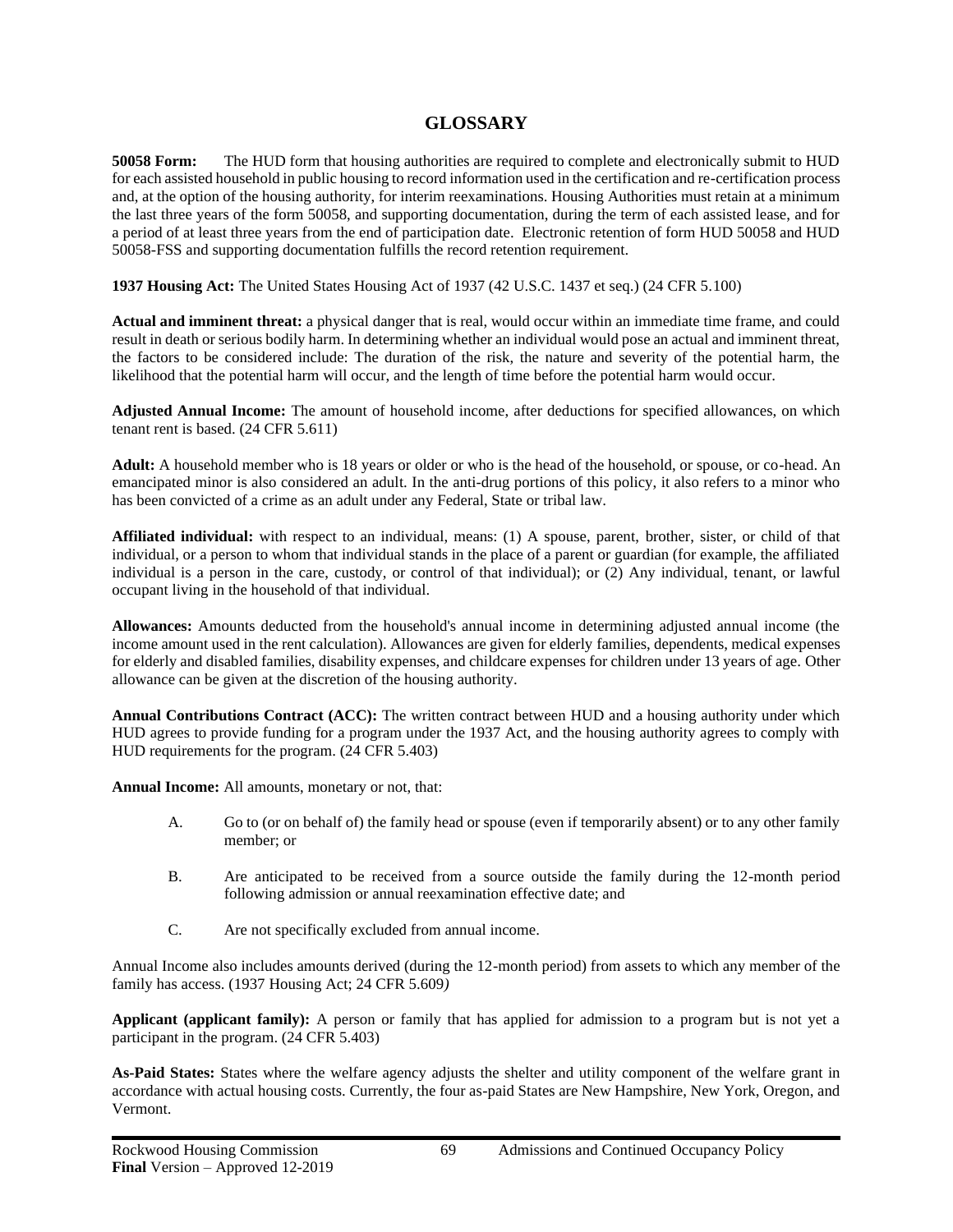**Assets:** The value of equity in savings, checking, IRA and Keogh accounts, real property, stocks, bonds, and other forms of capital investment. The value of necessary items of personal property such as furniture and automobiles are not counted as assets. (Also see "net family assets.")

**Asset Income:** Income received from assets held by family members. If assets total more than \$5,000, income from the assets is "imputed" and the greater of actual asset income and imputed asset income is counted in annual income. (See "imputed asset income" below.)

**Assistance applicant:** A family or individual that seeks admission to the public housing program.

**Bifurcate**: means to divide a lease as a matter of law, subject to the permissibility of such process under the requirements of the applicable HUD covered program and State or local law, such that certain tenants or lawful occupants can be evicted or removed and the remaining tenants or lawful occupants can continue to reside in the unit under the same lease requirements or as may be revised depending upon the eligibility for continued occupancy of the remaining tenants and lawful occupants.

**Business Days:** Days the housing authority is open for business.

**Ceiling Rent:** Maximum rent allowed for some units in public housing developments under the income method of calculating rent. It must equal or exceed the Flat Rent.

**Certification:** The examination of a household's income, expenses, and family composition to determine the family's eligibility for program participation and to calculate the family's share of rent.

**Child:** For purposes of citizenship regulations, a member of the family other than the family head or spouse who is under 18 years of age. (24 CFR 5.504(b))

**Childcare Expenses:** Amounts anticipated to be paid by the family for the care of children under 13 years of age during the period for which annual income is computed, but only where such care is necessary to enable a family member to actively seek employment, be gainfully employed, or to further his or her education and only to the extent such amounts are not reimbursed. The amount deducted shall reflect reasonable charges for childcare. In the case of childcare necessary to permit employment, the amount deducted shall not exceed the amount of employment income that is included in annual income. (24 CFR 5.603(d))

**Citizen:** A citizen or national of the United States. (24 CFR 5.504(b))

**Community service:** The performance of voluntary work or duties that are a public benefit and that serve to improve the quality of life, enhance resident self-sufficiency, or increase resident self-responsibility in the community. Community service is not employment and may not include political activities.

**Consent Form:** Any consent form approved by HUD to be signed by assistance applicants and participants for the purpose of obtaining income information from employers and SWICAs, return information from the Social Security Administration, and return information for unearned income from the Internal Revenue Service. The consent forms may authorize the collection of other information from assistance applicants or participant to determine eligibility or level of benefits. (24 CFR 5.214)

**Covered Families:** Families who receive welfare assistance or other public assistance benefits ("welfare benefits") from a State or other public agency ("welfare agency") under a program for which Federal, State, or local law requires that a member of the family must participate in an economic self-sufficiency program as a condition for such assistance.

**Covered Person:** For purposes of the anti-drug provisions of this policy, a covered person is a tenant, any member of the tenant's household, a guest or another person under the tenant's control.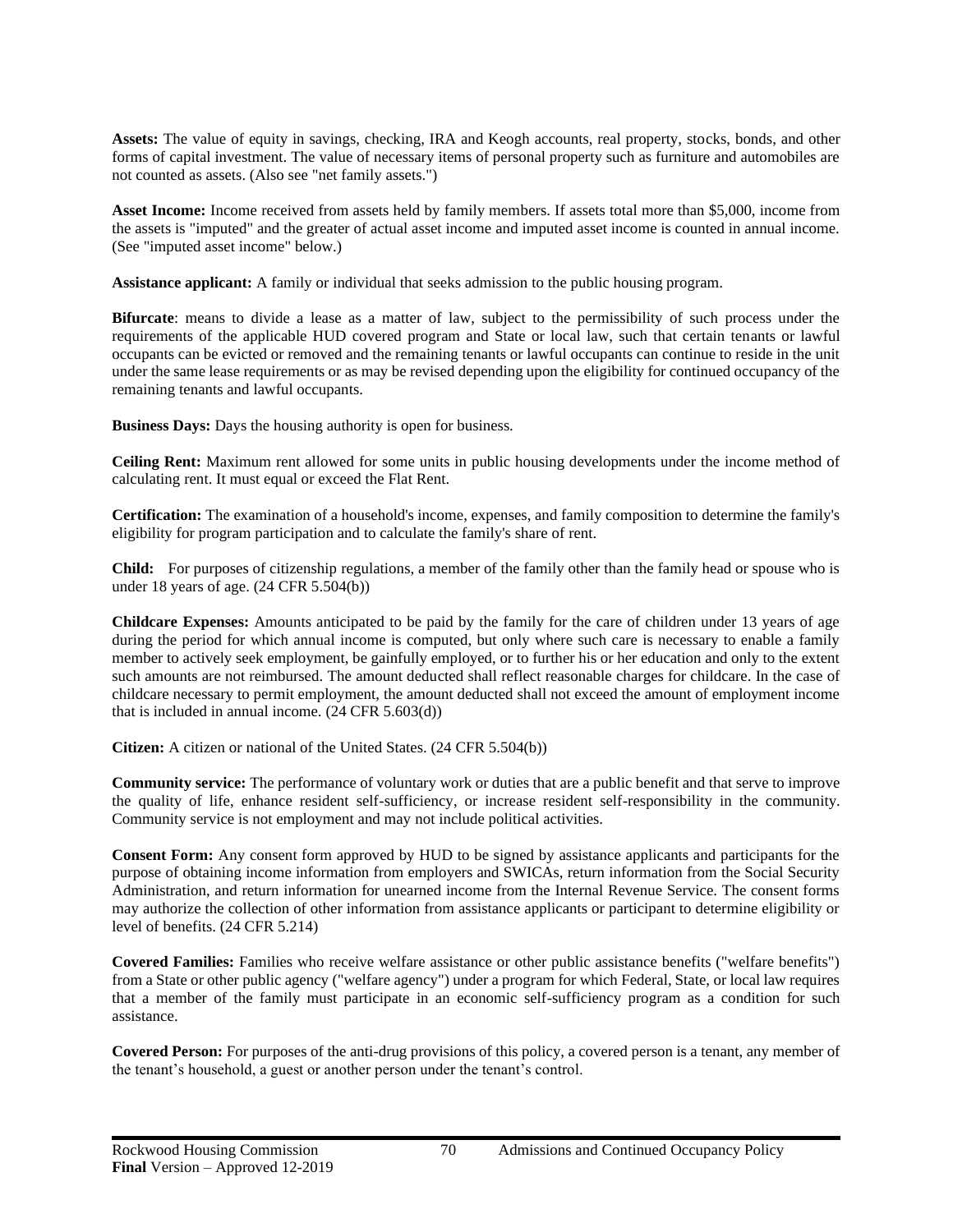**Currently engaging in:** With respect to behavior such as illegal use of a drug, other drug-related criminal activity, or other criminal activity, currently engaging in means that the individual has engaged in the behavior recently enough to justify a reasonable belief that the individual's behavior is current. Arrests alone are not sufficient evidence of criminal activity.

**Dating Violence:** Violence committed by a person: (A) who is or has been in a social relationship of a romantic or intimate nature with the victim; and (B) where the existence of such a relationship shall be determined based on a consideration of the following factors: (i) the length of the relationship; (ii) the type of relationship; and (iii) the frequency of interaction between the persons involved in the relationship.

**Decent, Safe, and Sanitary:** Housing is decent, safe, and sanitary if it satisfies the applicable housing quality standards.

**Department:** The Department of Housing and Urban Development. (24 CFR 5.100)

**Dependent:** A member of the family (except foster children and foster adults), other than the family head or spouse, who is under 18 years of age or is a person with a disability or is a full-time student. (24 CFR 5.603(d))

**Dependent Allowance:** An amount, equal to \$480 multiplied by the number of dependents, that is deducted from the household's annual income in determining adjusted annual income.

**Disability Assistance Expenses:** Reasonable expenses that are anticipated, during the period for which annual income is computed, for attendant care and auxiliary apparatus for a disabled family member and that are necessary to enable a family member (including the disabled member) to be employed, provided that the expenses are neither paid to a member of the family nor reimbursed by an outside source.  $(24 \text{ CFR } 5.603(d))$ 

**Disability Assistance Expense Allowance:** In determining adjusted annual income, the amount of disability assistance expenses deducted from annual income for families with a disabled household member.

**Disabled Family:** A family whose head (including co-head), spouse, or sole member is a person with disabilities; two or more persons with disabilities living together; or one or more persons with disabilities living with one or more livein aides. (24 CFR 5.403(b)) (Also see "person with disabilities.")

**Disabled Person:** See "person with disabilities."

**Displaced Family:** A family in which each member, or whose sole member, is a person displaced by governmental action (such as urban renewal), or a person whose dwelling has been extensively damaged or destroyed as a result of a disaster declared or otherwise formally recognized pursuant to Federal disaster relief laws. (24 CFR 5.403(b))

**Displaced Person:** A person displaced by governmental action or a person whose dwelling has been extensively damaged or destroyed as a result of a disaster declared or otherwise formally recognized pursuant to Federal disaster relief laws*. [1937 Act]*

**Domestic Violence:** Includes felony or misdemeanor crimes of violence committed by a current or former spouse of the victim, by a person with whom the victim share a child in common, by a person who is cohabitated with or has cohabited with the victim as a spouse, by a person similarly situated to a spouse of the victim under the domestic or family violence laws of the jurisdiction receiving grant monies, or by any other person against an adult or youth victim who is protected from that persons acts under the domestic or family violence laws of the jurisdiction. The term ''spouse or intimate partner of the victim'' includes a person who is or has been in a social relationship of a romantic or intimate nature with the victim, as determined by the length of the relationship, the type of the relationship, and the frequency of interaction between the persons involved in the relationship.

**Drug:** means a controlled substance as defined in section 102 of the Controlled Substances Act (21 U.S.C. 802).

**Drug-Related Criminal Activity**: The illegal manufacture, sale, distribution, or use of a drug, or the possession of a drug with intent to manufacture, sell, distribute or use the drug.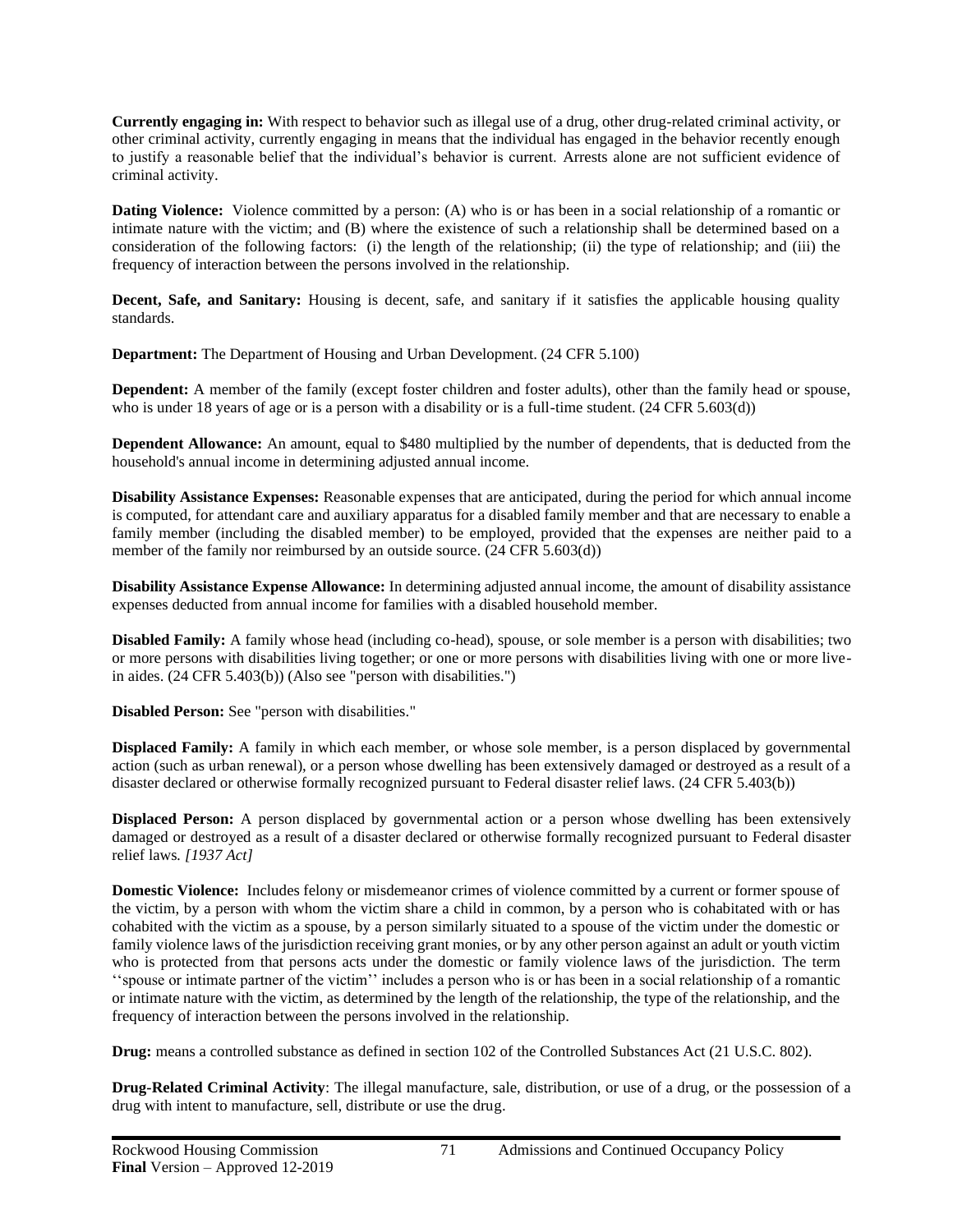**Economic self-sufficiency program:** Any program designed to encourage, assist, train or facilitate the economic independence of HUD-assisted families or to provide work for such families. These programs include programs for job training, employment counseling, work placement, basic skills training, education, English proficiency, workfare, financial or household management, apprenticeship, and any program necessary to ready a participant for work (including a substance abuse or mental health treatment program), or other work activities.

**Elderly Family:** A family whose head (including co-head), spouse, or sole member is a person who is at least 62 years of age; two or more persons who are at least 62 years of age living together; or one or more persons who are at least 62 years of age living with one or more live-in aides. (24 CFR 5.403)

**Elderly/Disabled Family Allowance:** For elderly families, an allowance of \$400 is deducted from the household's annual income in determining adjusted annual income.

**Elderly Person:** A person who is at least 62 years of age. (1937 Housing Act)

**(INSERT IF YOU HAVE AN EMPLOYMENT ADMISSION PREFERENCE) Employment:** Employment for admission preference purposes is defined as:

Employment must be current and have lasted a minimum of **XXX** calendar days prior to the time the preference is claimed. The employment must provide a minimum of **XXX** hours of work per week for the family member claiming the preference

#### **OR**

Employment must have been held continuously for a minimum of **XXX** (**XXX**) months within the twelve (12) month period prior to the time the preference is claimed and if not current the employment was terminated solely due to an involuntary layoff of the employee by the employer.

The amount of earned income shall not be a factor in granting this preference.

The employment part of this preference is also extended equally to (1) a family if the head, spouse, or sole member is 62 years of age or older or who is receiving social security or Supplemental Security Income disability benefits or any other payments based on the individual's inability to work and, (2) any family whose head, spouse, co-head or unrelated partner of head of household is currently a full time student or enrolled in an employment training program.

**Extremely low-income families:** A very low-income family whose income does not exceed the higher of 30% of the median income for the area (as determined by HUD with adjustments for smaller and larger families) or the Federal poverty level, except that HUD may establish income ceilings higher or lower than 30% of the median income for the area if HUD finds that such variations are necessary because of unusually high or low family incomes.

**Fair Housing Act:** Title VIII of the Civil Rights Act of 1968, as amended by the Fair Housing Amendments Act of 1988 (42 U.S.C. 3601 et seq.)*.* (24 CFR 5.100)

**Family** includes, but is not limited to, the following, regardless of actual or perceived sexual orientation, gender identity, or marital status**:**

- 1. A single person, who may be an elderly person, displaced person, disabled person, near-elderly person, or any other single person; or
- 2. A group of persons residing together, and such group includes, but is not limited to:
	- A. A family with or without children (a child who is temporarily away from the home because of placement in foster care is considered a member of the family);
	- B. An elderly family (including co-head);
	- C. A near-elderly family (including co-head);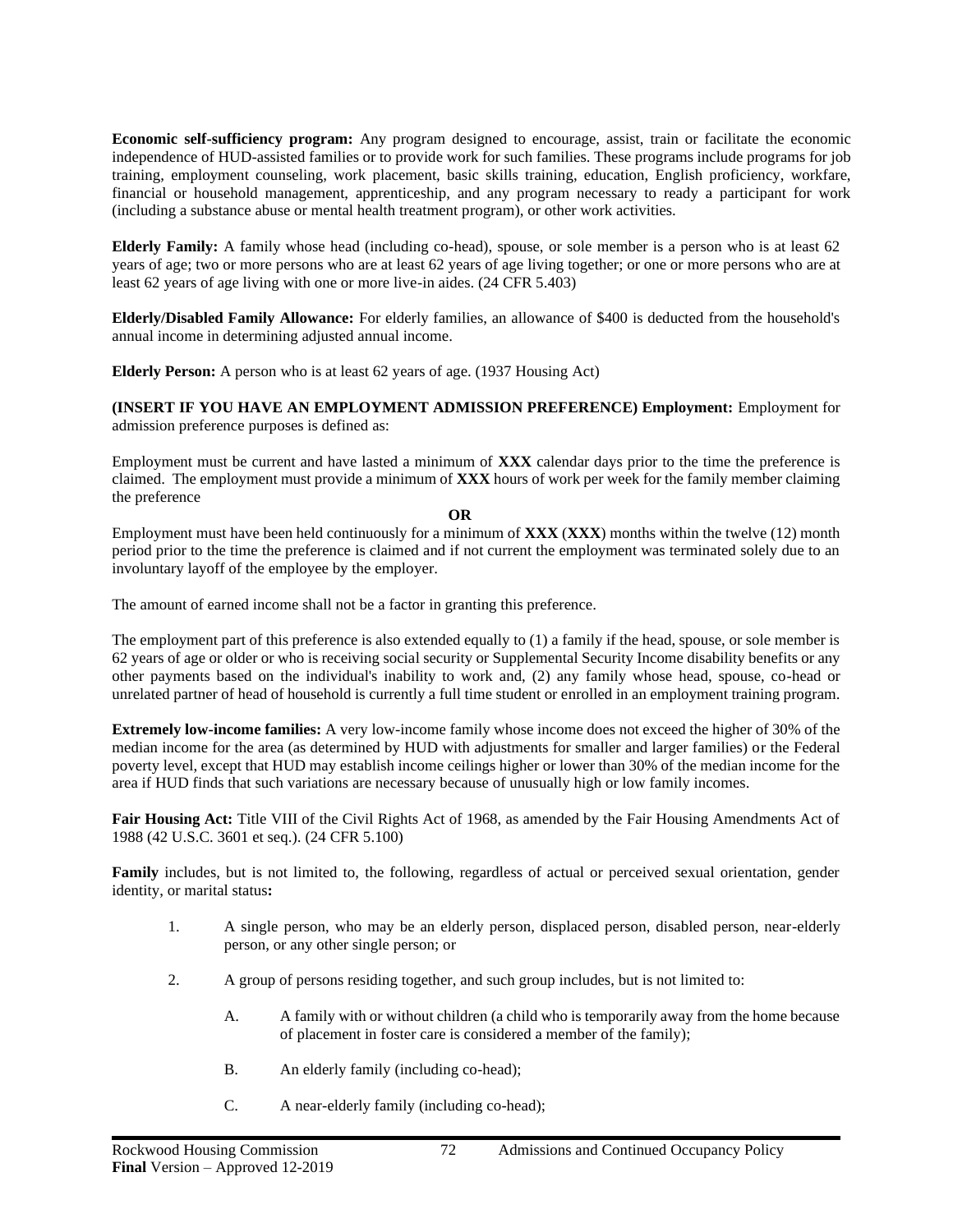- D. A disabled family (including co-head);
- E. A displaced family;
- F. The remaining member of a tenant family; and
- G. A single person who is not an elderly or displaced person, a person with disabilities, or the remaining member of a tenant family. (24 CFR 5.403)

**Family Members:** All members of the household other than live-in aides, foster children, and foster adults. All family members permanently reside in the unit, though they may be temporarily absent. All family members are listed on the lease.

**Family Self-Sufficiency Program (FSS Program):** The program established by a housing authority to promote selfsufficiency among participating families, including the coordination of supportive services. (24 CFR 984.103(b))

**Flat Rent:** A rent amount the family may choose to pay in lieu of having their rent determined under the income method. The flat rent is established by the housing authority based on a HUD mandate that it be set at no less than 80% of the FMR, adjusted for tenant-paid utilities. PHAs have the flexibility to conduct reexaminations of family income once every three years instead of annually for families that choose to pay the flat rent. The flat rent amount a family pays is not locked in for the three-year period. Instead, the PHA must revise the flat rent amount from year to year based on the findings of the PHA's rent reasonableness analysis and changes to the FMR.

**Full-Time Student:** A person who is attending school or vocational training on a full-time basis as defined by the institution.

**Gender Identity:** Actual or perceived gender-related characteristics.

**Guest:** Means a person temporarily staying in the unit with the consent of a tenant or other member of the household who has express or implied authority to so consent on behalf of the tenant.

**Head of Household:** The adult member of the family who is the head of the household for purposes of determining income eligibility and rent. (24 CFR 5.504(b))

**Homeless (as defined for 50058 reporting purposes):** An individual or family who lacks a fixed, regular, and adequate nighttime residence, meaning:

- a. An individual or family with a primary nighttime residence that is a public or private place not designed for or ordinarily used as a regular sleeping accommodation for human beings, including a car, park, abandoned building, bus or train station, airport, or camping ground; or
- b. An individual or family living in a supervised publicly or privately operated shelter designated to provide temporary living arrangements (including congregate shelters, transitional housing, and hotels and motels paid for by charitable organizations or by federal, state, or local government programs for low-income individuals); or
- c. An individual who is exiting an institution where he or she resided for 90 days or less and who resided in an emergency shelter or place not meant for human habitation immediately before entering that institution;

or

Any individual or family who:

a. Is fleeing, or is attempting to flee, domestic violence, dating violence, sexual assault, stalking, or other dangerous or life-threatening conditions that relate to violence against the individual or a family member, including a child, that has either taken place within the individual's or family's primary nighttime residence or has made the individual or family afraid to return to their primary nighttime residence; and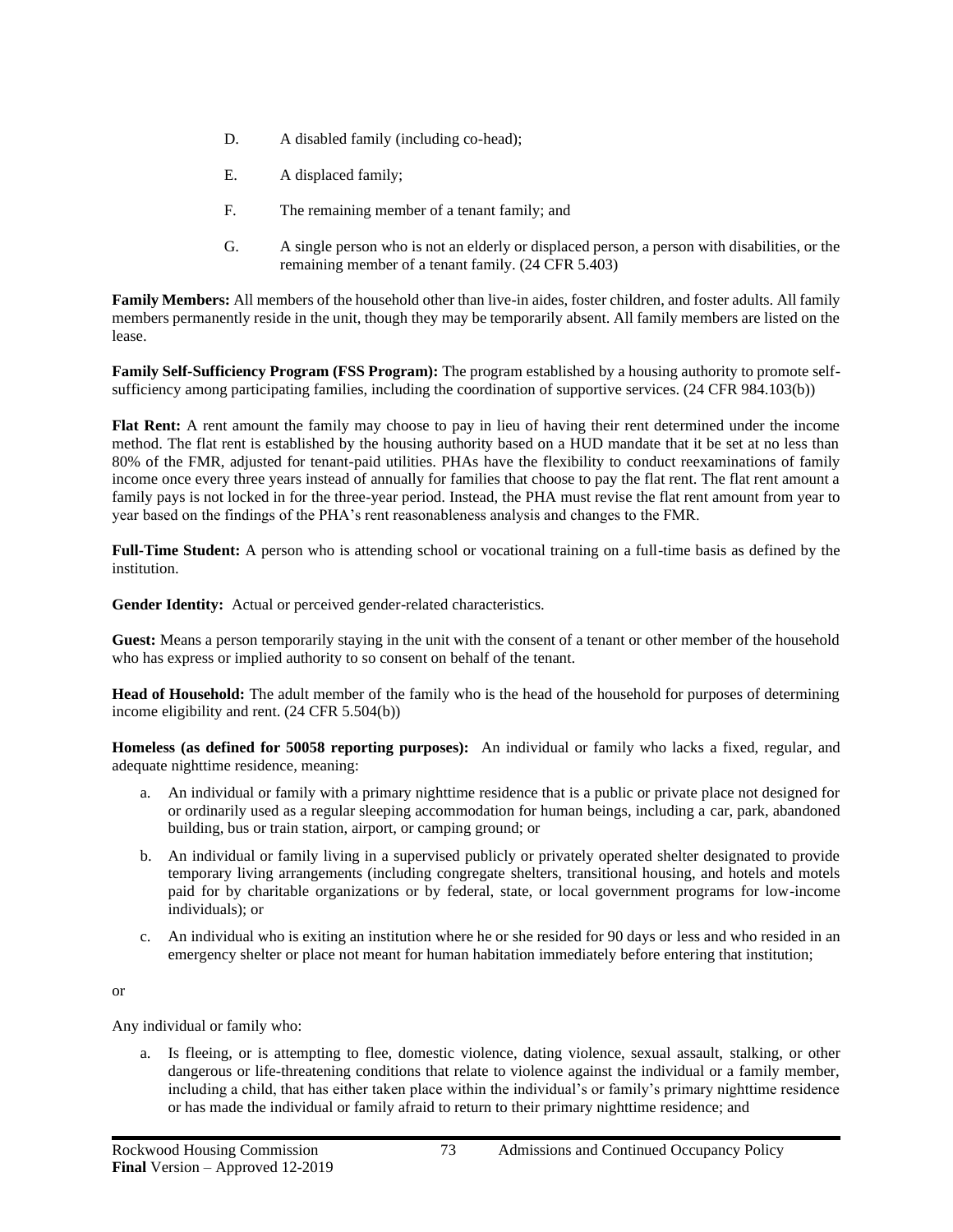- b. Has no other residence; and
- c. Lacks the resources or support networks, e.g. family, friends, and faith-based or other social networks, to obtain other permanent housing.

**Household Members**: All members of the household including members of the family, live-in aides, foster children, and foster adults. All household members are listed on the lease, and no one other than household members are listed on the lease.

**Housing Assistance Plan:** A housing plan that is submitted by a unit of general local government and approved by HUD as being acceptable under the standards of 24 CFR 570.

**Immediate Family Member:** a spouse, parent, brother or sister, or child of the person, or an individual to whom that person stands in loco parentis (in place of a parent); or any other person living in the household of that person and related to that person by blood or marriage.

**Imputed Income**: For households with net family assets of more than \$5,000, the amount calculated by multiplying net family assets by a HUD-specified percentage. If imputed income is more than actual income from assets, the imputed amount is used as income from assets in determining annual income.

**Imputed welfare income:** The amount of annual income not actually received by a family, as a result of a welfare benefit reduction for welfare fraud or the failure to comply with economic self-sufficiency requirements that is nonetheless included in the family's annual income for purposes of determining rent.

**In-Kind Payments:** Contributions other than cash made to the family or to a family member in exchange for services provided or for the general support of the family (e.g., groceries provided on a weekly basis, babysitting provided on a regular basis).

**Income Method:** A means of calculating a family's rent based on the greater of 10% of their monthly income, 30% of their adjusted monthly income, the welfare rent, or the minimum rent. Under the income method, rents may be capped by a ceiling rent as long as the ceiling rent equals or exceed the flat rent. Under this method, the family's income is evaluated at least annually.

**Interim (examination):** A reexamination of a family income, expenses, and household composition conducted between the regular annual recertifications when a change in a household's circumstances warrants such a reexamination.

**Law enforcement agency:** The National Crime Information Center (NCIC), police departments and other law enforcement agencies that hold criminal conviction records.

Live-In Aide: A person who resides with one or more elderly persons, near-elderly persons, or persons with disabilities and who:

- A. Is determined to be essential to the care and well- being of the persons;
- B. Is not obligated for the support of the persons; and
- C. Would not be living in the unit except to provide the necessary supportive services. (24 CFR 5.403(b))

A live-in aide is not a party to the lease.

**Low-Income Families:** Those families whose incomes do not exceed 80% of the median income for the area, as determined by HUD with adjustments for smaller and larger families, except that HUD may establish income ceilings higher or lower than 80% of the median for the area on the basis of HUD's findings that such variations are necessary because of unusually high or low family incomes.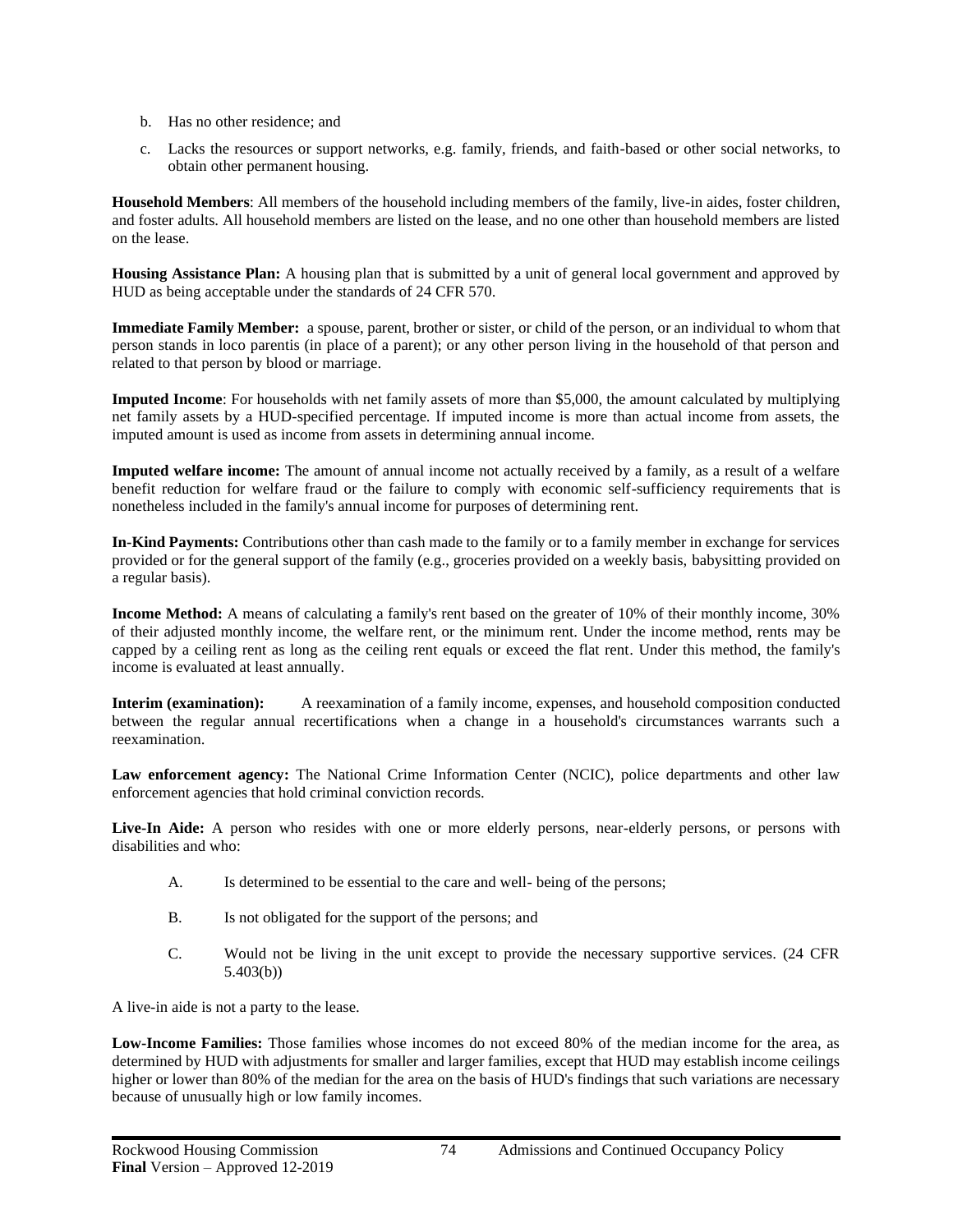**Medical Expenses:** Medical expenses (of all family members of an elderly or disabled family), including medical insurance premiums, that are anticipated during the period for which annual income is computed and that are not covered by insurance. (24 CFR 5.603(d)). These expenses include, but are not limited to, prescription and nonprescription drugs, costs for doctors, dentists, therapists, medical facilities, care for a service animals, transportation for medical purposes.

**Mixed Family:** A family whose members include those with citizenship or eligible immigration status and those without citizenship or eligible immigration status. (24 CFR 5.504(b))

**Mixed population development:** A public housing development, or portion of a development, that was reserved for elderly and disabled families at its inception (and has retained that character). If the development was not so reserved at its inception, the PHA has obtained HUD approval to give preference in tenant selection for all units in the development (or portion of development) to elderly families and disabled families. These developments were formerly known as elderly projects.

**Monthly Adjusted Income:** One twelfth of adjusted income. (24 CFR 5.603(d))

**Monthly Income:** One twelfth of annual income. (24 CFR 5.603(d))

**National:** A person who owes permanent allegiance to the United States, for example, as a result of birth in a United States territory or possession. (24 CFR 5.504(b))

**Near-Elderly Family:** A family whose head (including co-head), spouse, or sole member is a person who is at least 50 years of age but below the age of 62; two or more persons, who are at least 50 years of age but below the age of 62, living together; or one or more persons who are at least 50 years of age but below the age of 62 living with one or more live-in aides. (24 CFR 5.403(b))

#### **Net Family Assets:**

- A. Net cash value after deducting reasonable costs that would be incurred in disposing of real property, savings, stocks, bonds, and other forms of capital investment, excluding interests in Indian trust land and excluding equity accounts in HUD homeownership programs. The value of necessary items of personal property such as furniture and automobiles shall be excluded.
- B. In cases where a trust fund has been established and the trust is not revocable by, or under the control of, any member of the family or household, the value of the trust fund will not be considered an asset so long as the fund continues to be held in trust. Any income distributed from the trust fund shall be counted when determining annual income.
- C. In determining net family assets, housing authorities or owners, as applicable, shall include the value of any business or family assets disposed of by an applicant or tenant for less than fair market value (including a disposition in trust, but not in a foreclosure or bankruptcy sale) during the two years preceding the date of application for the program or reexamination, as applicable, in excess of the consideration received therefor. In the case of a disposition as part of a separation or divorce settlement, the disposition will not be considered to be for less than fair market value if the applicant or tenant receives important consideration not measurable in dollar terms. (24 CFR 5.603(d))

**Non-Citizen:** A person who is neither a citizen nor national of the United States. (24 CFR 5.504(b))

**Occupancy Standards:** The standards that a housing authority establishes for determining the appropriate number of bedrooms needed to house families of different sizes or composition*.*

**Other person under the tenant's control:** For the purposes of the definition of covered person it means the person, although not staying as a guest (as defined in this section) in the unit, is, or was at the time of the activity in question, on the premises (as premises is defined in this section) because of an invitation from the tenant or other member of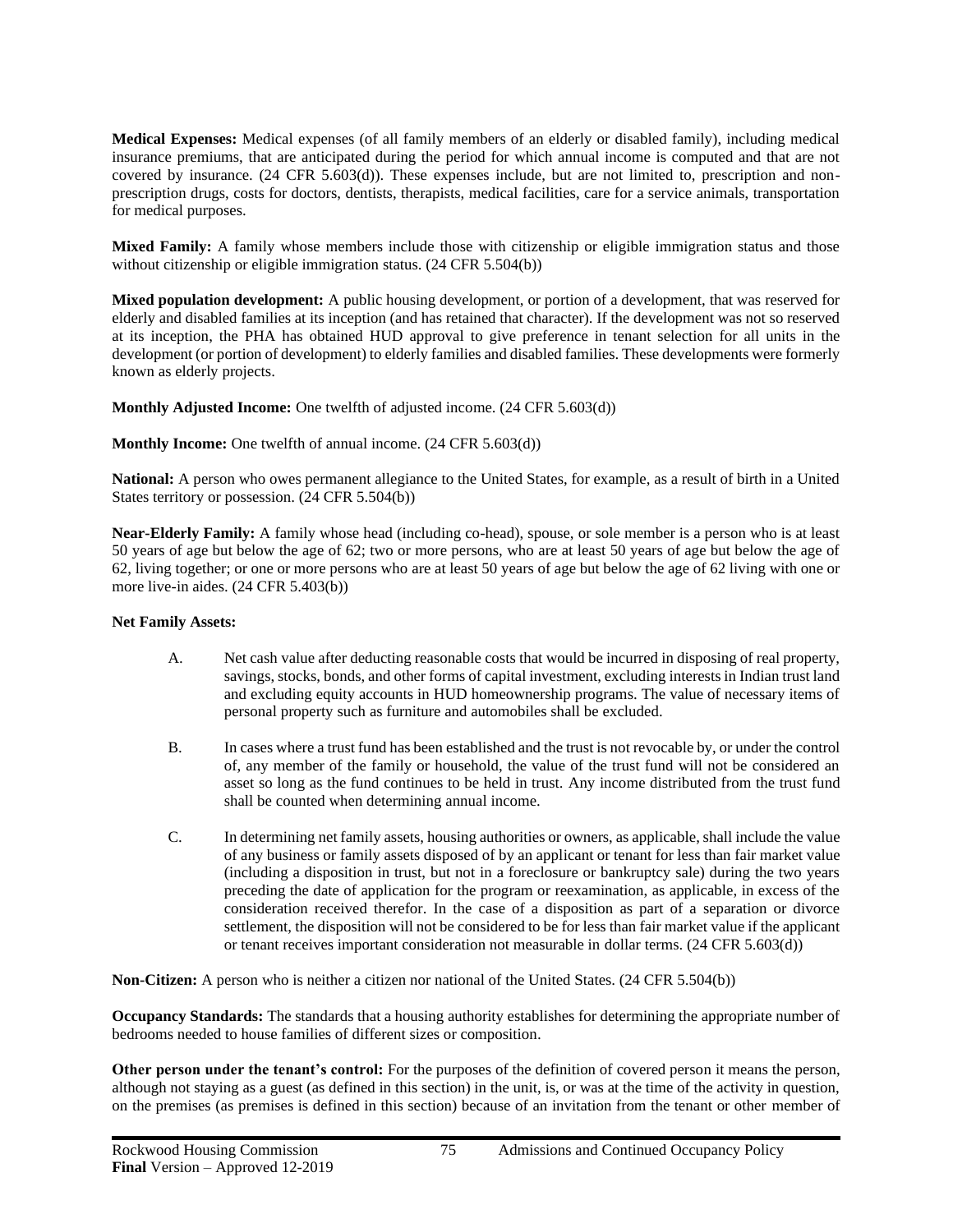the household who has express or implied authority to so consent on behalf of the tenant. Absent evidence to the contrary, a person temporarily and infrequently on the premises solely for legitimate commercial purposes is not under the tenant's control*.*

**Participant:** A family or individual that is assisted by the public housing program.

**Permanently absent:** A person or persons not actually residing in the unit who once lived there and does not intend to return. One becomes permanently absent when one vacates the unit.

**Person with Disabilities:** A person who:

- A. Has a disability as defined in 42 U.S.C. 423
- B. Is determined, pursuant to HUD regulations, to have a physical, mental, or emotional impairment that:
	- 1. Is expected to be of long-continued and indefinite duration;
	- 2. Substantially impedes his or her ability to live independently; and
	- 3. Is of such a nature that the ability to live independently could be improved by more suitable housing conditions.
- C. Has a developmental disability as defined in 42 U.S.C. 6001.

This definition does not exclude persons who have the disease of acquired immunodeficiency syndrome or any conditions arising from the etiologic agent for acquired immunodeficiency syndrome.

For purposes of qualifying for low-income housing, it does not include a person whose disability is based solely on any drug or alcohol dependence.

**Personally Identifiable Information (PII):** Information which can be used to distinguish or trace an individual's identity, such as their name, social security number, biometric records, etc. alone, or when combined with other personal or identifying information which is linked or linkable to a specific individual, such as date and place of birth, mother's maiden name, etc.

**Premises:** for purposes of the anti-drug provisions of this policy it means the building or complex or development in which the public or assisted housing dwelling unit is located, including common areas and grounds.

**Previously unemployed**: This includes a person who has earned, in the 12 months previous to employment, no more than would be received for 10 hours of work per week for 50 weeks at the established minimum wage.

**Processing Entity:** The person or entity that is responsible for making eligibility and related determinations and an income reexamination. In the Section 8 and public housing programs, the processing entity is the responsibility entity.

**Proration of Assistance:** The reduction in a family's housing assistance payment to reflect the proportion of family members in a mixed family who are eligible for assistance. (24 CFR5.520)

**Public Housing:** Housing assisted under the 1937 Act, other than under Section 8. Public housing includes dwelling units in a mixed-finance project that are assisted by a PHA with capital or operating funds.

**Public Housing Agency (PHA):** Any State, county, municipality, or other governmental entity or public body (or agency or instrumentality thereof) which is authorized to engage in or assist in the development or operation of lowincome housing under the 1937 Housing Act. (24 CFR 5.100)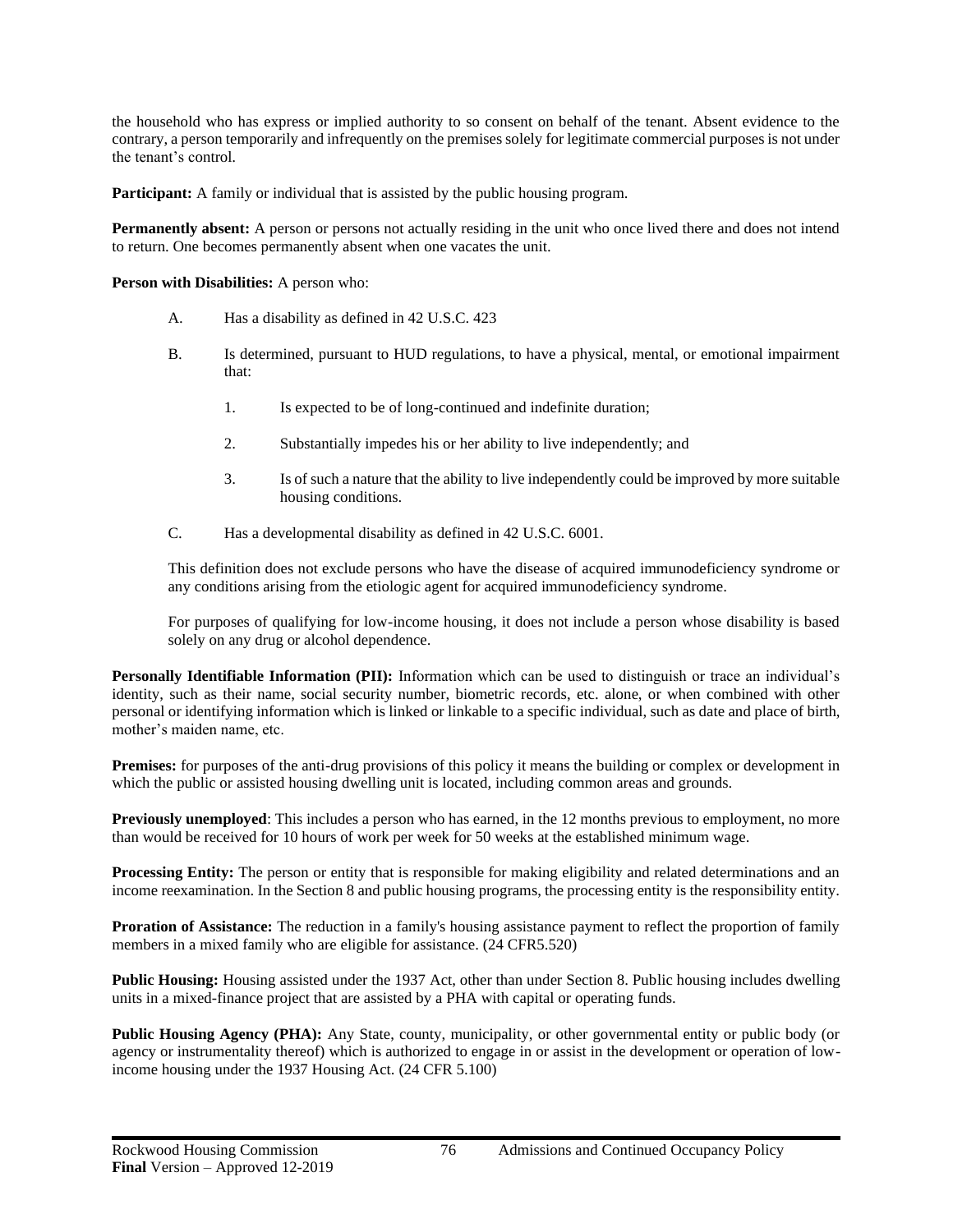**Recertification:** The annual reexamination of a family's income, expenses, and composition to determine the family's rent.

**Remaining Member of a Tenant Family:** A member of the family listed on the lease who continues to live in the public housing dwelling after all other family members have left.

### **Responsible Entity:**

- A. For the public housing program, the Section 8 tenant-based assistance program 24 CFR 982), and the Section 8 project-based certificate or voucher program (24 CFR 983), and the Section 8 moderate rehabilitation program (24 CFR 882), responsible entity means the PHA administering the program under an ACC with HUD;
- B. For all other Section 8 programs, responsible entity means the Section 8 project owner.

**Self-Declaration:** A type of verification statement by the tenant as to the amount and source of income, expenses, or family composition. Self-declaration is acceptable verification only when third-party verification or documentation cannot be obtained.

**Sensitive Personally Identifiable Information:** PII that when lost, compromised or disclosed without authorization could substantially harm an individual. Examples of sensitive PII include social security or driver's license numbers, medical records, and financial account numbers such as credit or debit card numbers.

**Sexual assault**: any nonconsensual sexual act proscribed by Federal, tribal, or State law, including when the victim lacks capacity to consent.

**Sexual Orientation:** Homosexuality, heterosexuality, or bisexuality.

**Shelter Allowance:** That portion of a welfare benefit (e.g., TANF) that the welfare agency designates to be used for rent and utilities.

**Single Person:** Someone living alone or intending to live alone who does not qualify as an elderly family, a person with disabilities, a displaced person, or the remaining member of a tenant family. (Public Housing: Handbook 7465.1) REV-2, 3-5)

#### **Specified Welfare Benefit Reduction:**

- A. A reduction of welfare benefits by the welfare agency, in whole or in part, for a family member, as determined by the welfare agency, because of fraud by a family member in connection with the welfare program; or because of welfare agency sanction against a family member for noncompliance with a welfare agency requirement to participate in an economic self-sufficiency program.
- B. "Specified welfare benefit reduction" does not include a reduction or termination of welfare benefits by the welfare agency:
	- 1. at the expiration of a lifetime or other time limit on the payment of welfare benefits;
	- 2. because a family member is not able to obtain employment, even though the family member has complied with welfare agency economic self-sufficiency or work activities requirements; or
	- 3. because a family member has not complied with other welfare agency requirements.

**Stalking:** engaging in a course of conduct directed at a specific person that would cause a reasonable person to: (1) Fear for the person's individual safety or the safety of others; or (2) Suffer substantial emotional distress.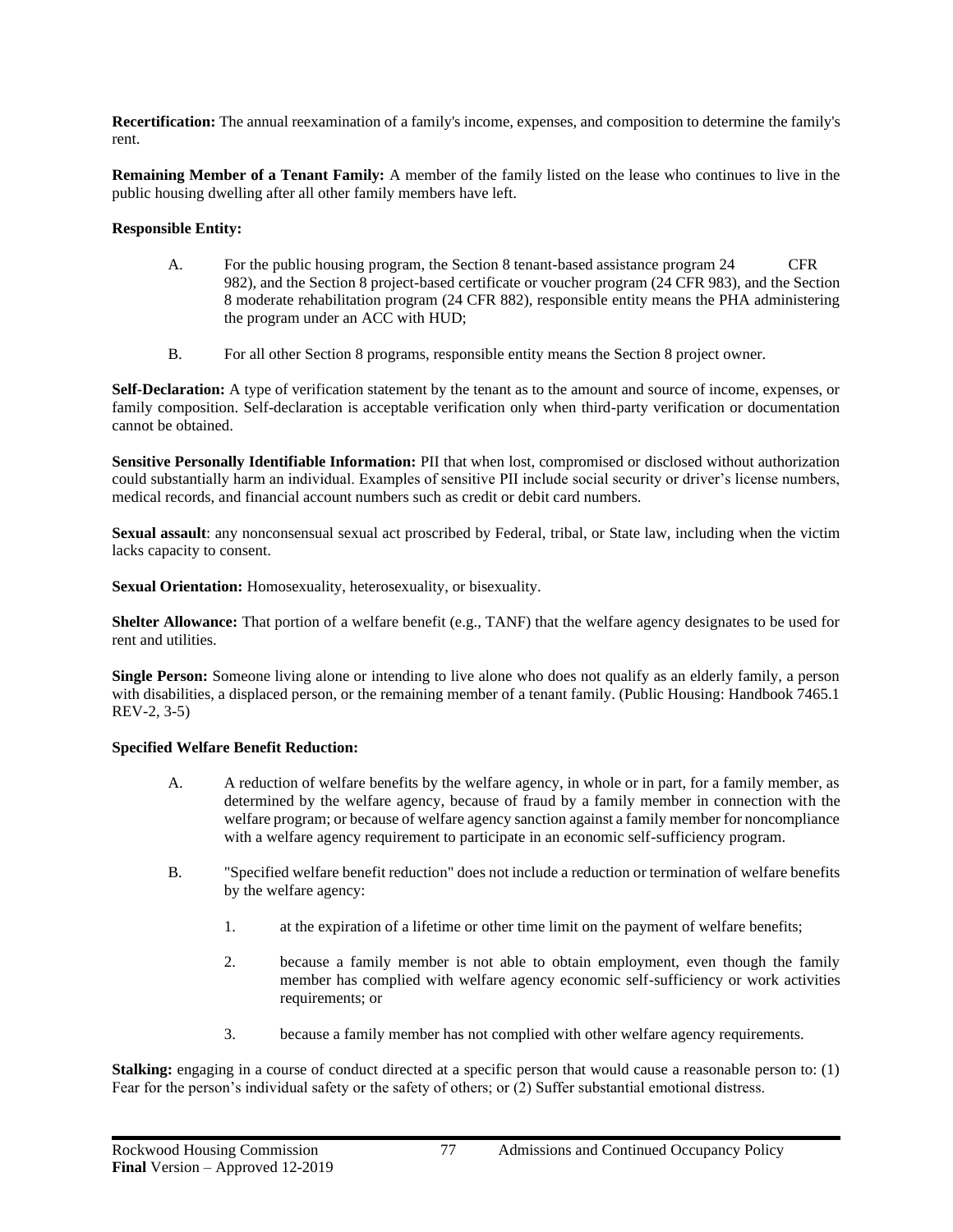**State Wage Information Collection Agency (SWICA):** The State agency receiving quarterly wage reports from employers in the State or an alternative system that has been determined by the Secretary of Labor to be as effective and timely in providing employment-related income and eligibility information. (24 CFR 5.214)

**Temporarily absent:** A person of persons not actually residing in a unit for a period of time while still maintaining control of the unit. If the absence exceeds (**30**) calendar days, the Housing Authority must agree to the absence.

**Temporary Assistance to Needy Families (TANF):** The program that replaced the Assistance to Families with Dependent Children (AFDC) that provides financial assistance to needy families who meet program eligibility criteria. Benefits are limited to a specified time period.

**Tenant:** The person or family renting or occupying an assisted dwelling unit. (24 CFR 5.504(b))

**Tenant Rent:** The amount payable monthly by the family as rent to the housing authority. Where all utilities (except telephone) and other essential housing services are supplied by the housing authority or owner, tenant rent equals total tenant payment. Where some or all utilities (except telephone) and other essential housing services are supplied by the housing authority and the cost thereof is not included in the amount paid as rent, tenant rent equals total tenant payment less the utility allowance. (24 CFR 5.603(d))

**Third-Party (verification):** Written or oral confirmation of a family's income, expenses, or household composition provided by a source outside the household.

### **Total Tenant Payment (TTP):**

- A. Total tenant payment for families whose initial lease is effective on or after August 1, 1982:
	- 1. Total tenant payment is the amount calculated under Section  $3(a)(1)$  of the 1937 Act which is the higher of:
		- a. 30% of the family's monthly adjusted income;
		- b. 10% of the family's monthly income; or
		- c. If the family is receiving payments for welfare assistance from a public agency and a part of such payments, adjusted in accordance with the family's actual housing costs, is specifically designated by such agency to meet the family's housing costs, the portion of such payments which is so designated.

If the family's welfare assistance is ratably reduced from the standard of need by applying a percentage, the amount calculated under section  $3(a)(1)$  shall be the amount resulting from one application of the percentage.

- 2. Total tenant payment for families residing in public housing does not include charges for excess utility consumption or other miscellaneous charges.
- B. Total tenant payment for families residing in public housing whose initial lease was effective before August 1, 1982: Paragraphs (b) and (c) of 24 CFR 913.107, as it existed immediately before November 18, 1996), will continue to govern the total tenant payment of families, under a public housing program, whose initial lease was effective before August 1, 1982.

**Tuition:** The amount of tuition and required fees covering a full academic year most frequently charged to students. These values represent what a typical student would be charged and may not be the same for all students at an institution. If tuition is charged on a per-credit-hour basis, the average full-time credit hour load for an entire academic year is used to estimate average tuition. Required fees include all fixed sum charges that are required of a large proportion of all students. The student who does not pay the charges is an exception. Verification of tuition and fees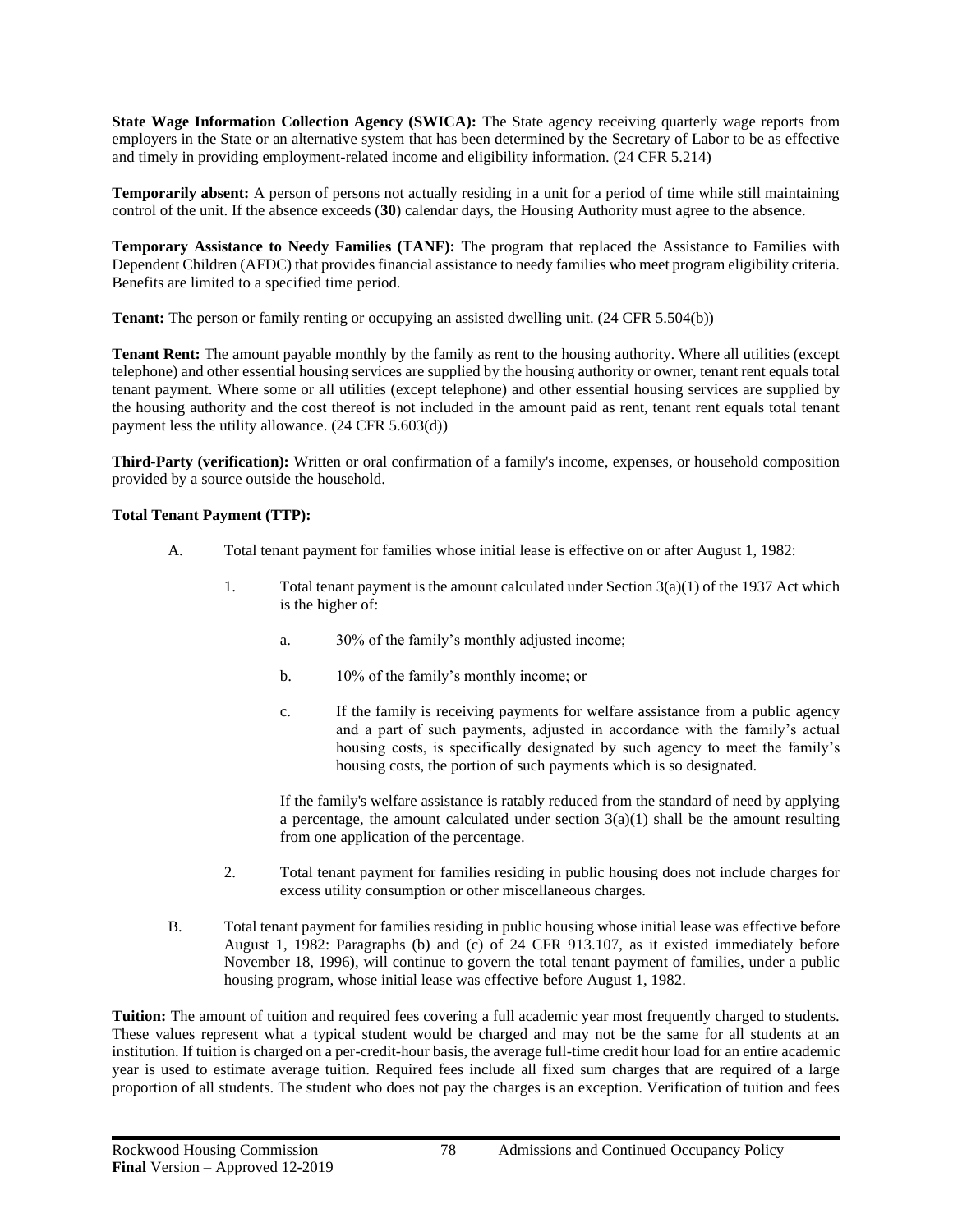can be obtained from the student's bill or annual statement, by contacting the bursar's office, or from the school's website.

Examples of required fees include, but are not limited to, writing and science lab fees and fees specific to the student's major or program (i.e., nursing program).

Expenses related to attending an institution of higher education must **not** be included as tuition. Examples of these expenses include, but are not limited to, room and board, books, supplies, meal plans, transportation and parking, student health insurance plans, and other non-fixed sum charges.

For Section 8 programs only, PHAs must include amounts of financial assistance an individual receives in excess of tuition and other required fees and charges when determining annual income.

For the Public Housing program, the full amount of financial assistance a student receives while participating in the program continues to be excluded from the program participant's annual income.

**Utility Allowance:** If the cost of utilities (except telephone) and other housing services for an assisted unit is not included in the tenant rent but is the responsibility of the family occupying the unit, an amount equal to the estimate made by a housing authority of the monthly cost of a reasonable consumption of such utilities and other services for the unit by an energy-conservative household of modest circumstances consistent with the requirements of a safe, sanitary, and healthful living environment. (24 CFR 5.603)

**Utility Reimbursement:** The amount, if any, by which the utility allowance for the unit, if applicable, exceeds the total tenant payment for the family occupying the unit. (24 CFR 5.603)

**VAWA:** The Violence Against Women Act of 1994, as amended (42 U.S.C. 13925 and 42 U.S.C. 14043e et seq.).

**Very Low-Income Families:** Families whose incomes do not exceed 50% of the median family income for the area, as determined by HUD with adjustments for smaller and larger families, except that HUD may establish income ceilings higher or lower than 50% of the median for the area if HUD finds that such variations are necessary because of unusually high or low family incomes.

**Violent criminal activity:** means any criminal activity that has as one of its elements the use, attempted use, or threatened use of physical force substantial enough to cause, or be reasonably likely to cause, serious bodily injury or property damage. Arrests alone are not sufficient evidence of criminal activity.

**Welfare Assistance:** Welfare or other payments to families or individuals, based on need, that are made under programs funded, separately or jointly, by Federal, State or local governments (including assistance provided under the Temporary Assistance for Needy Families (TANF) program, as that term is defined under the implementing regulations issued by the Department of Health and Human Services at 45 CFR 260.31).

45 CFR 260.31 defines the term "assistance" to include cash, payments, vouchers, and other forms of benefits designed to meet a family's ongoing basic needs (i.e., for food, clothing, shelter, utilities, household goods, personal care items, and general incidental expenses).

It includes such benefits even when they are:

- A. Provided in the form of payments by a TANF agency, or other agency on its behalf, to individual recipients; and
- B. Conditioned on participation in work experience or community service (or any other work activity under 45 CFR 261.30).

Except where excluded later in this definition, it also includes supportive services such as transportation and childcare provided to families who are not employed.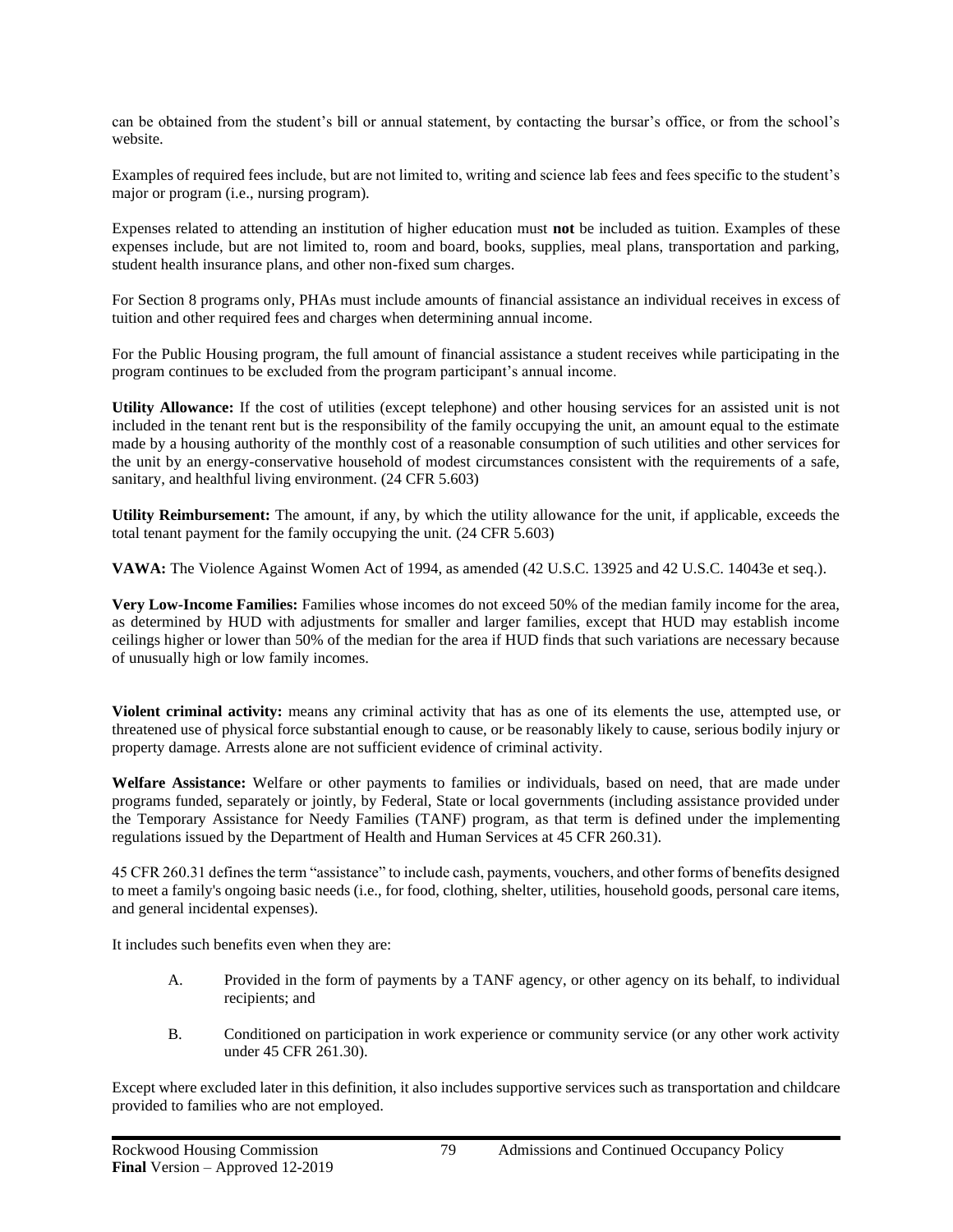The term "assistance" excludes:

- A. Nonrecurrent, short-term benefits that:
	- 1. Are designed to deal with a specific crisis situation or episode of need;
	- 2. Are not intended to meet recurrent or ongoing needs; and
	- 3. Will not extend beyond four months.
- B. Work subsidies (i.e., payments to employers or third parties to help cover the costs of employee wages, benefits, supervision, and training);
- C. Supportive services such as childcare and transportation provided to families who are employed;
- D. Refundable earned income tax credits;
- E. Contributions to, and distributions from, Individual Development Accounts;
- F. Services such as counseling, case management, peer support, childcare information and referral, transitional services, job retention, job advancement, and other employment-related services that do not provide basic income support; and
- G. Transportation benefits provided under a Job Access or Reverse Commute project, pursuant to section 404(k) of the Act, to an individual who is not otherwise receiving assistance.

**Welfare Rent:** In "as-paid" welfare programs, the amount of the welfare benefit designated for shelter and utilities.

**Written notification:** All written notifications required in this policy shall be hand delivered with a signed receipt or mailed via first class mail unless specified otherwise.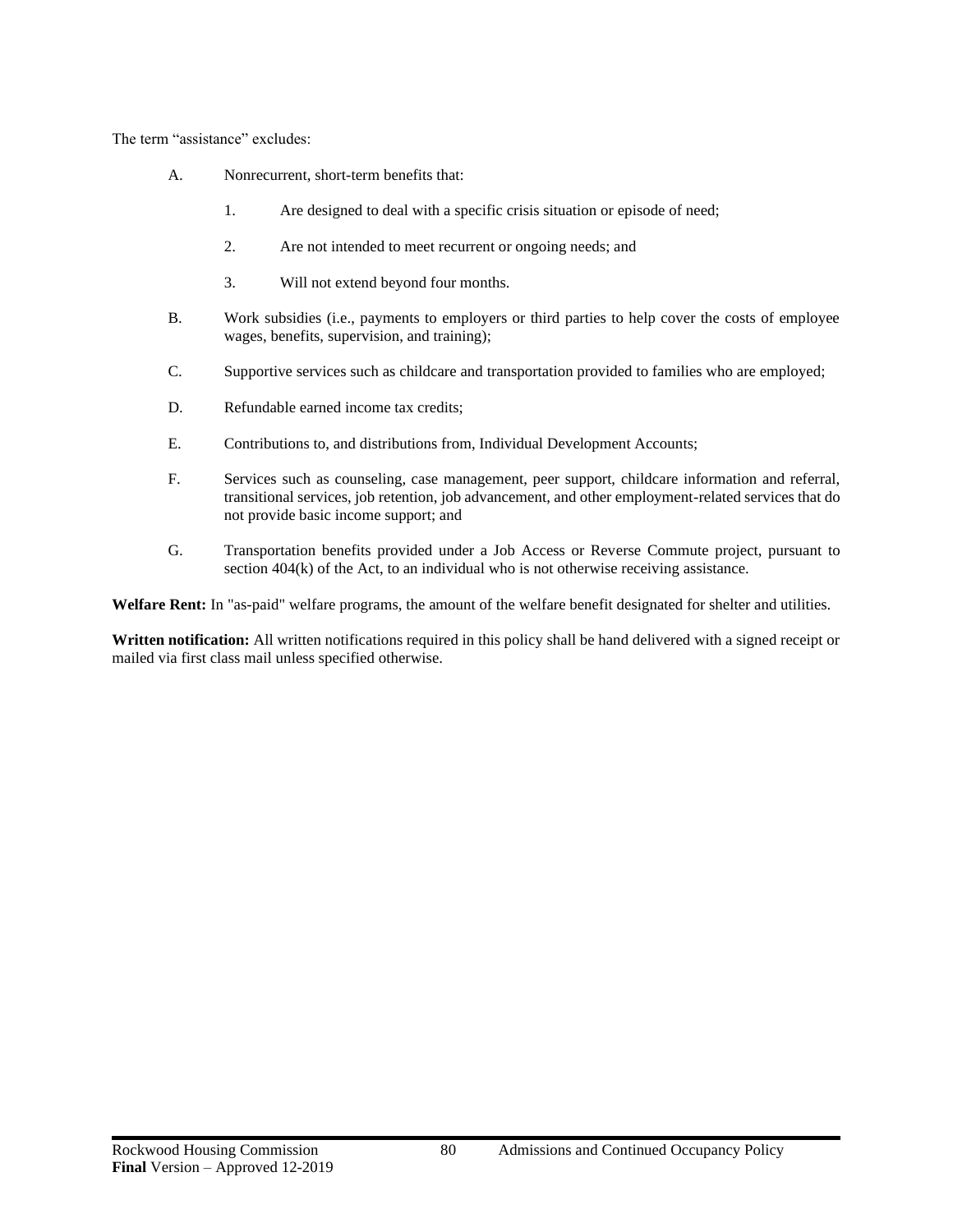### **ACRONYMS**

| ACC<br><b>Annual Contributions Contract</b> |  |
|---------------------------------------------|--|
|---------------------------------------------|--|

CFR Code of Federal Regulations

FSS Family Self Sufficiency (program)

- HCDA Housing and Community Development Act
- HQS Housing Quality Standards
- HUD Department of Housing and Urban Development
- INS (U.S.) Immigration and Naturalization Service
- NAHA (Cranston-Gonzalez) National Affordable Housing Act

NOFA Notice of Funding Availability

- OMB (U.S.) Office of Management and Budget
- PHA Public Housing Agency
- QHWRA Quality Housing and Work Responsibility Act of 1998
- SSA Social Security Administration

TTPTotal Tenant Payment

# **ROCKWOOD HOUSING COMMISSION Admissions and Continued Occupancy Policy**

| The Admissions and Continued Occupancy Policy (10/2000) |                                                  |  |
|---------------------------------------------------------|--------------------------------------------------|--|
| Updated September $15th$ , 2019                         | Income Exclusions in accordance with the Federal |  |
|                                                         | Register of April 20, 2001                       |  |
| Updated June $13th$ , 2019                              | Pet Policy                                       |  |
| Updated September 15 <sup>th</sup> , 2019               | Anti-drug provisions                             |  |
|                                                         | Welfare assistance                               |  |
|                                                         | Military service                                 |  |
|                                                         | Anti-fraud policy                                |  |
|                                                         | Definitions                                      |  |